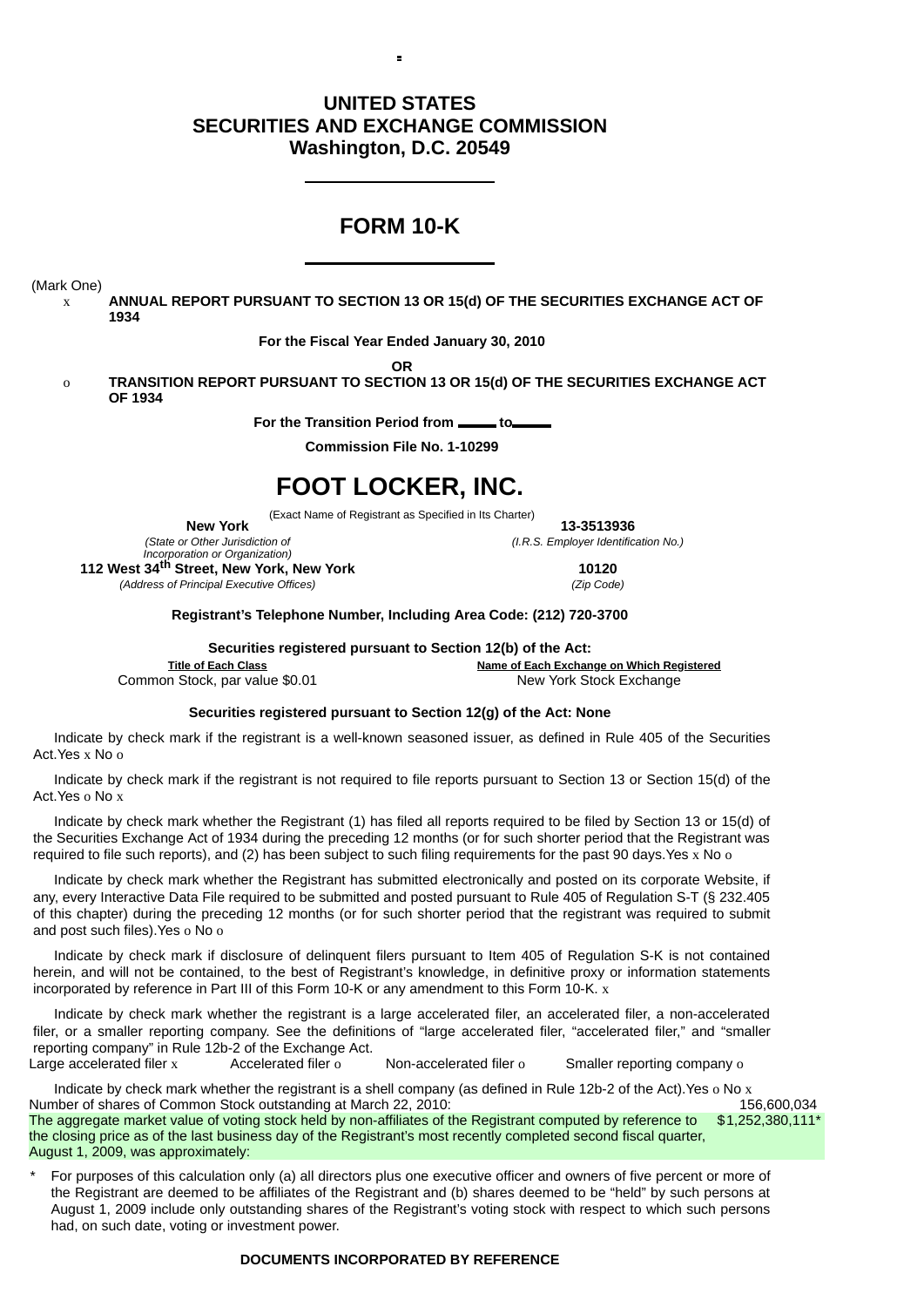Portions of the Registrant's definitive Proxy Statement (the "Proxy Statement") to be filed in connection with the Annual Meeting of Shareholders to be held on May 19, 2010: Parts III and IV.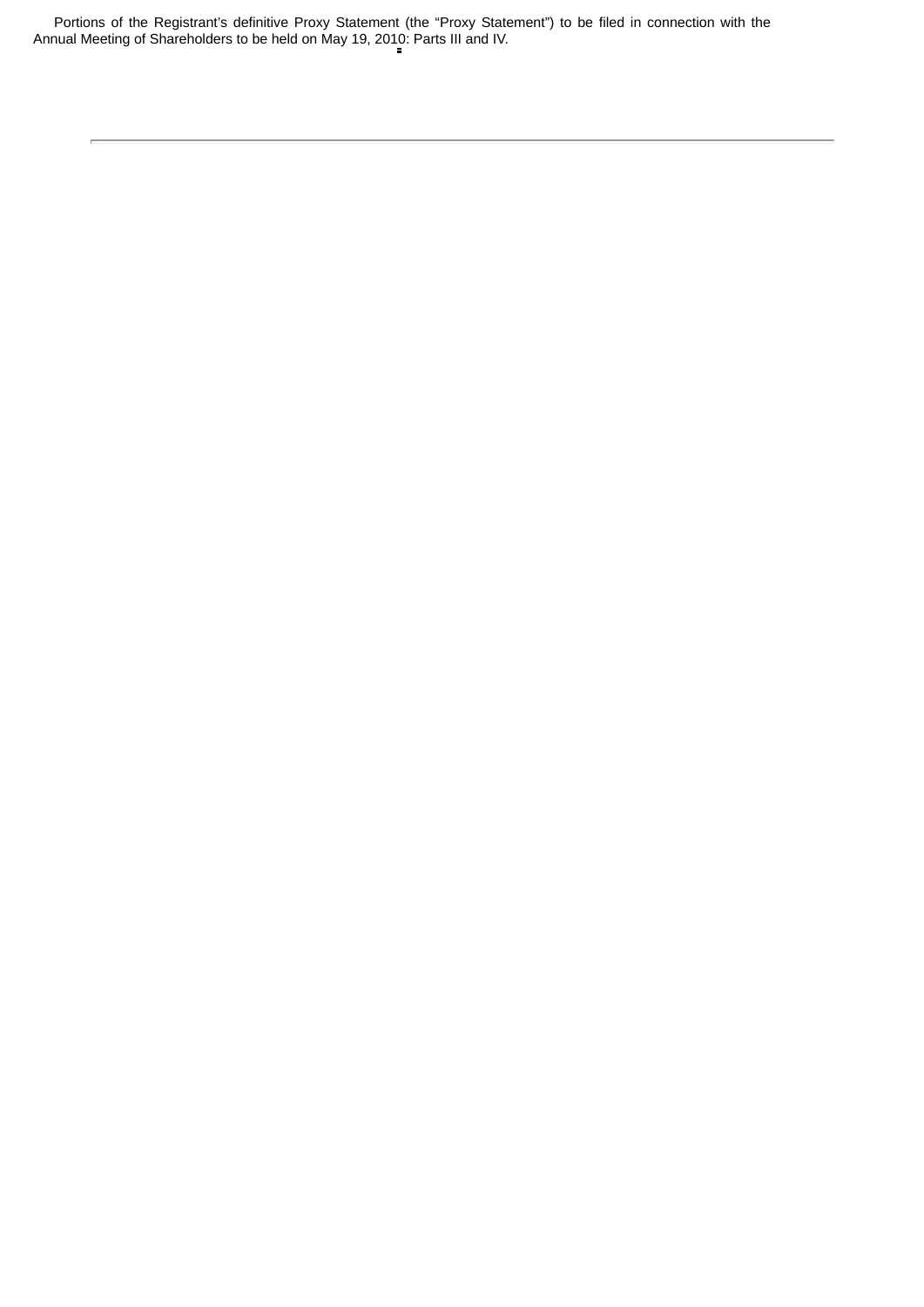$\overline{\mathbb{R}}$ 

# **TABLE OF CONTENTS**

| <b>PART I</b>     |                                                                            |                                           |
|-------------------|----------------------------------------------------------------------------|-------------------------------------------|
| Item 1            | <b>Business</b>                                                            |                                           |
| <b>Item 1A</b>    | <b>Risk Factors</b>                                                        |                                           |
| Item 1B           | <b>Unresolved Staff Comments</b>                                           |                                           |
| Item <sub>2</sub> | <b>Properties</b>                                                          | $\frac{1}{2}$ $\frac{7}{2}$ $\frac{7}{8}$ |
| Item <sub>3</sub> | <b>Legal Proceedings</b>                                                   |                                           |
| Item 4            | <b>Reserved</b>                                                            | 8                                         |
| <b>PART II</b>    |                                                                            |                                           |
| Item 5            | <b>Market for the Company's Common Equity, Related Stockholder Matters</b> | 9                                         |
|                   | and Issuer Purchases of Equity Securities                                  |                                           |
| Item 6            | <b>Selected Financial Data</b>                                             | $\frac{9}{9}$                             |
| Item <sub>7</sub> | <b>Management's Discussion and Analysis of Financial Condition and</b>     |                                           |
|                   | <b>Results of Operations</b>                                               |                                           |
| <b>Item 7A</b>    | <b>Quantitative and Qualitative Disclosures About Market Risk</b>          | 26                                        |
| Item 8            | <b>Consolidated Financial Statements and Supplementary Data</b>            | $\frac{26}{65}$                           |
| Item <sub>9</sub> | <b>Changes in and Disagreements with Accountants on Accounting and</b>     |                                           |
|                   | <b>Financial Disclosure</b>                                                |                                           |
| <b>Item 9A</b>    | <b>Controls and Procedures</b>                                             | 65                                        |
| Item 9B           | <b>Other Information</b>                                                   | 67                                        |
| <b>PART III</b>   |                                                                            |                                           |
| Item $10$         | <b>Directors, Executive Officers and Corporate Governance</b>              | 67                                        |
| Item 11           | <b>Executive Compensation</b>                                              | $\frac{67}{67}$                           |
| Item $12$         | <b>Security Ownership of Certain Beneficial Owners and Management and</b>  |                                           |
|                   | <b>Related Stockholder Matters</b>                                         |                                           |
| Item 13           | <b>Certain Relationships and Related Transactions, and Director</b>        | 67                                        |
|                   | <b>Independence</b>                                                        |                                           |
| Item 14           | <b>Principal Accountant Fees and Services</b>                              | 67                                        |
| <b>PART IV</b>    |                                                                            |                                           |
| Item $15$         | <b>Exhibits and Financial Statement Schedules</b>                          | 68                                        |
|                   |                                                                            |                                           |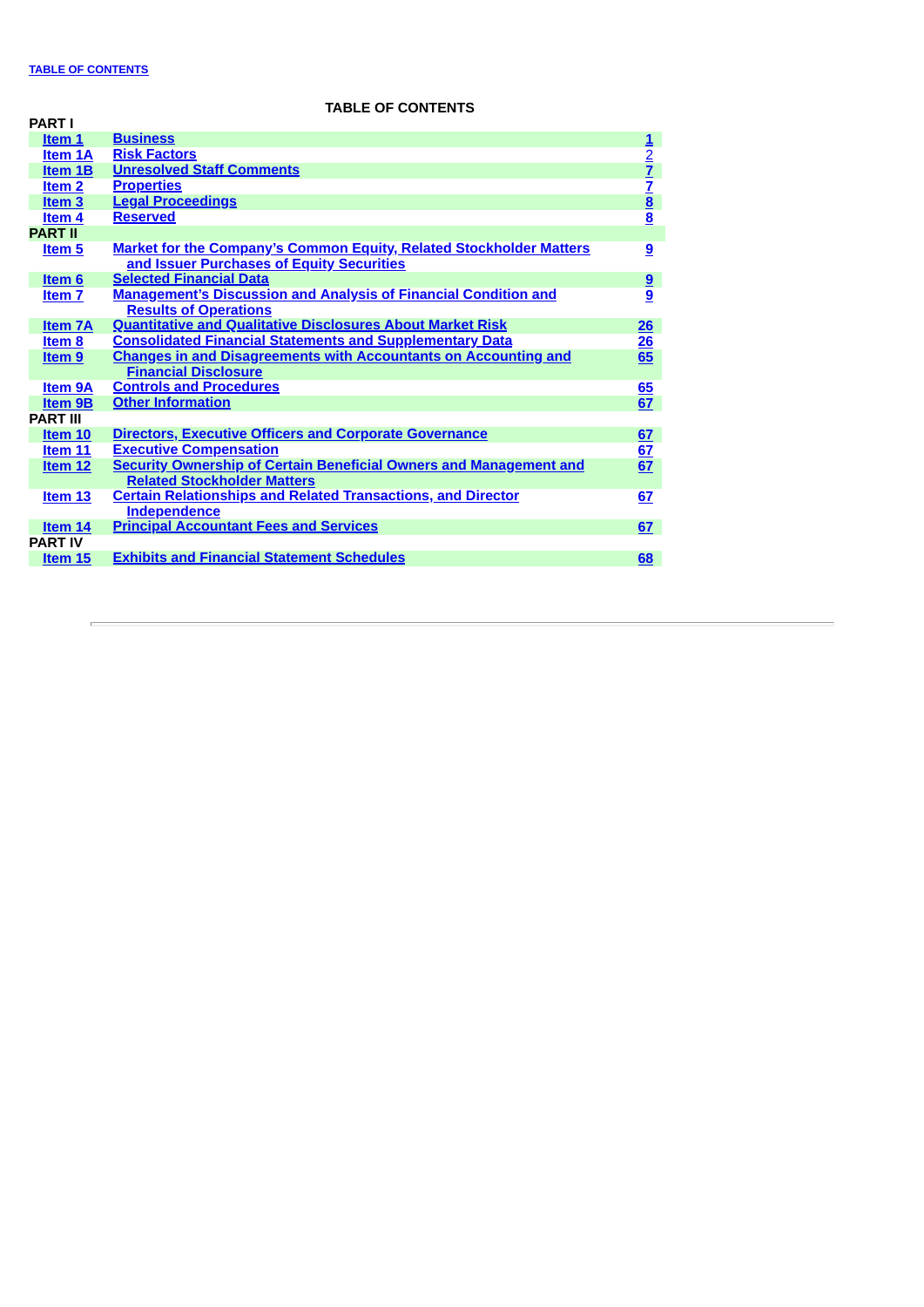#### **PART I**

## *Item 1. Business*

## **General**

Foot Locker, Inc., incorporated under the laws of the State of New York in 1989, is a leading global retailer of athletic footwear and apparel, operating 3,500 primarily mall-based stores in the United States, Canada, Europe, Australia, and New Zealand as of January 30, 2010. Foot Locker, Inc. and its subsidiaries hereafter are referred to as the "Registrant," "Company" or "we." Information regarding the business is contained under the "Business Overview" section in "Item 7. Management's Discussion and Analysis of Financial Condition and Results of Operations."

The Company maintains a website on the Internet at *www.footlocker-inc.com*. The Company's filings with the Securities and Exchange Commission, including its annual reports on Form 10-K, quarterly reports on Form 10-Q, current reports on Form 8-K, and all amendments to those reports are available free of charge through this website as soon as reasonably practicable after they are filed with or furnished to the SEC by clicking on the "SEC Filings" link. The Corporate Governance section of the Company's corporate website contains the Company's Corporate Governance Guidelines, Committee Charters, and the Company's Code of Business Conduct for directors, officers and employees, including the Chief Executive Officer, Chief Financial Officer and Chief Accounting Officer. Copies of these documents may also be obtained free of charge upon written request to the Company's Corporate Secretary at 112

West 34<sup>th</sup> Street, New York, NY 10120. The Company intends to promptly disclose amendments to the Code of Business Conduct and waivers of the Code for directors and executive officers on the Corporate Governance section of the Company's corporate website.

## **Information Regarding Business Segments and Geographic Areas**

The financial information concerning business segments, divisions and geographic areas is contained under the "Business Overview" and "Segment Information" sections in "Item 7. Management's Discussion and Analysis of Financial Condition and Results of Operations." Information regarding sales, operating results and identifiable assets of the Company by business segment and by geographic area is contained under the "Segment Information" note in "Item 8. Consolidated Financial Statements and Supplementary Data."

The service marks and trademarks appearing on this page and elsewhere in this report (except for Alshaya Trading Co. W.L.L., and Northern Group) are owned by Foot Locker, Inc. or its subsidiaries.

#### **Employees**

The Company and its consolidated subsidiaries had 13,271 full-time and 25,493 part-time employees at January 30, 2010. The Company considers employee relations to be satisfactory.

#### **Competition**

Financial information concerning competition is contained under the "Business Risk" section in the "Financial Instruments and Risk Management" note in "Item 8. Consolidated Financial Statements and Supplementary Data."

## **Merchandise Purchases**

Financial information concerning merchandise purchases is contained under the "Liquidity" section in "Item 7. Management's Discussion and Analysis of Financial Condition and Results of Operations" and under the "Business Risk" section in the "Financial Instruments and Risk Management" note in "Item 8. Consolidated Financial Statements and Supplementary Data."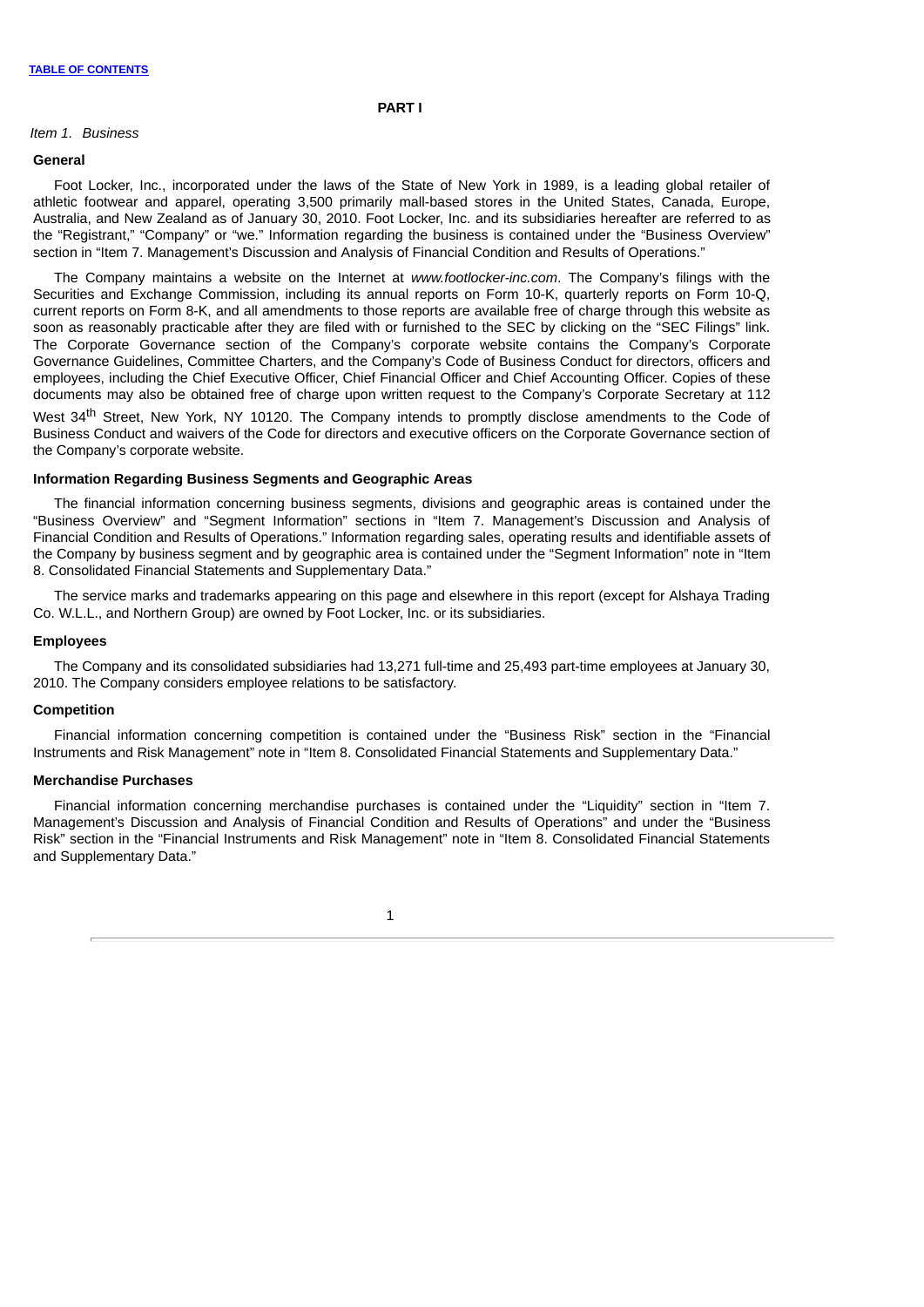#### *Item 1A.Risk Factors*

The statements contained in this Annual Report on Form 10-K ("Annual Report") that are not historical facts, including, but not limited to, statements regarding our expected financial position, business and financing plans found in "Item 1. Business" and "Item 7. Management's Discussion and Analysis of Financial Condition and Results of Operations," constitute "forward-looking statements" within the meaning of the Private Securities Litigation Reform Act of 1995. Please also see "Disclosure Regarding Forward-Looking Statements." Our actual results may differ materially due to the risks and uncertainties discussed in this Annual Report, including those discussed below. Additional risks and uncertainties that we do not presently know about or that we currently consider to be insignificant may also affect our business operations and financial performance.

## **The industry in which we operate is dependent upon fashion trends, customer preferences, and other fashionrelated factors.**

The athletic footwear and apparel industry is subject to changing fashion trends and customer preferences. We cannot guarantee that our merchandise selection will accurately reflect customer preferences when it is offered for sale or that we will be able to identify and respond quickly to fashion changes, particularly given the long lead times for ordering much of our merchandise from vendors. A substantial portion of our highest margin sales are to young males (ages 12-25), many of whom we believe purchase athletic footwear and licensed apparel as a fashion statement and are frequent purchasers of athletic footwear. Any shift in fashion trends that would make athletic footwear or licensed apparel less attractive to these customers could have a material adverse effect on our business, financial condition, and results of operations.

#### **If we do not successfully manage our inventory levels, our operating results will be adversely affected.**

We must maintain sufficient inventory levels to operate our business successfully. However, we also must guard against accumulating excess inventory. For example, we order the bulk of our athletic footwear four to six months prior to delivery to our stores. If we fail to anticipate accurately either the market for the merchandise in our stores or our customers' purchasing habits, we may be forced to rely on markdowns or promotional sales to dispose of excess or slow moving inventory, which could have a material adverse effect on our business, financial condition, and results of operations.

## **The businesses in which we operate are highly competitive.**

The retail athletic footwear and apparel business is highly competitive with relatively low barriers to entry. Our athletic footwear and apparel operations compete primarily with athletic footwear specialty stores, sporting goods stores and superstores, department stores, discount stores, traditional shoe stores, and mass merchandisers, many of which are units of national or regional chains that have significant financial and marketing resources. The principal competitive factors in our markets are price, quality, selection of merchandise, reputation, store location, advertising, and customer service. Our success also depends on our ability to differentiate ourselves from our competitors with respect to shopping convenience, a quality assortment of available merchandise and superior customer service. We cannot assure you that we will continue to be able to compete successfully against existing or future competitors. Our expansion into markets served by our competitors and entry of new competitors or expansion of existing competitors into our markets could have a material adverse effect on our business, financial condition, and results of operations.

Although we sell merchandise via the Internet, a significant shift in customer buying patterns to purchasing athletic footwear, athletic apparel, and sporting goods via the Internet could have a material adverse effect on our business results.

In addition, all of our significant vendors distribute products directly through the Internet and others may follow. Some vendors operate retail stores and some have indicated that further retail stores will open. Should this continue to occur, and if our customers decide to purchase directly from our vendors, it could have a material adverse effect on our business, financial condition, and results of operations.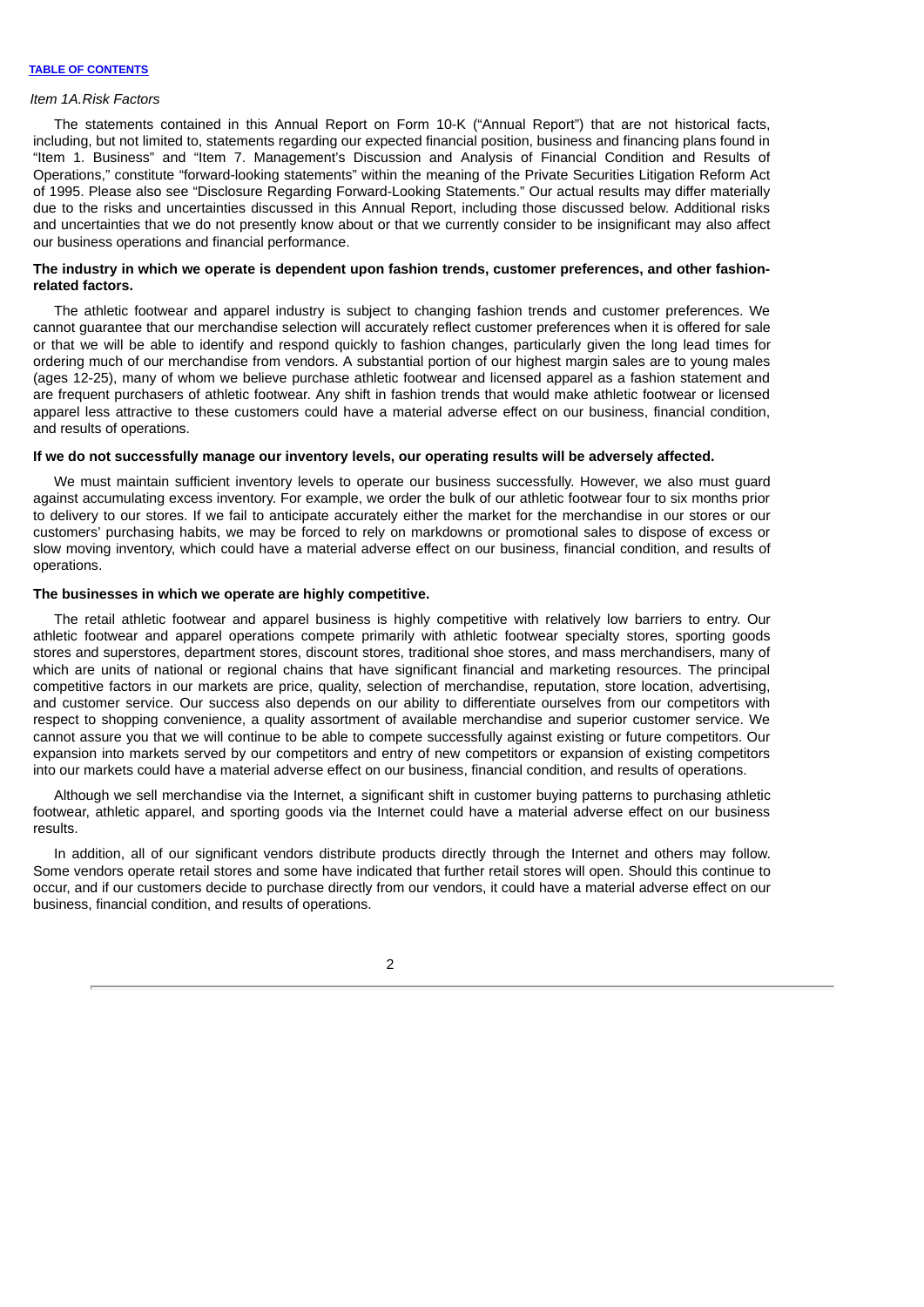#### **We depend on mall traffic and our ability to identify suitable store locations.**

Our sales, particularly in the United States and Canada, are dependent in part on the volume of mall traffic. Our stores in these countries are located primarily in enclosed regional and neighborhood malls. Mall traffic may be adversely affected by, among other things, economic downturns, the closing of anchor department stores, changes in customer preferences or acts of terrorism. A decline in the popularity of mall shopping among our target customers could have a material adverse effect on us.

To take advantage of customer traffic and the shopping preferences of our customers, we need to maintain or acquire stores in desirable locations such as in regional and neighborhood malls anchored by major department stores. We cannot be certain that desirable mall locations will continue to be available. Several large landlords dominate the ownership of prime malls, particularly in the United States, and because of our dependence upon these landlords for a substantial number of our locations, any significant erosion of our relationships with these landlords or their financial condition would negatively affect our ability to obtain and retain store locations. Additionally, further landlord consolidation may negatively affect our ability to negotiate favorable lease terms.

#### The effects of natural disasters, terrorism, acts of war, and public health issues may adversely affect our **business.**

Natural disasters, including earthquakes, hurricanes, floods, and tornados may affect store and distribution center operations. In addition, acts of terrorism, acts of war, and military action both in the United States and abroad can have a significant effect on economic conditions and may negatively affect our ability to purchase merchandise from vendors for sale to our customers. Public health issues, such as flu or other pandemics, whether occurring in the United States or abroad, could disrupt our operations and result in a significant part of our workforce being unable to operate or maintain our infrastructure or perform other tasks necessary to conduct our business. Additionally, public health issues may disrupt the operations of our suppliers, our operations, or our customers, or have an adverse affect on customer demand. We may be required to suspend operations in some or all of our locations, which could have a material adverse effect on our business, financial condition, and results of operations. Any significant declines in public safety concerns or uncertainties regarding future economic prospects that affect customer spending habits could have a material adverse effect on customer purchases of our products.

## A change in the relationship with any of our key vendors or the unavailability of our key products at **competitive prices could affect our financial health.**

Our business is dependent to a significant degree upon our ability to purchase brand-name merchandise at competitive prices, including the receipt of volume discounts, cooperative advertising, and markdown allowances from our vendors, as well as our ability to negotiate returns of excess or unneeded merchandise. The Company purchased approximately 82 percent of its merchandise in 2009 from its top five vendors and expects to continue to obtain a significant percentage of its athletic product from these vendors in future periods. Approximately 68 percent was purchased from one vendor — Nike, Inc. ("Nike"). Each of our operating divisions is highly dependent on Nike; they individually purchase 46 to 85 percent of their merchandise from Nike. Our inability to obtain merchandise in a timely manner from major suppliers (particularly Nike) as a result of business decisions by our suppliers or any disruption in the supply chain could have a material adverse effect on our business, financial condition, and results of operations. Because of our strong dependence on Nike, any adverse development in Nike's financial condition or results of operations or the inability of Nike to develop and manufacture products that appeal to our target customers could also have an adverse effect on our business, financial condition, and results of operations. We cannot be certain that we will be able to acquire merchandise at competitive prices or on competitive terms in the future.

Merchandise that is high profile and in high demand is allocated by our vendors based upon their internal criteria. Although we have generally been able to purchase sufficient quantities of this merchandise in the past, we cannot be certain that our vendors will continue to allocate sufficient amounts of such merchandise to us in the future. In addition, our vendors provide support to us through cooperative advertising allowances and promotional events. We cannot be certain that such assistance from our vendors will continue in the future. These risks could have a material adverse effect on our business, financial condition, and results of operations.

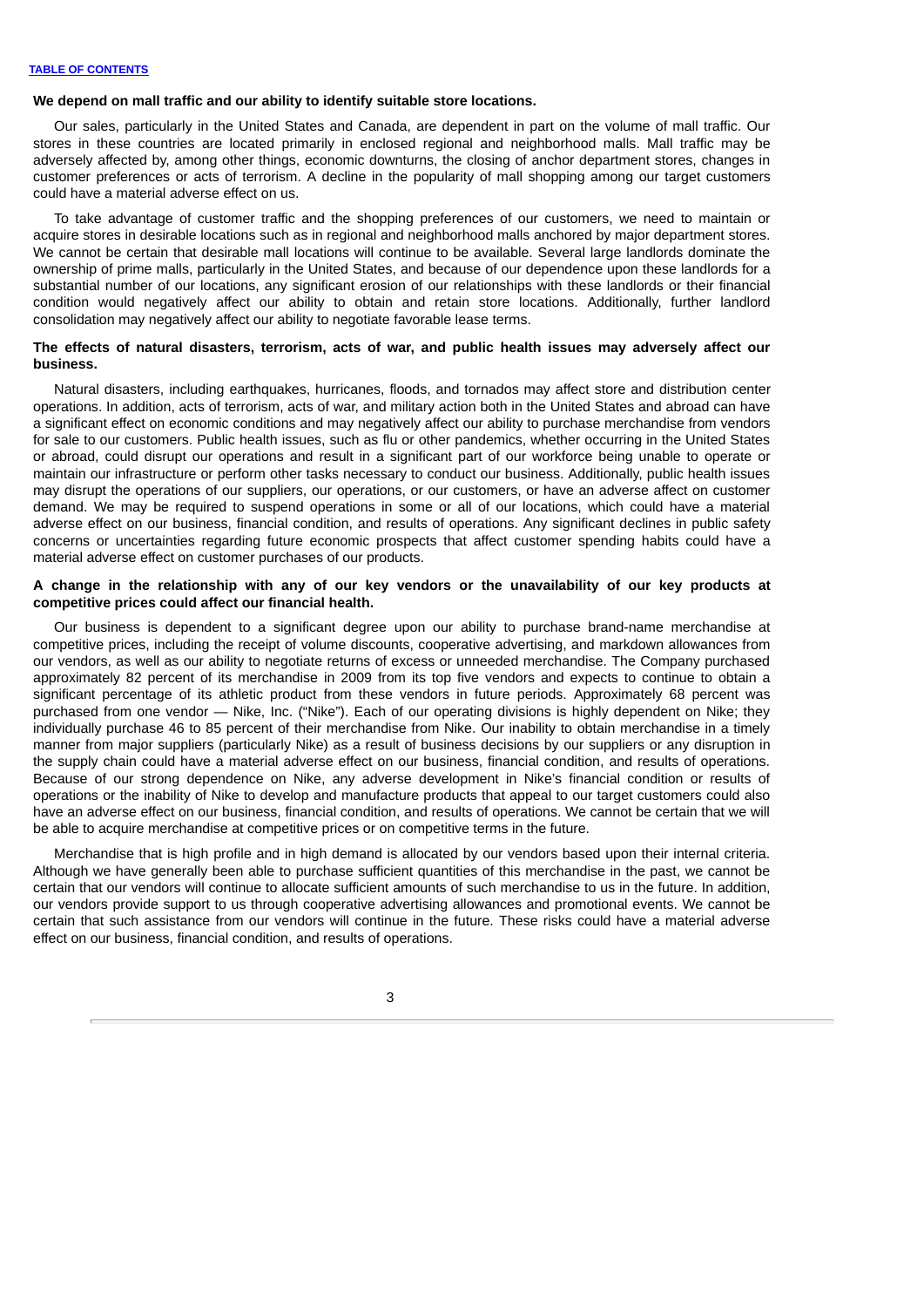## **Significant increases in costs associated with the production of promotional materials may adversely affect our operating income.**

In the businesses in our Direct-to-Customers segment, we advertise and promote our merchandise through print catalogs and other promotional materials mailed to consumers or displayed in our stores. As a result, significant increases in paper, printing, and postage costs could increase the cost of producing promotional and other materials and, as a result, may have a material adverse effect on our operating income.

#### **We may experience fluctuations in and cyclicality of our comparable-store sales results.**

Our comparable-store sales have fluctuated significantly in the past, on both an annual and a quarterly basis, and we expect them to continue to fluctuate in the future. A variety of factors affect our comparable-store sales results, including, among others, fashion trends, the highly competitive retail store sales environment, economic conditions, timing of promotional events, changes in our merchandise mix, calendar shifts of holiday periods, and weather conditions.

Many of our products, particularly high-end athletic footwear and licensed apparel, represent discretionary purchases. Accordingly, customer demand for these products could decline in a recession or if our customers develop other priorities for their discretionary spending. These risks could have a material adverse effect on our business, financial condition, and results of operations.

## **Legislative or regulatory initiatives related to global warming/climate change concerns may negatively affect our business.**

There has been an increasing focus and continuous debate on global climate change recently, including increased attention from regulatory agencies and legislative bodies globally. This increased focus may lead to new initiatives directed at regulating an as yet unspecified array of environmental matters. Legislative, regulatory or other efforts in the United States to combat climate change could result in future increases in taxes or in the cost of transportation and utilities, which could decrease our operating profits and could necessitate future additional investments in facilities and equipment. We are unable to predict the potential effects that any such future environmental initiatives may have on our business.

#### **Our operations may be adversely affected by economic or political conditions in other countries.**

A significant portion of our sales and operating income for 2009 were attributable to our sales in Europe, Canada, New Zealand, and Australia. As a result, our business is subject to the risks associated with doing business outside of the United States, such as foreign governmental regulations, compliance with U.S. governmental regulations applicable to operations outside of the United States (such as the Foreign Corrupt Practices Act), foreign customer preferences, political unrest, disruptions or delays in shipments, and changes in economic conditions in countries in which we operate. Although we enter into forward foreign exchange contracts and option contracts to reduce the effect of foreign currency exchange rate fluctuations, our operations may be adversely affected by significant changes in the value of the U.S. dollar as it relates to certain foreign currencies.

In addition, because we and our suppliers have a substantial amount of our products manufactured in foreign countries, our ability to obtain sufficient quantities of merchandise on favorable terms may be affected by governmental regulations, trade restrictions, and economic, labor, and other conditions in the countries from which our suppliers obtain their product.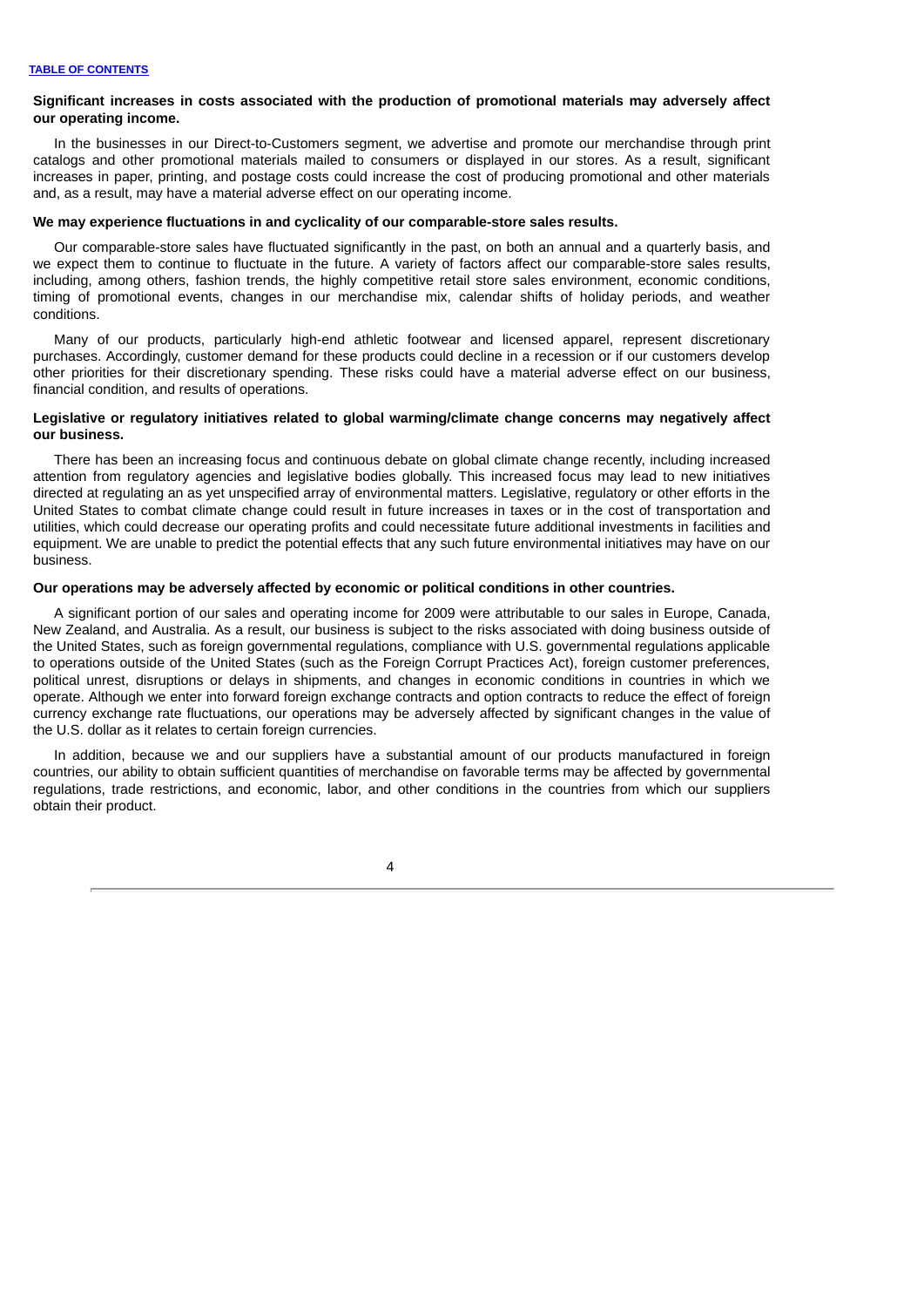## **The current global economic conditions have adversely affected, and may continue to adversely affect our business and results of operations.**

The Company's performance is subject to global economic conditions and the related impact on consumer spending levels, which have declined recently due to the current economic slowdown. Some of the factors affecting consumer spending are employment, levels of consumer debt, reductions in net worth as a result of market declines, residential real estate and mortgage markets, taxation, fuel and energy prices, interest rates, and consumer confidence, as well as other macroeconomic factors. Consumer purchases of discretionary items, including merchandise we sell, generally decline during recessionary periods and other periods where disposable income is adversely affected and customers may be hesitant to use available credit. The downturn in the global economy may continue to affect customer purchases for the foreseeable future and may adversely impact our business, financial condition and results of operations. In addition, declines in our profitability could result in a charge to earnings for the impairment of long-lived assets, goodwill and other intangible assets, which would not affect our cash flow but could decrease our earnings, and our stock price could be adversely affected.

### **Instability in the financial markets may adversely affect our business.**

The distress in the financial markets over the past 12-18 months has resulted in volatility in security prices and diminished liquidity and credit availability. There can be no assurance that our liquidity will not be affected by changes in the financial markets and the global economy. Although we currently do not have any borrowings under our revolving credit facility (other than amounts used for standby letters of credit), tightening of credit markets could make it more difficult for us to access funds, refinance our existing indebtedness, enter into agreements for new indebtedness or obtain funding through the issuance of the Company's securities. Additionally, our borrowing costs can be affected by independent rating agencies' ratings, which are based largely on our performance as measured by credit metrics, including lease-adjusted leverage ratios. As of November 23, 2009, our credit rating from Standard & Poor's was reduced to B+. This decrease would likely increase our cost of borrowing and make it more difficult for us to obtain credit.

In addition, instability in the financial markets may have a negative affect on businesses around the world, and the impact on our major suppliers cannot be predicted. The Company relies on a few key vendors for a majority of its merchandise purchases (including a significant portion from one key vendor). The inability of key suppliers to access liquidity, or the insolvency of key suppliers, could lead to their failure to deliver our merchandise. Our inability to obtain merchandise in a timely manner from major suppliers could have a material adverse effect on our business, financial condition, and results of operations.

## **If our long-lived assets, goodwill or other intangible assets become impaired, we may need to record significant non-cash impairment charges.**

We review our long-lived assets, goodwill and other intangible assets when events indicate that the carrying value of such assets may be impaired. Goodwill and other indefinite lived intangible assets are reviewed for impairment if impairment indicators arise and, at a minimum, annually. We determine fair value based on a combination of a discounted cash flow approach and market-based approach. If an impairment trigger is identified, the carrying value is compared to its estimated fair value and provisions for impairment are recorded as appropriate. Impairment losses are significantly affected by estimates of future operating cash flows and estimates of fair value. Our estimates of future operating cash flows are identified from our three-year plans, which are based upon our experience, knowledge and expectations; however, these estimates can be affected by such factors as our future operating results, future store profitability, and future economic conditions, all of which can be difficult to predict. Similar to others in our industry, the recent macroeconomic conditions have affected our performance and it is difficult to predict how long these economic conditions will continue and which aspects of our business may be adversely affected. The continuation of these conditions could affect the fair value of our long-lived assets, goodwill and other intangible assets and could result in future impairment charges, which would adversely affect our results of operations.

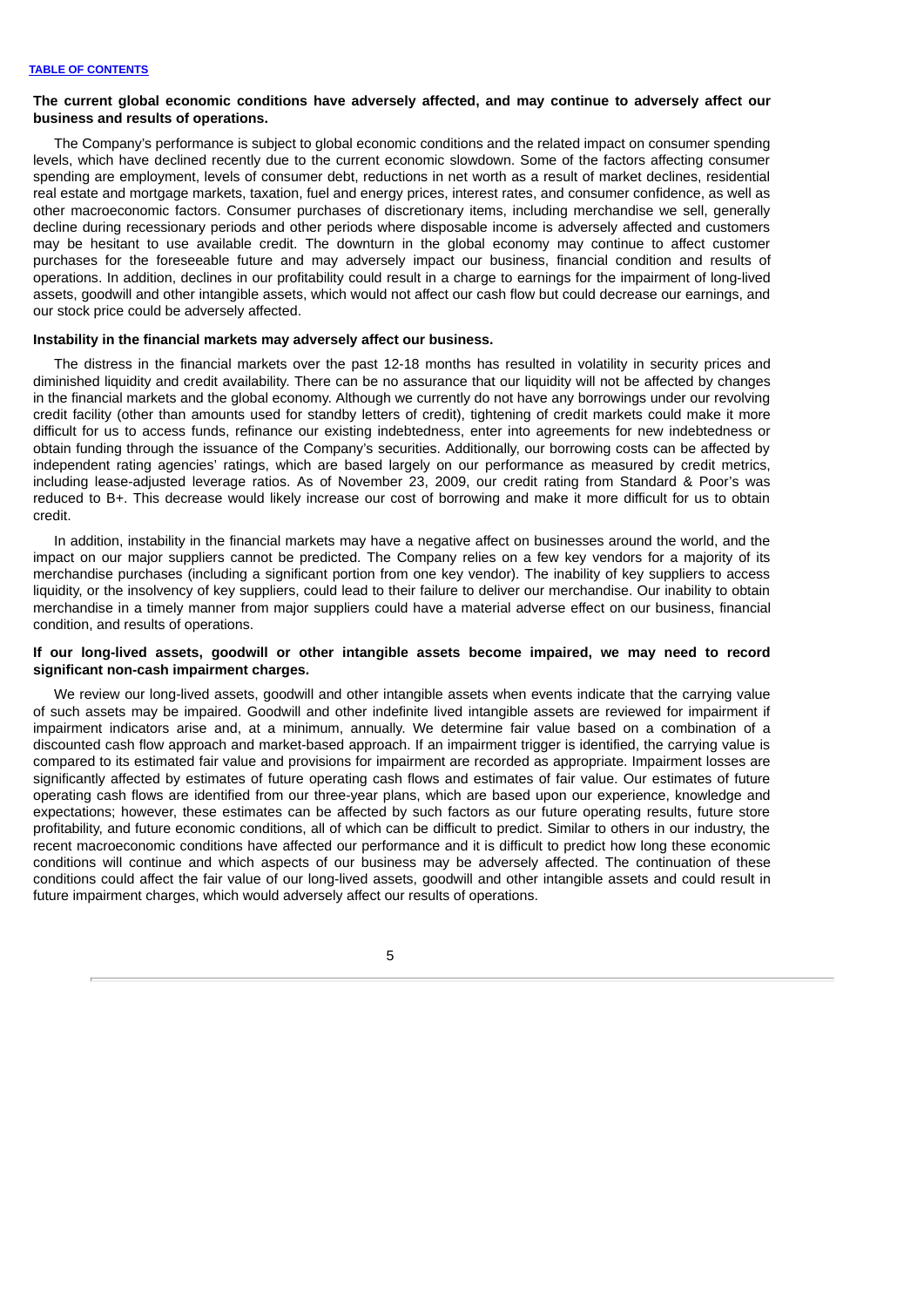## Material changes in the market value of the securities we hold may adversely affect our results of operations **and financial condition.**

At January 30, 2010, our cash, cash equivalents and short-term investments totaled \$589 million. The majority of our investments were short-term deposits in highly-rated banking institutions. We regularly monitor our counterparty credit risk and mitigate our exposure by making short-term investments only in highly-rated institutions and by limiting the amount we invest in any one institution. The Company continually monitors the creditworthiness of its counterparties. At January 30, 2010, most of the investments were in institutions rated A or better from a major credit rating agency. Despite those ratings, it is possible that the value or liquidity of our investments may decline due to any number of factors, including general market conditions and bank-specific credit issues.

The trust which holds the assets of our U.S. pension plan has assets totaling \$465 million at January 30, 2010. The fair values of these assets held in the trust are compared to the plan's projected benefit obligation to determine the pension funding liability. We attempt to mitigate risk through diversification, and we regularly monitor investment risk on our portfolio through quarterly investment portfolio reviews and periodic asset and liability studies. Despite these measures, it is possible that the value of our portfolio may decline in the future due to any number of factors, including general market conditions and credit issues. Such declines could have an impact on the funded status of our pension plans and future funding requirements.

## **Complications in our distribution centers and other factors affecting the distribution of merchandise may affect our business.**

We operate four distribution centers worldwide to support our businesses. In addition to the distribution centers that we operate, we have third-party arrangements to support our operations in the U.S., Canada, Australia and New Zealand. If complications arise with any facility or any facility is severely damaged or destroyed, the Company's other distribution centers may not be able to support the resulting additional distribution demands. This may adversely affect our ability to deliver inventory on a timely basis. We depend upon UPS for shipment of a significant amount of merchandise. An interruption in service by UPS for any reason could cause temporary disruptions in our business, a loss of sales and profits, and other material adverse effects.

Our freight cost is affected by changes in fuel prices through surcharges. Increases in fuel prices and surcharges and other factors may increase freight costs and thereby increase our cost of sales. We enter into diesel fuel forward and option contracts to mitigate a portion of the risk associated with the variability caused by these surcharges.

#### **A major failure of our information systems could harm our business.**

We depend on information systems to process transactions, manage inventory, operate our websites, purchase, sell and ship goods on a timely basis, and maintain cost-efficient operations. Any material disruption or slowdown of our systems could cause information to be lost or delayed, which could have a negative effect on our business. We may experience operational problems with our information systems as a result of system failures, viruses, computer "hackers" or other causes. We cannot be assured that our systems will be adequate to support future growth.

#### **Risks associated with Internet operations.**

Our Internet operations are subject to numerous risks, including risks related to the failure of the computer systems that operate our websites and their related support systems, including computer viruses, telecommunications failures and similar disruptions. Also, we may require additional capital in the future to sustain or grow our online commerce.

Business risks related to online commerce include risks associated with the need to keep pace with rapid technological change, Internet security risks, risks of system failure or inadequacy, governmental regulation and legal uncertainties with respect to the Internet, and collection of sales or other taxes by additional states or foreign jurisdictions. If any of these risks materializes, it could have a material adverse effect on the Company's business.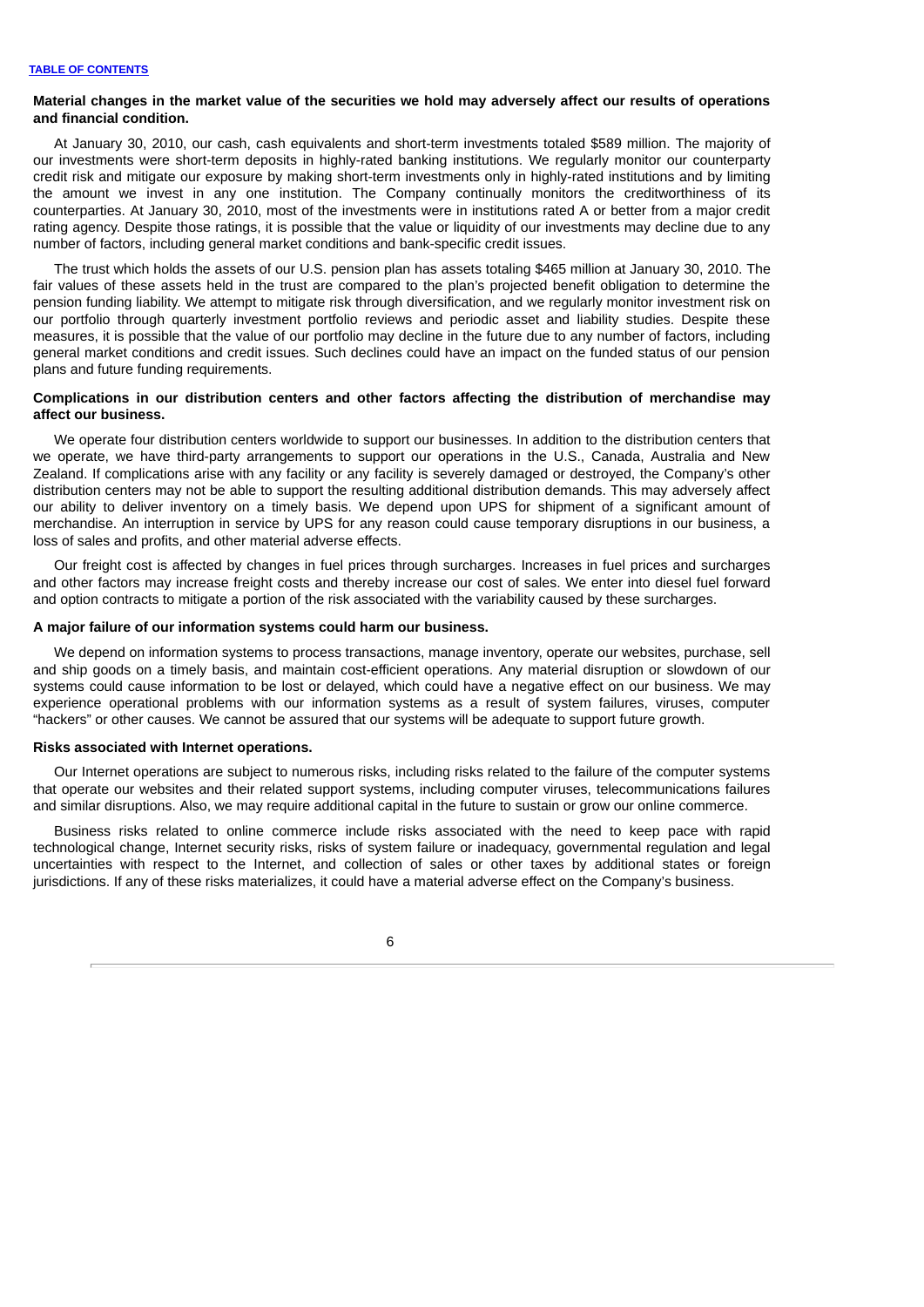## **Unauthorized disclosure of sensitive or confidential customer information, whether through a breach of the Company's computer systems or otherwise, could severely harm our business.**

As part of the Company's normal course of business, it collects, processes, and retains sensitive and confidential customer information. Despite the security measures the Company has in place, its facilities and systems may be vulnerable to security breaches, acts of vandalism, computer viruses, misplaced or lost data, programming and/or human error, or other similar events. Any security breach involving the misappropriation, loss or other unauthorized disclosure of confidential information by the Company could severely damage its reputation, expose it to the risks of litigation and liability, disrupt its operations and harm its business.

#### **Our reliance on key management, store and field associates.**

Future performance will depend upon our ability to attract, retain, and motivate our executive and senior management team, as well as store personnel and field management. Our success depends to a significant extent both upon the continued services of our current executive and senior management team, as well as our ability to attract, hire, motivate, and retain additional qualified management in the future. Competition for key executives in the retail industry is intense, and our operations could be adversely affected if we cannot attract and retain qualified associates. Many of the store and field associates are in entry level or part-time positions with historically high rates of turnover. Our ability to meet our labor needs while controlling costs is subject to external factors such as unemployment levels, prevailing wage rates, minimum wage legislation, and changing demographics. If we are unable to attract and retain quality associates, our ability to meet our growth goals or to sustain expected levels of profitability may be compromised. In addition, a large number of our retail employees are paid the prevailing minimum wage, which if increased would negatively affect our profitability.

#### **We face risks arising from possible union legislation in the United States.**

There is a possibility that the proposed Employee Free Choice Act, ("EFCA") or similar legislation or regulations may be enacted. EFCA, also referred to as the "card check" bill, if passed in its current form could significantly change the nature of labor relations in the United States, specifically, how union elections and contract negotiations are conducted. It would be easier for unions to win elections and we could face arbitrator-imposed labor scheduling, costs and standards. Therefore, EFCA could impose more labor relations requirements and union activity on our business, thereby potentially increasing our costs, and could have a material adverse effect on our overall competitive position.

#### **Failure to fully comply with Section 404 of the Sarbanes-Oxley Act of 2002 could negatively affect our business, the price of our common stock and market confidence in our reported financial information.**

We must continue to document, test, monitor, and enhance our internal controls over financial reporting in order to satisfy all of the requirements of Section 404 of the Sarbanes-Oxley Act of 2002. We cannot be assured that our disclosure controls and procedures and our internal controls over financial reporting required under Section 404 of the Sarbanes-Oxley Act will prove to be completely adequate in the future. Failure to fully comply with Section 404 of the Sarbanes-Oxley Act of 2002 could negatively affect our business, the price of our common stock and market confidence in our reported financial information.

#### *Item 1B.Unresolved Staff Comments*

None.

#### *Item 2. Properties*

The properties of the Company and its consolidated subsidiaries consist of land, leased and owned stores, and administrative and distribution facilities. Gross square footage and total selling area for the Athletic Stores segment at the end of 2009 were approximately 12.96 and 7.74 million square feet, respectively. These properties, which are primarily leased, are located in the United States, Canada, various European countries, Australia, and New Zealand.

The Company currently operates four distribution centers, of which two are owned and two are leased, occupying an aggregate of 2.46 million square feet. Three of the four distribution centers are located in the United States and one is in the Netherlands.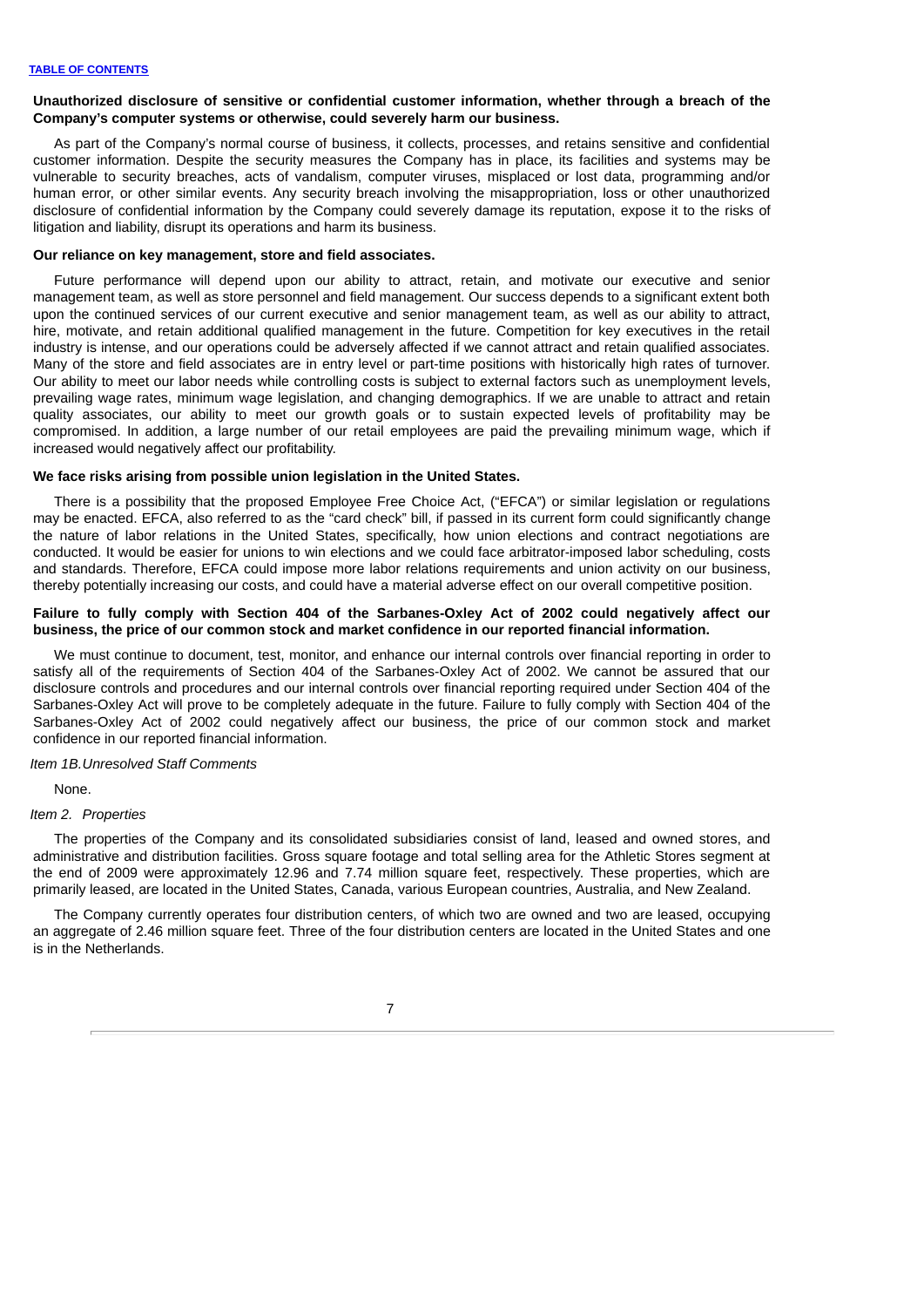#### *Item 3. Legal Proceedings*

Information regarding the Company's legal proceedings is contained in the "Legal Proceedings" note under "Item 8. Consolidated Financial Statements and Supplementary Data."

#### *Item 4. Reserved*

#### **Executive Officers of the Registrant**

| Information with respect to Executive Officers of the Company, as of March 29, 2010, is set forth below: |                    |
|----------------------------------------------------------------------------------------------------------|--------------------|
| Chairman of the Board, President and Chief Executive Officer                                             | Ken C. Hicks       |
| President and Chief Executive Officer — Foot Locker,                                                     | Ronald J. Halls    |
| Inc. — International                                                                                     |                    |
| President and Chief Executive Officer - Foot Locker U.S., Lady Foot                                      | Richard A. Johnson |
| Locker, Kids Foot Locker and Footaction                                                                  |                    |
| Executive Vice President and Chief Financial Officer                                                     | Robert W. McHugh   |
| Senior Vice President, General Counsel and Secretary                                                     | Gary M. Bahler     |
| Senior Vice President - Real Estate                                                                      | Jeffrey L. Berk    |
| Senior Vice President, Chief Information Officer and Investor Relations                                  | Peter D. Brown     |
| Senior Vice President and Chief Accounting Officer                                                       | Giovanna Cipriano  |
| Senior Vice President — Strategic Planning                                                               | Lauren B. Peters   |
| Senior Vice President - Human Resources                                                                  | Laurie J. Petrucci |
| Vice President and Treasurer                                                                             | John A. Maurer     |

*Ken C. Hicks,* age 57, has served as Chairman of the Board since January 31, 2010 and President and Chief Executive Officer since August 17, 2009. Mr. Hicks served as President and Chief Merchandising Officer of J.C. Penney Company, Inc. ("JC Penney") from 2005 through 2009. He was President and Chief Operating Officer of Stores and Merchandise Operations of JC Penney from 2002 through 2004, and he served as President of Payless ShoeSource, Inc. from 1999 to 2002. Mr. Hicks is also a director of Avery Dennison Corporation.

*Ronald J. Halls,* age 56, has served as President and Chief Executive Officer of Foot Locker, Inc. — International since October 2006. He served as President and Chief Executive Officer of Champs Sports, an operating division of the Company, from February 2003 to October 2006 and as Chief Operating Officer of Champs Sports from February 2000 to February 2003.

*Richard A. Johnson,* age 52, has served as President and Chief Executive Officer of Foot Locker U.S., Lady Foot Locker, Kids Foot Locker and Footaction since January 2010. He served as President and Chief Executive Officer of Foot Locker Europe, an operating division of the Company, from August 2007 to January 2010; President and Chief Executive Officer of Footlocker.com/Eastbay, an operating division of the Company, from April 2003 to August 2007 and President and Chief Operating Officer of Footlocker.com/Eastbay from July 2000 to April 2003.

*Robert W. McHugh,* age 51, has served as Executive Vice President and Chief Financial Officer since May 2009. He served as Senior Vice President and Chief Financial Officer from November 2005 through April 2009. He served as Vice President and Chief Accounting Officer from January 2000 to November 2005.

*Gary M. Bahler,* age 58, has served as Senior Vice President since August 1998, General Counsel since February 1993 and Secretary since February 1990.

*Jeffrey L. Berk,* age 54, has served as Senior Vice President — Real Estate since February 2000.

*Peter D. Brown,* age 55, has served as Senior Vice President, Chief Information Officer and Investor Relations since September 2006; and as Vice President — Investor Relations and Treasurer from October 2001 to September 2006.

*Giovanna Cipriano,* age 40, has served as Senior Vice President and Chief Accounting Officer since May 2009. She served as Vice President and Chief Accounting Officer from November 2005 through April 2009. She served as Divisional Vice President, Financial Controller from June 2002 to November 2005.

*Lauren B. Peters,* age 48, has served as Senior Vice President — Strategic Planning since April 2002. Ms. Peters served as Vice President — Planning from January 2000 to April 2002.

*Laurie J. Petrucci,* age 51, has served as Senior Vice President — Human Resources since May 2001.

*John A. Maurer,* age 50, has served as Vice President and Treasurer since September 2006. Mr. Maurer served as Divisional Vice President and Assistant Treasurer from April 2006 to September 2006 and as Assistant Treasurer from April 2002 to April 2006.

There are no family relationships among the executive officers or directors of the Company.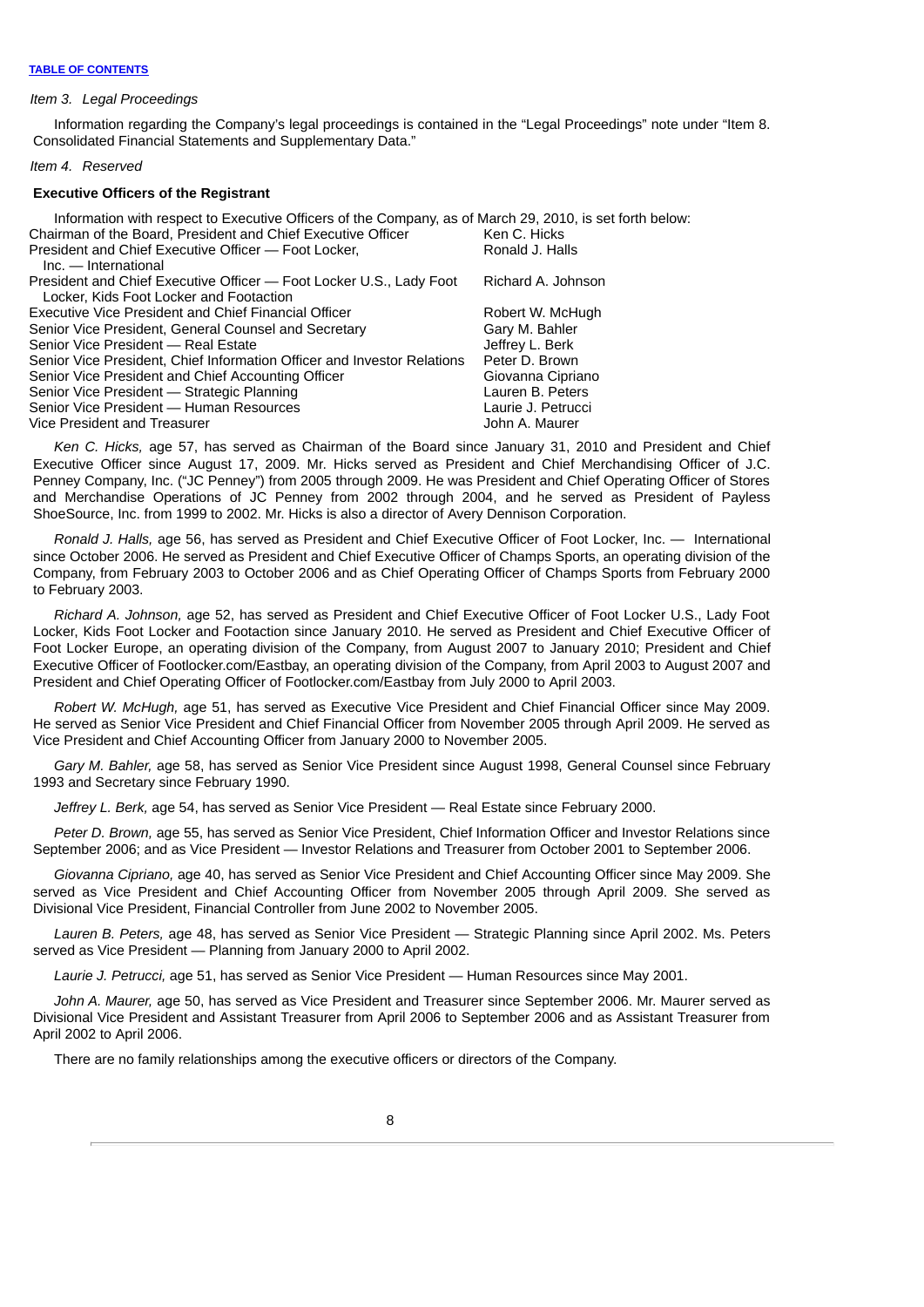#### **PART II**

*Item 5. Market for the Company's Common Equity, Related Stockholder Matters and Issuer Purchases of Equity Securities*

Information regarding the Company's market for stock exchange listings, common equity, quarterly high and low prices, and dividend policy are contained in the "Shareholder Information and Market Price" note under "Item 8. Consolidated Financial Statements and Supplementary Data." On February 16, 2010, the Company's Board of Directors approved the extension of the Company's 2007 common share repurchase program for an additional three years in the amount of \$250 million.

#### *Item 6. Selected Financial Data*

Selected financial data is included in the "Five Year Summary of Selected Financial Data" note in "Item 8. Consolidated Financial Statements and Supplementary Data."

#### **Performance Graph**

The following graph compares the cumulative five-year total return to shareholders on Foot Locker, Inc.'s common stock relative to the total returns of the S&P 400 Retailing Index and the Russell 2000 Index.



Indexed Share Price Performance

*Item 7. Management's Discussion and Analysis of Financial Condition and Results of Operations*

#### **Business Overview**

Foot Locker, Inc., through its subsidiaries, operates in two reportable segments — Athletic Stores and Direct-to-Customers. The Athletic Stores segment is one of the largest athletic footwear and apparel retailers in the world, whose formats include Foot Locker, Lady Foot Locker, Kids Foot Locker, Champs Sports, Footaction, and CCS. The Direct-to-Customers segment reflects CCS and Footlocker.com, Inc., which sells, through its affiliates, including Eastbay, Inc., to customers through catalogs and Internet websites.

The Foot Locker brand is one of the most widely recognized names in the market segments in which the Company operates, epitomizing high quality for the active lifestyle customer. This brand equity has aided the Company's ability to successfully develop and increase its portfolio of complementary retail store formats, specifically Lady Foot Locker and Kids Foot Locker, as well as Footlocker.com, Inc., its direct-to-customers business. Through various marketing channels, including television campaigns and sponsorships of various sporting events, Foot Locker, Inc. reinforces its image with a consistent message; namely, that it is the destination store for athletically inspired shoes and apparel with a wide selection of merchandise in a full-service environment.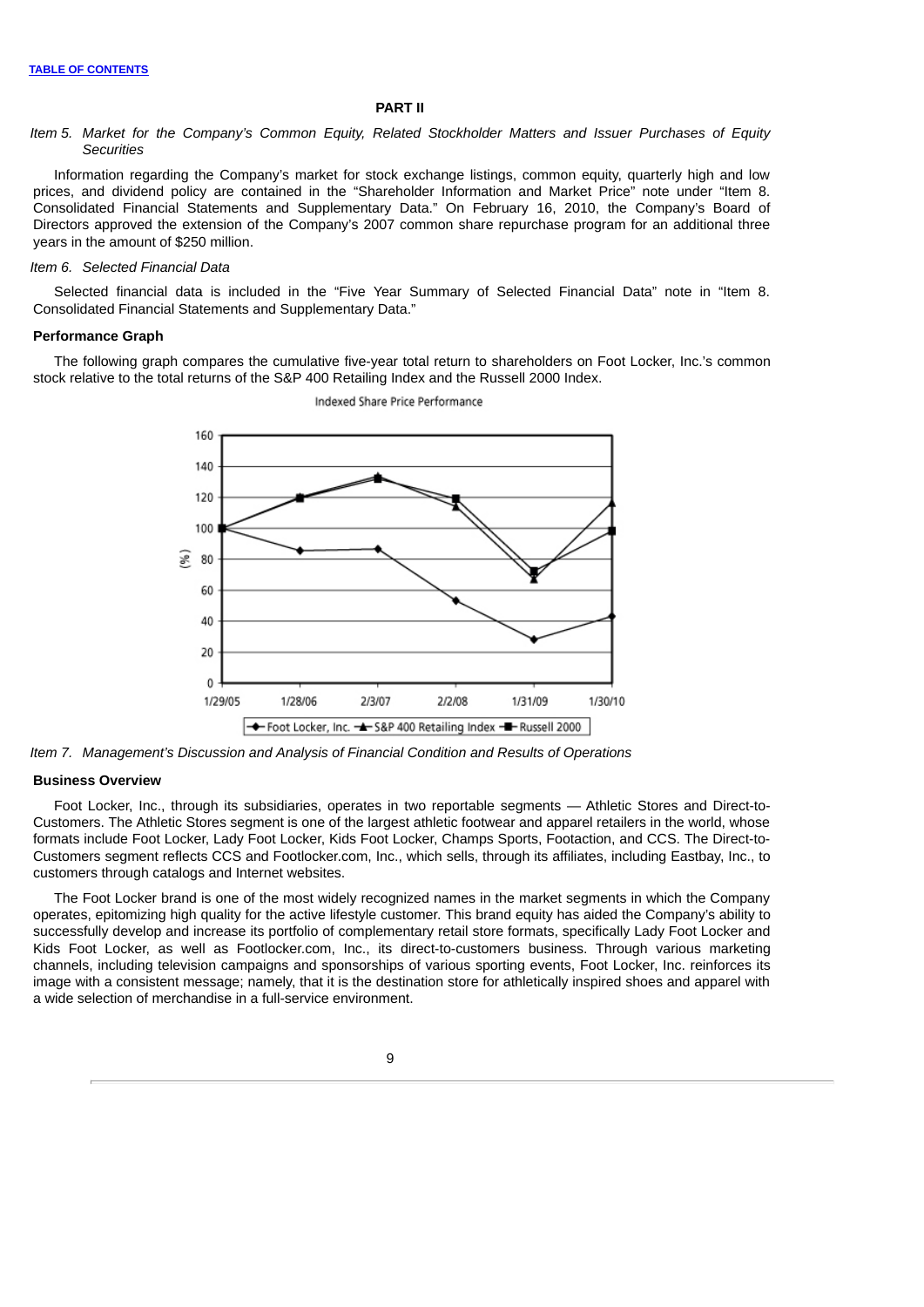## *Athletic Stores*

The Company operates 3,500 stores in the Athletic Stores segment. The following is a brief description of the Athletic Stores segment's operating businesses:

*Foot Locker —* Foot Locker is a leading global athletic footwear and apparel retailer. Its stores offer the latest in athletic-inspired performance products, manufactured primarily by the leading athletic brands. Foot Locker offers products for a wide variety of activities including basketball, running, and training. Its 1,911 stores are located in 21 countries including 1,171 in the United States, Puerto Rico, the U.S. Virgin Islands, and Guam, 129 in Canada, 518 in Europe, and a combined 93 in Australia and New Zealand. The domestic stores have an average of 2,400 selling square feet and the international stores have an average of 1,500 selling square feet.

*Lady Foot Locker* — Lady Foot Locker is a leading U.S. retailer of athletic footwear, apparel and accessories for active women. Its stores carry major athletic footwear and apparel brands, as well as casual wear and an assortment of apparel designed for a variety of activities, including running, walking, toning, and fitness. Its 415 stores are located in the United States, Puerto Rico, the U.S. Virgin Islands, and Guam, and have an average of 1,300 selling square feet.

*Kids Foot Locker* — Kids Foot Locker is a national children's athletic retailer that offers the largest selection of brand-name athletic footwear, apparel and accessories for children. Its stores feature an environment geared to appeal to both parents and children. Its 301 stores are located in the United States, Puerto Rico and the U.S. Virgin Islands and have an average of 1,400 selling square feet.

*Champs Sports* — Champs Sports is one of the largest mall-based specialty athletic footwear and apparel retailers in North America. Its product categories include athletic footwear, apparel and accessories, and a focused assortment of equipment. This combination allows Champs Sports to differentiate itself from other mall-based stores by presenting complete product assortments in a select number of sporting activities. Its 552 stores are located throughout the United States, Canada, Puerto Rico, and the U.S. Virgin Islands. The Champs Sports stores have an average of 3,500 selling square feet.

*Footaction* — Footaction is a national athletic footwear and apparel retailer. The primary customers are young males that seek street-inspired athletic styles. Its 319 stores are located throughout the United States and Puerto Rico and focus on marquee footwear and branded apparel. The Footaction stores have an average of 2,900 selling square feet.

*CCS* — CCS serves the needs of the 12-18 year old skater while maintaining credibility with core skaters of all ages. During 2009, the Company opened two stores under the banner of CCS. This format complements the CCS catalog and internet business, which was acquired in November 2008. The two stores are located in New Jersey and California and average 2,000 selling square feet.

| <b>Store Profile</b>         |                           |        |        |                               |
|------------------------------|---------------------------|--------|--------|-------------------------------|
|                              | At<br>January 31,<br>2009 | Opened | Closed | At<br><b>January 30, 2010</b> |
| Foot Locker                  | 1,950                     | 24     | 63     | 1,911                         |
| Champs Sports                | 565                       | 5      | 18     | 552                           |
| Footaction                   | 335                       |        | 16     | 319                           |
| Lady Foot Locker             | 486                       |        | 72     | 415                           |
| <b>Kids Foot Locker</b>      | 305                       | 6      | 10     | 301                           |
| ccs                          |                           |        |        |                               |
| <b>Total Athletic Stores</b> | 3,641                     | 38     | 179    | 3,500                         |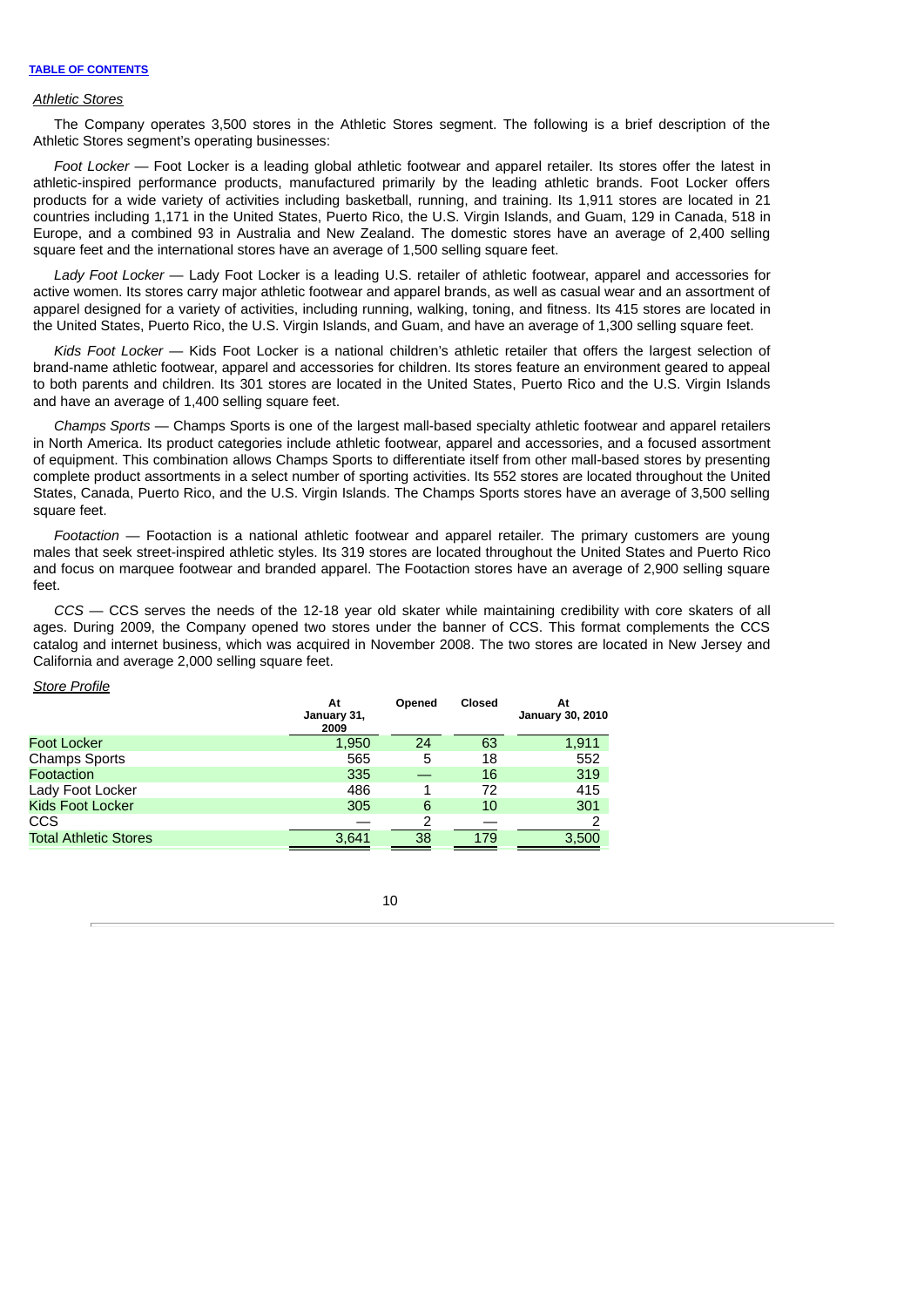#### *Direct-to-Customers*

The Company's direct-to-customers segment is multi-branded and multi-channeled. This segment sells, through its affiliates, directly to customers through catalogs and its Internet websites. Eastbay, one of the affiliates, is among the largest direct marketers in the United States, providing the high school athlete with a complete sports solution including athletic footwear, apparel, equipment, team licensed, and private-label merchandise. In 2008, the Company purchased CCS, an Internet and catalog retailer of skateboard equipment, apparel, footwear, and accessories targeted primarily to teenaged boys. The retail store operations of CCS are included in the Athletic Stores segment. This segment also operates websites aligned with the brand names of its store banners (*footlocker.com, ladyfootlocker.com, kidsfootlocker.com, footaction.com, champssports.com, and ccs.com*).

## *Franchise Operations*

In March of 2006, the Company entered into a ten-year area development agreement with the Alshaya Trading Co. W.L.L., in which the Company agreed to enter into separate license agreements for the operation of Foot Locker stores, subject to certain restrictions, located within the Middle East. Additionally, in March 2007, the Company entered into a ten-year agreement with another third party for the exclusive right to open and operate Foot Locker stores in the Republic of Korea. A total of 22 franchised stores were operating at January 30, 2010. Revenue from the franchised stores was not significant for any of the periods presented. These stores are not included in the Company's operating store count above.

## **Overview of Consolidated Results**

The challenging environment experienced in 2008 continued into 2009 as unemployment levels continued to rise and consumer confidence dropped further, which resulted in a decline in consumer spending. The Company's domestic operations were negatively affected; however, our international operations remained stable. We began the year with inventory levels in line with sales, which allowed us to reduce the level of promotional markdowns. The Company reported net income from continuing operations of \$47 million or \$0.30 per share for the year ended January 30, 2010, which compares with a loss of \$79 million or \$0.52 per share for the year ended January 31, 2009. Several factors affect the comparability of these two years, specifically:

- Impairment and other charges, before tax, totaled \$41 million and \$259 million in 2009 and 2008, respectively.
	- Impairment charges of \$32 million were recorded in 2009 to reflect the impairment of store long-lived assets, such as store fixtures and leasehold improvements, at the Company's Lady Foot Locker, Kids Foot Locker, Footaction, and Champs Sports divisions for 787 stores.
	- A charge of \$4 million was recorded in 2009 to write off certain software development costs for the Direct-to-Customers segment as a result of management's decision to terminate this project.
	- A charge of \$5 million was recorded in January 2010, to consolidate the Company's Foot Locker, Lady Foot Locker, Kids Foot Locker and Footaction operations under one management structure, as well as certain corporate staff reductions taken to improve corporate efficiency.
- As the Company began its transition to a new apparel strategy, which requires that the inventory be seasonally relevant and current, the Company recorded in 2009, within cost of sales, a \$14 million inventory reserve for certain aged apparel.
- Also included in 2009 are Canadian provincial tax rate changes that resulted in a \$4 million reduction in the value of the Company's net deferred tax assets.

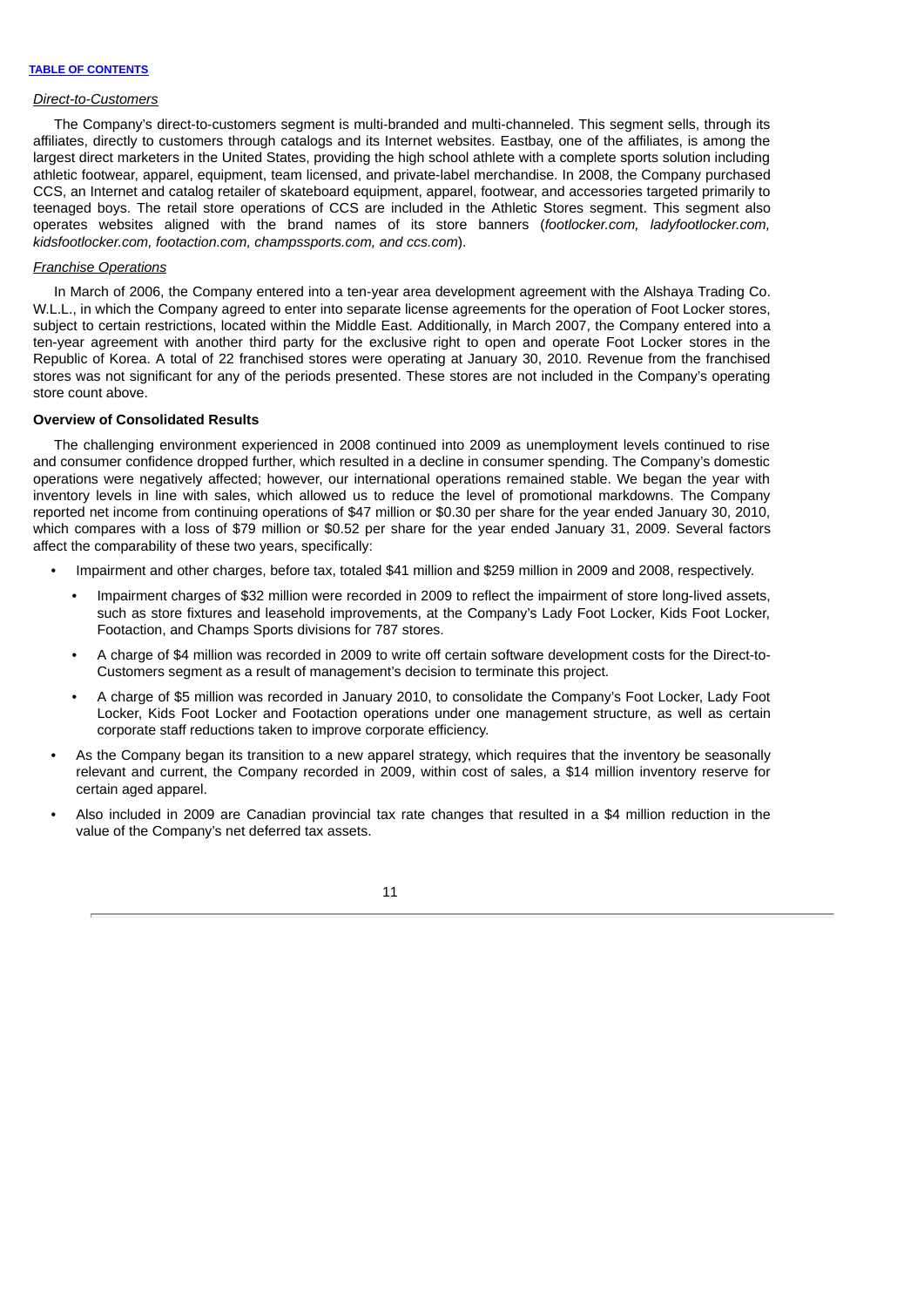#### **TABLE OF CONTENTS**

The following table provides a reconciliation of reported GAAP results to income from continuing operations excluding impairment charges, the inventory reserve, Canadian tax rate changes, reorganization costs, store closing program costs, and the income tax valuation adjustment in 2007, which is considered a non-GAAP financial measure. The Company believes this information is a useful measure to investors because it allows for a more direct comparison of the Company's performance for the year with the Company's performance in prior periods.

|                                                 | 2009 |      | 2008 |               | 2007            |
|-------------------------------------------------|------|------|------|---------------|-----------------|
|                                                 |      |      |      | (in millions) |                 |
| Income (loss) from continuing operations - GAAP | \$   | 47   | \$   | (79)          | \$<br>43        |
| Impairment charges, after-tax:                  |      |      |      |               |                 |
| Store long-lived assets                         |      | 22   |      | 41            | 78              |
| Goodwill and other intangibles                  |      |      |      | 123           |                 |
| Northern Group note                             |      |      |      | 15            |                 |
| Money-market fund                               |      |      |      | 3             |                 |
| Total impairment charges                        |      | 22   |      | 182           | $\overline{78}$ |
| Inventory reserve, after tax $(1)$              |      | 9    |      |               |                 |
| Canadian tax rate changes                       |      | 4    |      |               |                 |
| Reorganization costs, after tax                 |      | 3    |      |               |                 |
| Store closing program costs, after-tax          |      |      |      | 3             | 3               |
| Canadian valuation allowance adjustment         |      |      |      |               | (62)            |
| Income from continuing operations - Non-GAAP    | \$   | 85   | \$   | 106           | \$<br>62        |
| Diluted earnings per share:                     |      |      |      |               |                 |
| Income (loss) from continuing operations - GAAP | \$   | 0.30 |      | \$ (0.52)     | \$<br>0.28      |
| <b>Total impairment charges</b>                 |      | 0.14 |      | 1.18          | 0.50            |
| Inventory reserve                               |      | 0.06 |      |               |                 |
| Canadian tax rate changes                       |      | 0.02 |      |               |                 |
| Reorganization costs                            |      | 0.02 |      |               |                 |
| Store closing program costs                     |      |      |      | 0.02          | 0.02            |
| Canadian valuation allowance adjustment         |      |      |      |               | (0.40)          |
| Income from continuing operations - Non-GAAP    | \$   | 0.54 | \$   | 0.68          | \$<br>0.40      |

(1) The \$14 million inventory reserve pre-tax charge is included in cost of sales.

Other highlights of the year:

- Cash, cash equivalents and short-term investments at January 30, 2010 were \$589 million.
- Cash flow provided by operations was \$346 million, which includes qualified pension contributions totaling \$100 million, thereby improving the funded status of the qualified plans to 87 percent in 2009 as compared with 72 percent in 2008.
- Merchandise inventories at January 30, 2010 were \$1,037 million, which represents a reduction of \$83 million from the corresponding prior-year period. Excluding the effect of foreign currency fluctuations, inventories declined by approximately 10 percent.
- Dividends totaling \$94 million were declared and paid.
- The Company closed 179 underproductive stores, most of which were at lease expiration.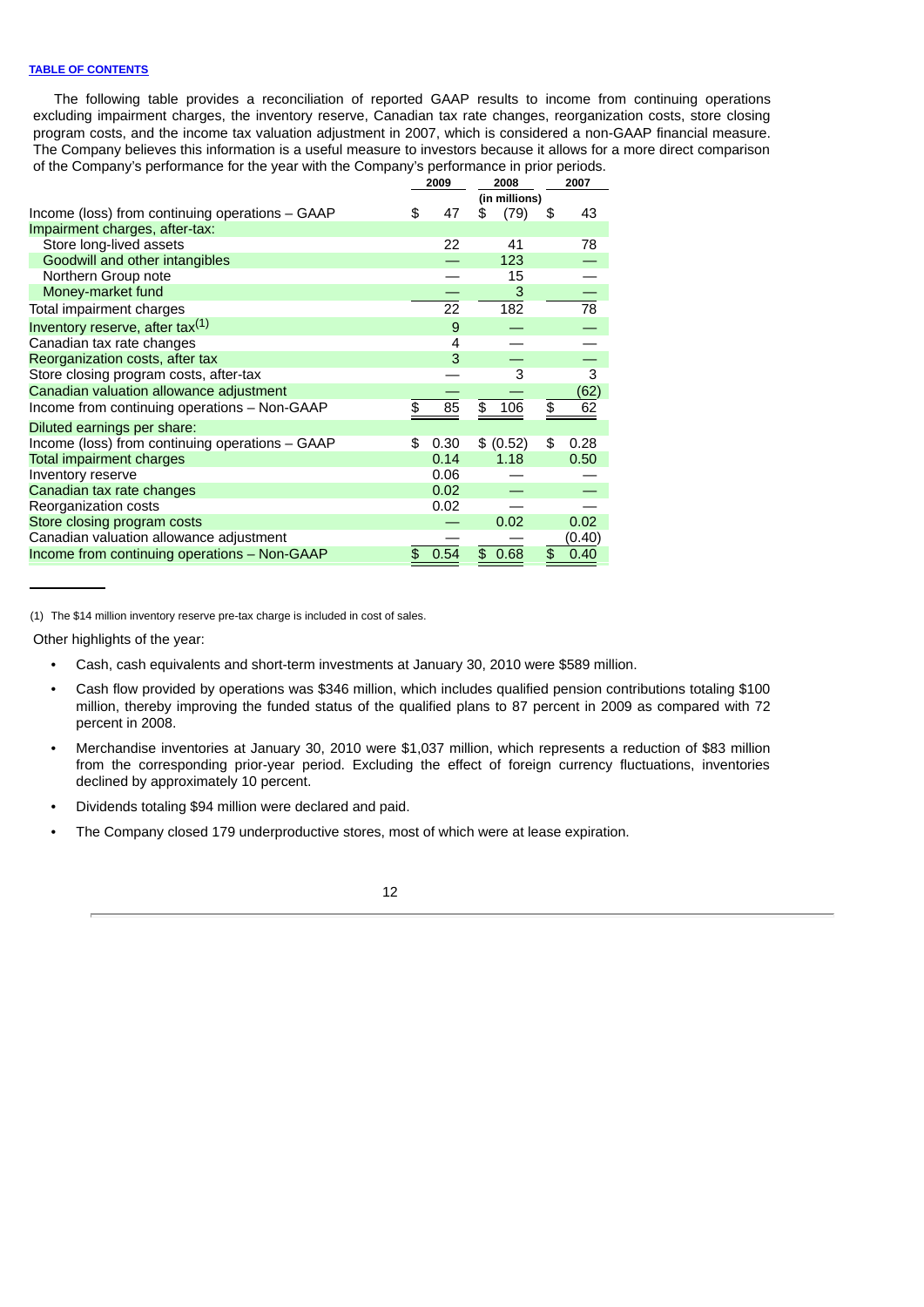#### **TABLE OF CONTENTS**

The following table represents a summary of sales and operating results, reconciled to income (loss) from continuing operations before income taxes.

|                                                                 | 2009      | 2008          | 2007           |
|-----------------------------------------------------------------|-----------|---------------|----------------|
|                                                                 |           | (in millions) |                |
| <b>Sales</b>                                                    |           |               |                |
| <b>Athletic Stores</b>                                          | \$4,448   | \$4,847       | \$5,071        |
| Direct-to-Customers                                             | 406       | 390           | 364            |
| <b>Family Footwear</b>                                          |           |               | 2              |
|                                                                 | \$4,854   | \$5,237       | \$5,437        |
| <b>Operating Results</b>                                        |           |               |                |
| Athletic Stores <sup>(1)</sup>                                  | \$<br>114 | \$<br>(59)    | \$<br>(27)     |
| Direct-to-Customers <sup>(2)</sup>                              | 32        | 43            | 40             |
| Family Footwear <sup>(3)</sup>                                  |           |               | (6)            |
| Division profit (loss)                                          | 146       | (16)          |                |
| Restructuring income <sup>(4)</sup>                             | 1         |               | $\overline{c}$ |
| Total division profit (loss)                                    | 147       | (16)          | $\overline{9}$ |
| Corporate expense <sup>(5)</sup>                                | (67)      | (87)          | (59)           |
| <b>Total operating profit (loss)</b>                            | 80        | (103)         | (50)           |
| Other income <sup>(6)</sup>                                     | 3         | 8             |                |
| Interest expense, net                                           | 10        | 5             | $\mathbf{1}$   |
| Income (loss) from continuing operations before income<br>taxes | 73<br>\$  | \$<br>(100)   | \$<br>(50)     |
|                                                                 |           |               |                |

(1) The year ended January 30, 2010 includes non-cash impairment charges totaling \$32 million, which were recorded to write-down long-lived assets such as store fixtures and leasehold improvements at the Company's Lady Foot Locker, Kids Foot Locker, Footaction, and Champs Sports divisions. The year ended January 31, 2009 includes a \$241 million charge representing long-lived store asset impairment, goodwill and other intangibles impairment and store closing costs related to the Company's U.S. operations. The year ended February 2, 2008 includes a \$128 million charge representing impairment and store closing costs related to the Company's U.S. operations.

(2) Included in the results for the year ended January 30, 2010 is a non-cash impairment charge of \$4 million to write off software development costs.

- (3) During the first quarter of 2007, the Company launched a new family footwear concept, Footquarters. The concept's results did not meet the Company's expectations and, therefore, the Company decided not to invest further in this business. These stores were converted to the Company's other formats. Included in the operating loss of \$6 million was \$2 million of costs associated with the removal of signage and the writeoff of unusable fixtures.
- (4) During 2009, the Company adjusted its 1999 restructuring reserves to reflect a favorable lease termination. During 2007, the Company adjusted its 1993 Repositioning and 1991 Restructuring reserve by \$2 million primarily due to favorable lease terminations.
- (5) During the fourth quarter of 2009, the Company restructured its organization by consolidating the Lady Foot Locker, Foot Locker U.S., Kids Foot Locker and Footaction businesses in addition to reducing corporate staff, resulting in a \$5 million charge. Included in corporate expense for the year ended January 31, 2009 is a \$3 million other-than-temporary impairment charge related to the investment in the Reserve International Liquidity Fund. Additionally, for the year ended January 31, 2009 the Company recorded a \$15 million impairment charge on the Northern Group note receivable.

(6) Other income includes non-operating items, such as gains from insurance recoveries, gains on the repurchase and retirement of bonds, royalty income, the changes in fair value, premiums paid and realized gains associated with foreign currency option contracts.

#### *Sales*

All references to comparable-store sales for a given period relate to sales from stores that are open at the periodend, that have been open for more than one year, and exclude the effect of foreign currency fluctuations. Accordingly, stores opened and closed during the period are not included. Sales from the Direct-to-Customers segment, excluding CCS sales, are included in the calculation of comparable-store sales for all periods presented. Sales from acquired businesses that include the purchase of inventory are included in the computation of comparable-store sales after 15 months of operations. Accordingly, CCS sales have been excluded in the computation of comparable-store sales.

Sales decreased to \$4,854 million, or by 7.3 percent as compared with 2008. Excluding the effect of foreign currency fluctuations, sales declined 6.1 percent as compared with 2008. Comparable-store sales decreased by 6.3 percent.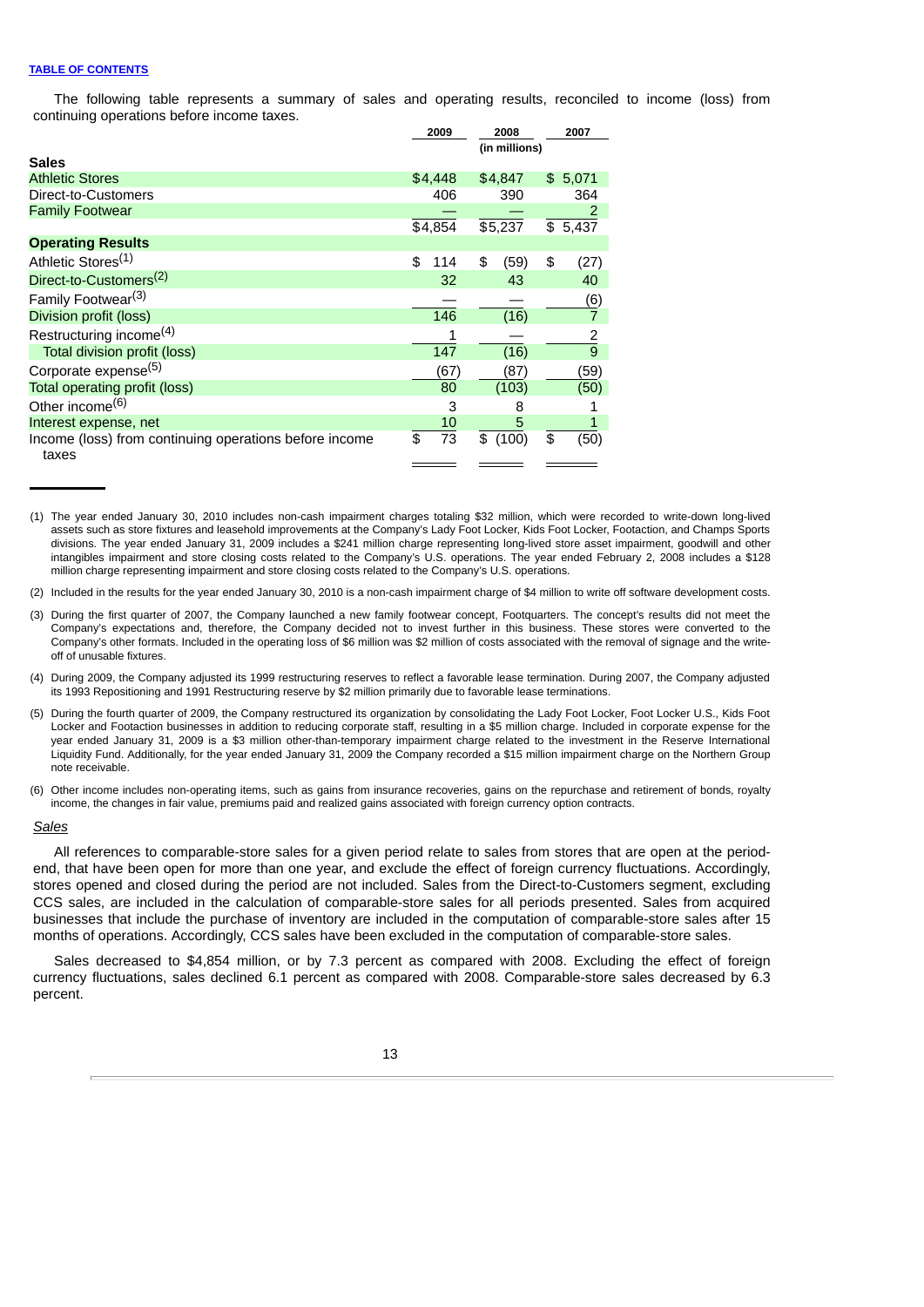Sales of \$5,237 million in 2008 decreased by 3.7 percent from sales of \$5,437 million in 2007. Excluding the effect of foreign currency fluctuations, sales declined 4.0 percent as compared with 2007. Comparable-store sales decreased by 3.2 percent.

#### *Gross Margin*

Gross margin as a percentage of sales was 27.4 percent in 2009 decreasing 50 basis points as compared with 2008. The decrease in the gross margin reflected an increase of 30 basis points in the merchandise margin rate due to lower markdowns, offset by an 80 basis point increase in the occupancy rate due to lower sales. Vendor allowances were essentially the same as compared with 2008 and did not significantly affect the gross margin rate. During the fourth quarter of 2009, the Company recorded a \$14 million inventory reserve on certain aged apparel as part of its new apparel strategy. Excluding this charge, gross margin would have declined by 20 basis points as compared with 2008.

Gross margin as a percentage of sales was 27.9 percent in 2008 increasing 180 basis points as compared with 2007. The increase in the gross margin represented an increase of 230 basis points in the merchandise margin rate reflecting lower markdowns. Lower sales in 2008 resulted in the occupancy rate increasing by 50 basis points, as a percentage of sales. The effect of reduced vendor allowances was not significant as compared with 2007.

## *Selling, General and Administrative Expenses*

Selling, general and administrative ("SG&A") expenses decreased by \$75 million to \$1,099 million in 2009, or by 6.4 percent, as compared with 2008. SG&A as a percentage of sales increased to 22.6 percent as compared with 22.4 percent in 2008, due to the decline in sales. Excluding the effect of foreign currency fluctuations in 2009, SG&A decreased by \$64 million. This decrease reflects lower divisional expenses primarily due to operating fewer stores and compensation expense, offset, in part, by increased pension expense of \$13 million.

SG&A expenses decreased by \$2 million to \$1,174 million in 2008, or by 0.2 percent, as compared with 2007. SG&A as a percentage of sales increased to 22.4 percent as compared with 21.6 percent in 2007. The increase in SG&A as a percentage of sales is due to the decline in sales. Excluding the effect of foreign currency fluctuations in 2008, SG&A decreased by \$9 million. This decrease reflects lower divisional expenses due to operating fewer stores, offset, in part, by an increase in corporate expenses primarily related to increased incentive compensation.

#### *Corporate Expense*

Corporate expense consists of unallocated general and administrative expenses as well as depreciation and amortization related to the Company's corporate headquarters, centrally managed departments, unallocated insurance and benefit programs, certain foreign exchange transaction gains and losses, and other items.

Corporate expense decreased by \$20 million to \$67 million in 2009 as compared with 2008. Depreciation and amortization included in corporate expense was \$13 million in both 2009 and 2008. Included in 2008 corporate expense were charges that totaled \$18 million, which represented a \$3 million other-than-temporary impairment charge related to a short-term investment and a \$15 million impairment charge related to the Northern Group note receivable. The balance of the change represents lower incentive compensation costs as well as income of \$3 million related to the final settlement of the Visa/MasterCard litigation. These reductions in corporate expense were offset, in part, by higher pension expense.

Corporate expense increased by \$28 million to \$87 million in 2008 as compared with 2007. Depreciation and amortization included in corporate expense amounted to \$13 million in 2008 and \$14 million in 2007. As noted above, corporate expense for 2008 included a \$3 million other-than-temporary impairment charge related to a short-term investment and a \$15 million impairment charge related to the Northern Group note receivable. During the first quarter of 2008, the principal owners of the Northern Group requested an extension on the repayment of the note, which was scheduled to be repaid on September 28, 2008. The Company determined, based on the Northern Group's current financial condition and projected performance, that repayment of the note pursuant to the original terms of the purchase agreement was not likely. Excluding these charges, corporate expense increased by \$10 million, which is primarily related to increased incentive compensation.

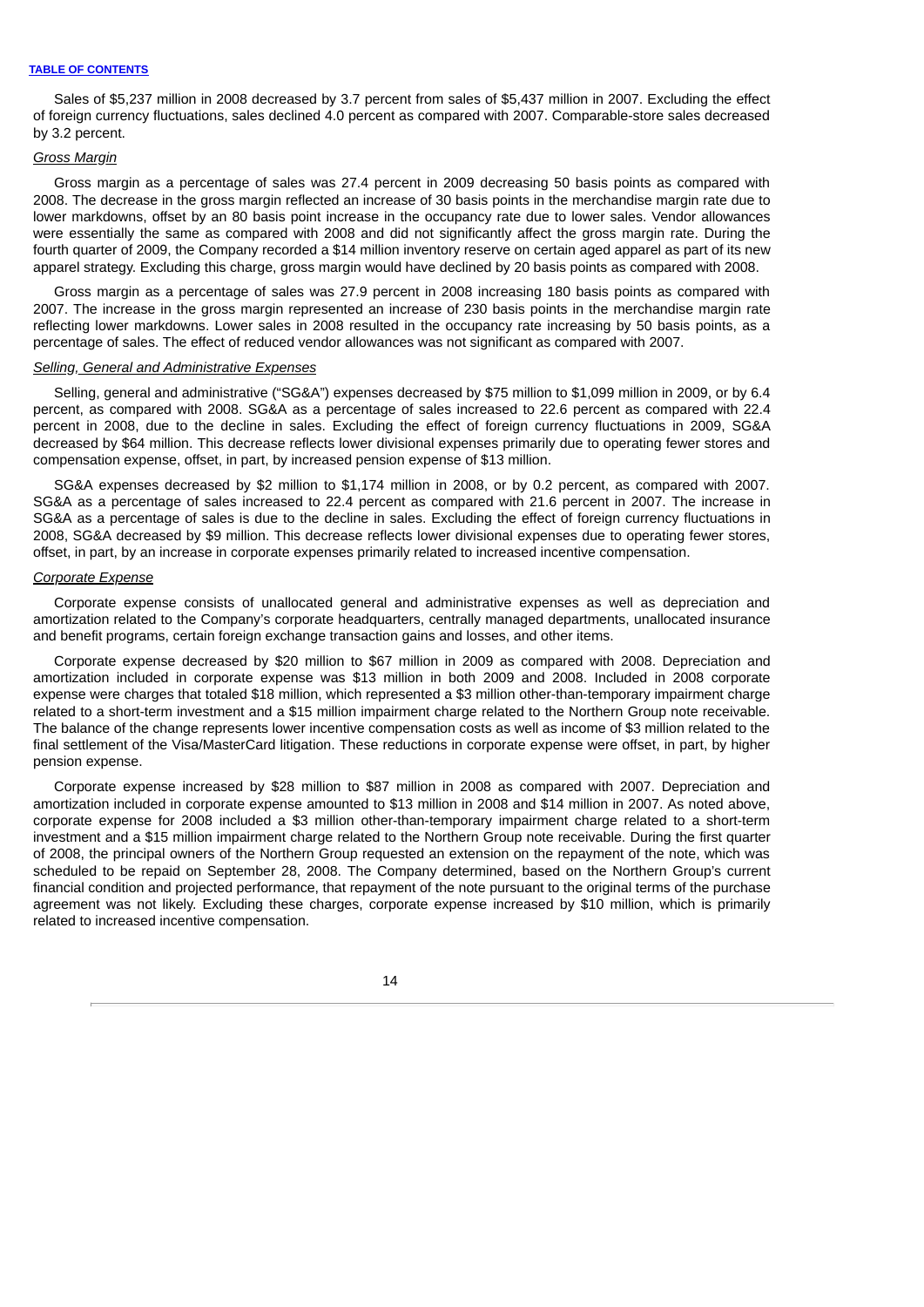#### *Depreciation and Amortization*

Depreciation and amortization of \$112 million decreased by 13.8 percent in 2009 from \$130 million in 2008. This decrease primarily reflects the effect of the impairment charges offset, in part, by increased depreciation and amortization related to the Company's capital spending, as well as the amortization expense associated with the CCS customer list intangible. The effect of foreign currency fluctuations was not significant.

Depreciation and amortization of \$130 million decreased by 21.7 percent in 2008 from \$166 million in 2007. This decrease primarily reflects the effect of the 2007 impairment charges offset, in part, by increased depreciation and amortization related to the Company's capital spending. The effect of foreign currency fluctuations was not significant.

#### *Interest Expense, Net*

|                                                           | 2009  | 2008          | 2007 |
|-----------------------------------------------------------|-------|---------------|------|
|                                                           |       | (in millions) |      |
| Interest expense                                          | \$ 13 | \$ 16         | 21   |
| Interest income                                           | (3)   | (11)          | (20) |
| Interest expense, net                                     | \$10  | 5             |      |
| Weighted-average interest rate (excluding facility fees): |       |               |      |
| Long-term debt                                            | 7.3%  | 6.2%          | 8.0% |

Interest expense of \$13 million decreased by \$3 million as compared with 2008. The decrease in interest expense primarily relates to the termination of the cross currency swaps, which represented expense of \$3 million in 2008, as well as lower average debt outstanding during 2009. Interest expense in 2009 was also reduced by \$1 million, reflecting the effect of the amortization of the gain realized from the termination of the interest rate swap. This was offset, in part, by higher fees associated with the revolving credit facility. The Company did not have any short-term borrowings for any of the periods presented. Interest income of \$3 million declined from \$11 million in 2008 primarily due to lower interest rates received on its cash, cash equivalents and short-term investments.

Interest expense of \$16 million decreased by \$5 million in 2008 compared with \$21 million in 2007. The reduction in interest expense primarily relates to the repayment of the term loan in May 2008 and the purchases and retirements of \$6 million and \$5 million in 2008 and 2007, respectively, of the Company's 8.50 percent debentures. Interest rate swap agreements reduced interest expense in 2008 by \$2 million, while the cross currency swaps increased interest expense by \$3 million. Interest income of \$11 million declined from \$20 million in 2007. Interest income is mainly generated through the investment of cash equivalents and short-term investments. The decline in interest income reflects the lower interest rates received on cash, cash equivalents and short-term investments, which totaled \$10 million in 2008 and \$16 million in 2007. Additionally, the Company did not record accretion income related to the Northern Group note, which in the prior year totaled \$2 million.

#### *Other Income*

Other income of \$3 million in 2009 includes \$4 million related to gains from insurance recoveries, gains on the purchase and retirement of bonds, and royalty income, partially offset by \$1 million of foreign currency option contract premiums. The Company uses these derivatives to mitigate the effect of fluctuating foreign exchange rates on the reporting of foreign currency denominated earnings.

Other income of \$8 million in 2008 includes a net gain of \$4 million, which is comprised of the changes in fair value, realized gains and premiums paid on foreign currency contracts. Additionally, 2008 includes a \$3 million gain on lease terminations related to two lease interests in Europe.

## *Income Taxes*

The effective tax rate for 2009 was an expense of 36.0 percent, as compared with a benefit of 20.8 percent in 2008. The effective tax rate changed primarily due to impairment charges in 2008, which created an overall book loss, coupled with the effect of an impairment of goodwill, a portion of which was not deductible for tax purposes, as well as 2009 Canadian provincial tax rate changes that resulted in a \$4 million reduction in the value of the Company's net deferred tax assets.

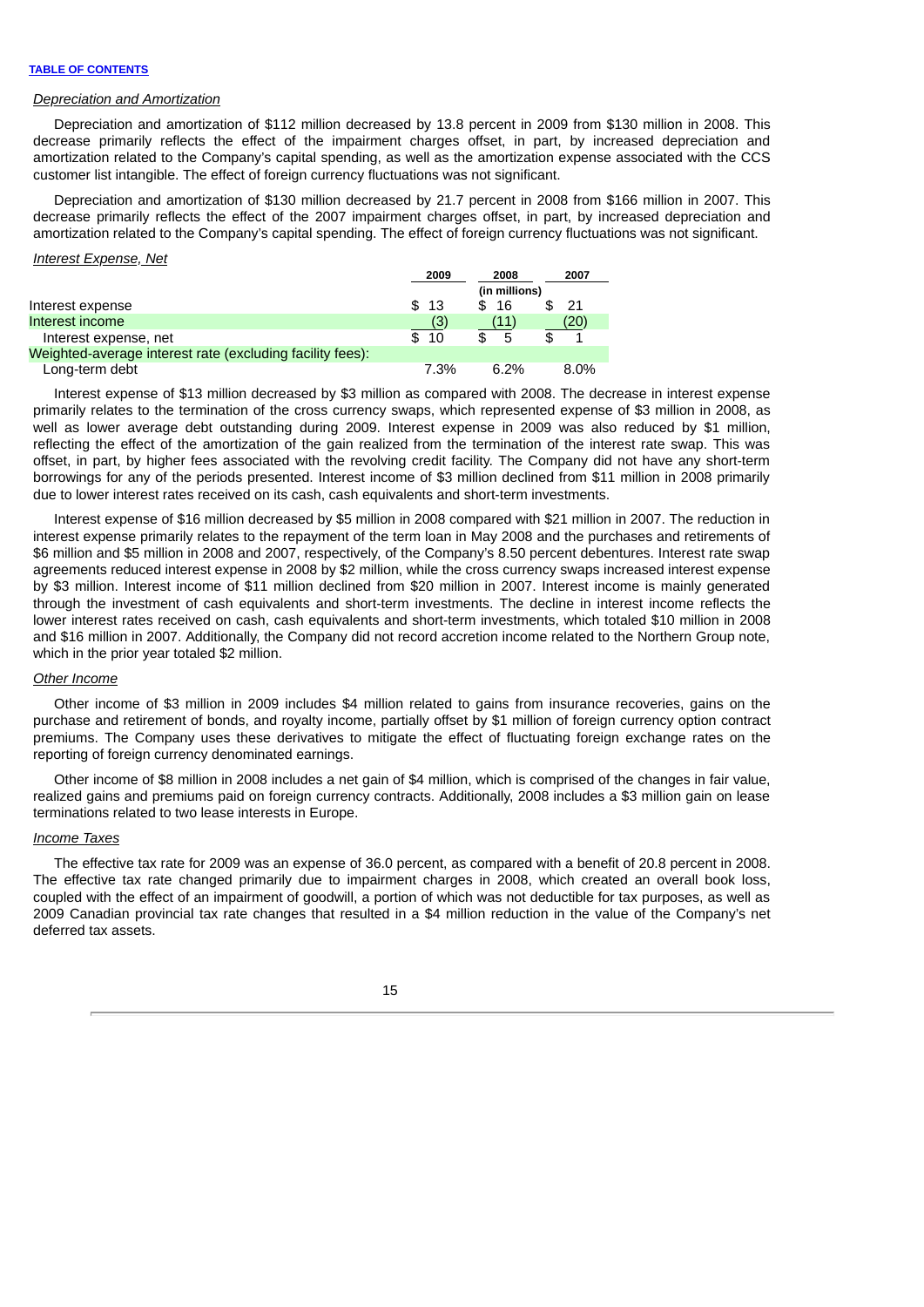#### **TABLE OF CONTENTS**

The effective tax rate for 2008 was a benefit of 20.8 percent as compared with a benefit of 187.0 percent in 2007. The effective income tax rate changed primarily due to the effect of the 2008 goodwill impairment, a portion of which is not deductible for tax purposes, the 2007 valuation allowance adjustment, and to a lesser extent, the mix of U.S. and international profits.

#### **Segment Information**

The Company's two reportable segments, Athletic Stores and Direct-to-Customers, are based on its method of internal reporting. The Company evaluates performance based on several factors, the primary financial measure of which is division results. Division profit (loss) reflects income (loss) from continuing operations before income taxes, corporate expense, non-operating income, and net interest expense. Sales and division results for the Company's reportable segments for the years ended January 30, 2010, January 31, 2009 and February 2, 2008 are presented below.

#### *Athletic Stores*

|                                      | 2009      | 2008          | 2007    |
|--------------------------------------|-----------|---------------|---------|
|                                      |           | (in millions) |         |
| Sales                                | \$4.448   | \$4.847       | \$5,071 |
| Division profit (loss)               | 114<br>\$ | (59)          | (27)    |
| Division profit (loss) margin        | 2.6%      | (1.2)%        | (0.5)%  |
| Number of stores at year end         | 3.500     | 3.641         | 3,785   |
| Selling square footage (in millions) | 7.74      | 8.09          | 8.50    |
| Gross square footage (in millions)   | 12.96     | 13.50         | 14.12   |

#### *2009 compared with 2008*

Athletic Stores sales of \$4,448 million decreased 8.2 percent in 2009, as compared with \$4,847 million in 2008. Excluding the effect of foreign currency fluctuations, primarily related to the euro, sales from the Athletic Stores segment decreased by 7.0 percent in 2009. Comparable-store sales for the Athletic Stores segment declined 6.2 percent as compared with prior year. The decline in sales for the year ended January 30, 2010 was primarily related to the domestic operations as the result of a decline in mall traffic and consumer spending in general. Excluding the effect of foreign currency fluctuations, sales in Europe increased low single digits in 2009 as compared with 2008.

Athletic Stores reported a division profit of \$114 million in 2009 as compared with a loss of \$59 million in 2008. Included in the results are impairment and other charges of \$46 million and \$241 million in 2009 and 2008, respectively. The 2009 results included impairment charges totaling \$32 million, which were recorded to write down long-lived assets such as store fixtures and leasehold improvements at the Company's Lady Foot Locker, Kids Foot Locker, Footaction, and Champs Sports divisions for 787 stores. Additionally, in 2009 the Company recorded a \$14 million inventory reserve on certain aged apparel. The 2008 results included a \$241 million charge representing long-lived store asset impairment, goodwill and other intangibles impairment and store closing costs related to the Company's U.S. operations. Excluding these charges, division profit decreased \$22 million in 2009 as compared with the corresponding prior-year period, which relates primarily to the domestic businesses. Excluding the effect of foreign currency fluctuations, division profits of international operations were essentially flat as compared with the corresponding prioryear period.

#### *2008 compared with 2007*

Athletic Stores sales of \$4,847 million decreased 4.4 percent in 2008, as compared with \$5,071 million in 2007. Excluding the effect of foreign currency fluctuations, primarily related to the euro, sales from athletic store formats decreased by 4.8 percent in 2008. Comparable-store sales for the Athletic Stores segment declined 3.6 percent as compared with prior year. The decline in sales for the year ended January 31, 2009 was primarily related to the domestic operations as the result of a decline in mall traffic and consumer spending in general. Excluding the effect of foreign currency fluctuations, sales in Europe decreased low single digits in 2008 as compared with 2007. The sales of low profile styles negatively affected the first three quarters of 2008. However, during the fourth quarter of 2008, sales of higher-priced marquee footwear and apparel increased, which more than offset the sales decline related to the low profile footwear styles.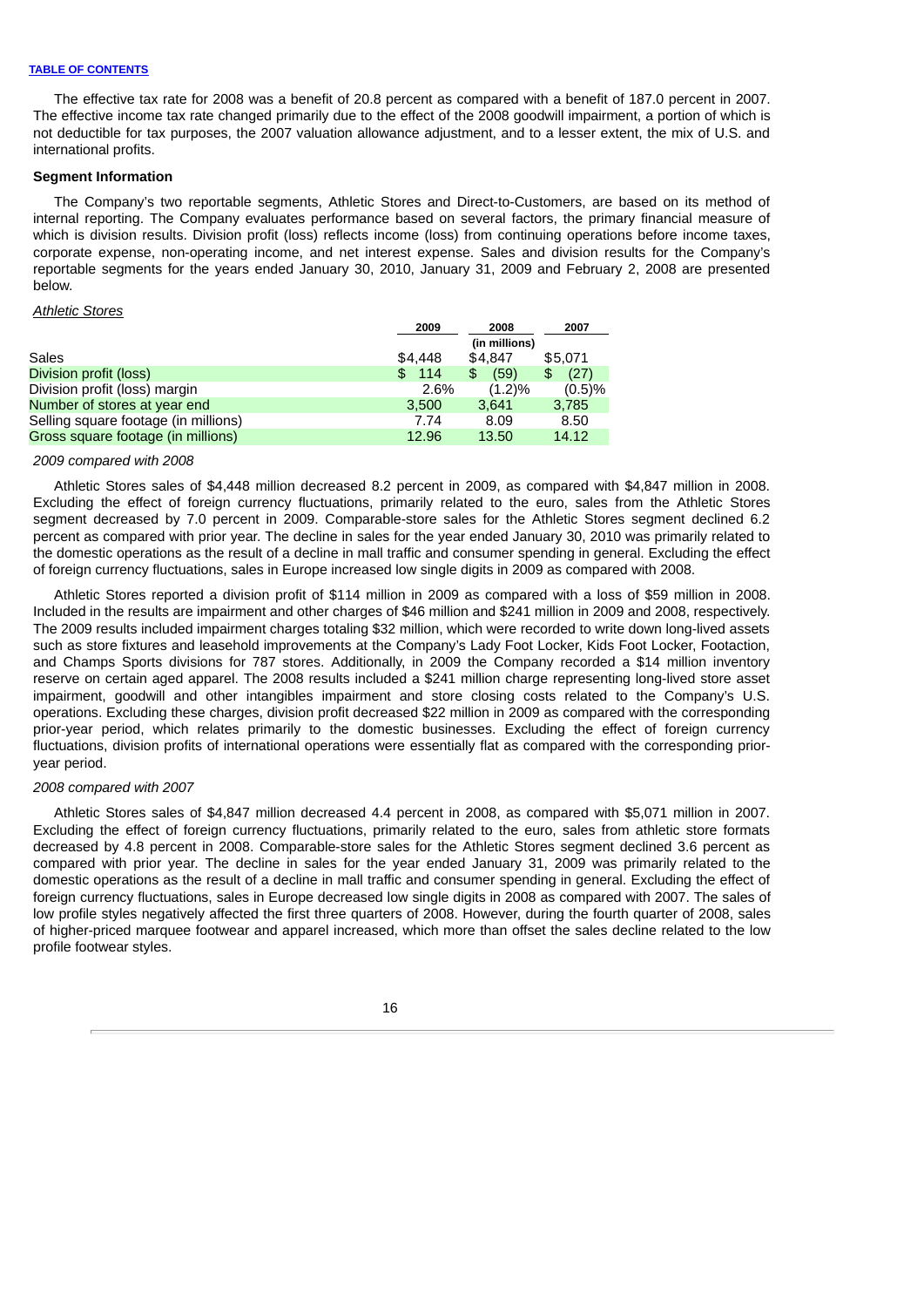Athletic Stores reported a loss of \$59 million in 2008 as compared with a loss of \$27 million in 2007, which was primarily attributable to the U.S. operations. Included in the results for 2008 and 2007 are impairment charges and store closing costs totaling \$241 million and \$128 million, respectively. Athletic Stores division loss for 2008 includes a \$167 million goodwill impairment charge, a \$67 million write-down of long-lived assets such as store fixtures and leasehold improvements for 868 stores at the Company's U.S. store operations, \$5 million of exit costs related to the closure of underperforming stores comprising primarily lease terminations and \$2 million in other intangible impairment charges related to its tradenames. The Company performs its annual impairment test as of the beginning of each year; however, due to the macroeconomic conditions affecting retail and the significant decline in the Company's common stock and market capitalization, plus a reasonable control premium, in relation to the book value, the Company determined that a triggering event had occurred and, therefore, performed an interim impairment test.

During 2008, the fair value of the four reporting units containing goodwill was determined under step 1 of the goodwill impairment test based on a weighting of a discounted cash flow analysis using forward-looking projections of estimated future operating results and a guideline company methodology under the market approach. Based on this testing, the Company determined that the fair values, as determined under step 1 as described above, was less than the carrying values of the Foot Locker, Kids Foot Locker and Footaction reporting unit and the Champs Sports reporting unit. Accordingly, the Company performed a step 2 analysis to determine the extent of the goodwill impairment and concluded that the goodwill of these two reporting units was fully impaired, resulting in a non-cash impairment charge of \$167 million. There were no goodwill impairment charges in 2007. Excluding the impairment charges and store exit costs from both 2008 and 2007, division profit would have increased to \$182 million in 2008 from \$101 million in 2007. This increase in division profit primarily related to the domestic divisions as a result of lower promotional markdowns and reduced depreciation and amortization expense.

#### *Direct-to-Customers*

|                        | 2009  | 2008          | 2007      |  |  |  |  |
|------------------------|-------|---------------|-----------|--|--|--|--|
|                        |       | (in millions) |           |  |  |  |  |
| Sales                  | \$406 | \$ 390        | 364<br>\$ |  |  |  |  |
| Division profit        | \$32  | 43<br>\$.     | 40        |  |  |  |  |
| Division profit margin | 7.9%  | 11.0%         | 11.0%     |  |  |  |  |

#### *2009 compared with 2008*

Direct-to-Customers sales increased 4.1 percent to \$406 million in 2009, as compared with \$390 million in 2008, reflecting a comparable-store sales decrease of 6.8 percent, offset by additional sales from CCS, which was acquired during the fourth quarter of 2008. Internet sales increased by 6.8 percent to \$344 million, as compared with 2008 reflecting continued growth in the store brands' websites. Catalog sales decreased by 8.8 percent to \$62 million in 2009 from \$68 million in 2008. Management believes that the decrease in catalog sales, which was substantially offset by the increase in Internet sales, is a result of customers browsing and selecting products through its catalogs and then making their purchases via the Internet.

The Direct-to-Customers business generated division profit of \$32 million in 2009, as compared with \$43 million in 2008. Division profit, as a percentage of sales, was 7.9 percent in 2009 and 11.0 percent in 2008. Included in division profit is a \$4 million impairment charge, which was recorded to write off certain software development costs as a result of management's decision to terminate the project. Gross margin was negatively affected by the lack of close-out inventory purchases during the year. Additionally, division profit, as compared with the corresponding prior-year period, was negatively affected by \$3 million in additional amortization expense related to the CCS customer list intangible asset.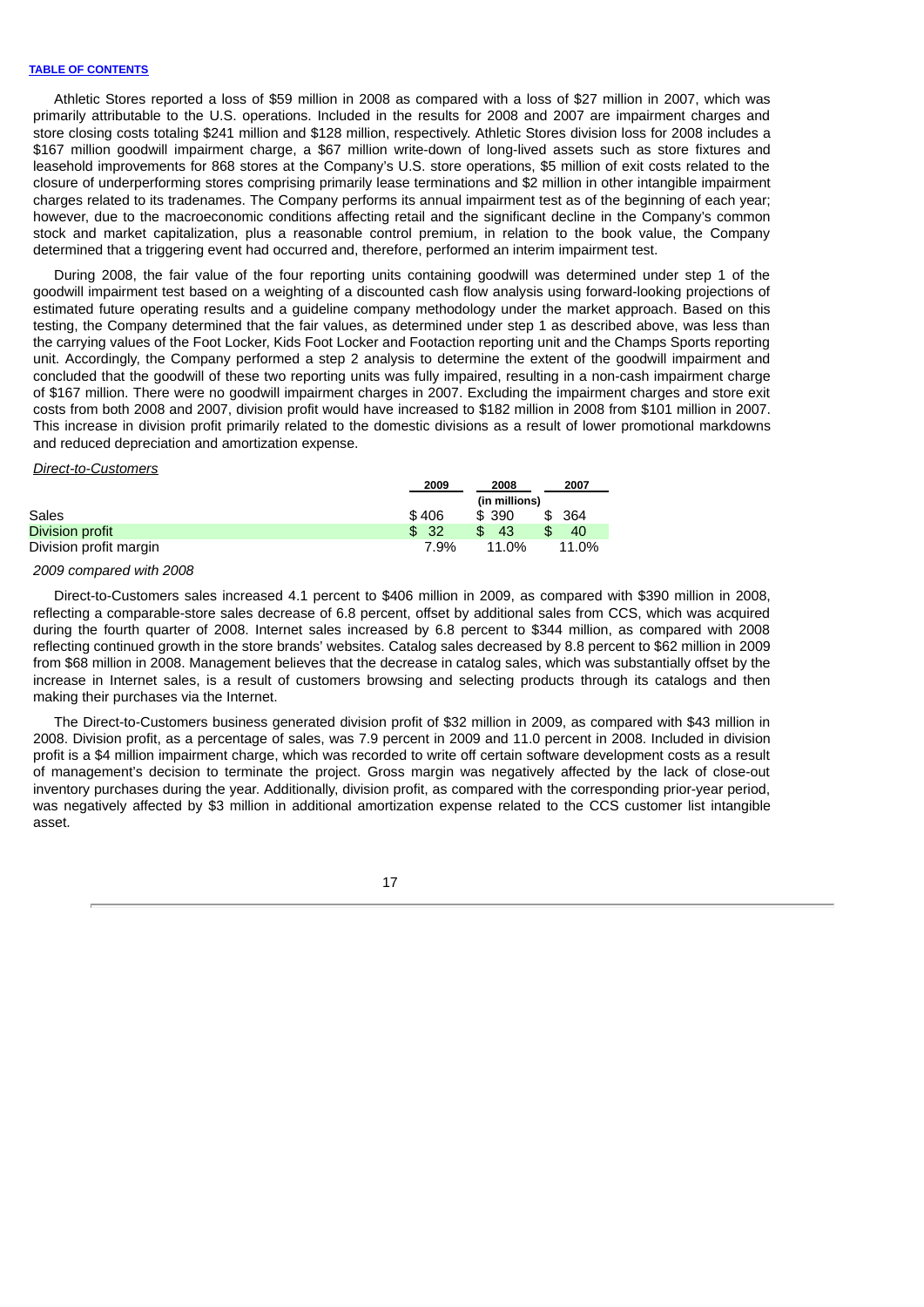#### *2008 compared with 2007*

Direct-to-Customers sales increased 7.1 percent to \$390 million in 2008, as compared with \$364 million in 2007, reflecting a comparable-store sales increase of 1.0 percent and additional sales from CCS, which was acquired during the fourth quarter of 2008. Internet sales increased by 12.2 percent to \$322 million, as compared with 2007. Catalog sales decreased by 11.7 percent to \$68 million in 2008 from \$77 million in 2007. Management believes that the decrease in catalog sales, which was substantially offset by the increase in Internet sales, is a result of customers browsing and selecting products through its catalogs and then making their purchases via the Internet.

The Direct-to-Customers business generated division profit of \$43 million in 2008, as compared with \$40 million in 2007. Division profit, as a percentage of sales, was 11.0 percent in 2008 and 2007. The increase in division profit reflects the accretive effect of the acquisition of CCS.

#### **Liquidity and Capital Resources**

## *Liquidity*

Generally, the Company's primary source of cash has been from operations. The Company generally finances real estate with operating leases. The principal uses of cash have been to finance inventory requirements, capital expenditures related to store openings, store remodelings, information systems, and other support facilities, retirement plan contributions, quarterly dividend payments, interest payments, other cash requirements to support the development of its short-term and long-term operating strategies, and to fund other working capital requirements.

Management believes its cash, cash equivalents, future cash flow from operations, and the Company's current revolving credit facility will be adequate to fund these requirements. The Company may also from time to time repurchase its common stock or seek to retire or purchase outstanding debt through open market purchases, privately negotiated transactions or otherwise. Such repurchases, if any, will depend on prevailing market conditions, liquidity requirements, contractual restrictions and other factors. The amounts involved may be material. On February 16, 2010, the Company's Board of Directors approved the extension of the Company's 2007 common share repurchase program for an additional three years in the amount of \$250 million.

Maintaining access to merchandise that the Company considers appropriate for its business may be subject to the policies and practices of its key vendors. Therefore, the Company believes that it is critical to continue to maintain satisfactory relationships with its key vendors. The Company purchased approximately 82 percent in 2009 and 80 percent in 2008 of its merchandise from its top five vendors and expects to continue to obtain a significant percentage of its athletic product from these vendors in future periods. Approximately 68 percent in 2009 and 64 percent in 2008 was purchased from one vendor — Nike, Inc.

Planned capital expenditures for 2010 are approximately \$103 million, of which \$65 million relates to modernizations of existing stores and new store openings, and \$38 million reflects the development of information systems and other support facilities. In addition, planned lease acquisition costs related to the Company's operations in Europe are \$7 million. The Company has the ability to revise and reschedule the anticipated capital expenditure program, should the Company's financial position require it.

Any material adverse change in customer demand, fashion trends, competitive market forces or customer acceptance of the Company's merchandise mix and retail locations, uncertainties related to the effect of competitive products and pricing, the Company's reliance on a few key vendors for a significant portion of its merchandise purchases, and risks associated with foreign global sourcing or economic conditions worldwide could affect the ability of the Company to continue to fund its needs from business operations.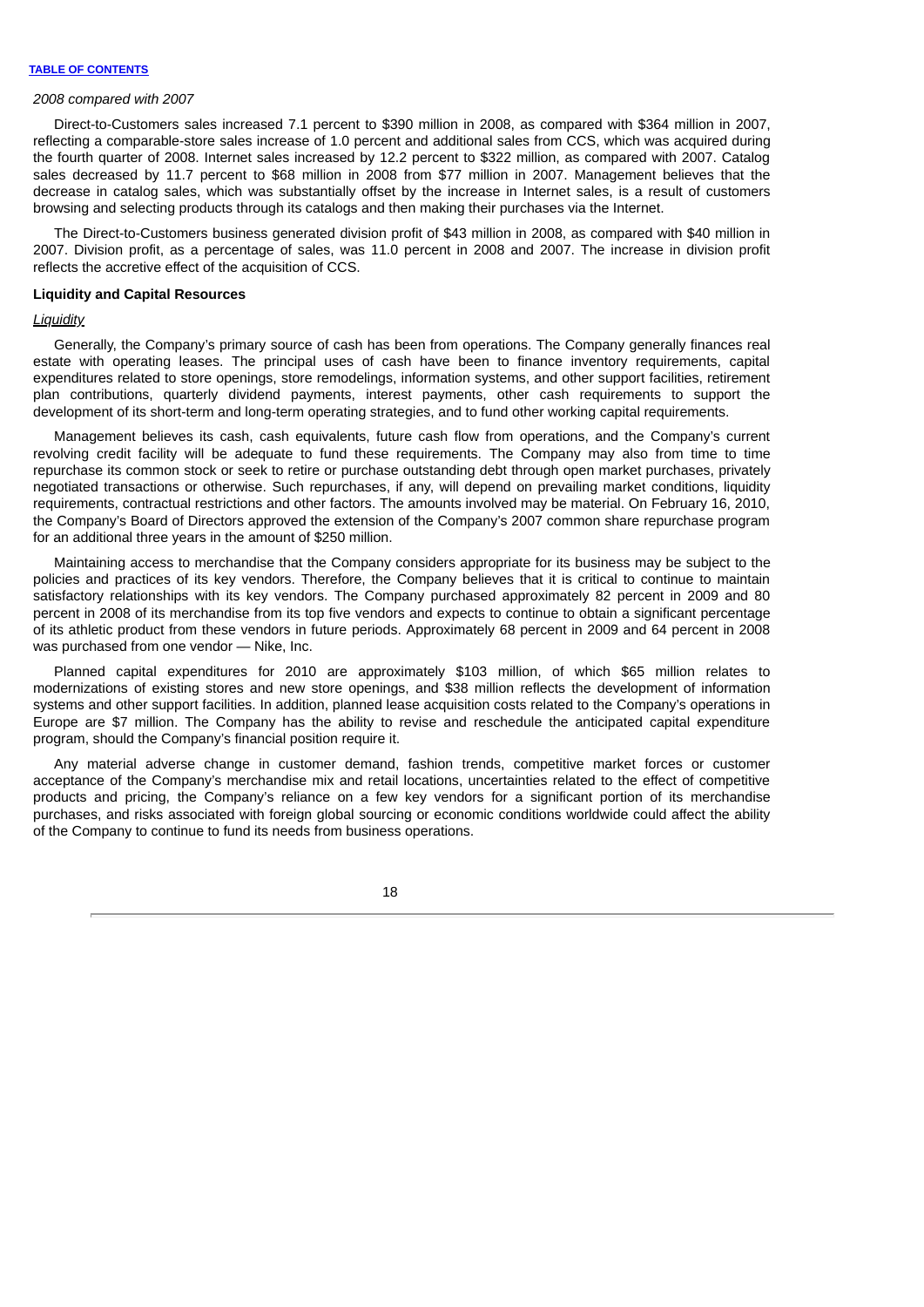#### *Cash Flow*

Operating activities from continuing operations provided cash of \$346 million in 2009 as compared with \$383 million in 2008. These amounts reflect income from continuing operations adjusted for non-cash items and working capital changes. During 2009, the Company recorded non-cash impairment and other charges of \$36 million primarily related to impairment of store-level assets in the domestic operations. Merchandise inventories represented a \$111 million source of cash in 2009 as inventory purchases were reduced to keep inventory levels in line with sales as well as reflecting the affect of the store closings. During 2009, the Company contributed \$100 million to its U.S. and Canadian qualified pension plans as compared with \$6 million contributed in 2008. Additionally, during 2009 the Company terminated its interest rate swaps for a gain of \$19 million. The other changes primarily reflect the timing of February 2010 rent payments, which totaled \$34 million and were due and paid in 2010 as compared with the February 2009 rent payments that were due and paid in 2008, as well as income tax refunds of \$32 million.

Operating activities from continuing operations provided cash of \$383 million in 2008 as compared with \$283 million in 2007. During 2008, the Company recorded non-cash impairment charges and store closing program costs of \$259 million primarily related to its domestic operations. Merchandise inventories represented a \$128 million source of cash in 2008 as inventory purchases were reduced to keep inventory levels in line with sales. Additionally, the Company contributed \$6 million to its Canadian qualified pension plan in 2008.

Net cash used by investing activities of the Company's continuing operations was \$72 million in 2009 as compared with \$272 million used in investing activities in 2008. During 2009, the Company received \$16 million from the Reserve International Liquidity Fund representing further redemptions. Capital expenditures were \$89 million primarily related to store remodeling and to the development of information systems and other support facilities, representing a decrease of \$57 million as compared with the prior year. The Company made a strategic decision to conserve cash in 2009 and, therefore, reduced capital spending, focusing on projects that improved the customer experience.

Net cash used by investing activities of the Company's continuing operations was \$272 million in 2008 as compared with \$117 million provided by investing activities in 2007. The net cash used by investing activities for 2008 reflects the asset purchase from dELiA\*s, Inc. of CCS for \$106 million (including capitalized acquisition costs). Investing activities in 2008 also included a \$3 million gain related to the sale of two lease interests in Europe. The Company did not purchase or sell short-term investments during 2008. Reflected in investing activities in 2008 is the reclassification of the \$23 million investment in the Reserve International Liquidity Fund from cash and cash equivalents to short-term investments. Capital expenditures of \$146 million in 2008 and \$148 million in 2007 were primarily related to store remodeling and new stores.

Net cash used in financing activities of continuing operations was \$94 million in 2009 as compared with \$185 million in 2008. During 2009 and 2008, the Company purchased and retired \$3 million and \$6 million, respectively, of its 8.50 percent debentures. During 2008, the Company reduced its long-term debt by repaying the balance of its term loan of \$88 million. Additionally, the Company declared and paid dividends totaling \$94 million and \$93 million in 2009 and 2008, respectively, representing a quarterly rate of \$0.15 per share in both 2009 and 2008. During 2009 and 2008, the Company received proceeds from the issuance of common stock and treasury stock in connection with the employee stock programs of \$3 million and \$2 million, respectively.

Net cash used in financing activities of continuing operations was \$185 million in 2008 as compared with \$138 million in 2007. The Company declared and paid dividends totaling \$93 million in 2008 and \$77 million in 2007. During 2008 and 2007, the Company received proceeds from the issuance of common stock and treasury stock in connection with the employee stock programs of \$2 million and \$9 million, respectively.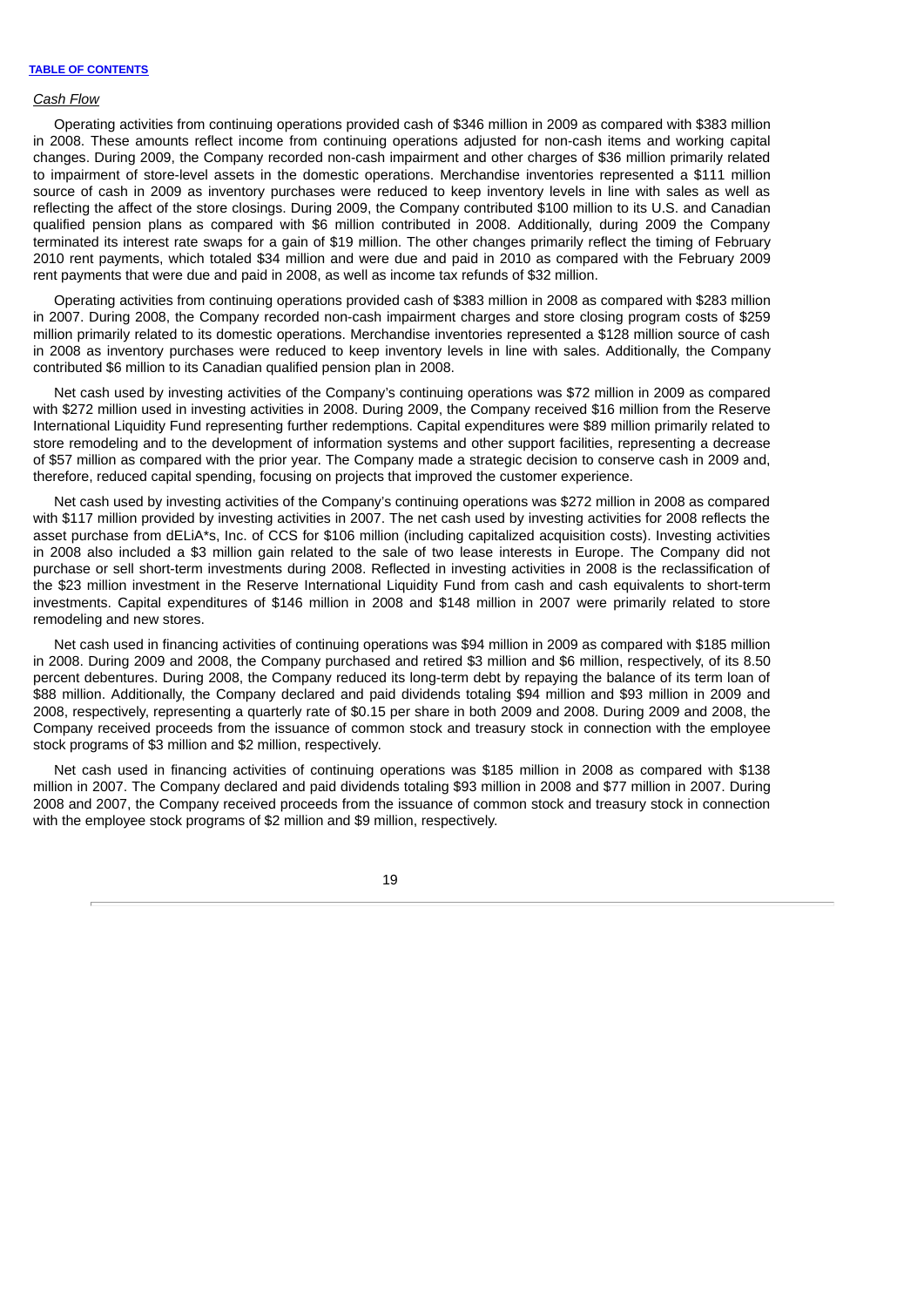#### **Capital Structure**

#### *Credit Agreement*

On March 20, 2009, the Company entered into a new credit agreement (the "2009 Credit Agreement") with its banks, providing for a \$200 million asset-based revolving credit facility maturing on March 20, 2013, which replaced the Company's prior credit agreement. The 2009 Credit Agreement also provides for an incremental facility of up to \$100 million under certain circumstances. The 2009 Credit Agreement provides for a security interest in certain of the Company's domestic assets, including certain inventory assets. The Company is not required to comply with any financial covenants as long as there are no outstanding borrowings. If the Company is borrowing, then it may not make Restricted Payments, such as dividends or share repurchases, unless there is at least \$50 million of Excess Availability (as defined in the 2009 Credit Agreement), and the Company's projected fixed charge coverage ratio, which is a Non-GAAP financial ratio pursuant to the 2009 Credit Agreement designed as a measure of the Company's ability to meet current and future obligations (Consolidated EBITDA less capital expenditures less cash taxes divided by Debt Service Charges and Restricted Payments), is at least 1.1 to 1.0. The Company's management does not currently expect to borrow under the facility in 2010.

## *Credit Rating*

As of March 29, 2010, the Company's corporate credit ratings from Standard & Poor's and Moody's Investors Service are B+ and Ba3, respectively. Additionally, as of March 29, 2010, Moody's Investors Service has rated the Company's senior unsecured notes B1.

#### *Debt Capitalization and Equity*

For purposes of calculating debt to total capitalization, the Company includes the present value of operating lease commitments in total net debt. Total net debt including the present value of operating leases is considered a non-GAAP financial measure. The present value of operating leases is discounted using various interest rates ranging from 4 percent to 15 percent, which represent the Company's incremental borrowing rate at inception of the lease. Operating leases are the primary financing vehicle used to fund store expansion and, therefore, we believe that the inclusion of the present value of operating leases in total debt is useful to our investors, credit constituencies, and rating agencies.

The following table sets forth the components of the Company's capitalization, both with and without the present value of operating leases:

|                                                                                          | 2009      | 2008          |
|------------------------------------------------------------------------------------------|-----------|---------------|
|                                                                                          |           | (in millions) |
| Long-term debt                                                                           | 138<br>\$ | 142           |
| Present value of operating leases                                                        | 1,923     | 1,952         |
| Total debt including the present value of operating leases                               | 2,061     | 2,094         |
| Less:                                                                                    |           |               |
| Cash and cash equivalents                                                                | 582       | 385           |
| Short-term investments                                                                   |           | 23            |
| Total net debt including the present value of operating leases                           | 1,472     | 1,686         |
| Shareholders' equity                                                                     | 1,948     | 1,924         |
| Total capitalization                                                                     | \$3,420   | \$3,610       |
| Total net debt capitalization percent including the present value of<br>operating leases | 43.0%     | 46.7%         |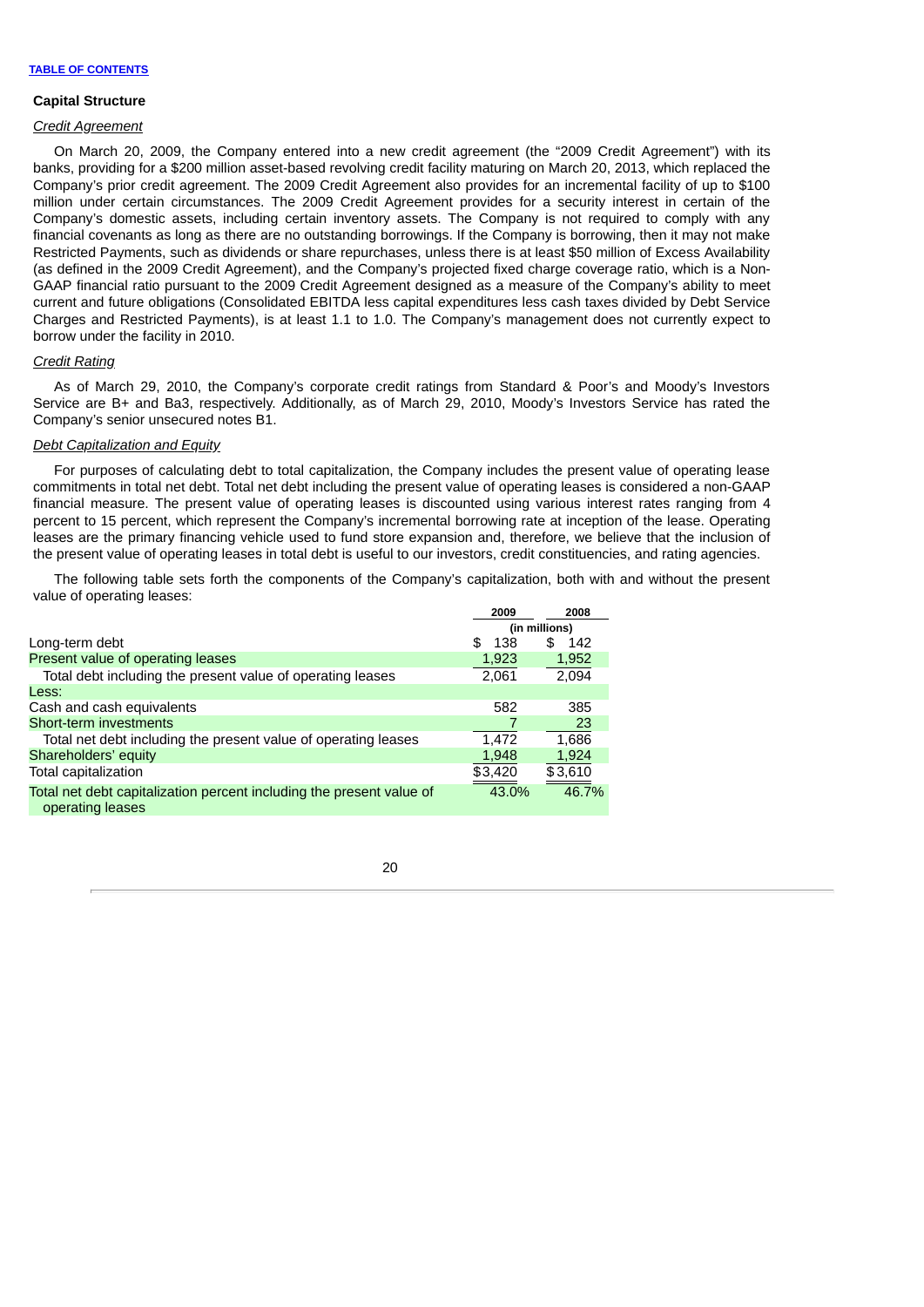#### **TABLE OF CONTENTS**

The Company reduced debt by \$4 million and increased cash, cash equivalents, and short-term investments by \$181 million during 2009. Additionally, the present value of the operating leases decreased by \$29 million representing the effect of the store closures, offset, in part, by lease renewals and the effect of foreign currency translation. Including the present value of operating leases, the Company's net debt capitalization percent decreased 370 basis points in 2009. The increase in shareholders' equity of \$24 million in 2009 primarily relates to the following: net income of \$48 million, \$94 million in dividends paid, \$17 million related to stock plans, and an increase of \$65 million in the foreign exchange currency translation adjustment, primarily related to the value of the euro in relation to the U.S. dollar. In addition, during 2009 the Company recognized, within accumulated other comprehensive loss, amortization of prior service costs and net actuarial gains and losses, as well as an additional charge representing the change in the funded status of the pension and postretirement plans, which totaled \$13 million after-tax.

## *Contractual Obligations and Commitments*

The following tables represent the scheduled maturities of the Company's contractual cash obligations and other commercial commitments at January 30, 2010:

|                                              |              | <b>Payments Due by Period</b> |     |                            |     |                  |     |                  |     |  |                  |
|----------------------------------------------|--------------|-------------------------------|-----|----------------------------|-----|------------------|-----|------------------|-----|--|------------------|
| <b>Contractual Cash Obligations</b>          | <b>Total</b> |                               |     | <b>Less than</b><br>1 Year |     | $2 - 3$<br>Years |     | $3 - 5$<br>Years |     |  | After 5<br>Years |
|                                              |              | (in millions)                 |     |                            |     |                  |     |                  |     |  |                  |
| Long-term debt $(1)$                         | 138<br>\$.   | \$                            |     |                            |     |                  |     |                  | 138 |  |                  |
| Operating leases <sup><math>(2)</math></sup> | 2.550        |                               | 487 |                            | 821 |                  | 573 |                  | 669 |  |                  |
| Other long-term liabilities <sup>(3)</sup>   | 26           |                               |     |                            |     |                  |     |                  | 24  |  |                  |
| Total contractual cash obligations           | \$2.714      | ዳ                             | 489 | £.                         | 821 |                  | 573 |                  | 831 |  |                  |
|                                              |              |                               |     |                            |     |                  |     |                  |     |  |                  |

(1) The amounts presented above represent the contractual maturities of the Company's long-term debt, excluding interest. Additional information is included in the "Long-Term Debt" note under "Item 8. Consolidated Financial Statements and Supplementary Data."

(2) The amounts presented represent the future minimum lease payments under non-cancelable operating leases. In addition to minimum rent, certain of the Company's leases require the payment of additional costs for insurance, maintenance, and other costs. These costs have historically represented approximately 25 to 30 percent of the minimum rent amount. These additional amounts are not included in the table of contractual commitments as the timing and/or amounts of such payments are unknown.

(3) The Company's other liabilities in the Consolidated Balance Sheet at January 30, 2010 primarily comprise pension and postretirement benefits, deferred rent liability, income taxes, workers' compensation and general liability reserves and various other accruals. The amounts presented in the table are comprised of the Company's 2010 Canadian qualified plan contributions of \$2 million and the liability related to the European net investment hedge of \$24 million. The European net investment agreement includes a provision that may require the Company to settle this transaction in August 2010, at the option of the Company or the counterparty. This is the first of a series of annual settlement provisions until August 2015. Other than these liabilities, other amounts (including the Company's unrecognized tax benefits of \$39 million) have been excluded from the above table as the timing and/or amount of any cash payment is uncertain. The timing of the remaining amounts that are known has not been included as they are minimal and not useful to the presentation. Additional information is included in the "Other Liabilities, Financial Instruments and Risk Management," and "Retirement Plans and Other Benefits" notes under "Item 8. Consolidated Financial Statements and Supplementary Data."

| <b>Amounts</b><br><b>Committed</b> |       |                            |               |                  |    |                  |     |                  |                                                  |
|------------------------------------|-------|----------------------------|---------------|------------------|----|------------------|-----|------------------|--------------------------------------------------|
|                                    |       | <b>Less than</b><br>1 Year |               | $2 - 3$<br>Years |    | $3 - 5$<br>Years |     | After 5<br>Years |                                                  |
|                                    |       |                            | (in millions) |                  |    |                  |     |                  |                                                  |
| \$                                 | 190   | \$                         |               | £.               |    | \$.              | 190 | \$.              |                                                  |
|                                    | 10    |                            |               |                  |    |                  | 10  |                  |                                                  |
|                                    |       |                            |               |                  |    |                  |     |                  |                                                  |
|                                    | 57    |                            | 28            |                  | 27 |                  |     |                  |                                                  |
|                                    | 1.669 | \$.                        | .440          | ፍ                | 27 |                  | 202 |                  |                                                  |
|                                    |       | <b>Total</b><br>1.412      |               | 1.412            |    |                  |     |                  | <b>Amount of Commitment Expiration by Period</b> |

<sup>(4)</sup> Represents the unused domestic lines of credit pursuant to the Company's \$200 million revolving credit agreement. The Company's management currently does not expect to borrow under the facility in 2010.

<sup>(5)</sup> Represents open purchase orders, as well as other commitments for merchandise purchases, at January 30, 2010. The Company is obligated under the terms of purchase orders; however, the Company is generally able to renegotiate the timing and quantity of these orders with certain vendors in response to shifts in consumer preferences.

<sup>(6)</sup> Represents minimum payments required by non-merchandise purchase agreements.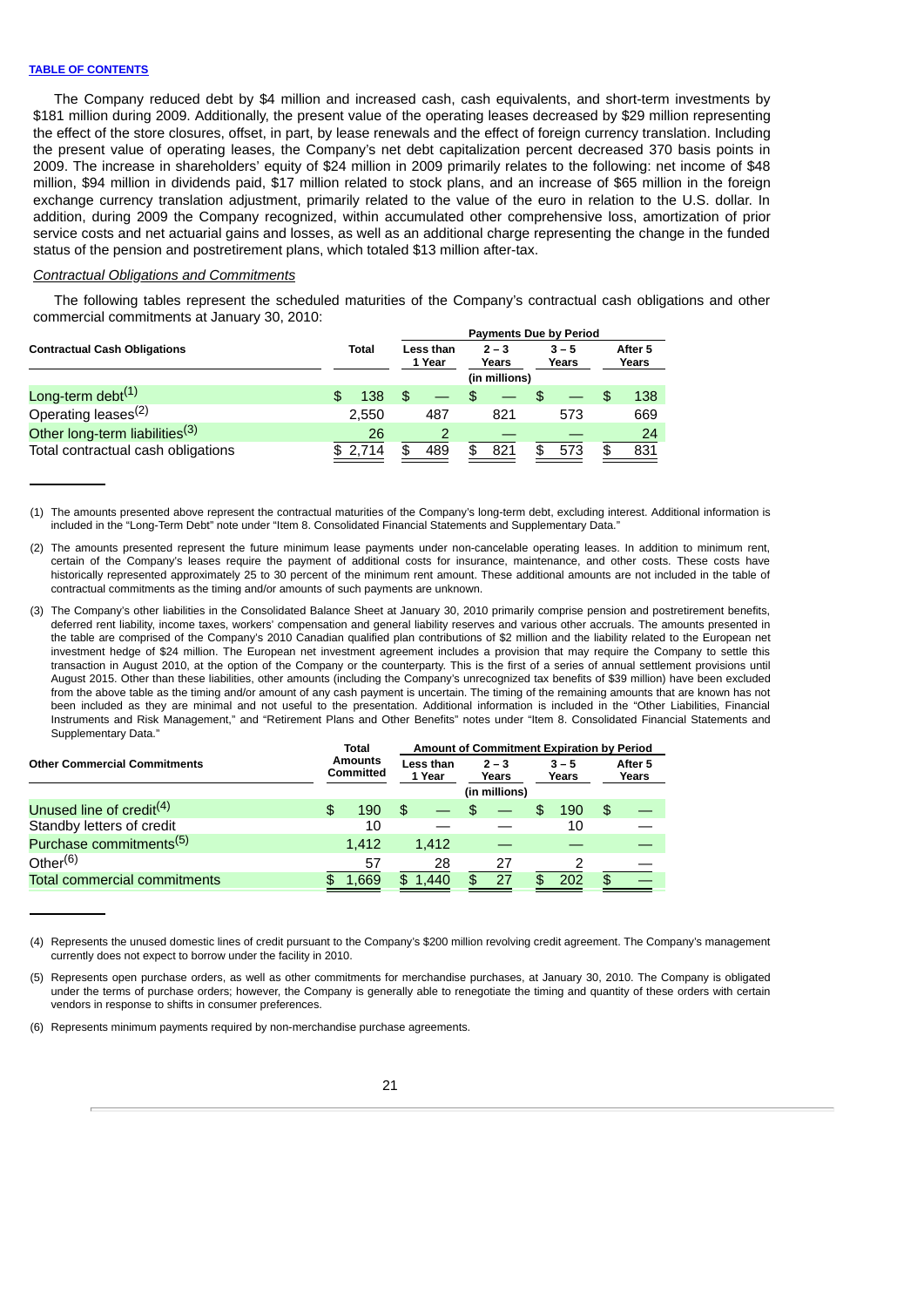The Company does not have any off-balance sheet financing, other than operating leases entered into in the normal course of business as disclosed above, or unconsolidated special purpose entities. The Company does not participate in transactions that generate relationships with unconsolidated entities or financial partnerships, including variable interest entities. The Company's policy prohibits the use of derivatives for which there is no underlying exposure.

In connection with the sale of various businesses and assets, the Company may be obligated for certain lease commitments transferred to third parties and pursuant to certain normal representations, warranties, or indemnifications entered into with the purchasers of such businesses or assets. Although the maximum potential amounts for such obligations cannot be readily determined, management believes that the resolution of such contingencies will not significantly affect the Company's consolidated financial position, liquidity, or results of operations. The Company is also operating certain stores for which lease agreements are in the process of being negotiated with landlords. Although there is no contractual commitment to make these payments, it is likely that leases will be executed.

## **Critical Accounting Policies**

Management's responsibility for integrity and objectivity in the preparation and presentation of the Company's financial statements requires diligent application of appropriate accounting policies. Generally, the Company's accounting policies and methods are those specifically required by U.S. generally accepted accounting principles. Included in the "Summary of Significant Accounting Policies" note in "Item 8. Consolidated Financial Statements and Supplementary Data" is a summary of the Company's most significant accounting policies. In some cases, management is required to calculate amounts based on estimates for matters that are inherently uncertain. The Company believes the following to be the most critical of those accounting policies that necessitate subjective judgments.

#### *Merchandise Inventories*

Merchandise inventories for the Company's Athletic Stores are valued at the lower of cost or market using the retail inventory method ("RIM"). The RIM is commonly used by retail companies to value inventories at cost and calculate gross margins due to its practicality. Under the retail method, cost is determined by applying a cost-to-retail percentage across groupings of similar items, known as departments. The cost-to-retail percentage is applied to ending inventory at its current owned retail valuation to determine the cost of ending inventory on a department basis. The RIM is a system of averages that requires management's estimates and assumptions regarding markups, markdowns and shrink, among others, and as such, could result in distortions of inventory amounts.

Significant judgment is required for these estimates and assumptions, as well as to differentiate between promotional and other markdowns that may be required to correctly reflect merchandise inventories at the lower of cost or market. The Company provides reserves based on current selling prices when the inventory has not been marked down to market. The failure to take permanent markdowns on a timely basis may result in an overstatement of cost under the retail inventory method. The decision to take permanent markdowns includes many factors, including the current environment, inventory levels and the age of the item. Management believes this method and its related assumptions, which have been consistently applied, to be reasonable.

## *Vendor Reimbursements*

In the normal course of business, the Company receives allowances from its vendors for markdowns taken. Vendor allowances are recognized as a reduction in cost of sales in the period in which the markdowns are taken. Vendor allowances contributed 30 basis points to the 2009 gross margin rate. The Company also has volume-related agreements with certain vendors, under which it receives rebates based on fixed percentages of cost purchases. These volume-related rebates are recorded in cost of sales when the product is sold and were not significant to the 2009 gross margin rate.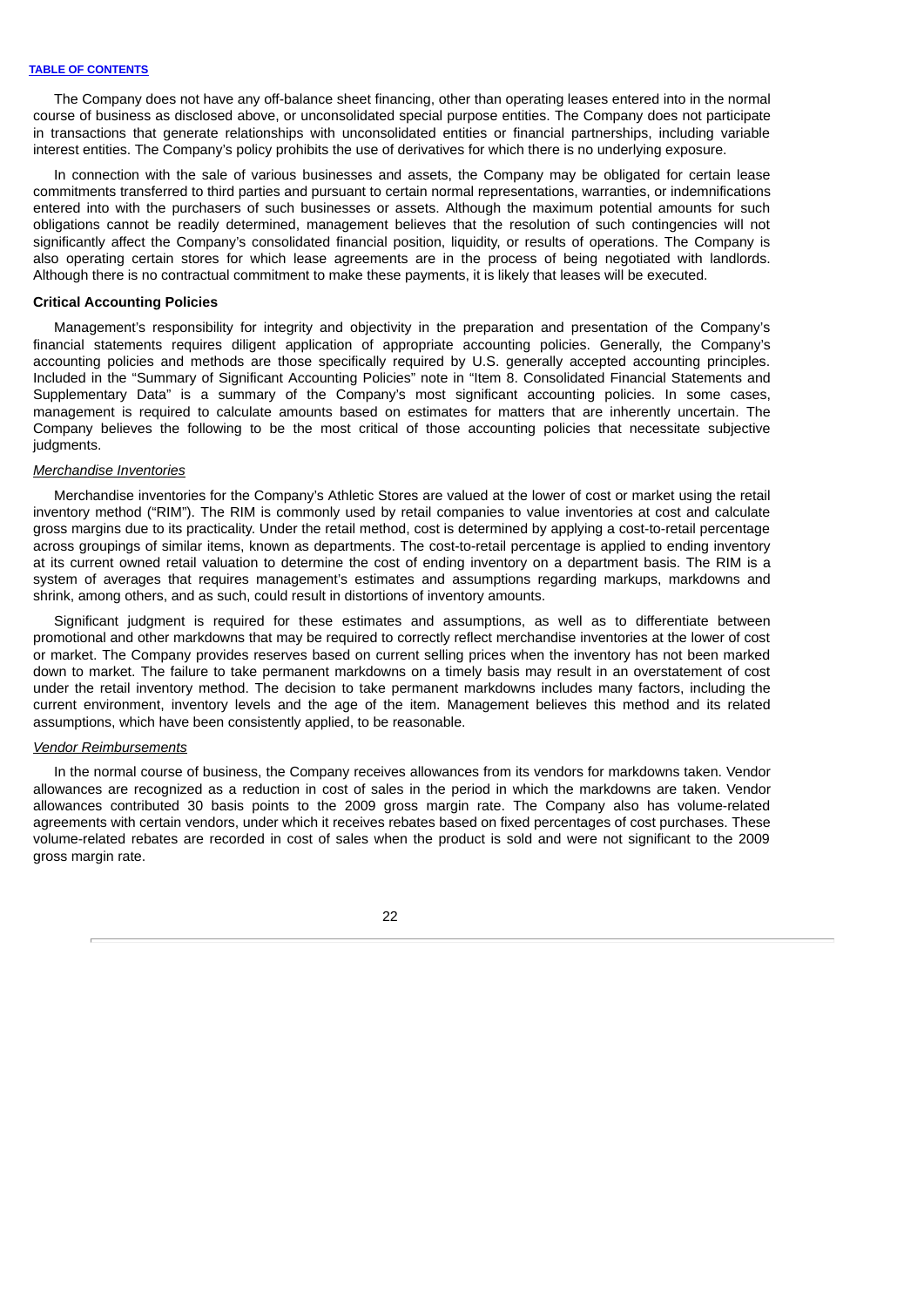The Company receives support from some of its vendors in the form of reimbursements for cooperative advertising and catalog costs for the launch and promotion of certain products. The reimbursements are agreed upon with vendors for specific advertising campaigns and catalogs. Cooperative income, to the extent that it reimburses specific, incremental and identifiable costs incurred to date, is recorded in SG&A in the same period as the associated expenses are incurred. Reimbursements received that are in excess of specific, incremental and identifiable costs incurred to date are recognized as a reduction to the cost of merchandise and are reflected in cost of sales as the merchandise is sold. Cooperative reimbursements amounted to approximately 27 percent and 11 percent of total advertising and catalog costs, respectively, in 2009.

## *Impairment of Long-Lived Assets, Goodwill and Other Intangibles*

The Company recognizes an impairment loss when circumstances indicate that the carrying value of long-lived tangible and intangible assets with finite lives may not be recoverable. Management's policy in determining whether an impairment indicator exists, a triggering event, comprises measurable operating performance criteria at the division level as well as qualitative measures. If an analysis is necessitated by the occurrence of a triggering event, the Company uses assumptions, which are predominately identified from the Company's three-year strategic plans, in determining the impairment amount. In the calculation of the fair value of long-lived assets, the Company compares the carrying amount of the asset with the estimated future cash flows expected to result from the use of the asset. If the carrying amount of the asset exceeds the estimated expected undiscounted future cash flows, the Company measures the amount of the impairment by comparing the carrying amount of the asset with its estimated fair value. The estimation of fair value is measured by discounting expected future cash flows at the Company's weighted-average cost of capital. Management believes its policy is reasonable and is consistently applied. Future expected cash flows are based upon estimates that, if not achieved, may result in significantly different results. For the year ended January 30, 2010, the Company recorded non-cash impairment charges totaling \$36 million. A charge of \$32 million was recorded to write-down long-lived assets such as store fixtures and leasehold improvements, at its Lady Foot Locker, Kids Foot Locker, Footaction and Champs Sports divisions for 787 stores. Additionally, the Company recorded a charge of \$4 million to write off certain software development costs for the Direct-to-Customers segment as a result of management's decision to terminate this project. For the year ended January 31, 2009, the Company recorded noncash impairment charges totaling \$67 million primarily to write-down long-lived assets, such as store fixtures and leasehold improvements, for the Company's U.S. store operations.

The Company performs an impairment review of its goodwill and intangible assets with indefinite lives if impairment indicators arise and, at a minimum, annually. We consider many factors in evaluating whether the carrying value of goodwill may not be recoverable, including declines in stock price and market capitalization in relation to the book value of the Company and macroeconomic conditions affecting retail. The Company has chosen to perform this review at the beginning of each fiscal year, and it is done in a two-step approach. The initial step requires that the carrying value of each reporting unit be compared with its estimated fair value. The second step — to evaluate goodwill of a reporting unit for impairment — is only required if the carrying value of that reporting unit exceeds its estimated fair value. The Company used a combination of a discounted cash flow approach and market-based approach to determine the fair value of a reporting unit. The determination of discounted cash flows of the reporting units and assets and liabilities within the reporting units requires us to make significant estimates and assumptions. These estimates and assumptions primarily include, but are not limited to, the discount rate, terminal growth rates, earnings before depreciation and amortization, and capital expenditures forecasts. The market approach requires judgment and uses one or more methods to compare the reporting unit with similar businesses, business ownership interests or securities that have been sold. Due to the inherent uncertainty involved in making these estimates, actual results could differ from those estimates.

The Company assigned discount rates ranging from 12 to 14 percent for the four reporting units. The Company evaluated the merits of each significant assumption, both individually and in the aggregate, used to determine the fair value of the reporting units, as well as the fair values of the corresponding assets and liabilities within the reporting units, and concluded they are reasonable and are consistent with prior valuations.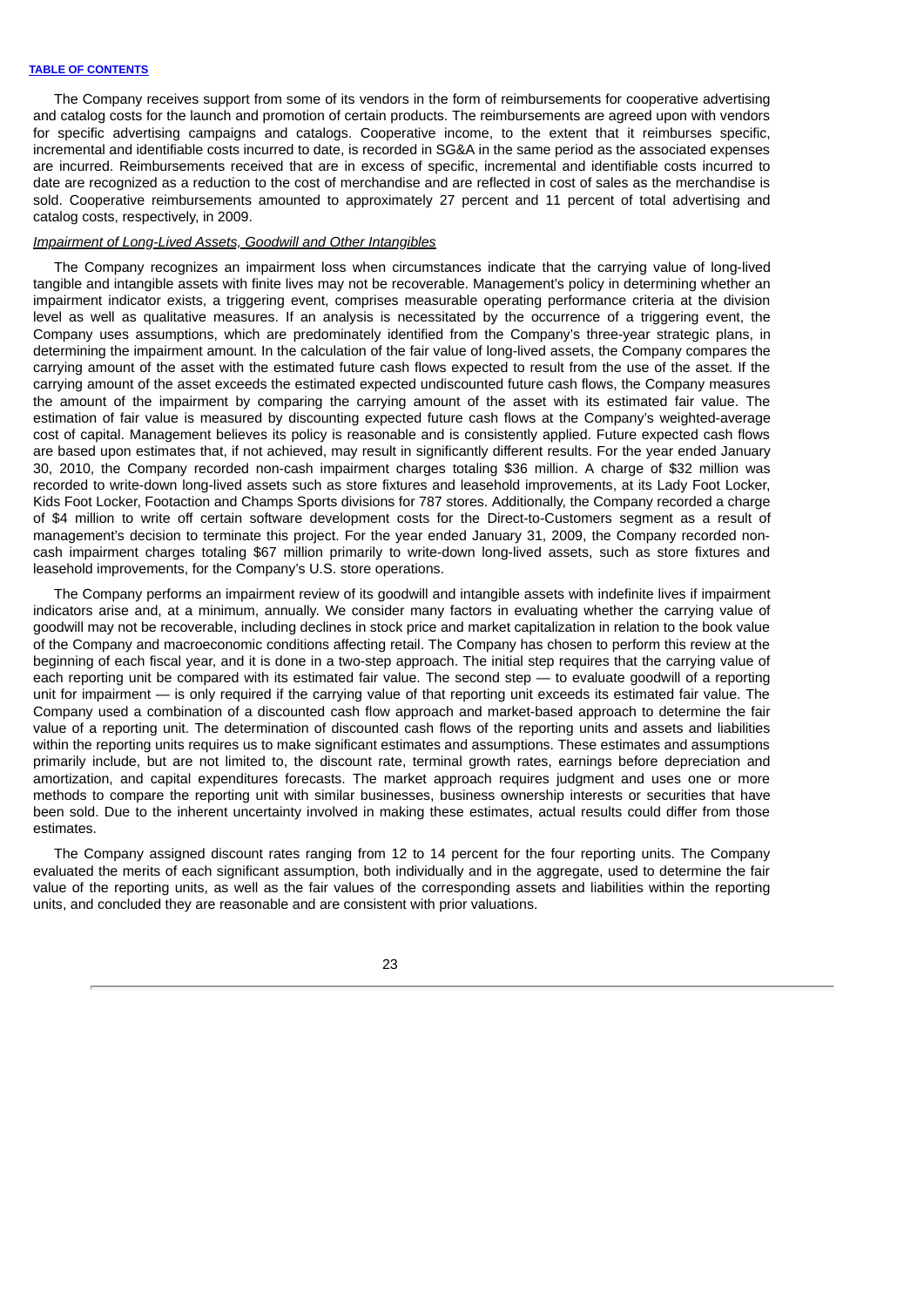Owned trademarks and tradenames that have been determined to have indefinite lives are not subject to amortization but are reviewed at least annually for potential impairment. The fair values of purchased intangible assets are estimated and compared to their carrying values. We estimate the fair value of these intangible assets based on an income approach using the relief-from-royalty method. This methodology assumes that, in lieu of ownership, a third party would be willing to pay a royalty in order to exploit the related benefits of these types of assets. This approach is dependent on a number of factors, including estimates of future growth and trends, royalty rates in the category of intellectual property, discount rates and other variables. We base our fair value estimates on assumptions we believe to be reasonable, but which are unpredictable and inherently uncertain. Actual future results may differ from those estimates. We recognize an impairment loss when the estimated fair value of the intangible asset is less than the carrying value.

The Company's review of goodwill and other intangible assets did not result in any impairment charges for the year ended January 30, 2010 as the fair value of each of the reporting units substantially exceeds its carrying value. The Company recorded non-cash impairment charges totaling \$169 million for the year ended January 31, 2009.

#### *Share-Based Compensation*

The Company estimates the fair value of options granted using the Black-Scholes option pricing model. The Company estimates the expected term of options granted using its historical exercise and post-vesting employment termination patterns, which the Company believes are representative of future behavior. Changing the expected term by one year changes the fair value by 3 to 6 percent depending if the change was an increase or decrease to the expected term. The Company estimates the expected volatility of its common stock at the grant date using a weightedaverage of the Company's historical volatility and implied volatility from traded options on the Company's common stock. A 50 basis point change in volatility would have a 1 percent change to the fair value. The risk-free interest rate assumption is determined using the Federal Reserve nominal rates for U.S. Treasury zero-coupon bonds with maturities similar to those of the expected term of the award being valued.

The expected dividend yield is derived from the Company's historical experience. A 50 basis point change to the dividend yield would change the fair value by approximately 4 percent. The Company records stock-based compensation expense only for those awards expected to vest using an estimated forfeiture rate based on its historical pre-vesting forfeiture data, which it believes are representative of future behavior, and periodically will revise those estimates in subsequent periods if actual forfeitures differ from those estimates.

The Black-Scholes option pricing valuation model requires the use of subjective assumptions. Changes in these assumptions can materially affect the fair value of the options. The Company may elect to use different assumptions under the Black-Scholes option pricing model in the future if there is a difference between the assumptions used in determining stock-based compensation cost and the actual factors that become known over time.

## *Pension and Postretirement Liabilities*

The Company determines its obligations for pension and postretirement liabilities based upon assumptions related to discount rates, expected long-term rates of return on invested plan assets, salary increases, age, and mortality, among others. Management reviews all assumptions annually with its independent actuaries, taking into consideration existing and future economic conditions and the Company's intentions with regard to the plans. Management believes its estimates for 2009, as disclosed in the "Retirement Plans and Other Benefits" note in "Item 8. Consolidated Financial Statements and Supplementary Data," to be reasonable.

Long-Term Rate of Return Assumption - The expected long-term rate of return on invested pension plan assets is a component of pension expense. The rate is based on the plans' weighted-average target asset allocation, as well as historical and future expected performance of those assets. The target asset allocation is selected to obtain an investment return that is sufficient to cover the expected benefit payments and to reduce future contributions by the Company. The Company's common stock represented approximately one percent of the total pension plans' assets at January 30, 2010.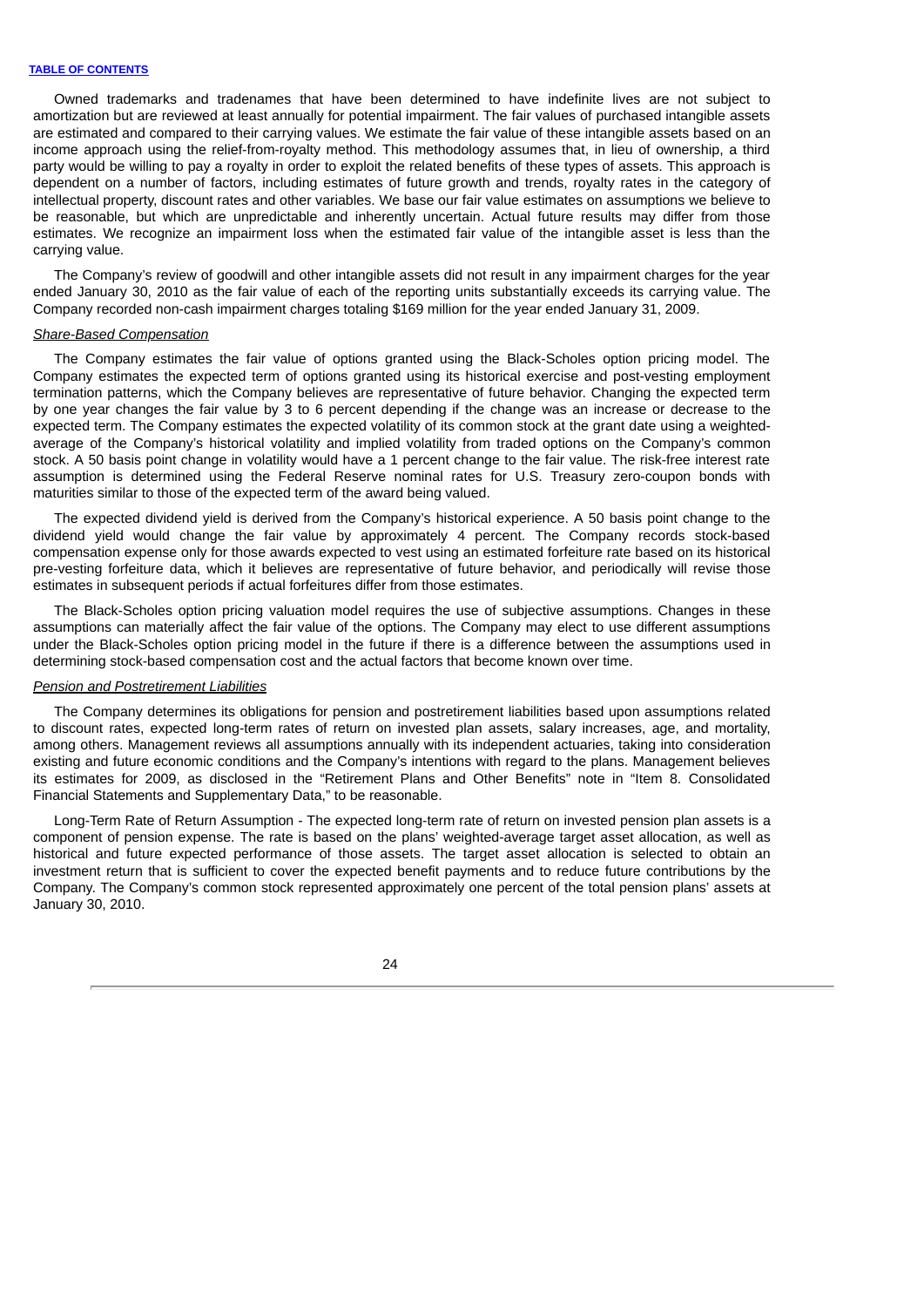The weighted-average long-term rate of return used to determine 2009 pension expense was 7.63 percent. A decrease of 50 basis points in the weighted-average expected long-term rate of return would have increased 2009 pension expense by approximately \$3 million. The actual return on plan assets in a given year typically differs from the expected long-term rate of return, and the resulting gain or loss is deferred and amortized into the plans' expense over time.

Discount Rate - An assumed discount rate is used to measure the present value of future cash flow obligations of the plans and the interest cost component of pension expense and postretirement income. The discount rate selected to measure the present value of the Company's U.S. benefit obligations at January 30, 2010 was derived using a cash flow matching method whereby the Company matches the plans' projected payment obligations by year with the corresponding yield on the Citibank Pension Discount Curve. The cash flows are then discounted to their present value and an overall discount rate is determined. The discount rate selected to measure the present value of the Company's Canadian benefit obligations at January 30, 2010 was developed by using the plan's bond portfolio indices, which match the benefit obligations.

The weighted-average discount rates used to determine the 2009 benefit obligations related to the Company's pension and postretirement plans were 5.25 percent and 4.90 percent, respectively. A decrease of 50 basis points in the weighted-average discount rate would have increased the accumulated benefit obligation of the pension plans at January 30, 2010 by approximately \$26 million, while the effect on the postretirement plan would not have been significant. Such a decrease would not have significantly changed 2009 pension expense or postretirement income.

There is limited risk to the Company for increases in health care costs related to the postretirement plan as, beginning in 2001, new retirees have assumed the full expected costs and then-existing retirees have assumed all increases in such costs.

The Company expects to record postretirement income of approximately \$6 million and pension expense of approximately \$23 million in 2010.

#### *Income Taxes*

In accordance with GAAP, deferred tax assets are recognized for tax credit and net operating loss carryforwards, reduced by a valuation allowance, which is established when it is more likely than not that some portion or all of the deferred tax assets will not be realized. Management is required to estimate taxable income for future years by taxing jurisdiction and to use its judgment to determine whether or not to record a valuation allowance for part or all of a deferred tax asset. Estimates of taxable income are based upon the Company's three-year strategic plans. A one percent change in the Company's overall statutory tax rate for 2009 would have resulted in a \$10 million change in the carrying value of the net deferred tax asset and a corresponding charge or credit to income tax expense depending on whether such tax rate change was a decrease or an increase.

The Company has operations in multiple taxing jurisdictions and is subject to audit in these jurisdictions. Tax audits by their nature are often complex and can require several years to resolve. Accruals of tax contingencies require management to make estimates and judgments with respect to the ultimate outcome of tax audits. Actual results could vary from these estimates.

The Company expects its 2010 effective tax rate to range from 36 to 37 percent. The actual rate will primarily depend upon the percentage of the Company's income earned in the United States as compared with international operations.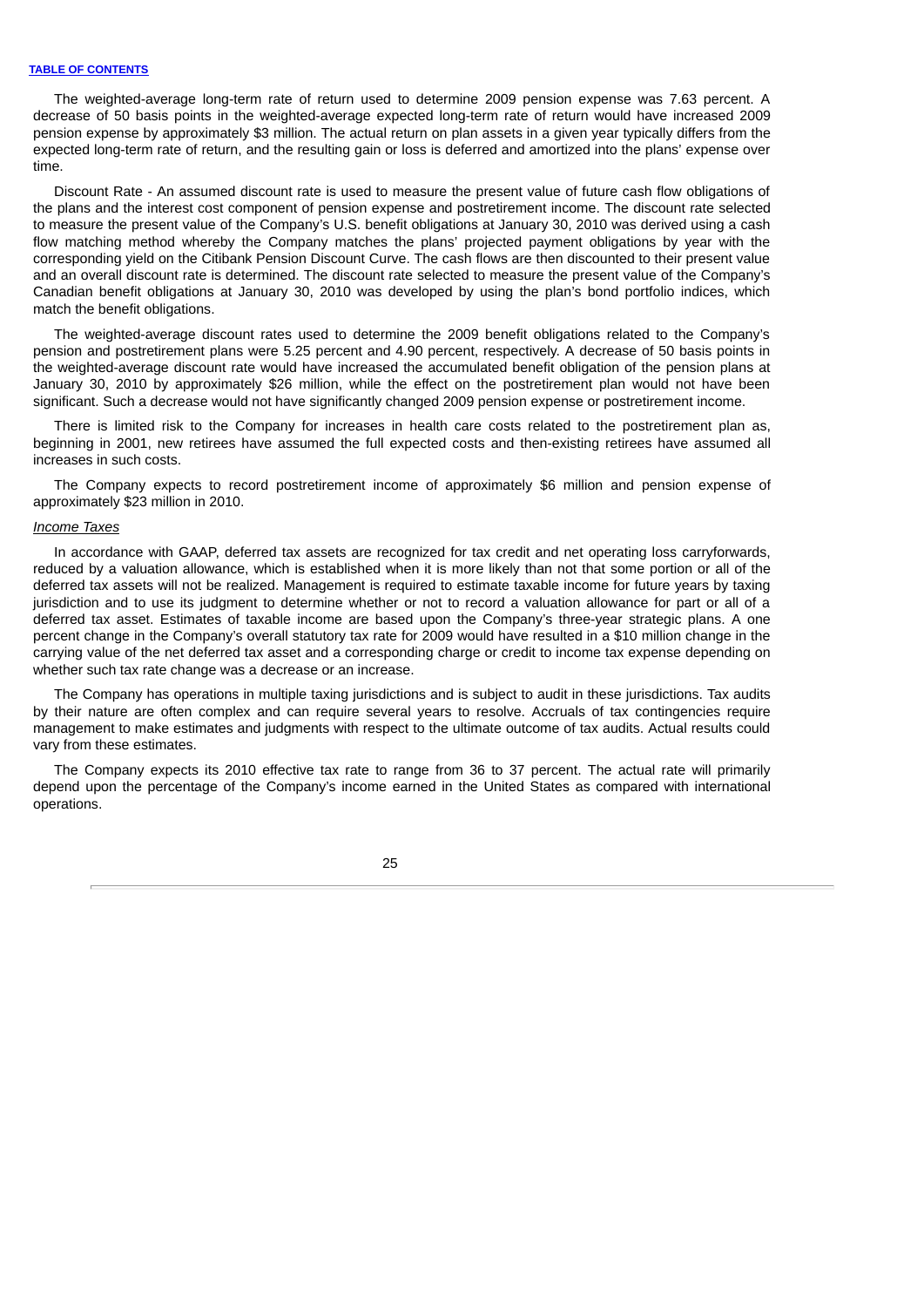## **Recent Accounting Pronouncements**

In July of 2009, the Company adopted the FASB Accounting Standards Codification ("Codification"), which establishes the Codification as the source of authoritative accounting principles recognized by the FASB to be applied by nongovernmental entities in the preparation of financial statements in conformity with GAAP. The historical GAAP hierarchy was eliminated and the Codification became the only level of authoritative GAAP, other than guidance issued by the SEC. The FASB will not issue new standards in the form of Statements, FASB Staff Positions or Emerging Issues Task Force Abstracts. Instead, it will issue Accounting Standards Updates ("ASUs"). ASUs will serve to update the Codification, provide background information about the guidance and provide the basis for conclusions on changes in the Codification. The Codification was effective for all financial statements issued for interim and annual periods ending after September 15, 2009. Accordingly, the Company has reflected all necessary changes in this filing.

Recently issued accounting pronouncements did not, or are not believed by management to, have a material effect on the Company's present or future consolidated financial statements.

## **Disclosure Regarding Forward-Looking Statements**

This report contains forward-looking statements within the meaning of the federal securities laws. All statements, other than statements of historical facts, which address activities, events or developments that the Company expects or anticipates will or may occur in the future, including, but not limited to, such things as future capital expenditures, expansion, strategic plans, financial objectives, dividend payments, stock repurchases, growth of the Company's business and operations, including future cash flows, revenues and earnings, and other such matters are forwardlooking statements. These forward-looking statements are based on many assumptions and factors detailed in the Company's filings with the Securities and Exchange Commission, including the effects of currency fluctuations, customer demand, fashion trends, competitive market forces, uncertainties related to the effect of competitive products and pricing, customer acceptance of the Company's merchandise mix and retail locations, the Company's reliance on a few key vendors for a majority of its merchandise purchases (including a significant portion from one key vendor), pandemics and similar major health concerns, unseasonable weather, further deterioration of global financial markets, economic conditions worldwide, further deterioration of business and economic conditions, any changes in business, political and economic conditions due to the threat of future terrorist activities in the United States or in other parts of the world and related U.S. military action overseas, the ability of the Company to execute effectively its strategic plan and its business plans with regard to each of its business units, and risks associated with foreign global sourcing, including political instability, changes in import regulations, and disruptions to transportation services and distribution.

Any changes in such assumptions or factors could produce significantly different results. The Company undertakes no obligation to update forward-looking statements, whether as a result of new information, future events, or otherwise.

## *Item 7A.Quantitative and Qualitative Disclosures About Market Risk*

Information regarding interest rate risk management and foreign exchange risk management is included in the "Financial Instruments and Risk Management" note under "Item 8. Consolidated Financial Statements and Supplementary Data."

*Item 8. Consolidated Financial Statements and Supplementary Data*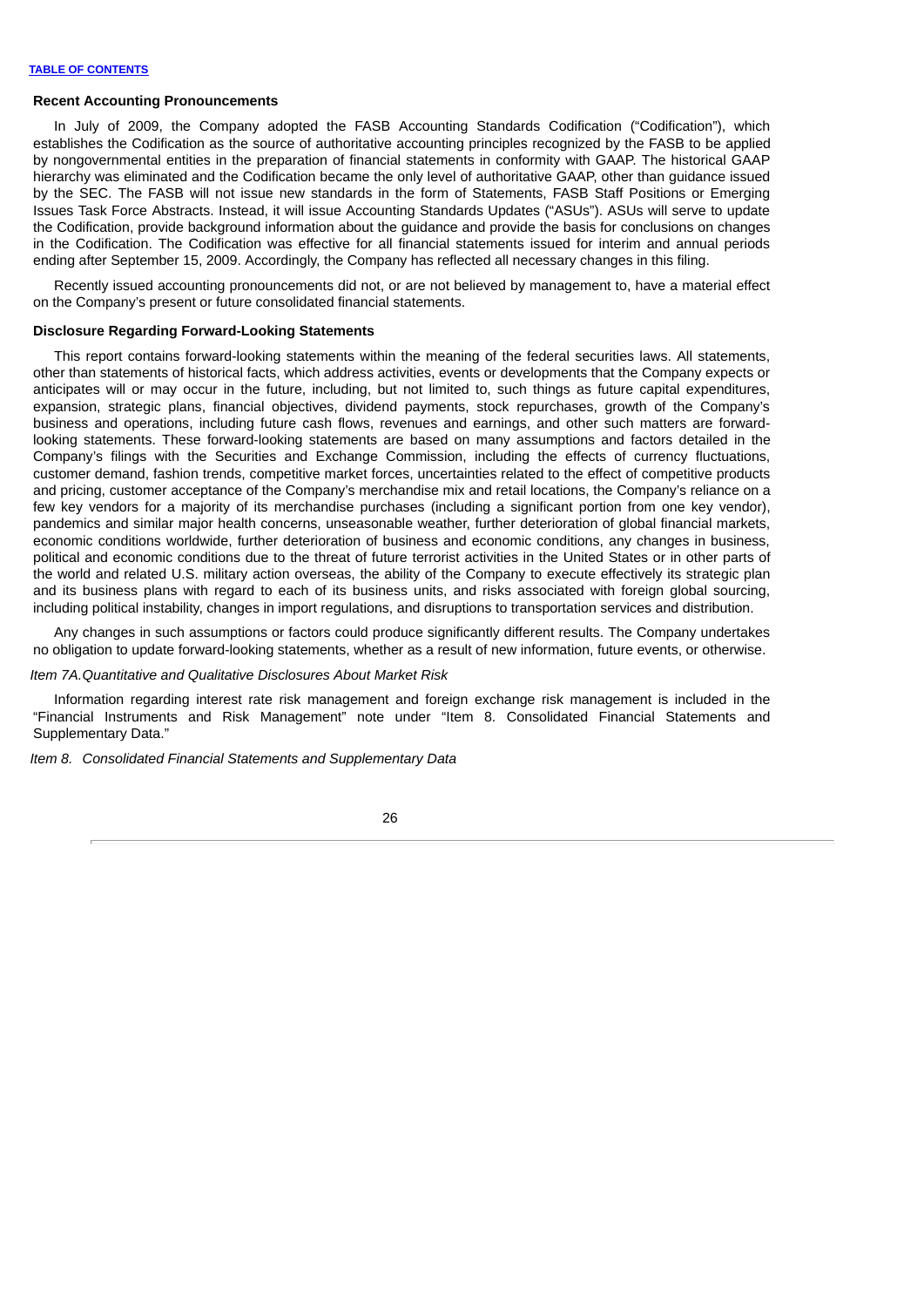#### **REPORT OF INDEPENDENT REGISTERED PUBLIC ACCOUNTING FIRM**

The Board of Directors and Shareholders of Foot Locker, Inc.:

We have audited the accompanying consolidated balance sheets of Foot Locker, Inc. and subsidiaries as of January 30, 2010 and January 31, 2009, and the related consolidated statements of operations, comprehensive income (loss), shareholders' equity, and cash flows for each of the years in the three-year period ended January 30, 2010. These consolidated financial statements are the responsibility of the Company's management. Our responsibility is to express an opinion on these consolidated financial statements based on our audits.

We conducted our audits in accordance with the standards of the Public Company Accounting Oversight Board (United States). Those standards require that we plan and perform the audit to obtain reasonable assurance about whether the financial statements are free of material misstatement. An audit includes examining, on a test basis, evidence supporting the amounts and disclosures in the financial statements. An audit also includes assessing the accounting principles used and significant estimates made by management, as well as evaluating the overall financial statement presentation. We believe that our audits provide a reasonable basis for our opinion.

In our opinion, the consolidated financial statements referred to above present fairly, in all material respects, the financial position of Foot Locker, Inc. and subsidiaries as of January 30, 2010 and January 31, 2009, and the results of their operations and their cash flows for each of the years in the three-year period ended January 30, 2010, in conformity with U.S. generally accepted accounting principles.

As discussed in the Notes to the Consolidated Financial Statements, the Company adopted the provisions of SFAS No. 157, "Fair Value Measurements" (included in FASB ASC Topic 820, "Fair Value Measurements and Disclosures") as of February 3, 2008, for the fair value measurements of all financial assets and financial liabilities and for fair value measurements of nonfinancial items that are recognized or disclosed at fair value in the financial statements on a recurring basis. In addition, effective February 4, 2007, the Company adopted the provisions of FASB Interpretation No. 48, "Accounting for Uncertainty in Income Taxes" (included in FASB ASC Topic 740, "Income Taxes").

We also have audited, in accordance with the standards of the Public Company Accounting Oversight Board (United States), Foot Locker, Inc.'s internal control over financial reporting as of January 30, 2010, based on criteria established in Internal Control – Integrated Framework issued by the Committee of Sponsoring Organizations of the Treadway Commission, and our report dated March 29, 2010 expressed an unqualified opinion on the effectiveness of the Company's internal control over financial reporting.

MG. **LLP** 

New York, New York March 29, 2010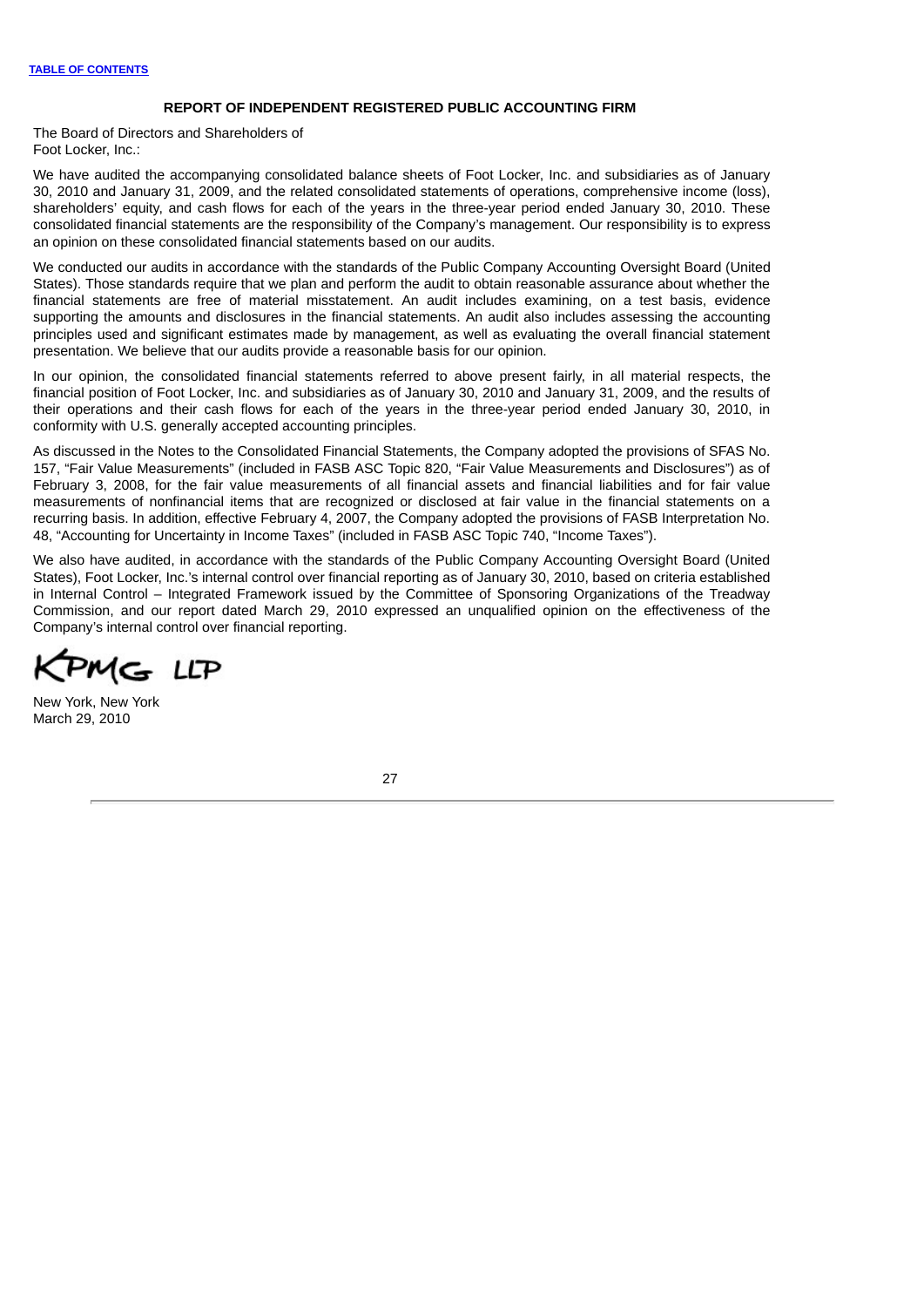# **CONSOLIDATED STATEMENTS OF OPERATIONS**

|                                                                                                                                     | 2009                                       | 2008       | 2007           |  |
|-------------------------------------------------------------------------------------------------------------------------------------|--------------------------------------------|------------|----------------|--|
|                                                                                                                                     | (in millions, except per share<br>amounts) |            |                |  |
| <b>Sales</b>                                                                                                                        | \$4,854                                    | \$5,237    | \$5,437        |  |
| Costs and expenses                                                                                                                  |                                            |            |                |  |
| Cost of sales                                                                                                                       | 3,522                                      | 3,777      | 4,017          |  |
| Selling, general and administrative expenses                                                                                        | 1,099                                      | 1,174      | 1,176          |  |
| Depreciation and amortization                                                                                                       | 112                                        | 130        | 166            |  |
| Impairment and other charges                                                                                                        | 41                                         | 259        | 128            |  |
| Interest expense, net                                                                                                               | 10                                         | 5          | 1              |  |
|                                                                                                                                     | 4,784                                      | 5,345      | 5,488          |  |
| Other income                                                                                                                        | (3)                                        | (8)        | (1)            |  |
|                                                                                                                                     | 4,781                                      | 5,337      | 5,487          |  |
| Income (loss) from continuing operations before income taxes                                                                        | 73                                         | (100)      | (50)           |  |
| Income tax expense (benefit)                                                                                                        | 26                                         | (21)       | (93)           |  |
| Income (loss) from continuing operations                                                                                            | 47                                         | (79)       | 43             |  |
| Income (loss) on disposal of discontinued operations, net of income<br>tax expense (benefit) of $$(1), $—$ , and $$1, respectively$ | $\mathbf{1}$                               | (1)        | $\overline{2}$ |  |
| Net income (loss)                                                                                                                   | \$<br>48                                   | \$<br>(80) | 45<br>\$       |  |
| Basic earnings per share:                                                                                                           |                                            |            |                |  |
| Income (loss) from continuing operations                                                                                            | \$<br>0.30                                 | \$ (0.52)  | \$<br>0.29     |  |
| Income from discontinued operations                                                                                                 |                                            |            | 0.01           |  |
| Net income (loss)                                                                                                                   | \$0.30                                     | \$ (0.52)  | \$0.30         |  |
| Diluted earnings per share:                                                                                                         |                                            |            |                |  |
| Income (loss) from continuing operations                                                                                            | 0.30<br>\$                                 | \$ (0.52)  | 0.28<br>\$     |  |
| Income from discontinued operations                                                                                                 |                                            |            | 0.01           |  |
| Net income (loss)                                                                                                                   | 0.30<br>\$                                 | \$ (0.52)  | \$<br>0.29     |  |

See Accompanying Notes to Consolidated Financial Statements.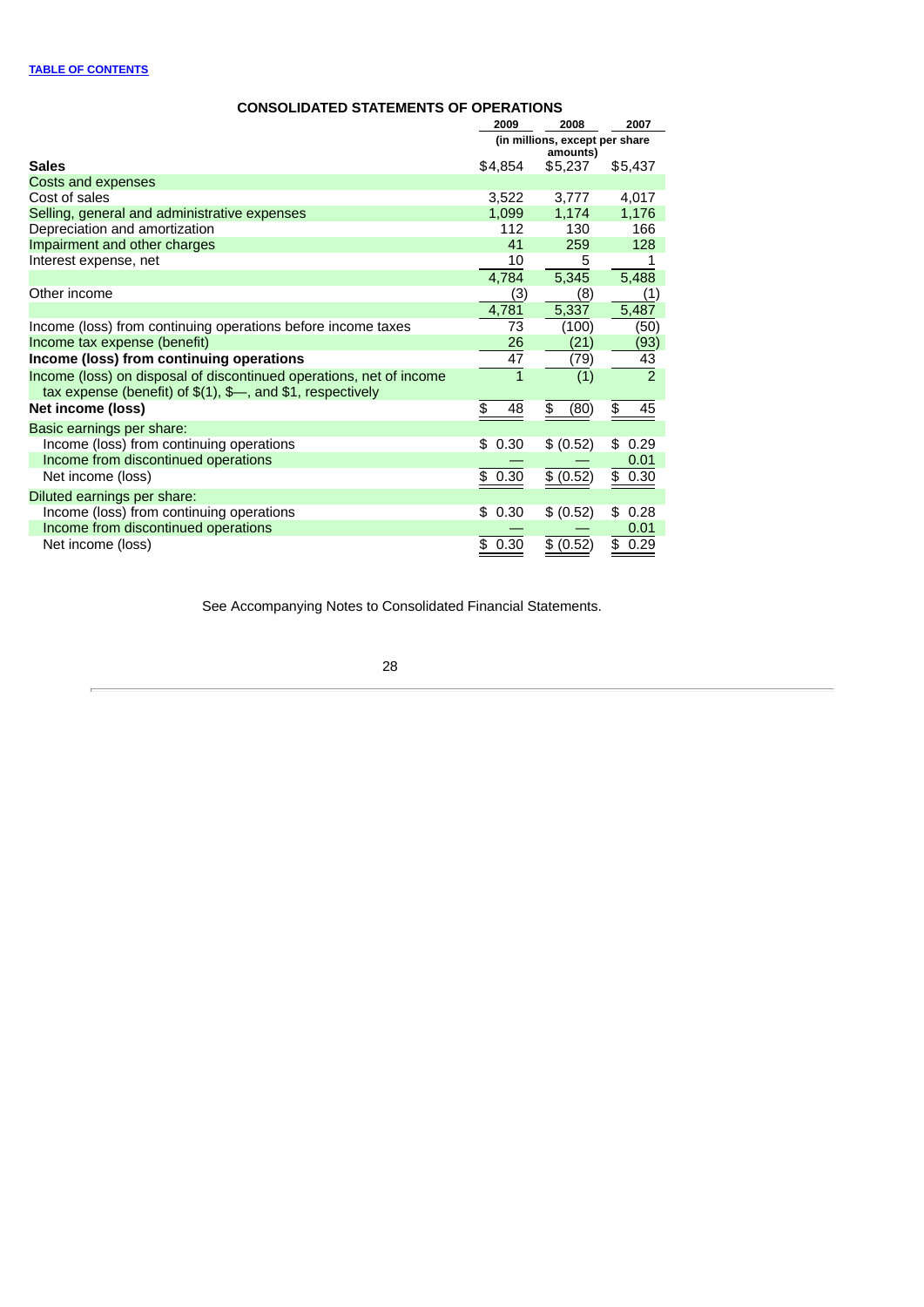|                                                                           | 2009  | 2008          | 2007 |  |
|---------------------------------------------------------------------------|-------|---------------|------|--|
|                                                                           |       | (in millions) |      |  |
| Net income (loss)                                                         | \$48  | (80)<br>\$    | 45   |  |
| Other comprehensive income (loss), net of tax                             |       |               |      |  |
| Foreign currency translation adjustment:                                  |       |               |      |  |
| Translation adjustment arising during the period, net of tax              | 65    | (83)          | 56   |  |
| Cash flow hedges:                                                         |       |               |      |  |
| Change in fair value of derivatives, net of income tax                    | (2)   |               | 1    |  |
| Pension and postretirement plan adjustments, net of income tax benefit of | (8)   | (99)          | (20) |  |
| \$7, \$62, and \$11 million, respectively                                 |       |               |      |  |
| Unrealized gain (loss) on available-for-sale securities                   |       |               | (2)  |  |
| <b>Comprehensive income (loss)</b>                                        | \$106 |               | 80   |  |

**CONSOLIDATED STATEMENTS OF COMPREHENSIVE INCOME (LOSS)**

See Accompanying Notes to Consolidated Financial Statements.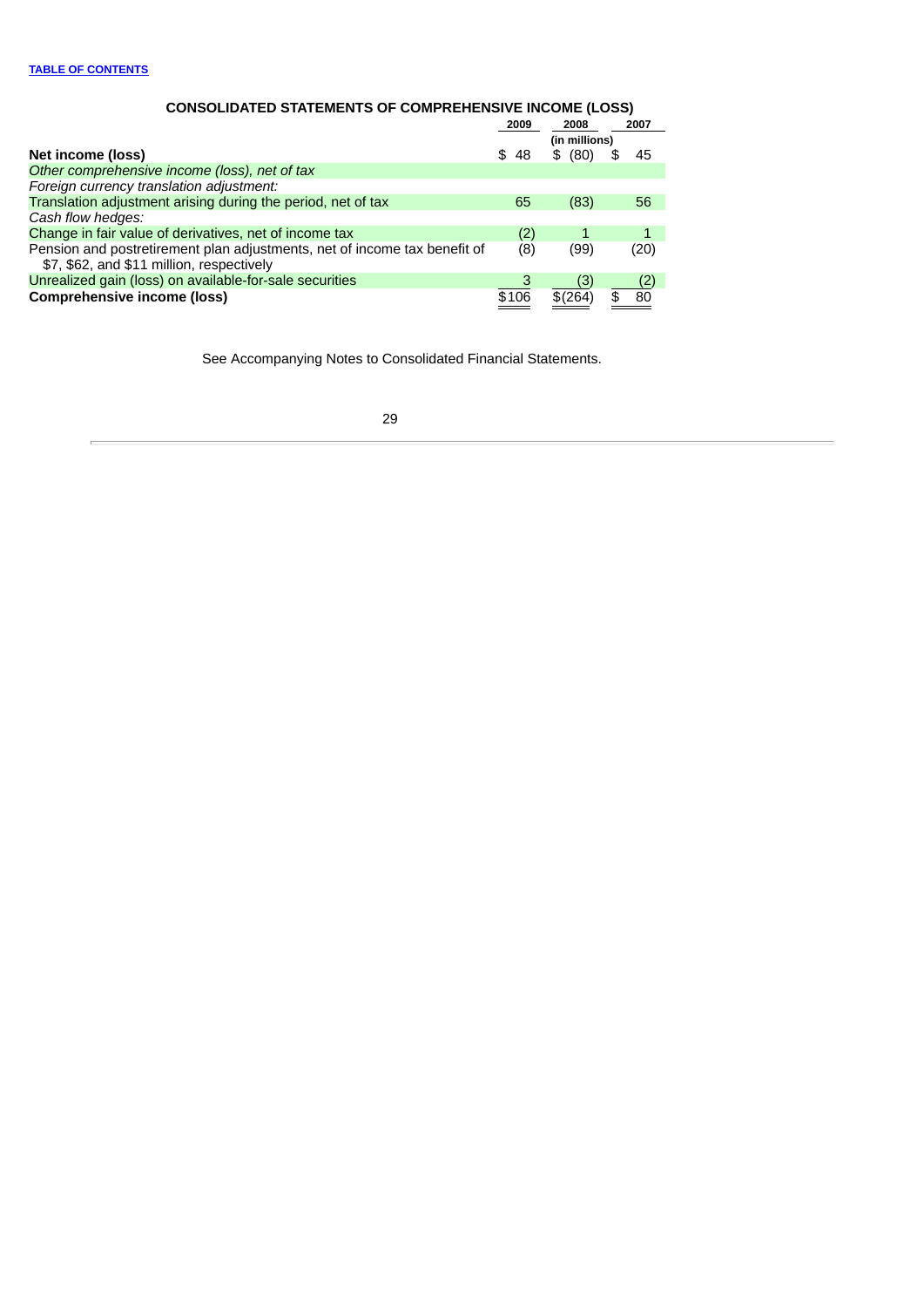# **CONSOLIDATED BALANCE SHEETS**

|                                             |           | 2009<br>2008  |  |
|---------------------------------------------|-----------|---------------|--|
|                                             |           | (in millions) |  |
| <b>ASSETS</b>                               |           |               |  |
| <b>Current assets</b>                       |           |               |  |
| Cash and cash equivalents                   | \$<br>582 | \$<br>385     |  |
| Short-term investments                      | 7         | 23            |  |
| Merchandise inventories                     | 1,037     | 1,120         |  |
| Other current assets                        | 146       | 236           |  |
|                                             | 1,772     | 1,764         |  |
| <b>Property and equipment, net</b>          | 387       | 432           |  |
| <b>Deferred taxes</b>                       | 362       | 358           |  |
| <b>Goodwill</b>                             | 145       | 144           |  |
| Other intangible assets, net                | 99        | 113           |  |
| <b>Other assets</b>                         | 51        | 66            |  |
|                                             | \$2,816   | \$2,877       |  |
| <b>LIABILITIES AND SHAREHOLDERS' EQUITY</b> |           |               |  |
| <b>Current liabilities</b>                  |           |               |  |
| <b>Accounts payable</b>                     | \$<br>215 | \$<br>187     |  |
| Accrued and other liabilities               | 218       | 231           |  |
|                                             | 433       | 418           |  |
| Long-term debt                              | 138       | 142           |  |
| <b>Other liabilities</b>                    | 297       | 393           |  |
| <b>Total liabilities</b>                    | 868       | 953           |  |
| <b>Shareholders' equity</b>                 | 1,948     | 1,924         |  |
|                                             | \$2,816   | \$2,877       |  |

See Accompanying Notes to Consolidated Financial Statements.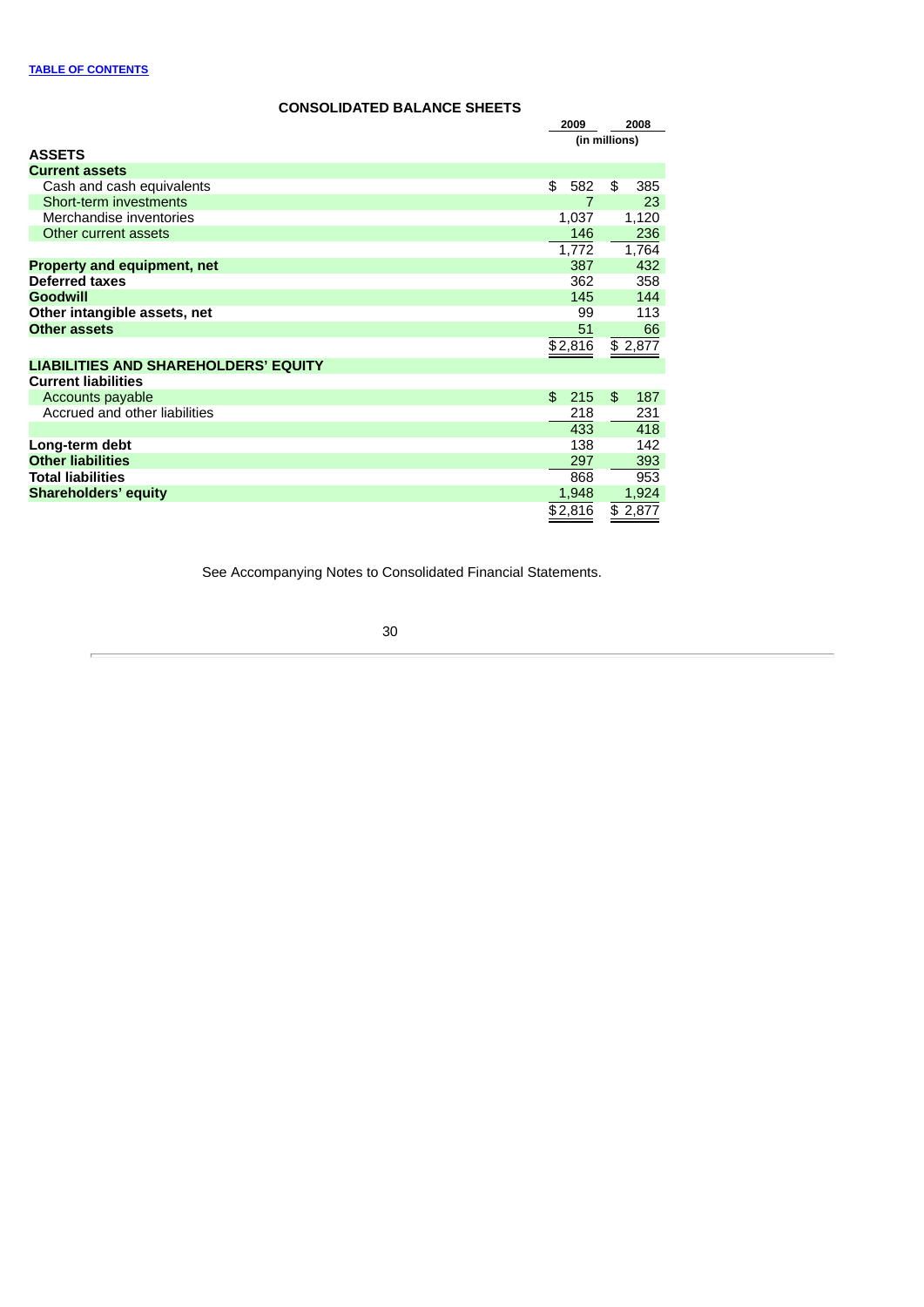|                                                                                                                                               | 2009<br>2007<br>2008 |                  |                                            |                |               |              |
|-----------------------------------------------------------------------------------------------------------------------------------------------|----------------------|------------------|--------------------------------------------|----------------|---------------|--------------|
|                                                                                                                                               | <b>Shares</b>        | Amount           | <b>Shares</b>                              | Amount         | <b>Shares</b> | Amount       |
|                                                                                                                                               |                      |                  | (shares in thousands, amounts in millions) |                |               |              |
| <b>Common Stock and Paid-In Capital</b>                                                                                                       |                      |                  |                                            |                |               |              |
| Par value \$0.01 per share, 500 million shares<br>authorized                                                                                  |                      |                  |                                            |                |               |              |
| Issued at beginning of year                                                                                                                   | 159,599              | \$<br>691        | 158,997                                    | \$<br>676      | 157,810       | \$<br>653    |
| Restricted stock issued under stock option and                                                                                                | 1,004                |                  | 245                                        |                | 513           |              |
| award plans                                                                                                                                   |                      |                  |                                            |                |               |              |
| Forfeitures of restricted stock                                                                                                               |                      |                  |                                            | $\overline{2}$ |               |              |
| Share-based compensation expense                                                                                                              |                      | 12               |                                            | 9              |               | 10           |
| Issued under director and employee stock plans,                                                                                               | 664                  | 6                | 357                                        | $\overline{4}$ | 674           | 13           |
| net of tax                                                                                                                                    |                      |                  |                                            |                |               |              |
| Issued at end of year                                                                                                                         | 161,267              | 709              | 159,599                                    | 691            | 158,997       | 676          |
| Common stock in treasury at beginning of year                                                                                                 | (4,681)              | (102)            | (4,523)                                    | (99)           | (2, 107)      | (47)         |
| Forfeitures/cancellations of restricted stock                                                                                                 | (10)                 |                  | (90)                                       | (2)            | (25)          |              |
| Shares of common stock used to satisfy tax                                                                                                    | (32)                 | (1)              | (65)                                       | (1)            | (95)          | (2)          |
| withholding obligations                                                                                                                       |                      |                  |                                            |                |               |              |
| Stock repurchases                                                                                                                             |                      |                  |                                            |                | (2, 283)      | (50)         |
| <b>Exchange of options</b>                                                                                                                    | (3)                  |                  | (3)                                        |                | (13)          |              |
| Common stock in treasury at end of year                                                                                                       | (4, 726)             | (103)            | (4,681)                                    | (102)          | (4, 523)      | (99)         |
|                                                                                                                                               | 156,541              | 606              | 154,918                                    | 589            | 154,474       | 577          |
| <b>Retained Earnings</b>                                                                                                                      |                      |                  |                                            |                |               |              |
| Balance at beginning of year                                                                                                                  |                      | 1,581            |                                            | 1.754          |               | 1,785        |
| Cumulative effect of accounting change resulting<br>from the adoption of guidance for uncertainty in<br>income taxes, net of tax (see Note 1) |                      |                  |                                            |                |               | 1            |
| Adjusted balance at beginning of year                                                                                                         |                      | 1.581            |                                            | 1.754          |               | 1,786        |
| Net income (loss)                                                                                                                             |                      | 48               |                                            | (80)           |               | 45           |
| Cash dividends declared on common stock \$0.60,                                                                                               |                      | (94)             |                                            | (93)           |               | (77)         |
| \$0.60 and \$0.50 per share, respectively                                                                                                     |                      |                  |                                            |                |               |              |
| Balance at end of year                                                                                                                        |                      | 1,535            |                                            | 1,581          |               | 1,754        |
| <b>Accumulated Other Comprehensive Loss</b>                                                                                                   |                      |                  |                                            |                |               |              |
| Foreign Currency Translation Adjustment                                                                                                       |                      |                  |                                            |                |               |              |
| Balance at beginning of year                                                                                                                  |                      | 10               |                                            | 93             |               | 37           |
| Translation adjustment arising during the year, net                                                                                           |                      | 65               |                                            | (83)           |               | 56           |
| of tax                                                                                                                                        |                      |                  |                                            |                |               |              |
| Balance at end of year                                                                                                                        |                      | $\overline{75}$  |                                            | 10             |               | 93           |
| Cash Flow Hedges                                                                                                                              |                      |                  |                                            |                |               |              |
| Balance at beginning of year                                                                                                                  |                      | $\overline{2}$   |                                            | $\mathbf{1}$   |               | $\equiv$     |
| Change during the year, net of tax                                                                                                            |                      | (2)              |                                            | 1              |               | 1            |
| Balance at end of year                                                                                                                        |                      |                  |                                            | $\overline{2}$ |               | $\mathbf{1}$ |
| Pension and Postretirement Adjustments                                                                                                        |                      |                  |                                            |                |               |              |
| Balance at beginning of year                                                                                                                  |                      | (253)            |                                            | (162)          |               | (133)        |
| Change during the year, net of tax                                                                                                            |                      | (13)             |                                            | (91)           |               | (29)         |
| Balance at end of year                                                                                                                        |                      | (266)            |                                            | (253)          |               | (162)        |
| Available-for-Sale Securities                                                                                                                 |                      |                  |                                            |                |               |              |
| Balance at beginning of year                                                                                                                  |                      | (5)              |                                            | (2)            |               |              |
| Change during the year, without tax benefit                                                                                                   |                      | 3                |                                            | (3)            |               | (2)          |
| Balance at end of year                                                                                                                        |                      | $\overline{(2)}$ |                                            | (5)            |               | (2)          |
| <b>Total Accumulated Other Comprehensive Loss</b>                                                                                             |                      | (193)            |                                            | (246)          |               | (70)         |
| <b>Total Shareholders' Equity</b>                                                                                                             |                      | \$1,948          |                                            | \$1,924        |               | \$<br>2,261  |
|                                                                                                                                               |                      |                  |                                            |                |               |              |

**CONSOLIDATED STATEMENTS OF SHAREHOLDERS' EQUITY**

See Accompanying Notes to Consolidated Financial Statements.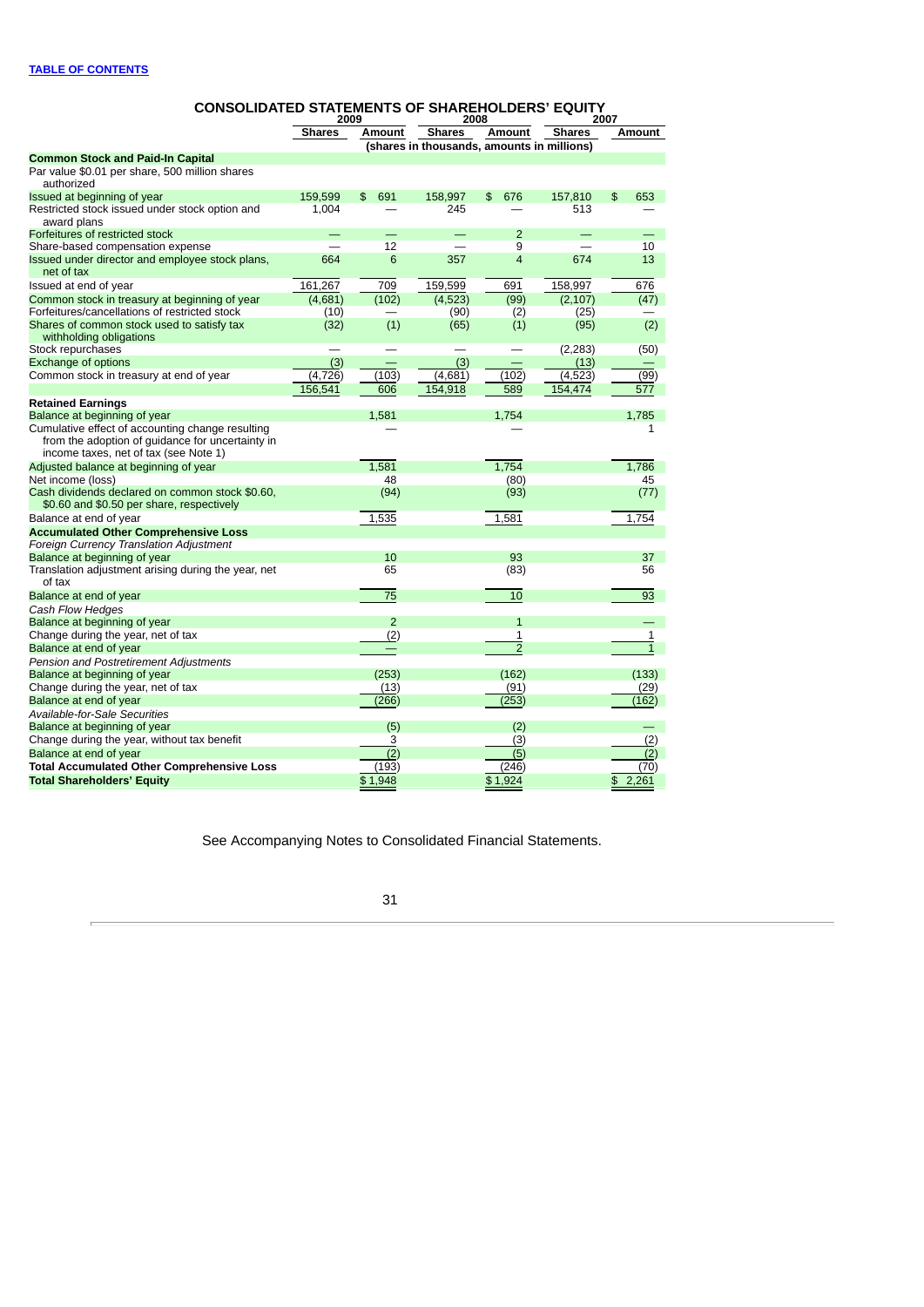| <b>CONSOLIDATED STATEMENTS OF CASH FLOWS</b>                       |               |                          |                          |   |    |                  |  |  |  |
|--------------------------------------------------------------------|---------------|--------------------------|--------------------------|---|----|------------------|--|--|--|
|                                                                    |               | 2009<br>2008             |                          |   |    | 2007             |  |  |  |
|                                                                    | (in millions) |                          |                          |   |    |                  |  |  |  |
| <b>From Operating Activities</b>                                   |               |                          |                          |   |    |                  |  |  |  |
| Net income (loss)                                                  | \$            | 48                       | \$<br>(80)               |   | \$ | 45               |  |  |  |
| Adjustments to reconcile net income (loss) to net cash provided by |               |                          |                          |   |    |                  |  |  |  |
| operating activities of continuing operations:                     |               |                          |                          |   |    |                  |  |  |  |
| Discontinued operations, net of tax                                |               | (1)                      |                          | 1 |    | (2)              |  |  |  |
| Non-cash impairment and other charges                              |               | 36                       | 259                      |   |    | 124              |  |  |  |
| Depreciation and amortization                                      |               | 112                      | 130                      |   |    | 166              |  |  |  |
| Share-based compensation expense                                   |               | 12                       |                          | 9 |    | 10               |  |  |  |
| Deferred income taxes                                              |               | $\overline{2}$           | (44)                     |   |    | (129)            |  |  |  |
| Change in assets and liabilities:                                  |               |                          |                          |   |    |                  |  |  |  |
| Merchandise inventories                                            |               | 111                      | 128                      |   |    | 55               |  |  |  |
| Accounts payable and other accruals                                |               | (7)                      | (43)                     |   |    | (36)             |  |  |  |
| Qualified pension plan contributions                               |               | (100)                    | (6)                      |   |    |                  |  |  |  |
| Income taxes                                                       |               | 9                        | (7)                      |   |    | 14               |  |  |  |
| Gain on termination of interest rate swaps                         |               | 19                       |                          |   |    |                  |  |  |  |
| Other, net                                                         |               | 105                      | 36                       |   |    | 36               |  |  |  |
| Net cash provided by operating activities of continuing operations |               | 346                      | 383                      |   |    | 283              |  |  |  |
| <b>From Investing Activities</b>                                   |               |                          |                          |   |    |                  |  |  |  |
| <b>Business acquisition</b>                                        |               |                          | (106)                    |   |    |                  |  |  |  |
| Gain from lease termination                                        |               | $\overline{\phantom{0}}$ |                          | 3 |    | $\mathbf{1}$     |  |  |  |
| Gain from insurance recoveries                                     |               | $\mathbf{1}$             |                          |   |    | $\mathbf{1}$     |  |  |  |
| Reclassification of cash equivalents to short-term investments     |               |                          | (23)                     |   |    |                  |  |  |  |
| Purchases of short-term investments                                |               |                          |                          |   |    | (1,378)          |  |  |  |
| Sales of short-term investments                                    |               | 16                       |                          |   |    | 1,620            |  |  |  |
| <b>Capital expenditures</b>                                        |               | (89)                     | (146)                    |   |    | (148)            |  |  |  |
| Proceeds from investment and note                                  |               |                          |                          |   |    | 21               |  |  |  |
| Net cash (used in) provided by investing activities of continuing  |               |                          | (272)                    |   |    | 117              |  |  |  |
| operations                                                         |               | (72)                     |                          |   |    |                  |  |  |  |
| <b>From Financing Activities</b>                                   |               |                          |                          |   |    |                  |  |  |  |
| Reduction in long-term debt                                        |               | (3)                      | (94)                     |   |    | (7)              |  |  |  |
| Repayment of capital lease                                         |               |                          |                          |   |    | (14)             |  |  |  |
| Dividends paid on common stock                                     |               | (94)                     | (93)                     |   |    | (77)             |  |  |  |
| Issuance of common stock                                           |               | 3                        |                          | 2 |    | 9                |  |  |  |
| Purchase of treasury shares                                        |               | $\overline{\phantom{0}}$ | $\overline{\phantom{0}}$ |   |    | (50)             |  |  |  |
| Tax benefit on stock compensation                                  |               |                          |                          |   |    | 1                |  |  |  |
| Net cash used in financing activities of continuing operations     |               | (94)                     | (185)                    |   |    | (138)            |  |  |  |
| Effect of Exchange Rate Fluctuations on Cash and Cash              |               | 18                       | (29)                     |   |    | 5                |  |  |  |
| <b>Equivalents</b>                                                 |               |                          |                          |   |    |                  |  |  |  |
| <b>Net Cash used by Discontinued Operations</b>                    |               | (1)                      |                          |   |    |                  |  |  |  |
| Net Change in Cash and Cash Equivalents                            |               | 197                      | (103)                    |   |    | $\overline{267}$ |  |  |  |
| <b>Cash and Cash Equivalents at Beginning of Year</b>              |               | 385                      | 488                      |   |    | 221              |  |  |  |
| Cash and Cash Equivalents at End of Year                           | \$            | 582                      | \$ 385                   |   | \$ | 488              |  |  |  |
|                                                                    |               |                          |                          |   |    |                  |  |  |  |
| <b>Cash Paid During the Year:</b>                                  |               |                          |                          |   |    |                  |  |  |  |
| Interest                                                           | \$<br>\$      | 12                       | \$<br>11<br>\$           |   | \$ | 18               |  |  |  |
| Income taxes                                                       |               | 19                       | 64                       |   | \$ | 52               |  |  |  |

See Accompanying Notes to Consolidated Financial Statements.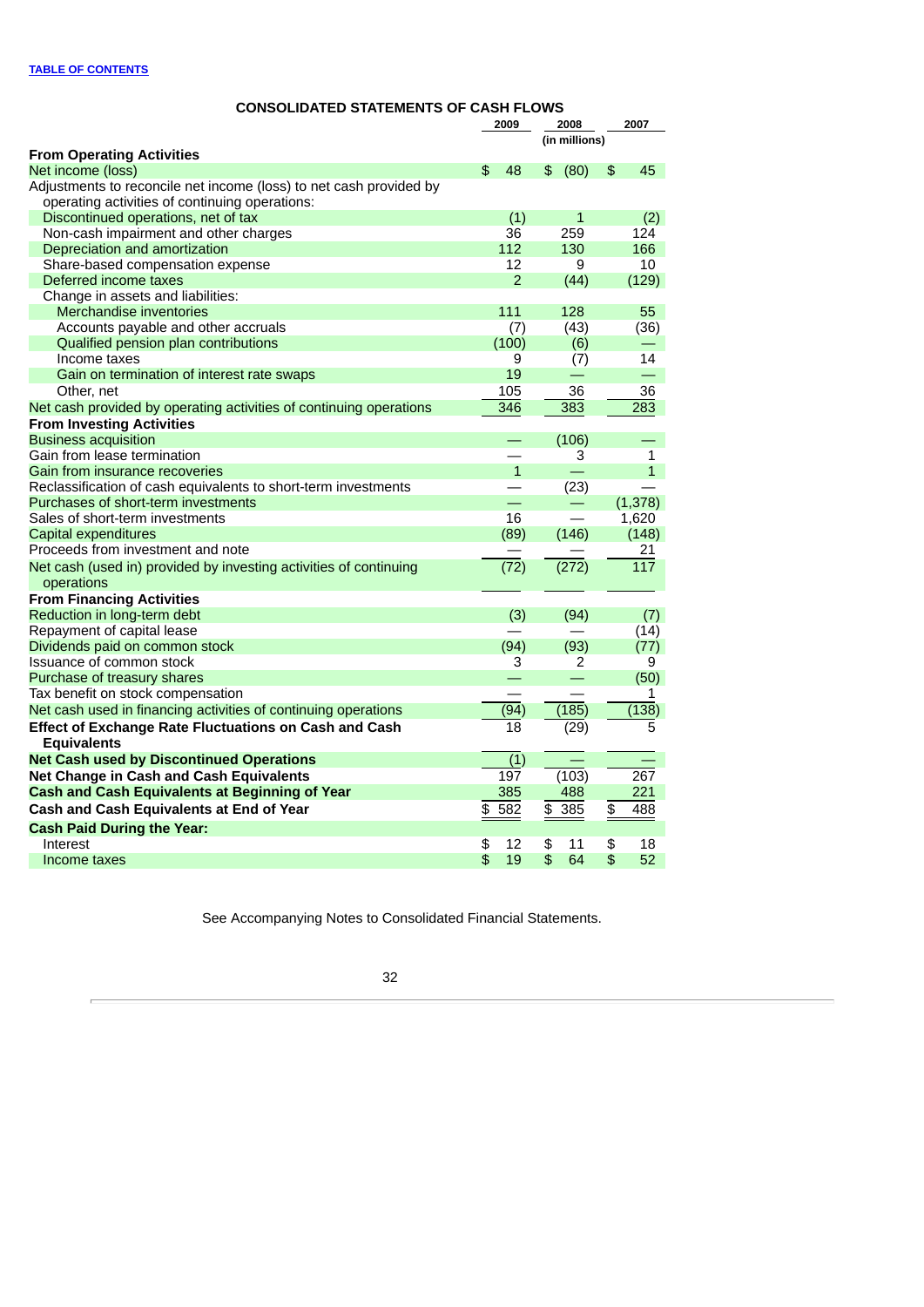#### **NOTES TO CONSOLIDATED FINANCIAL STATEMENTS**

### **1. Summary of Significant Accounting Policies**

### *Basis of Presentation*

The consolidated financial statements include the accounts of Foot Locker, Inc. and its domestic and international subsidiaries (the "Company"), all of which are wholly owned. All significant intercompany amounts have been eliminated. The preparation of financial statements in conformity with U.S. generally accepted accounting principles ("GAAP") requires management to make estimates and assumptions relating to the reporting of assets and liabilities and the disclosure of contingent liabilities at the date of the financial statements, and the reported amounts of revenues and expenses during the reporting period. Actual results may differ from those estimates.

In July of 2009, the Company adopted the FASB Accounting Standards Codification ("ASC" and collectively, the "Codification"), which establishes the Codification as the source of authoritative accounting principles recognized by the FASB to be applied by nongovernmental entities in the preparation of financial statements in conformity with GAAP. The historical GAAP hierarchy was eliminated and the Codification became the only level of authoritative GAAP, other than guidance issued by the SEC. The FASB will not issue new standards in the form of Statements, FASB Staff Positions or Emerging Issues Task Force Abstracts. Instead, it will issue Accounting Standards Updates ("ASUs"). ASUs will serve to update the Codification, provide background information about the guidance and provide the basis for conclusions on changes in the Codification. The Codification was effective for all financial statements issued for interim and annual periods ending after September 15, 2009. Accordingly, the Company has reflected all necessary changes in this filing.

#### *Reporting Year*

The reporting period for the Company is the Saturday closest to the last day in January. Fiscal years 2009, 2008 and 2007 represent the 52 week periods ending January 30, 2010, January 31, 2009 and February 2, 2008, respectively. References to years in this annual report relate to fiscal years rather than calendar years.

#### *Revenue Recognition*

Revenue from retail stores is recognized at the point of sale when the product is delivered to customers. Internet and catalog sales revenue is recognized upon estimated receipt by the customer. Sales include shipping and handling fees for all periods presented. Sales include merchandise, net of returns, and exclude taxes. The Company provides for estimated returns based on return history and sales levels. Revenue from layaway sales is recognized when the customer receives the product, rather than when the initial deposit is paid.

#### *Gift Cards*

The Company sells gift cards to its customers, which do not have expiration dates. Revenue from gift card sales is recorded when the gift cards are redeemed or when the likelihood of the gift card being redeemed by the customer is remote and there is no legal obligation to remit the value of unredeemed gift cards to the relevant jurisdictions. The Company has determined its gift card breakage rate based upon historical redemption patterns. Historical experience indicates that after 12 months the likelihood of redemption is deemed to be remote. Gift card breakage income is included in selling, general and administrative expenses and totaled \$4 million, \$5 million, and \$4 million in 2009, 2008, and 2007, respectively. Unredeemed gift cards are recorded as a current liability.

#### *Statement of Cash Flows*

The Company has selected to present the operations of the discontinued businesses as one line in the Consolidated Statements of Cash Flows. For all the periods presented this caption includes only operating activities.

#### *Store Pre-Opening and Closing Costs*

Store pre-opening costs are charged to expense as incurred. In the event a store is closed before its lease has expired, the estimated post-closing lease exit costs, less the sublease rental income, is provided for once the store ceases to be used.

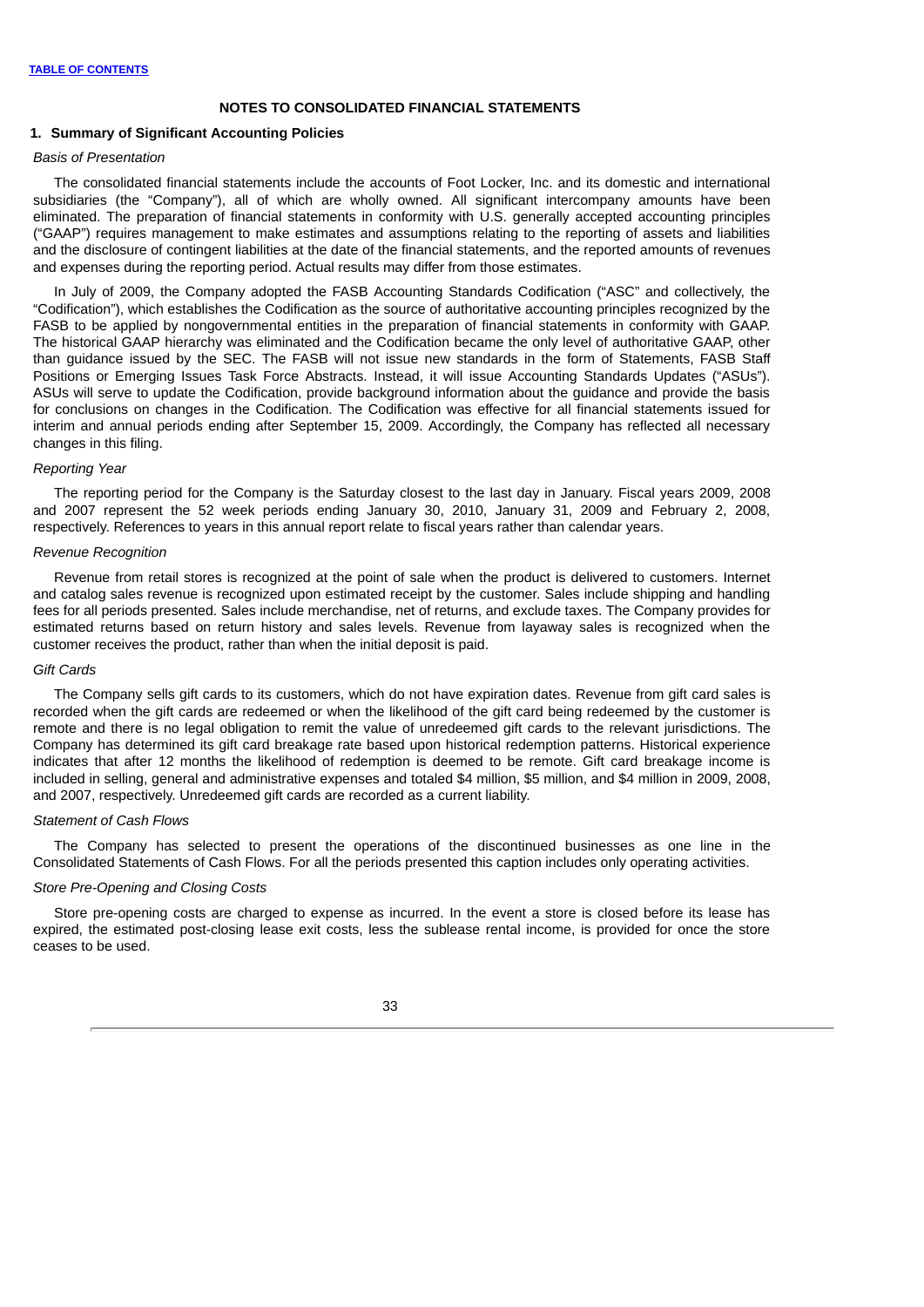# *Advertising Costs and Sales Promotion*

Advertising and sales promotion costs are expensed at the time the advertising or promotion takes place, net of reimbursements for cooperative advertising. Advertising expenses also include advertising costs as required by some of the Company's mall-based leases. Cooperative advertising reimbursements earned for the launch and promotion of certain products agreed upon with vendors is recorded in the same period as the associated expenses are incurred. The Company accounts for reimbursements received in excess of expenses incurred related to specific, incremental, identifiable advertising, as a reduction to the cost of merchandise, which is reflected in cost of sales as the merchandise is sold.

Advertising costs, which are included as a component of selling, general and administrative expenses were as follows:

|                                        | 2009   | 2008          | 2007    |
|----------------------------------------|--------|---------------|---------|
|                                        |        | (in millions) |         |
| Advertising expenses                   | \$94.0 | \$106.8       | \$105.9 |
| Cooperative advertising reimbursements | (25.2) | (40.2)        | (34.8)  |
| Net advertising expense                | \$68.8 | 66.6          | 71.1    |

# *Catalog Costs*

Catalog costs, which primarily comprise paper, printing, and postage, are capitalized and amortized over the expected customer response period related to each catalog, which is generally 90 days. Cooperative reimbursements earned for the promotion of certain products are agreed upon with vendors and are recorded in the same period as the associated catalog expenses are amortized. Prepaid catalog costs totaled \$3.9 million and \$3.1 million at January 30, 2010 and January 31, 2009, respectively.

Catalog costs, which are included as a component of selling, general and administrative expenses, were as follows:

|                            | 2009   | 2008          | 2007  |
|----------------------------|--------|---------------|-------|
|                            |        | (in millions) |       |
| Catalog costs              | \$48.4 | \$48.0        | 45.6  |
| Cooperative reimbursements | (4.3)  | (4.1)         | (3.8) |
| Net catalog expense        | \$44.1 | \$43.9        | 41.8  |

# *Earnings Per Share*

The Company accounts for and discloses net earnings (loss) per share using the treasury stock method. The Company's basic earnings per share is computed by dividing the Company's reported net income (loss) for the period by the weighted-average number of common shares outstanding at the end of the period. The Company's restricted stock awards, which contain non-forfeitable rights to dividends, are considered participating securities and are included in the calculation of basic earnings per share. Diluted earnings per share reflects the weighted-average number of common shares outstanding during the period used in the basic earnings per share computation plus dilutive common stock equivalents.

$$
34 \\
$$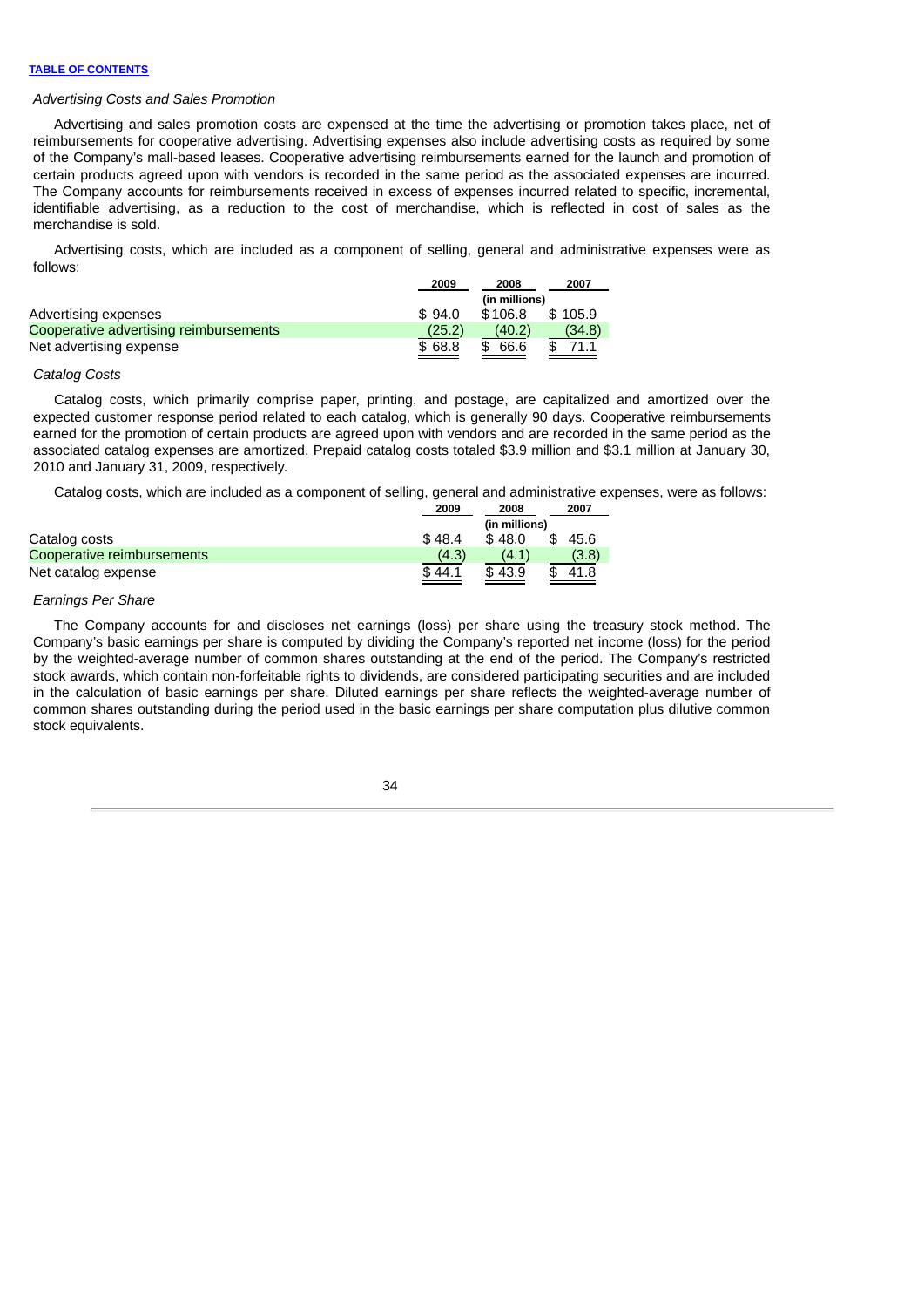The computation of basic and diluted earnings per share is as follows:

|                                                                 | 2009   | 2008          | 2007  |  |  |
|-----------------------------------------------------------------|--------|---------------|-------|--|--|
|                                                                 |        | (in millions) |       |  |  |
| Net income (loss) from continuing operations                    | 47     | (79           | 43    |  |  |
| Weighted-average common shares outstanding                      | 156.0  | 154.0         | 154.0 |  |  |
| Basic Earnings per share from continuing operations             | \$0.30 | \$ (0.52)     | 0.29  |  |  |
| Weighted-average common shares outstanding                      | 156.0  | 154.0         | 154.0 |  |  |
| Dilutive effect of potential common shares                      | 0.3    |               | 1.6   |  |  |
| Weighted-average common shares outstanding<br>assuming dilution | 156.3  | 154.0         | 155.6 |  |  |
| Diluted earnings per share from continuing operations           | 0.30   | \$.<br>(0.52  | 0.28  |  |  |

Potential common shares include the dilutive effect of stock options and restricted stock units. Options to purchase 6.3 million, 4.8 million, and 3.4 million shares of common stock at January 30, 2010, January 31, 2009, and February 2, 2008, respectively, were not included in the computations because the exercise price of the options was greater than the average market price of the common shares and, therefore, the effect of their inclusion would be antidilutive. Additionally, due to a loss reported for the year ended January 31, 2009, options and awards of 1.2 million shares of common stock were excluded from the calculation of diluted earnings per share as the effect would be antidilutive.

# *Share-Based Compensation*

The Company recognizes compensation expense in the financial statements for share-based awards based on the grant date fair value of those awards. Additionally, stock-based compensation expense includes an estimate for prevesting forfeitures and is recognized over the requisite service periods of the awards. See Note 21, "Share-Based Compensation," for information on the assumptions the Company used to calculate the fair value of share-based compensation.

Upon exercise of stock options, issuance of restricted stock or issuance of shares under the employee stock purchase plan, the Company will issue authorized but unissued common stock or use common stock held in treasury. The Company may make repurchases of its common stock from time to time, subject to legal and contractual restrictions, market conditions and other factors.

# *Cash and Cash Equivalents*

The Company considers all highly liquid investments with original maturities of three months or less, including money market funds, to be cash equivalents. Amounts due from third party credit card processors for the settlement of debit and credit card transactions are included as cash equivalents as they are generally collected within three business days. Cash equivalents at January 30, 2010 and January 31, 2009 were \$501 million and \$331 million, respectively.

# *Investments*

The Company's short-term investment and auction rate security are classified as available-for-sale. Changes in the fair value of available-for-sale securities are reported as a component of accumulated other comprehensive loss in the Consolidated Statements of Shareholders' Equity and are not reflected in the Consolidated Statements of Operations until a sale transaction occurs or when declines in fair value are deemed to be other-than-temporary. The Company routinely reviews available-for-sale securities for other-than-temporary declines in fair value below the cost basis, and when events or changes in circumstances indicate the carrying value of a security may not be recoverable, the security is written down to fair value. The Company's short-term investment was \$7 million and \$23 million at January 30, 2010 and January 31, 2009, respectively. The Company's auction rate security was \$5 million and \$2 million at January 30, 2010 and January 31, 2009, respectively. See Note 19, "Fair Value Measurements," for further discussion of these investments.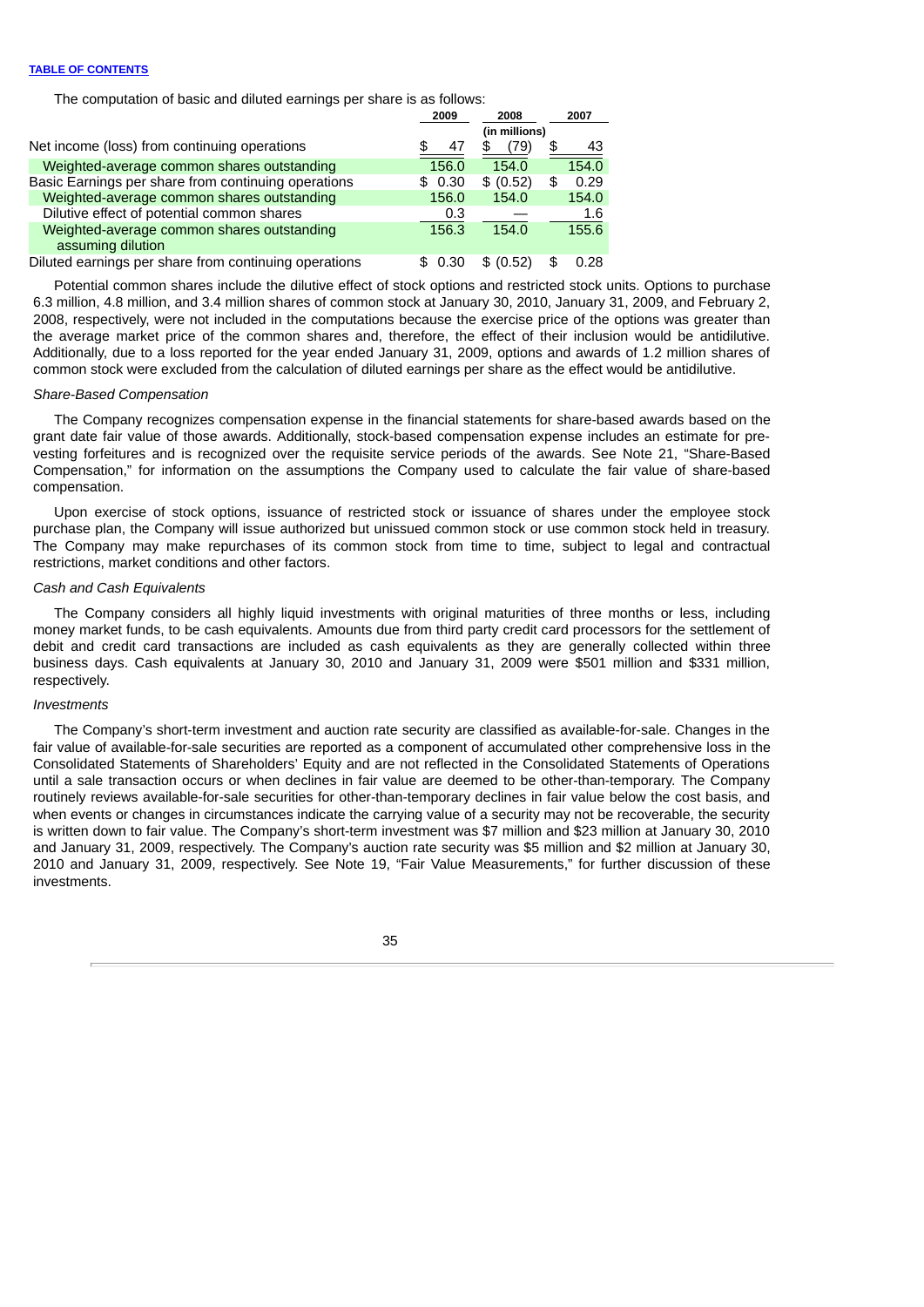# *Merchandise Inventories and Cost of Sales*

Merchandise inventories for the Company's Athletic Stores are valued at the lower of cost or market using the retail inventory method. Cost for retail stores is determined on the last-in, first-out ("LIFO") basis for domestic inventories and on the first-in, first-out ("FIFO") basis for international inventories. The retail inventory method is commonly used by retail companies to value inventories at cost and calculate gross margins due to its practicality. Under the retail inventory method, cost is determined by applying a cost-to-retail percentage across groupings of similar items, known as departments. The cost-to-retail percentage is applied to ending inventory at its current owned retail valuation to determine the cost of ending inventory on a department basis. The Company provides reserves based on current selling prices when the inventory has not been marked down to market. Merchandise inventories of the Direct-to-Customers business are valued at the lower of cost or market using weighted-average cost, which approximates FIFO. Transportation, distribution center, and sourcing costs are capitalized in merchandise inventories. The Company expenses the freight associated with transfers between its store locations in the period incurred. The Company maintains an accrual for shrinkage based on historical rates.

Cost of sales is comprised of the cost of merchandise, occupancy, buyers' compensation and shipping and handling costs. The cost of merchandise is recorded net of amounts received from vendors for damaged product returns, markdown allowances and volume rebates, as well as cooperative advertising reimbursements received in excess of specific, incremental advertising expenses. Occupancy includes the amortization of amounts received from landlords for tenant improvements.

# *Property and Equipment*

Property and equipment are recorded at cost, less accumulated depreciation and amortization. Significant additions and improvements to property and equipment are capitalized. Maintenance and repairs are charged to current operations as incurred. Major renewals or replacements that substantially extend the useful life of an asset are capitalized and depreciated. Owned property and equipment are depreciated on a straight-line basis over the estimated useful lives of the assets: maximum of 50 years for buildings and 3 to 10 years for furniture, fixtures and equipment. Property and equipment under capital leases and improvements to leased premises are generally amortized on a straight-line basis over the shorter of the estimated useful life of the asset or the remaining lease term. Capitalized software reflects certain costs related to software developed for internal use that are capitalized and amortized. After substantial completion of a project, the costs are amortized on a straight-line basis over a 2 to 7 year period. Capitalized software, net of accumulated amortization, is included as a component of property and equipment and was \$24 million and \$23 million at January 30, 2010 and January 31, 2009, respectively.

# *Recoverability of Long-Lived Assets*

The Company recognizes impairment losses whenever events or changes in circumstances indicate that the carrying amounts of long-lived tangible and intangible assets with finite lives may not be recoverable. Management's policy in determining whether an impairment indicator exists, a triggering event, comprises measurable operating performance criteria at the division level, as well as qualitative measures. The Company considers historical performance and future estimated results, which are predominately identified from the Company's three-year strategic plans, in its evaluation of potential store-level impairment and then compares the carrying amount of the asset with the estimated future cash flows expected to result from the use of the asset. If the carrying amount of the asset exceeds the estimated expected undiscounted future cash flows, the Company measures the amount of the impairment by comparing the carrying amount of the asset with its estimated fair value. The estimation of fair value is measured by discounting expected future cash flows at the Company's weighted-average cost of capital. The Company estimates fair value based on the best information available using estimates, judgments and projections as considered necessary.

# *Goodwill and Other Intangible Assets*

The Company reviews goodwill and intangible assets with indefinite lives for impairment annually during the first quarter of its fiscal year or more frequently if impairment indicators arise. The fair value of each reporting unit is determined using a combination of market and discounted cash flow approaches.

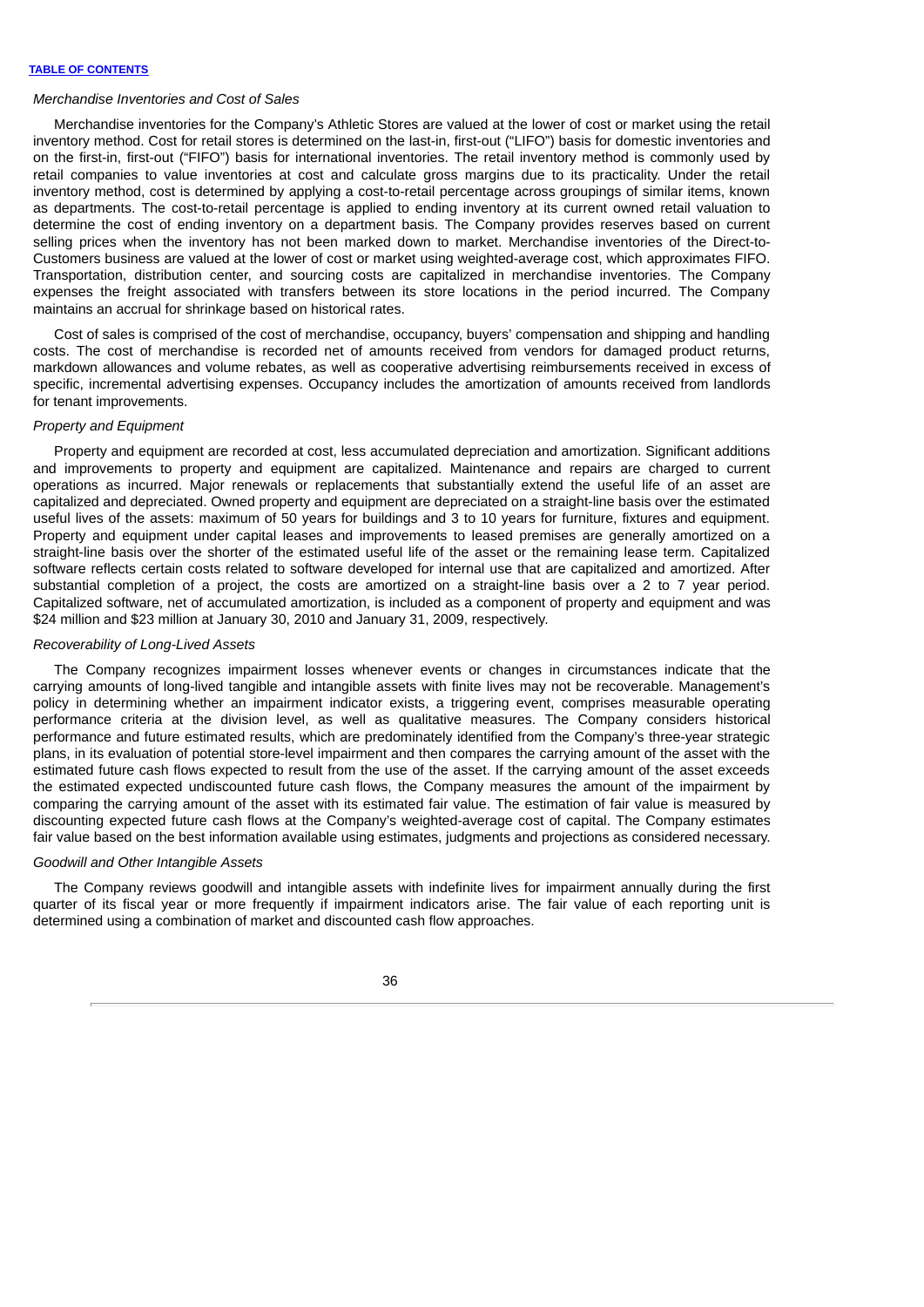### *Derivative Financial Instruments*

All derivative financial instruments are recorded in the Company's Consolidated Balance Sheets at their fair values. Changes in fair values of derivatives are recorded each period in earnings, other comprehensive gain or loss, or as a basis adjustment to the underlying hedged item, depending on whether a derivative is designated and is effective as part of a hedge transaction. The effective portion of the gain or loss on the hedging derivative instrument is reported as a component of other comprehensive income/loss or as a basis adjustment to the underlying hedged item and reclassified to earnings in the period in which the hedged item affects earnings.

The effective portion of the gain or loss on hedges of foreign net investments is generally not reclassified to earnings unless the net investment is disposed of. To the extent derivatives do not qualify as hedges, or are ineffective, their changes in fair value are recorded in earnings immediately, which may subject the Company to increased earnings volatility. The changes in the fair value of the Company's hedges of net investments in various foreign subsidiaries are computed using the spot method.

### *Fair Value*

The Company adopted the provisions as prescribed by ASC 820, "Fair Value Measurements and Disclosures," for the year ended January 31, 2009. The Company categorizes its financial instruments into a three-level fair value hierarchy that prioritizes the inputs to valuation techniques used to measure fair value into three broad levels. The fair value hierarchy gives the highest priority to quoted prices in active markets for identical assets or liabilities (Level 1) and the lowest priority to unobservable inputs (Level 3). If the inputs used to measure fair value fall within different levels of the hierarchy, the category level is based on the lowest priority level input that is significant to the fair value measurement of the instrument. Fair value is determined based upon the exit price that would be received to sell an asset or paid to transfer a liability in an orderly transaction between market participants exclusive of any transaction costs.

The Company's financial assets recorded at fair value are categorized as follows:

Level 1 – Quoted prices for identical instruments in active markets.

Level 2 – Quoted prices for similar instruments in active markets; quoted prices for identical or similar instruments in markets that are not active; and model-derived valuations in which all significant inputs or significant value-drivers are observable in active markets.

Level 3 – Model-derived valuations in which one or more significant inputs or significant value-drivers are unobservable.

#### *Income Taxes*

The Company determines its deferred tax provision under the liability method, whereby deferred tax assets and liabilities are recognized for the expected tax consequences of temporary differences between the tax basis of assets and liabilities and their reported amounts using presently enacted tax rates. Deferred tax assets are recognized for tax credits and net operating loss carryforwards, reduced by a valuation allowance, which is established when it is more likely than not that some portion or all of the deferred tax assets will not be realized. The effect on deferred tax assets and liabilities of a change in tax rates is recognized in income in the period that includes the enactment date.

A taxing authority may challenge positions that the Company adopted in its income tax filings. Accordingly, the Company may apply different tax treatments for transactions in filing its income tax returns than for income tax financial reporting. The Company regularly assesses its tax positions for such transactions and records reserves for those differences when considered necessary.

Provision for U.S. income taxes on undistributed earnings of foreign subsidiaries is made only on those amounts in excess of the funds considered to be permanently reinvested.

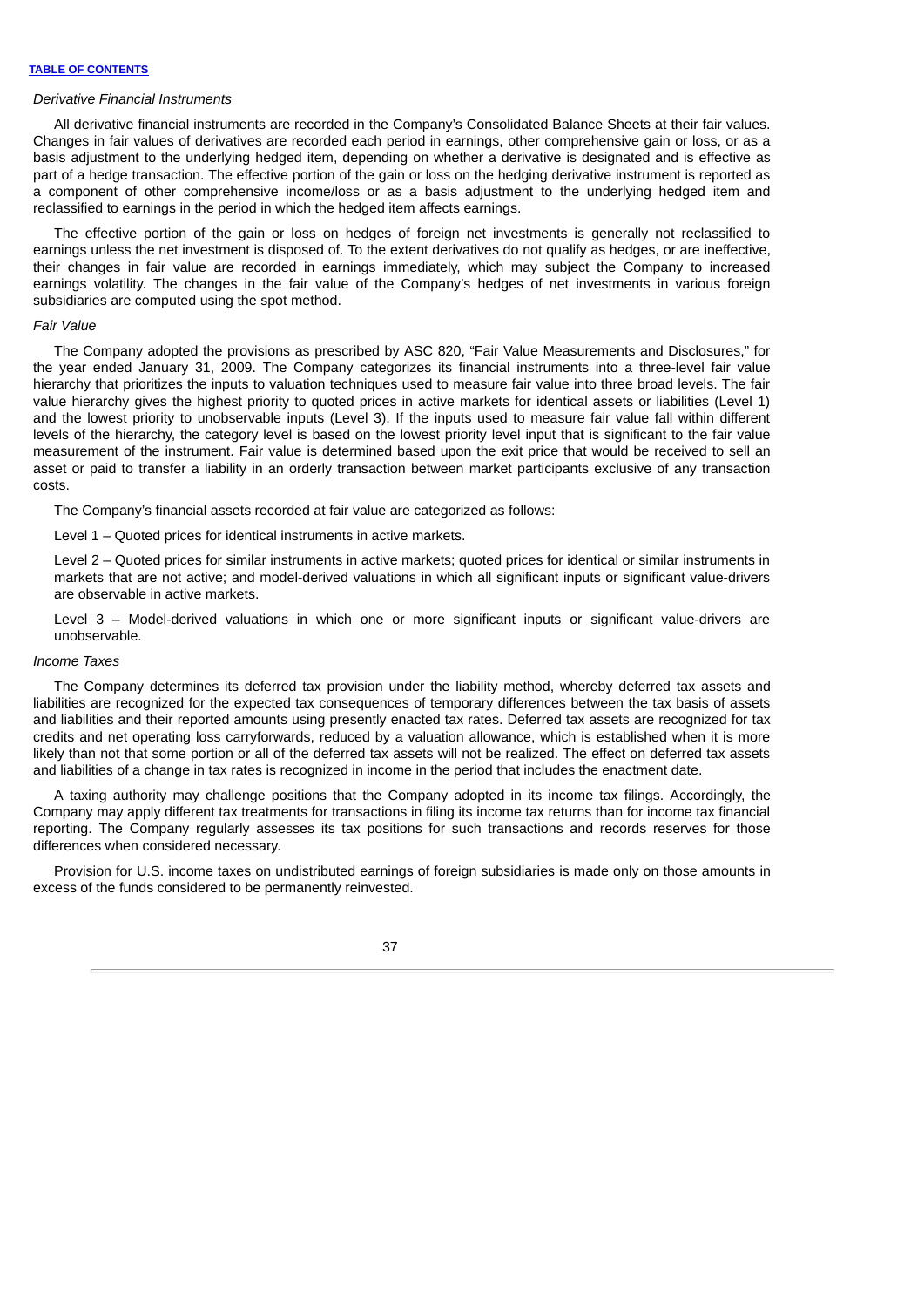On February 4, 2007, the Company adopted authoritative guidance for the Accounting for Uncertainty in Income Taxes, as prescribed by ASC 740, "Income Taxes." The guidance clarifies the accounting for uncertainty in income taxes recognized in an enterprise's financial statements and prescribes a recognition threshold and measurement standard for the financial statement recognition and measurement of a tax position taken or expected to be taken in a tax return. Upon the adoption of the guidance, the Company recognized a \$1 million increase to retained earnings to reflect the change of its liability for its unrecognized income tax benefits. The Company recognizes interest and penalties related to unrecognized tax benefits in income tax expense.

#### *Pension and Postretirement Obligations*

The discount rate selected to measure the present value of the Company's U.S. benefit obligations at January 30, 2010 was derived using a cash flow matching method whereby the Company matches the plans' projected payment obligations by year with the corresponding yield on the Citibank Pension Discount Curve. The cash flows are then discounted to their present value and an overall discount rate is determined. The discount rate selected to measure the present value of the Company's Canadian benefit obligations at January 30, 2010 was developed by using the plan's bond portfolio indices, which match the benefit obligations.

#### *Insurance Liabilities*

The Company is primarily self-insured for health care, workers' compensation and general liability costs. Accordingly, provisions are made for the Company's actuarially determined estimates of discounted future claim costs for such risks, for the aggregate of claims reported and claims incurred but not yet reported. Self-insured liabilities totaled \$15 million and \$16 million at January 30, 2010 and January 31, 2009, respectively. The Company discounts its workers' compensation and general liability using a risk-free interest rate. Imputed interest expense related to these liabilities was not significant for 2009 and 2008 and was \$1 million in 2007.

# *Accounting for Leases*

The Company recognizes rent expense for operating leases as of the possession date for store leases or the commencement of the agreement for a non-store lease. Rental expense, inclusive of rent holidays, concessions and tenant allowances are recognized over the lease term on a straight-line basis. Contingent payments based upon sales and future increases determined by inflation-related indices cannot be estimated at the inception of the lease and accordingly, are charged to operations as incurred.

### *Foreign Currency Translation*

The functional currency of the Company's international operations is the applicable local currency. The translation of the applicable foreign currency into U.S. dollars is performed for balance sheet accounts using current exchange rates in effect at the balance sheet date and for revenue and expense accounts using the weighted-average rates of exchange prevailing during the year. The unearned gains and losses resulting from such translation are included as a separate component of accumulated other comprehensive loss within shareholders' equity.

# *Recent Accounting Pronouncements Not Previously Discussed Herein*

Recently issued accounting pronouncements did not, or are not believed by management to, have a material effect on the Company's present or future consolidated financial statements.

#### **2. Segment Information**

The Company has determined that its reportable segments are those that are based on its method of internal reporting. As of January 30, 2010, the Company has two reportable segments, Athletic Stores and Direct-to-Customers. The Company acquired CCS during the fourth quarter of 2008, and its operations are presented within the Direct-to-Customers segment. The Company also operated the Family Footwear segment, which included the retail format under the Footquarters brand name through the second quarter of 2007. During the third quarter, the Company converted the Footquarters stores, which were the only stores reported under the Family Footwear segment, to Foot Locker and Champs Sports outlet stores. The Company has concluded that the Footquarters store closings are not discontinued operations.

The accounting policies of both segments are the same as those described in the "Summary of Significant Accounting Policies" note. The Company evaluates performance based on several factors, of which the primary financial measure is division results. Division profit (loss) reflects income (loss) from continuing operations before income taxes, corporate expense, non-operating income, and net interest expense.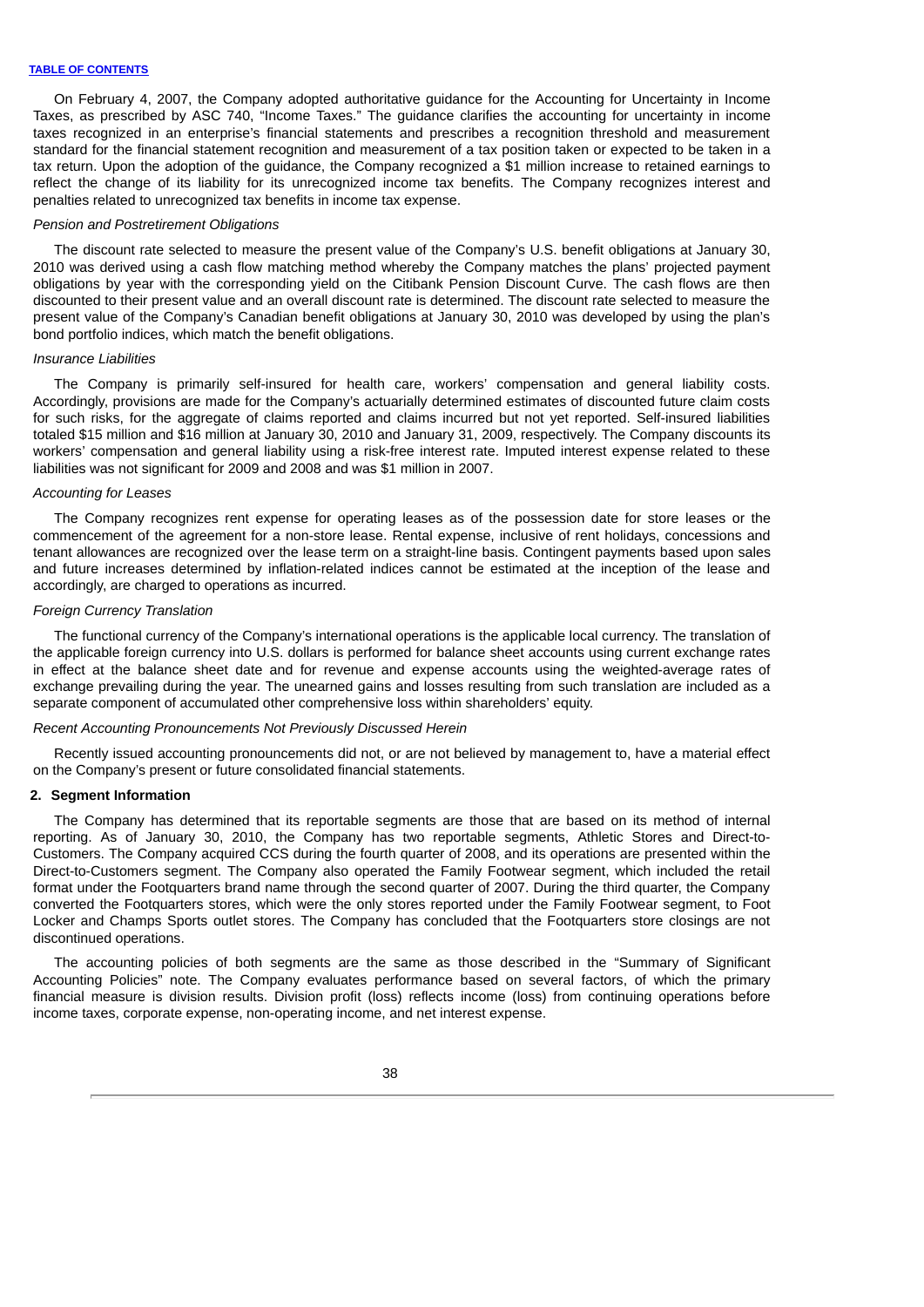|                                    | <b>Sales</b>             |         |               |               |       |
|------------------------------------|--------------------------|---------|---------------|---------------|-------|
|                                    |                          | 2009    | 2008          |               | 2007  |
|                                    |                          |         | (in millions) |               |       |
| <b>Athletic Stores</b>             |                          | \$4,448 | \$4,847       | \$            | 5,071 |
| Direct-to-Customers                |                          | 406     | 390           |               | 364   |
| <b>Family Footwear</b>             |                          |         |               |               | 2     |
| <b>Total sales</b>                 |                          | \$4,854 | \$5,237       | $\frac{1}{2}$ | 5,437 |
|                                    |                          |         |               |               |       |
|                                    | <b>Operating Results</b> |         |               |               |       |
|                                    |                          | 2009    | 2008          |               | 2007  |
|                                    |                          |         | (in millions) |               |       |
| Athletic Stores <sup>(1)</sup>     |                          | \$114   | (59)<br>\$    | \$            | (27)  |
| Direct-to-Customers <sup>(2)</sup> |                          | 32      | 43            |               | 40    |

| Family Footwear <sup>(3)</sup>                               |     |       | (6)  |
|--------------------------------------------------------------|-----|-------|------|
|                                                              | 146 | (16)  |      |
| Restructuring income <sup>(4)</sup>                          |     |       |      |
| Division profit (loss)                                       | 147 | (16)  |      |
| Corporate expense <sup>(5)</sup>                             | (67 | (87   | (59) |
| <b>Operating profit (loss)</b>                               | 80  | (103) | (50) |
| Other income <sup>(6)</sup>                                  |     |       |      |
| Interest expense, net                                        | 10  |       |      |
| Income (loss) from continuing operations before income taxes | 73  | (100  | (50) |

<sup>(1)</sup> The year ended January 30, 2010 includes non-cash impairment charges totaling \$32 million, which were recorded to write-down long-lived assets such as store fixtures and leasehold improvements at the Company's Lady Foot Locker, Kids Foot Locker, Footaction, and Champs Sports divisions. The year ended January 31, 2009 includes a \$241 million charge representing long-lived store asset impairment, goodwill and other intangibles impairment and store closing costs related to the Company's U.S. operations. The year ended February 2, 2008 includes a \$128 million charge representing impairment and store closing costs related to the Company's U.S. operations.

- (3) During the first quarter of 2007, the Company launched a new family footwear concept, Footquarters. The concept's results did not meet the Company's expectations and, therefore, the Company decided not to invest further in this business. These stores were converted to the Company's other formats. Included in the operating loss of \$6 million was \$2 million of costs associated with the removal of signage and the writeoff of unusable fixtures.
- (4) During 2009, the Company adjusted its 1999 restructuring reserves to reflect a favorable lease termination. During 2007, the Company adjusted its 1993 Repositioning and 1991 Restructuring reserve by \$2 million primarily due to favorable lease terminations.
- (5) During the fourth quarter of 2009, the Company restructured its organization by consolidating the Lady Foot Locker, Foot Locker U.S., Kids Foot Locker and Footaction businesses in addition to reducing corporate staff resulting in a \$5 million charge. Included in corporate expense for the year ended January 31, 2009 is a \$3 million other-than-temporary impairment charge related to the investment in the Reserve International Liquidity Fund. Additionally, for the year ended January 31, 2009 the Company recorded a \$15 million impairment charge on the Northern Group note receivable.
- (6) Other income includes non-operating items, such as gains from insurance recoveries, gains on the repurchase and retirement of bonds, royalty income, the changes in fair value, premiums paid and realized gains associated with foreign currency option contracts, described more fully in Note 4, "Other Income."

|                        | <b>Depreciation and</b><br>Amortization |       |       |          | <b>Capital Expenditures</b> |               |         | <b>Total Assets</b> |         |  |
|------------------------|-----------------------------------------|-------|-------|----------|-----------------------------|---------------|---------|---------------------|---------|--|
|                        | 2009                                    | 2008  | 2007  | 2009     | 2008                        | 2007          | 2009    | 2008                | 2007    |  |
|                        |                                         |       |       |          |                             | (in millions) |         |                     |         |  |
| <b>Athletic Stores</b> | 90<br>\$.                               | \$111 | \$146 | 70<br>\$ | \$122                       | \$125         | \$1.873 | \$1.879             | \$2,300 |  |
| Direct-to-Customers    | 9                                       | 6     | 6     | 5        | 6                           |               | 291     | 297                 | 197     |  |
|                        | 99                                      | 117   | 152   | 75       | 128                         | 132           | 2.164   | 2.176               | 2.497   |  |
| Corporate              | 13                                      | 13    | 14    | 14       | 18                          | 16            | 652     | 701                 | 746     |  |
| <b>Total Company</b>   | \$112                                   | \$130 | \$166 | 89<br>\$ | \$146                       | \$148         | \$2.816 | \$2.877             | \$3.243 |  |

<sup>(2)</sup> Included in the results for the year ended January 30, 2010 is a non-cash impairment charge of \$4 million to write off software development costs.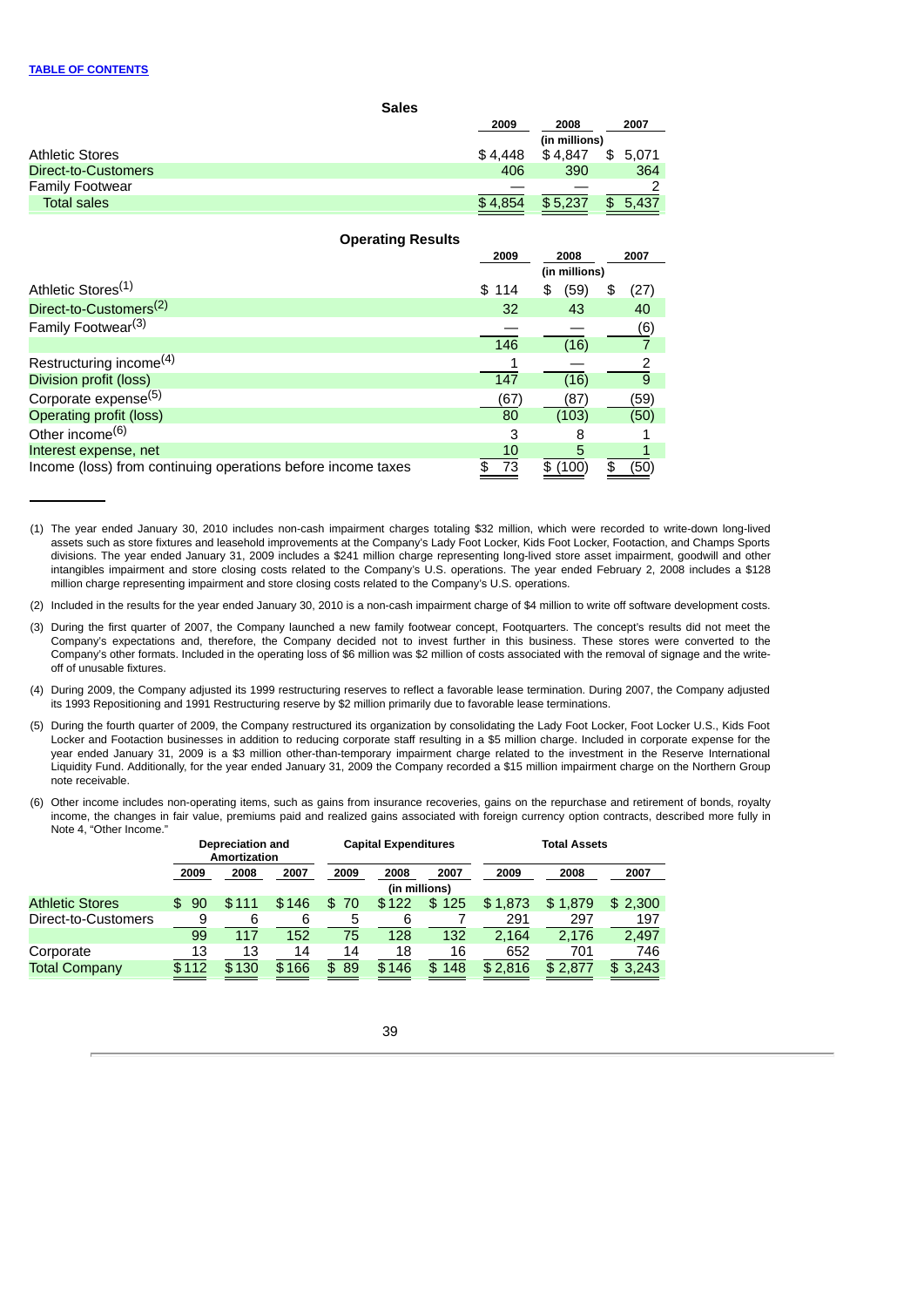Sales and long-lived asset information by geographic area as of and for the fiscal years ended January 30, 2010, January 31, 2009, and February 2, 2008 are presented below. Sales are attributed to the country in which the sales originate, which is where the legal subsidiary is domiciled. Long-lived assets reflect property and equipment. The Company's sales in Italy, Canada, and France represent approximately 24, 17, and 14 percent, respectively, of the International category's sales for the period ended January 30, 2010. No other individual country included in the International category is significant.

| <b>Sales</b>                                       |           |               |             |
|----------------------------------------------------|-----------|---------------|-------------|
|                                                    | 2009      | 2008          | 2007        |
|                                                    |           | (in millions) |             |
| <b>United States</b>                               | \$3,425   | \$3,768       | \$<br>3,991 |
| International                                      | 1,429     | 1,469         | 1,446       |
| Total sales                                        | \$4,854   | \$5,237       | \$<br>5,437 |
|                                                    |           |               |             |
| <b>Long-Lived Assets</b>                           |           |               |             |
|                                                    | 2009      | 2008          | 2007        |
|                                                    |           | (in millions) |             |
| <b>United States</b>                               | \$<br>266 | \$<br>311     | \$<br>368   |
| <b>International</b>                               | 121       | 121           | 153         |
| Total long-lived assets                            | \$<br>387 | \$<br>432     | \$<br>521   |
|                                                    |           |               |             |
| 3. Impairment and Other Charges                    |           |               |             |
|                                                    | 2009      | 2008          | 2007        |
|                                                    |           | (in millions) |             |
| Impairment of assets                               | \$<br>36  | \$<br>67      | \$<br>124   |
| <b>Reorganization costs</b>                        | 5         |               |             |
| Store closing program                              |           | 5             | 4           |
| Impairment of goodwill and other intangible assets |           | 169           |             |
| Money market impairment                            |           | 3             |             |
| Northern Group note impairment                     |           | 15            |             |
| Total impairment and other charges                 | \$<br>41  | \$<br>259     | \$<br>128   |

#### *Impairment of Assets*

During the year ended January 30, 2010, the Company recorded non-cash impairment charges totaling \$36 million. A charge of \$32 million was recorded to write-down long-lived assets such as store fixtures and leasehold improvements at its Lady Foot Locker, Kids Foot Locker, Footaction and Champs Sports divisions for 787 stores. Additionally, the Company recorded a charge of \$4 million to write off certain software development costs for the Directto-Customers segment as a result of management's decision to terminate this project. During 2008, the Company evaluated the long-lived assets of its U.S. retail store divisions, comprising Foot Locker U.S., Kids Foot Locker, Footaction and Champs Sports, for impairment and recorded non-cash impairment charges of \$67 million primarily to write-down long-lived assets such as store fixtures and leasehold improvements for 868 stores. During 2007, the Company evaluated the long-lived assets of its U.S. retail store divisions for impairment and recorded non-cash impairment charges of \$124 million primarily to write-down long-lived assets such as store fixtures and leasehold improvements for 1,461 stores.

### *Reorganization Costs*

On January 8, 2010, the Company announced that it would change its organizational structure by consolidating the management team that oversees its Lady Foot Locker business with the team that currently manages the Foot Locker U.S., Kids Foot Locker and Footaction businesses. As a result of this divisional reorganization, as well as certain corporate staff reductions taken to improve corporate efficiency, the Company recorded a charge of \$5 million. This charge was comprised primarily of severance costs to eliminate approximately 120 positions.

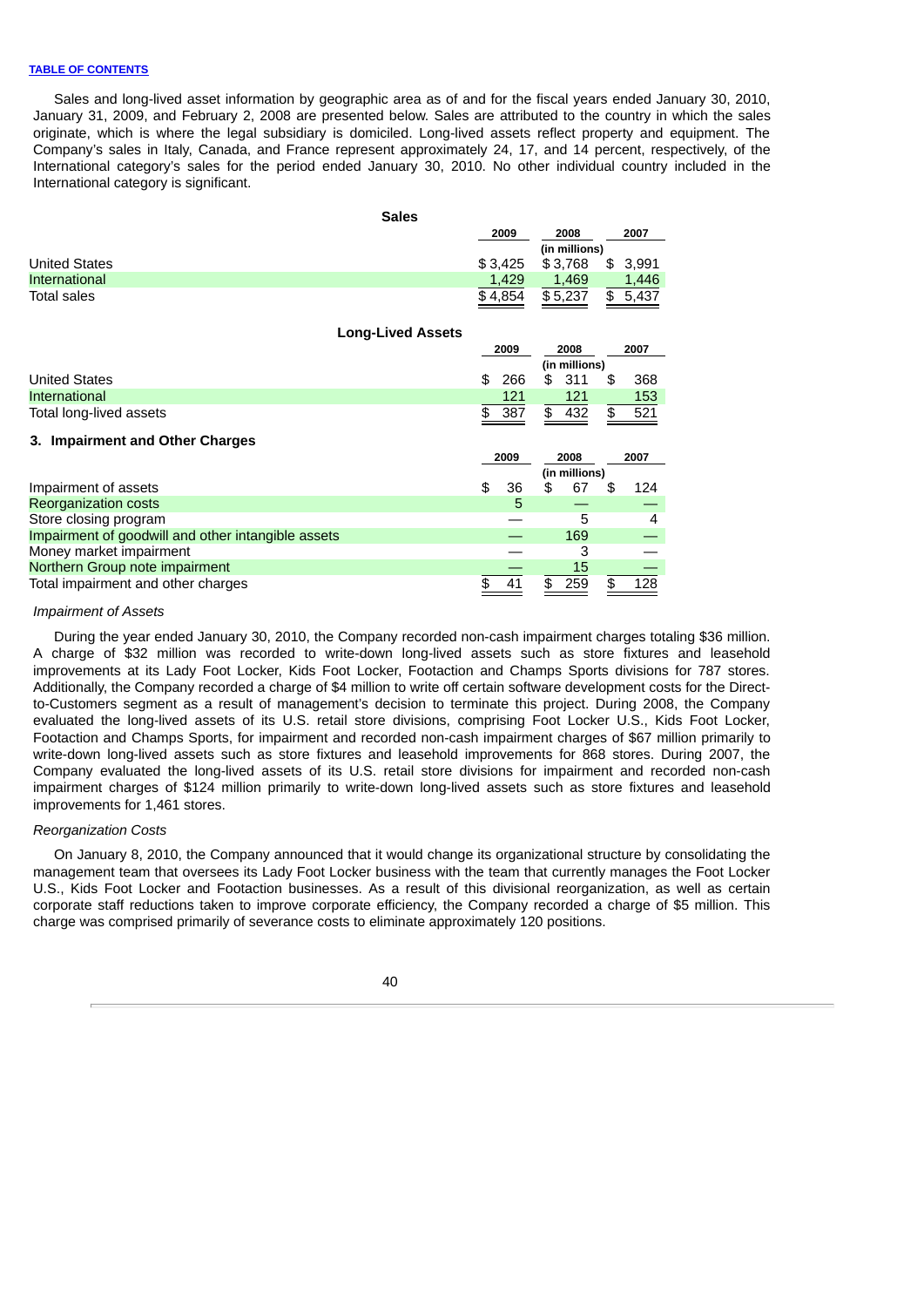### *Store Closing Program*

As part of the Company's store closing program announced in 2007, the Company recognized exit costs of \$5 million for the year ended January 31, 2009, comprising primarily lease termination costs for 21 stores. In 2007, the Company recognized \$4 million of exit costs related to 33 stores, which closed during 2007, comprising primarily lease termination costs. Store closings may constitute discontinued operations if migration of customers and cash flows are not expected. The Company has concluded that no store closings have met the criteria for discontinued operations treatment.

## *Impairment of Goodwill and Other Intangible Assets*

The Company performs its annual goodwill impairment test as of the beginning of each year. However, during the fourth quarter of 2008, as a result of the significant decline in the Company's common stock and market capitalization in relation to the book value, the Company determined that a triggering event had occurred and performed an interim goodwill impairment test. Based on this testing, the Company determined that the fair values were less than the carrying values of the Foot Locker, Kids Foot Locker and Footaction reporting unit and the Champs Sports reporting unit. Accordingly, the Company performed further analysis to determine the extent of the goodwill impairment and concluded that the carrying value of these two reporting units was fully impaired, resulting in a non-cash impairment charge of \$167 million. There were no goodwill impairment charges in 2009 or 2007.

Intangible assets that are determined to have finite lives are amortized over their useful lives and are measured for impairment only when events or circumstances indicate that the carrying value may be impaired. Intangible assets with indefinite lives are tested for impairment if impairment indicators arise and, at a minimum, annually. As a result of the impairment review related to long-lived assets and goodwill, the Company performed a review of its other intangible assets and recorded impairment charges in 2008 totaling \$2 million related to trademarks of Footaction in the U.S. and Foot Locker in the Republic of Ireland, reflecting decreases in projected revenues. There were no other intangible asset impairment charges in 2009 or 2007.

### *Money Market Impairment*

On September 16, 2008, the Company requested redemption of its shares in the Reserve International Liquidity Fund, Ltd., a money market fund (the "Fund"), totaling \$75 million. At the time the redemption request was made, the Company was informed by the Reserve Management Company, the Fund's investment advisor, that the Company's redemption trades would be honored at a \$1.00 per share net asset value. Litigation, to which the Company is not a party, exists that involves how the remaining assets of the Fund should be distributed; therefore, there is a risk that the Company could receive less than the \$1.00 per share net asset value. As a result, during the third quarter of 2008, the Company recognized an impairment loss of \$3 million to reflect a decline in fair value that is other-than-temporary. This charge was recorded with no tax benefit. The impairment was related to the underlying securities of Lehman Brothers Holdings Inc. held in the Fund. The Company has received \$65 million of its original investment in the Fund as of January 30, 2010; however, the Company has not received information as to when the remaining amount of its redemption request will be paid.

#### *Northern Group Note Impairment*

On January 23, 2001, the Company announced that it was exiting its Northern Group segment. During the second quarter of 2001, the Company completed the liquidation of the 324 stores in the United States. On September 28, 2001, the Company completed the stock transfer of the 370 Northern Group stores in Canada through one of its wholly owned subsidiaries for approximately CAD\$59 million, which was paid in the form of a note. Over the last several years, the note has been amended and payments have been received; however, the interest and payment terms remained unchanged. The CAD\$15.5 million note was required to be repaid upon the occurrence of "payment events," as defined in the purchase agreement, but no later than September 28, 2008. During the first quarter of 2008, the principal owners of the Northern Group requested an extension on the repayment of the note. The Company determined, based on the Northern Group's current financial condition and projected performance, that repayment of the note pursuant to the original terms of the purchase agreement was not likely. Accordingly, a non-cash impairment charge of \$15 million was recorded during the first quarter of 2008. This charge was recorded with no tax benefit. The tax benefit is a capital loss that can only be used to offset capital gains. The Company does not anticipate recognizing sufficient capital gains to utilize these losses. Therefore, the Company determined that a full valuation allowance was required.

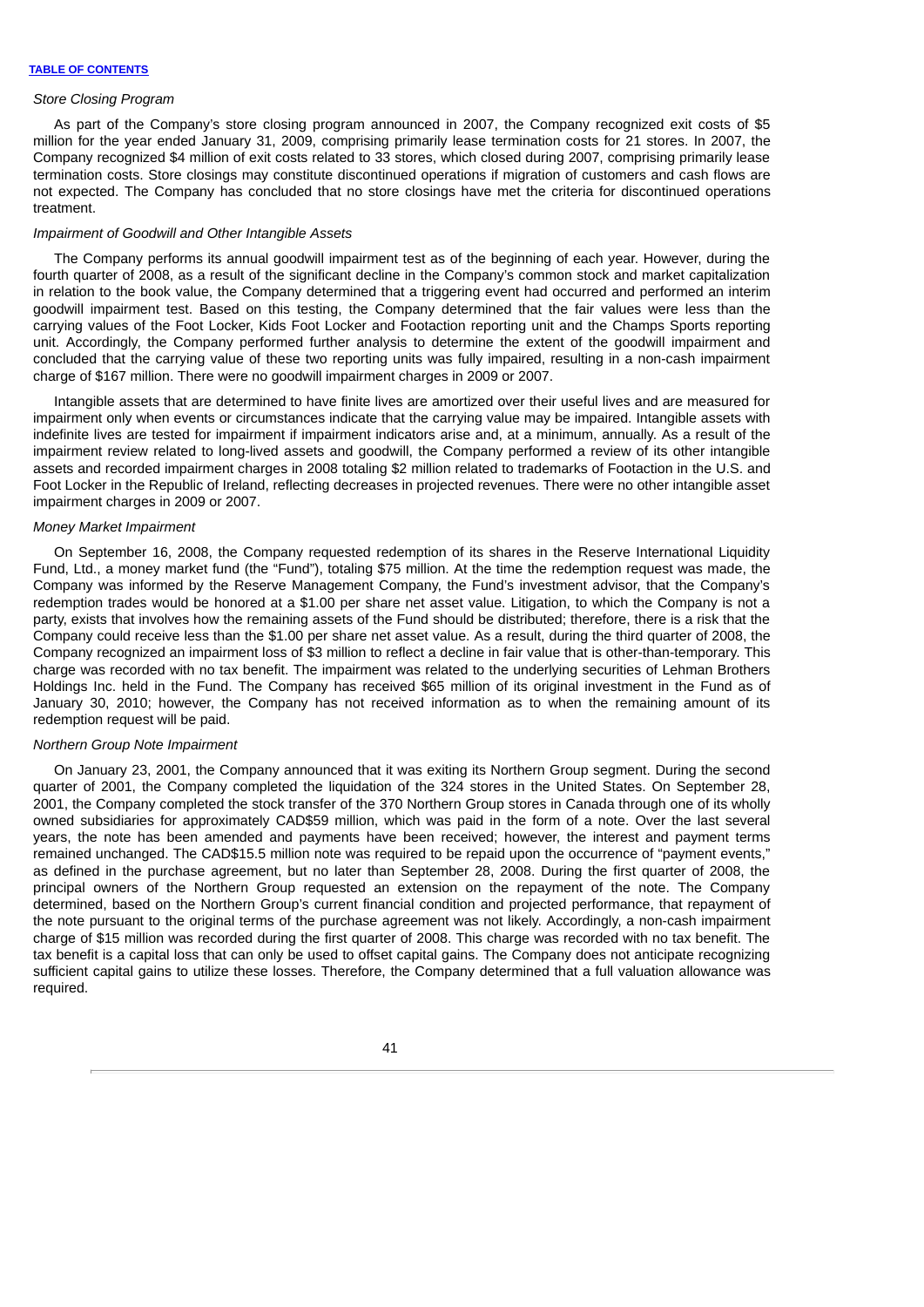Another wholly owned subsidiary of the Company was the assignor of the store leases involved in the Northern Group transaction and, therefore, retains potential liability for such leases. As the assignor of the Northern Canada leases, the Company remained secondarily liable under these leases. At January 30, 2010, the Company estimates that its gross contingent lease liability is CAD\$1 million. The Company currently estimates the expected value of the lease liability to be insignificant. The Company believes that, because it is secondarily liable on the leases, it is unlikely that it would be required to make such contingent payments.

#### **4. Other Income**

Other income was \$3 million, \$8 million and \$1 million for 2009, 2008 and 2007, respectively. For the year ended January 30, 2010, other income includes \$4 million related to gains from insurance recoveries, gains on the purchase and retirement of bonds, and royalty income partially offset by \$1 million of foreign currency option contract premiums. Other income in 2008 primarily reflects a \$4 million net gain related to the Company's foreign currency options contracts and a \$3 million gain on lease terminations related to two lease interests in Europe. For 2007, other income includes a \$1 million gain related to a final settlement with the Company's insurance carriers of a claim related to a store damaged by fire in 2006. Additionally, the Company sold two of its lease interests in Europe for a gain of \$1 million. These gains were offset primarily by premiums paid for foreign currency option contracts.

#### **5. Merchandise Inventories**

|                               | 2009 |               |  | 2008 |
|-------------------------------|------|---------------|--|------|
|                               |      | (in millions) |  |      |
| LIFO inventories              | \$   | 682           |  | 788  |
| <b>FIFO</b> inventories       |      | 355           |  | 332  |
| Total merchandise inventories |      | \$1.037       |  |      |

The value of the Company's LIFO inventories, as calculated on a LIFO basis, approximates their value as calculated on a FIFO basis.

### **6. Other Current Assets**

|                                           |    | 2009 |               | 2008 |  |
|-------------------------------------------|----|------|---------------|------|--|
|                                           |    |      | (in millions) |      |  |
| Net receivables                           | £. |      | \$            | 53   |  |
| Prepaid expenses and other current assets |    | 33   |               | 33   |  |
| Prepaid rent                              |    | 28   |               | 62   |  |
| Prepaid income taxes                      |    | 25   |               | 47   |  |
| Income tax receivable                     |    | 5    |               |      |  |
| Fair value of derivative contracts        |    |      |               | 5    |  |
| Deferred taxes                            |    | 17   |               | 29   |  |
|                                           |    |      |               | ววค  |  |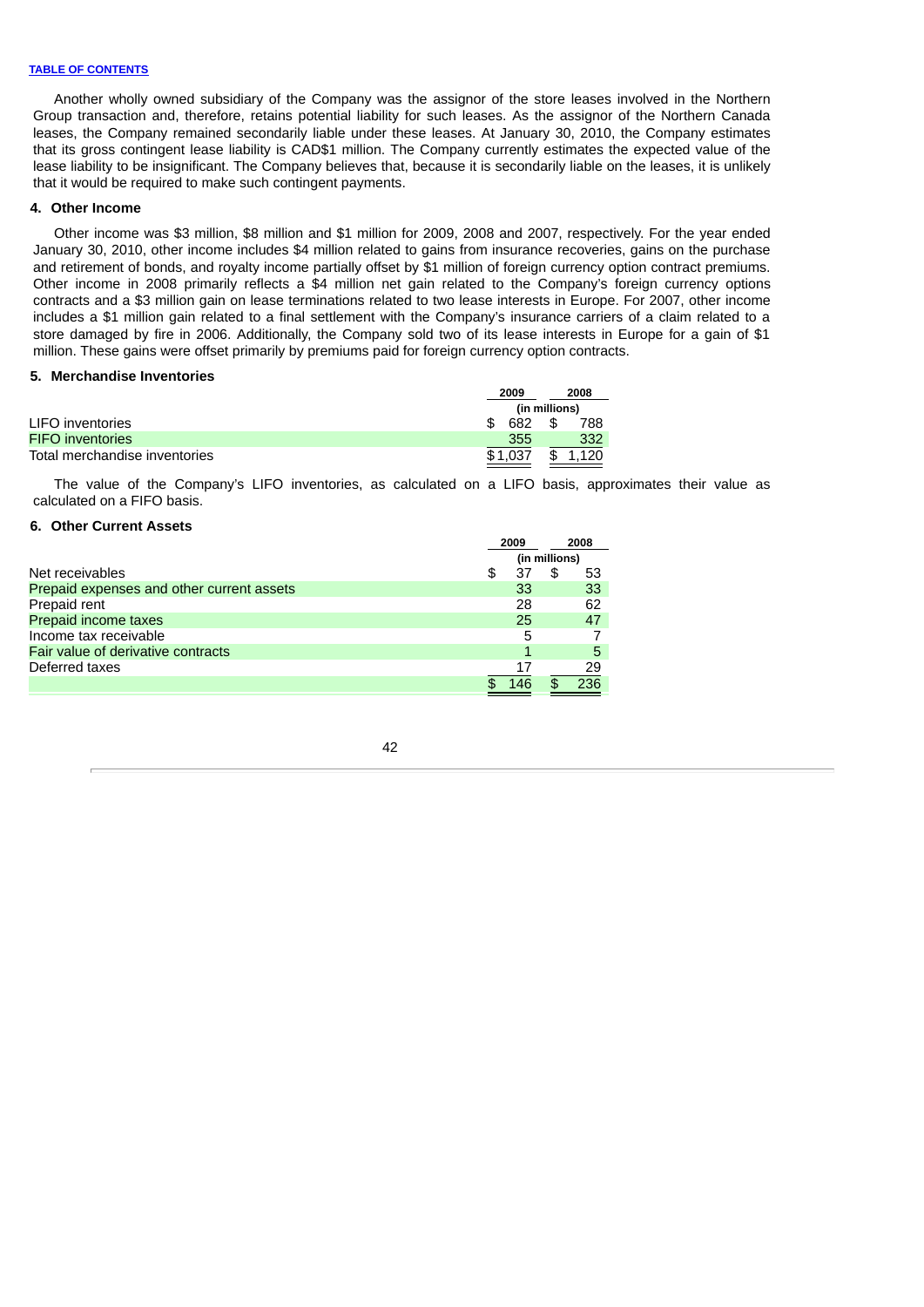# **7. Property and Equipment, Net**

|                                           | 2009      | 2008          |
|-------------------------------------------|-----------|---------------|
|                                           |           | (in millions) |
| Land                                      | \$<br>3   | \$<br>3       |
| <b>Buildings:</b>                         |           |               |
| Owned                                     | 31        | 31            |
| <b>Furniture, fixtures and equipment:</b> |           |               |
| Owned                                     | 792       | 1,018         |
|                                           | 826       | 1,052         |
| Less: accumulated depreciation            | (641)     | (829)         |
|                                           | 185       | 223           |
| Alterations to leased and owned buildings |           |               |
| Cost                                      | 701       | 724           |
| Less: accumulated amortization            | (499)     | (515)         |
|                                           | 202       | 209           |
|                                           | 387<br>\$ | 432<br>\$     |
|                                           |           |               |

# **8. Goodwill**

|                                         | <b>Athletic</b><br><b>Stores</b> |       | Direct-to-<br><b>Customers</b> |    | <b>Total</b> |
|-----------------------------------------|----------------------------------|-------|--------------------------------|----|--------------|
|                                         |                                  |       | (in millions)                  |    |              |
| Goodwill at February 2, 2008            | \$                               | 186   | \$<br>80                       | \$ | 266          |
| <b>Acquisition of CCS</b>               |                                  |       | 47                             |    | 47           |
| Foreign currency translation adjustment |                                  | (2)   |                                |    | (2)          |
| Impairment charge                       |                                  | (167) |                                |    | (167)        |
| Goodwill at January 31, 2009            |                                  | 17    | 127                            |    | 144          |
| Foreign currency translation adjustment |                                  |       |                                |    |              |
| Goodwill at January 30, 2010            |                                  | 18    | 127                            | £. | 145          |

# **9. Other Intangible Assets, Net**

|                                                   |                       |                  | <b>January 30, 2010</b>    |                                                       | <b>January 31, 2009</b> |                   |    |                     |  |  |
|---------------------------------------------------|-----------------------|------------------|----------------------------|-------------------------------------------------------|-------------------------|-------------------|----|---------------------|--|--|
| (in millions)                                     | <b>Gross</b><br>value | Accum.<br>amort. | <b>Net</b><br>Value<br>(1) | Wtd.<br>Avg.<br><b>Useful</b><br>Life in<br>Years (2) | <b>Gross</b><br>value   | Accum.<br>amort.  |    | Net<br>Value<br>(1) |  |  |
| Finite life intangible assets:                    |                       |                  |                            |                                                       |                         |                   |    |                     |  |  |
| Lease acquisition costs                           | \$184                 | \$(143)          | \$<br>41                   | 12.1                                                  | \$173                   | \$(124)           | \$ | 49                  |  |  |
| Trademark                                         | 20                    | (6)              | 14                         | 20.0                                                  | 20                      | (5)               |    | 15                  |  |  |
| Loyalty program                                   | 1                     | (1)              |                            |                                                       |                         | (1)               |    |                     |  |  |
| Favorable leases                                  | 9                     | (8)              |                            | 4.1                                                   | 9                       | (7)               |    | 2                   |  |  |
| <b>CCS</b> customer relationships                 | 21                    | (5)              | 16                         | 5.0                                                   | 21                      | $\left( 1\right)$ |    | 20                  |  |  |
| Total finite life intangible assets               | 235                   | (163)            | 72                         | 11.8                                                  | 224                     | (138)             |    | 86                  |  |  |
| Intangible assets not subject to<br>amortization: |                       |                  |                            |                                                       |                         |                   |    |                     |  |  |
| Republic of Ireland trademark                     | 2                     |                  | 2                          |                                                       | 2                       |                   |    | 2                   |  |  |
| <b>CCS</b> tradename                              | 25                    |                  | 25                         |                                                       | 25                      |                   |    | 25                  |  |  |
| Total finite life intangible assets               | 27                    |                  | 27                         |                                                       | 27                      |                   |    | 27                  |  |  |
| <b>Total other intangible assets</b>              | \$262                 | \$(163)          | \$99                       |                                                       | \$251                   | \$(138)           |    | 113                 |  |  |

<sup>(1)</sup> Includes the effect of foreign currency translation, which represents an increase of \$3 million in 2009 and a reduction of \$8 million in 2008, primarily related to the movements of the euro in relation to the U.S. dollar. Additionally, the net value at January 31, 2009 includes a \$2 million impairment charge related to the Footaction trademark and the Republic of Ireland trademark, described more fully in Note 3.

(2) The weighted-average useful life disclosed excludes those assets that are fully amortized.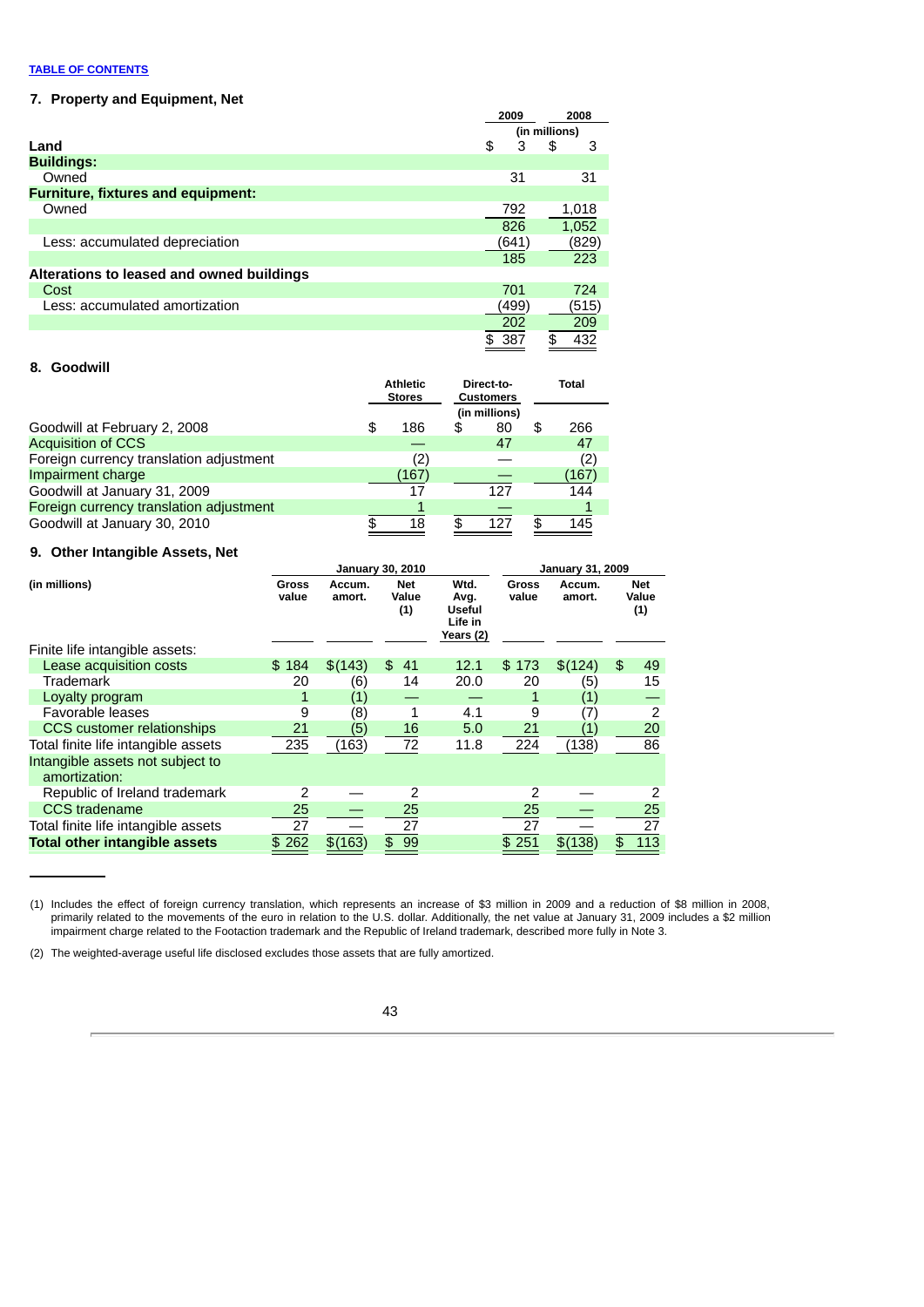Lease acquisition costs represent amounts that are required to secure prime lease locations and other lease rights, primarily in Europe. Included in finite life intangibles are the customer relationship intangible associated with the purchase of CCS, trademark for the Footaction name, favorable leases associated with acquisitions and amounts paid to obtain names of members of the Footaction loyalty program. The CCS customer relationship intangible is amortized on a straight-line basis over 5 years, which represents the pattern in which the economic benefits are expected to be realized.

Amortization expense for the intangibles subject to amortization was \$19 million, \$18 million, and \$19 million for 2009, 2008, and 2007, respectively. Annual estimated amortization expense for finite life intangible assets is expected to approximate \$18 million for 2010, \$16 million for 2011, \$14 million for 2012, \$9 million for 2013 and \$3 million for 2014.

# **10.Other Assets**

|                                                          | 2009 |                 | 2008          |                |
|----------------------------------------------------------|------|-----------------|---------------|----------------|
|                                                          |      |                 | (in millions) |                |
| Prepaid income taxes                                     | \$   | 6               | \$            | 6              |
| Auction rate security                                    |      | 5               |               | $\overline{2}$ |
| Deferred tax costs                                       |      | 5               |               |                |
| Income tax asset                                         |      | $\overline{2}$  |               | $\overline{2}$ |
| Fair value of derivative contracts                       |      |                 |               | 19             |
| Other                                                    |      | 33              |               | 30             |
|                                                          | \$   | $\overline{51}$ | \$            | 66             |
| 11. Accrued and Other Liabilities                        |      |                 |               |                |
|                                                          |      | 2009            |               | 2008           |
|                                                          |      |                 | (in millions) |                |
| Other payroll and payroll related costs, excluding taxes | \$   | 46              | \$            | 50             |
| Taxes other than income taxes                            |      | 41              |               | 36             |
| Customer deposits <sup>(1)</sup>                         |      | 29              |               | 32             |
| Property and equipment                                   |      | 13              |               | 13             |
| Income taxes                                             |      | 10              |               |                |
| Incentive bonuses                                        |      | 9               |               | 23             |
| Income taxes payable                                     |      |                 |               | $\overline{4}$ |
| Current deferred tax liabilities                         |      | 5               |               | 10             |
| Pension and postretirement benefits                      |      | 5               |               | 4              |
| Sales return reserve                                     |      | 3               |               | $\overline{4}$ |
| Reserve for discontinued operations                      |      | 2               |               | $\overline{c}$ |
| Other operating costs                                    |      | 48              |               | 53             |

<sup>(1)</sup> Customer deposits include unredeemed gift cards and certificates, merchandise credits, and deferred revenue related to undelivered merchandise, including layaway sales.

 $\overline{\$}$  218  $\overline{\$}$  231

<sup>44</sup>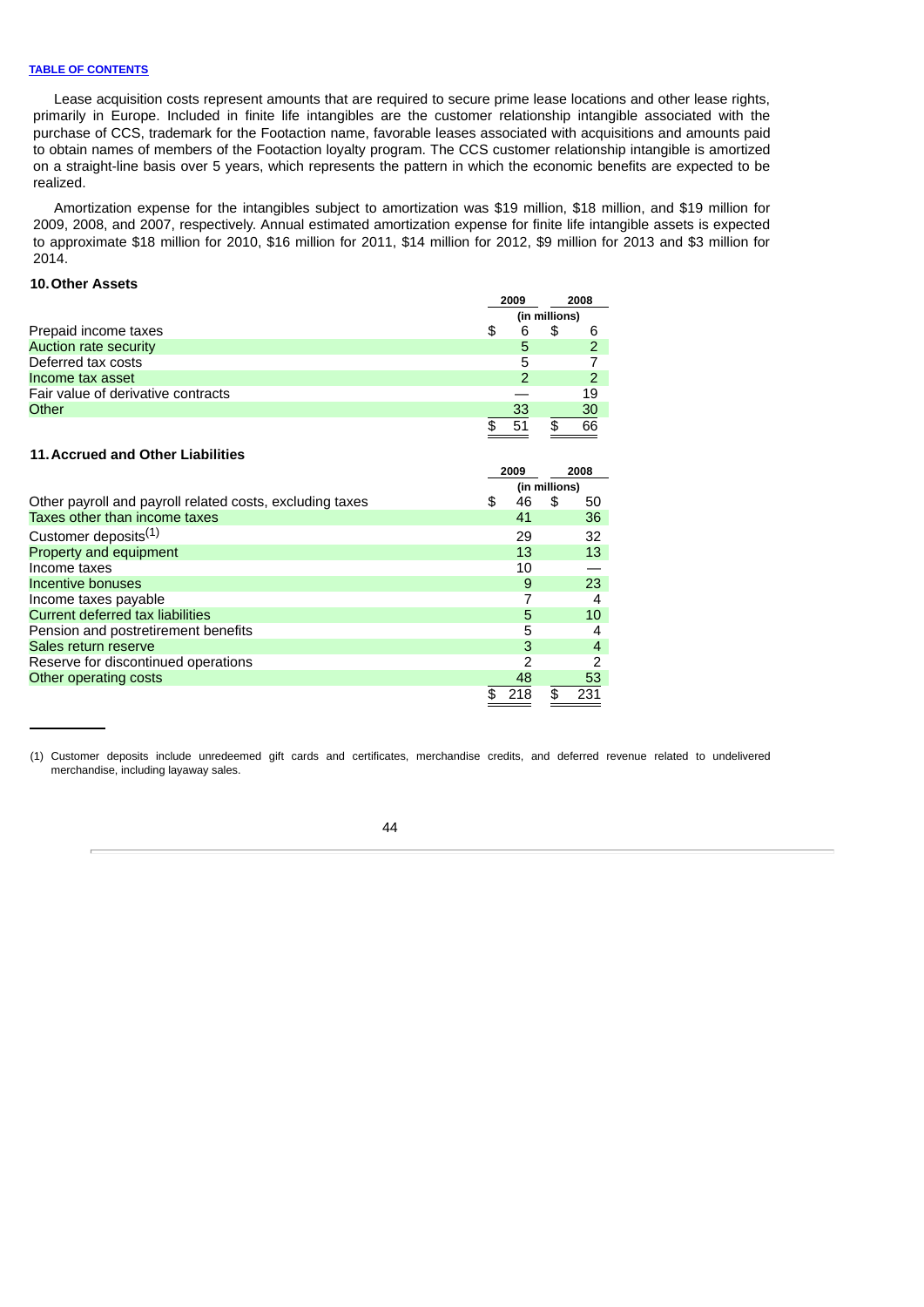# **12.Revolving Credit Facility**

On March 20, 2009, the Company entered into a credit agreement (the "2009 Credit Agreement") with its banks, providing for a \$200 million asset-based revolving credit facility maturing on March 20, 2013, which replaced the Company's prior credit agreement. The 2009 Credit Agreement also provides for an incremental facility of up to \$100 million under certain circumstances. The 2009 Credit Agreement provides for a security interest in certain of the Company's domestic assets, including certain inventory assets. The Company is not required to comply with any financial covenants as long as there are no outstanding borrowings. If the Company is borrowing, then it may not make Restricted Payments, such as dividends or share repurchases, unless there is at least \$50 million of Excess Availability (as defined in the 2009 Credit Agreement), and the Company's projected fixed charge coverage ratio, which is a Non-GAAP financial ratio pursuant to the 2009 Credit Agreement designed as a measure of the Company's ability to meet current and future obligations (Consolidated EBITDA less capital expenditures less cash taxes divided by Debt Service Charges and Restricted Payments), is at least 1.1 to 1.0. The Company's management does not currently expect to borrow under the facility in 2010.

At January 30, 2010, the Company had unused domestic lines of credit of \$190 million pursuant to its \$200 million revolving credit agreement, of which \$10 million was committed to support standby letters of credit. The letters of credit are primarily used for insurance programs.

Deferred financing fees are amortized over the life of the facility on a straight-line basis, which is comparable to the interest method. The unamortized balance at January 30, 2010 is \$6.6 million. Interest is based on the LIBOR rate in effect at the time of the borrowing plus a 3.25 to 3.75 percent applicable margin, as defined in the 2009 Credit Agreement. The quarterly facility fees paid on the unused portion ranged from 0.40 percent to 0.75 percent for 2009 and 2008. There were no short-term borrowings during 2009 or 2008. The amounts paid prior to March 20, 2009 relate to the predecessor credit agreement. Interest expense, including facility fees, related to the revolving credit facility was \$3 million and \$2 million in 2009 and 2008, respectively.

### **13.Long-Term Debt**

The Company's long-term debt reflects the Company's 8.50 percent debentures payable in 2022. The Company has historically employed various interest rate swaps to minimize its exposure to interest rate fluctuations. During the first quarter of 2009, the Company terminated the interest rate swaps for a gain of \$19 million. The gain is being amortized as part of interest expense over the remaining term of the debt, using the effective-yield method. This amortization totaled \$1 million in 2009.

The Company's long term debt was \$138 million and \$142 million for the years ended January 30, 2010 and January 31, 2009, respectively. During 2009, the Company purchased and retired \$3 million of its 8.50 percent debentures. Interest expense related to long-term debt, including the effect of the interest rate swaps and the amortization of the associated debt issuance costs, was \$9 million in each of 2009 and 2008, and \$18 million in 2007.

### **14.Leases**

The Company is obligated under operating leases for almost all of its store properties. Some of the store leases contain renewal options with varying terms and conditions. Management expects that in the normal course of business, expiring leases will generally be renewed or, upon making a decision to relocate, replaced by leases on other premises. Operating lease periods generally range from 5 to 10 years. Certain leases provide for additional rent payments based on a percentage of store sales. Most of the Company's leases require the payment of certain executory costs such as insurance, maintenance, and other costs in addition to the future minimum lease payments. These costs totaled \$138 million, \$147 million, and \$151 million in 2009, 2008 and 2007, respectively. Included in the amounts below, are nonstore expenses that totaled \$15 million in both 2009 and 2008 and \$16 million in 2007.

|                                | 2009  | 2008          | 2007 |  |
|--------------------------------|-------|---------------|------|--|
|                                |       | (in millions) |      |  |
| Minimum rent                   | \$514 | \$527         | 521  |  |
| Contingent rent based on sales | 14    | 14            | 17   |  |
| Sublease income                |       |               |      |  |
|                                | \$526 | 539           |      |  |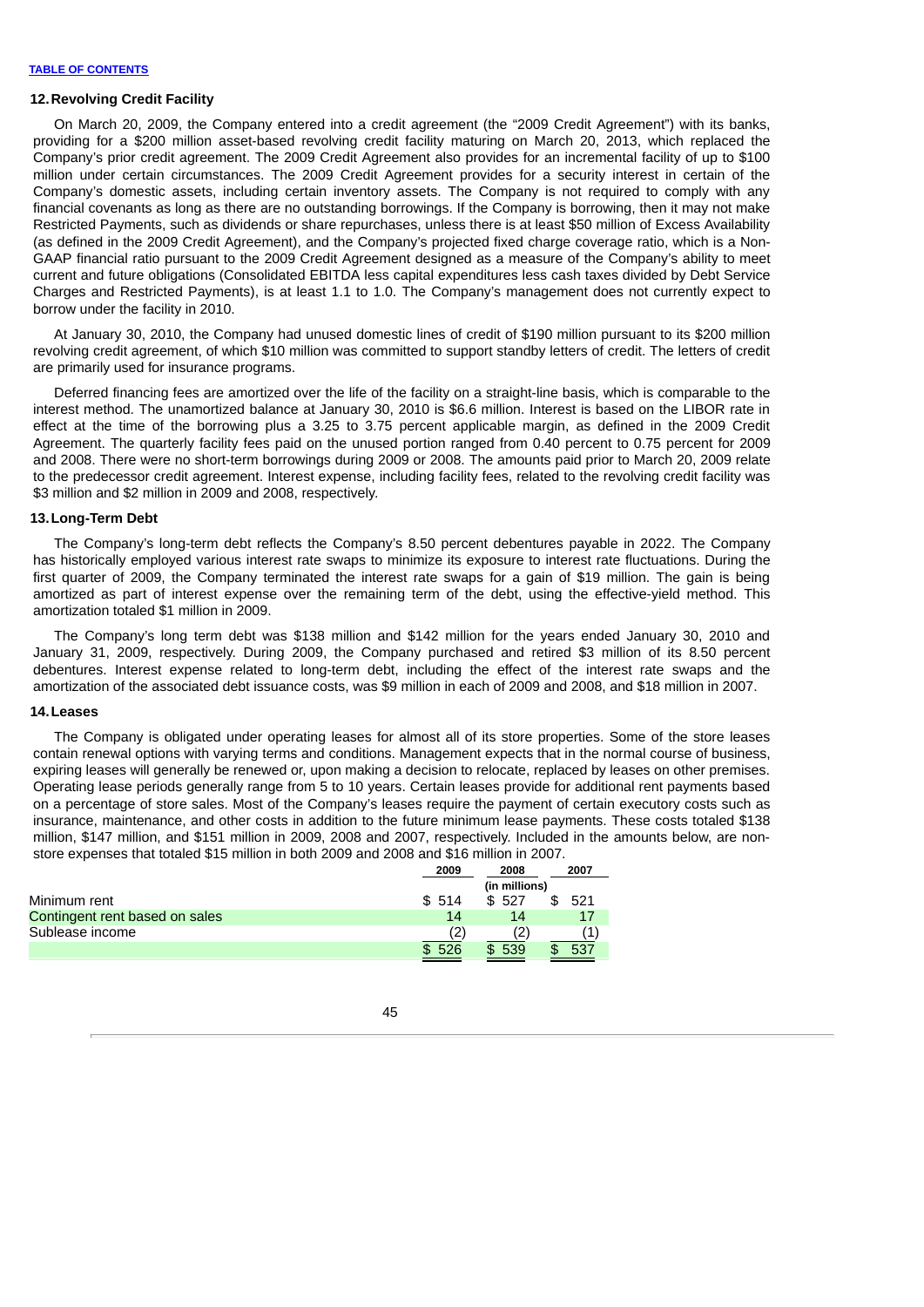Future minimum lease payments under non-cancelable operating leases, net of future non-cancelable operating sublease payments, are:

|                                   | (in millions) |
|-----------------------------------|---------------|
| 2010                              | \$<br>487     |
| 2011                              | 441           |
| 2012                              | 380           |
| 2013                              | 312           |
| 2014                              | 261           |
| Thereafter                        | 669           |
| Total operating lease commitments | 2,550         |

# **15.Other Liabilities**

|                                                      | 2009          |     | 2008 |     |
|------------------------------------------------------|---------------|-----|------|-----|
|                                                      | (in millions) |     |      |     |
| <b>Pension benefits</b>                              | \$            | 101 | \$   | 183 |
| Straight-line rent liability                         |               | 101 |      | 98  |
| Income taxes                                         |               | 29  |      | 30  |
| <b>Fair value of derivatives</b>                     |               | 24  |      | 24  |
| Workers' compensation and general liability reserves |               | 12  |      | 13  |
| <b>Postretirement benefits</b>                       |               | 11  |      | 11  |
| Reserve for discontinued operations                  |               | 8   |      | 10  |
| Deferred taxes                                       |               |     |      | 12  |
| Other                                                |               | 11  |      | 12  |
|                                                      |               | 29  |      | 393 |

# **16.Discontinued Operations**

In 1997, the Company exited its Domestic General Merchandise segment. In 1998, the Company exited both its International General Merchandise and Specialty Footwear segments. In 2001, the Company discontinued its Northern Group segment. The remaining reserve balances at January 30, 2010 primarily represent lease obligations, of which \$2 million is expected to be utilized within twelve months and the remaining \$8 million thereafter. The balances at January 31, 2009 totaled \$12 million, of which \$2 million was classified as current and \$10 million was classified as non current. The majority of the reserve balance relates to the Domestic General Merchandise segment as the leases extend many years.

### **17.Income Taxes**

Following are the domestic and international components of pre-tax income (loss) from continuing operations:

|                             | 2009    | 2008          | 2007     |
|-----------------------------|---------|---------------|----------|
|                             |         | (in millions) |          |
| Domestic                    | \$ (23) | \$(174)       | \$ (131) |
| International               | 96      | 74            | 81       |
| Total pre-tax income (loss) |         | (100)<br>\$   | (50`     |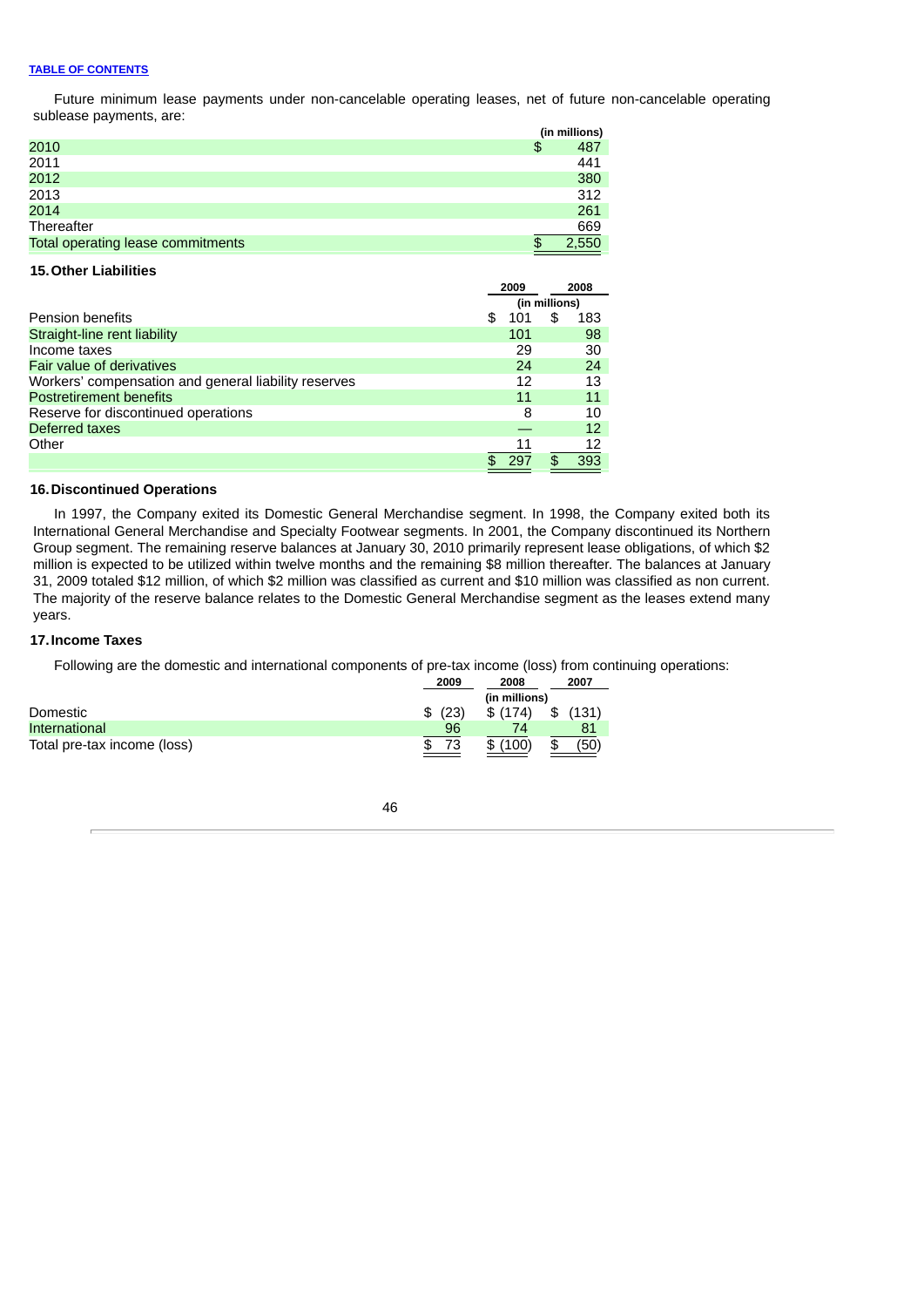The income tax provision (benefit) consists of the following:

|                                        |     | 2009<br>2008 |     |               | 2007       |  |
|----------------------------------------|-----|--------------|-----|---------------|------------|--|
|                                        |     |              |     | (in millions) |            |  |
| <b>Current:</b>                        |     |              |     |               |            |  |
| Federal                                | \$  | (6)          | \$  | 2             | \$<br>(3)  |  |
| State and local                        |     |              |     |               | (4)        |  |
| International                          |     | 30           |     | 18            | 43         |  |
| Total current tax provision            |     | 24           |     | 23            | 36         |  |
| Deferred:                              |     |              |     |               |            |  |
| Federal                                |     | (3)          |     | (42)          | (52)       |  |
| State and local                        |     |              |     | (6)           |            |  |
| International                          |     | 5            |     |               | (78)       |  |
| Total deferred tax provision (benefit) |     |              |     | 44            | (129)      |  |
| Total income tax provision (benefit)   | \$. | -26          | \$. |               | \$<br>(93) |  |

Provision has been made in the accompanying Consolidated Statements of Operations for additional income taxes applicable to dividends received or expected to be received from international subsidiaries. The amount of unremitted earnings of international subsidiaries for which no such tax is provided and which is considered to be permanently reinvested in the subsidiaries totaled \$599 million and \$511 million at January 30, 2010, and January 31, 2009, respectively. Determination of the amount of the deferred tax liability, if any, related to permanently reinvested earnings is not practicable.

A reconciliation of the significant differences between the federal statutory income tax rate and the effective income tax rate on pre-tax income (loss) from continuing operations is as follows:

|                                                          | 2009  | 2008       | 2007        |
|----------------------------------------------------------|-------|------------|-------------|
| Federal statutory income tax rate                        | 35.0% | $(35.0)\%$ | $(35.0)\%$  |
| State and local income taxes, net of federal tax benefit | 0.2   | (6.6)      | (11.0)      |
| International income taxed at varying rates              | 1.3   | (2.1)      | 7.5         |
| Foreign tax credits                                      | (7.4) | (5.3)      | (53.1)      |
| Increase (decrease) in valuation allowance               |       | 0.2        | (120.0)     |
| Domestic/foreign tax settlements                         | (2.8) | (2.2)      |             |
| Tax exempt obligations                                   |       |            | (3.7)       |
| Federal tax credits                                      | (2.0) | (1.2)      | (1.6)       |
| Foreign dividends and gross-up                           |       |            | 25.4        |
| Non-deductible impairment charges                        |       | 26.9       |             |
| Canadian tax rate changes                                | 6.0   | 0.4        |             |
| Other, net                                               | 5.7   | 4.1        | 4.5         |
| Effective income tax rate                                | 36.0% | $(20.8)\%$ | $(187.0)\%$ |
|                                                          |       |            |             |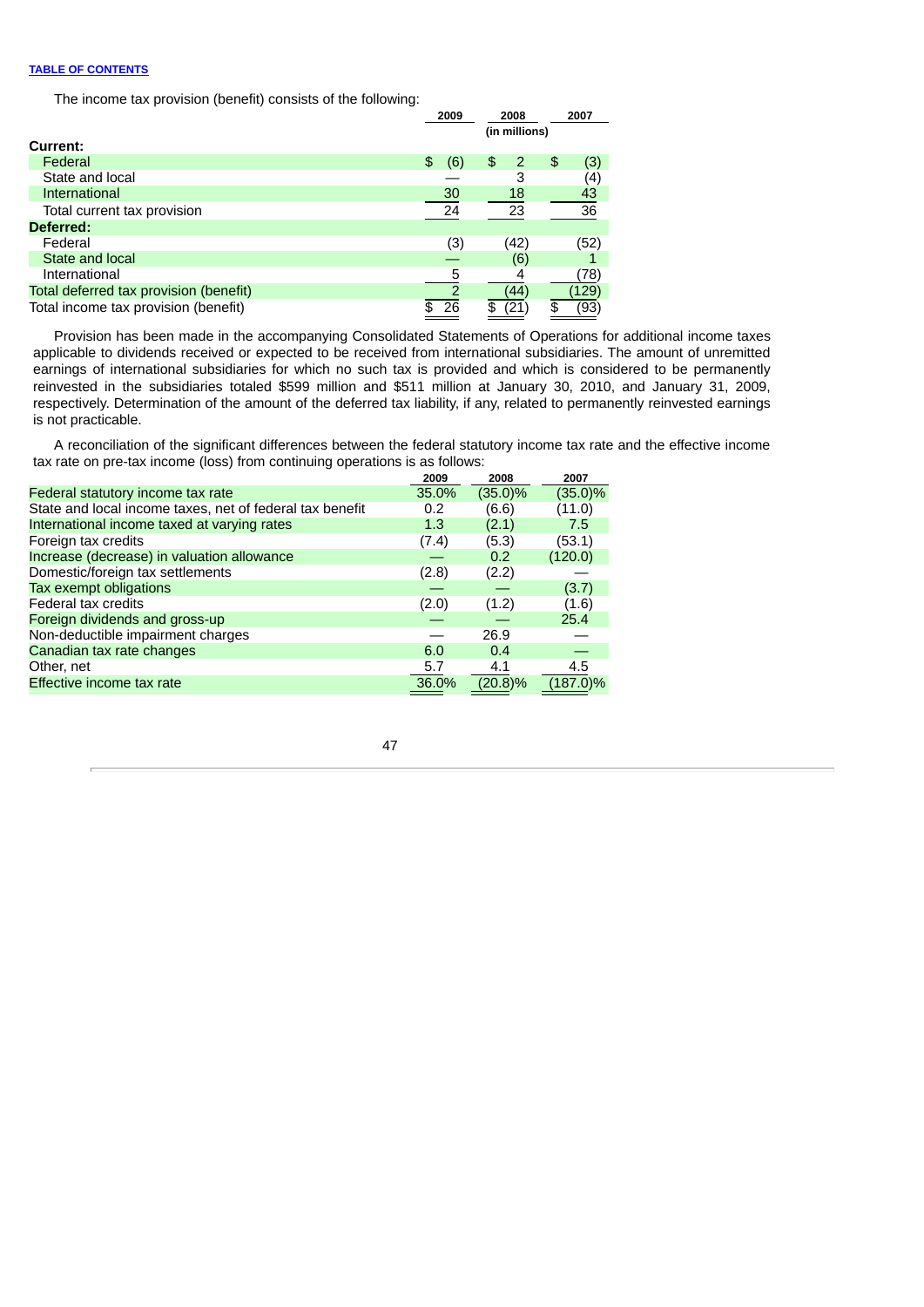Items that gave rise to significant portions of the deferred tax accounts are as follows:

|                                                | 2009       | 2008          |
|------------------------------------------------|------------|---------------|
|                                                |            | (in millions) |
| Deferred tax assets:                           |            |               |
| Tax loss/credit carryforwards and capital loss | 106<br>\$. | \$<br>37      |
| Employee benefits                              | 66         | 102           |
| Reserve for discontinued operations            | 4          | 5             |
| Repositioning and restructuring reserves       | 1          | 1             |
| Property and equipment                         | 177        | 184           |
| Allowance for returns and doubtful accounts    |            | 1             |
| Straight-line rent                             | 27         | 25            |
| Goodwill                                       | 23         | 25            |
| Other                                          | 32         | 28            |
| Total deferred tax assets                      | 437        | 408           |
| <b>Valuation allowance</b>                     | (12)       | (13)          |
| Total deferred tax assets, net                 | 425        | 395           |
| <b>Deferred tax liabilities:</b>               |            |               |
| Inventories                                    | 46         | 22            |
| Other                                          | 5          | 8             |
| Total deferred tax liabilities                 | 51         | 30            |
| Net deferred tax asset                         | \$ 374     | 365<br>\$     |
| <b>Balance Sheet caption reported in:</b>      |            |               |
| Deferred taxes                                 | \$362      | \$<br>358     |
| Other current assets                           | 17         | 29            |
| <b>Other current liabilities</b>               | (5)        | (10)          |
| <b>Other liabilities</b>                       |            | (12)          |
|                                                | \$374      | \$<br>365     |

The Company operates in multiple taxing jurisdictions and is subject to audit. Audits can involve complex issues that may require an extended period of time to resolve. A taxing authority may challenge positions that the Company has adopted in its income tax filings. Accordingly, the Company may apply different tax treatments for transactions in filing its income tax returns than for income tax financial reporting. The Company regularly assesses its tax positions for such transactions and records reserves for those differences.

The Company's U.S. Federal income tax filings have been examined by the Internal Revenue Service (the "IRS") through 2008. The Company is participating in the IRS's Compliance Assurance Process ("CAP") for 2009, which is expected to conclude during 2010. The Company has started the CAP for 2010. Due to the recent utilization of net operating loss carryforwards, the Company is subject to state and local tax examinations effectively including years from 1996 to the present. To date, no adjustments have been proposed in any audits that will have a material effect on the Company's financial position or results of operations.

As of January 30, 2010, the Company has a valuation allowance of \$12 million to reduce its deferred tax assets to an amount that is more likely than not to be realized. The valuation allowance primarily relates to the deferred tax assets arising from a capital loss associated with the 2008 impairment of the Northern Group note receivable, state tax loss carryforwards, and state tax credits. A full valuation allowance is required for the capital loss because the Company does not anticipate recognizing sufficient capital gains to utilize this loss. The valuation allowance for state tax loss carryforwards decreased principally due to anticipated expirations of those losses.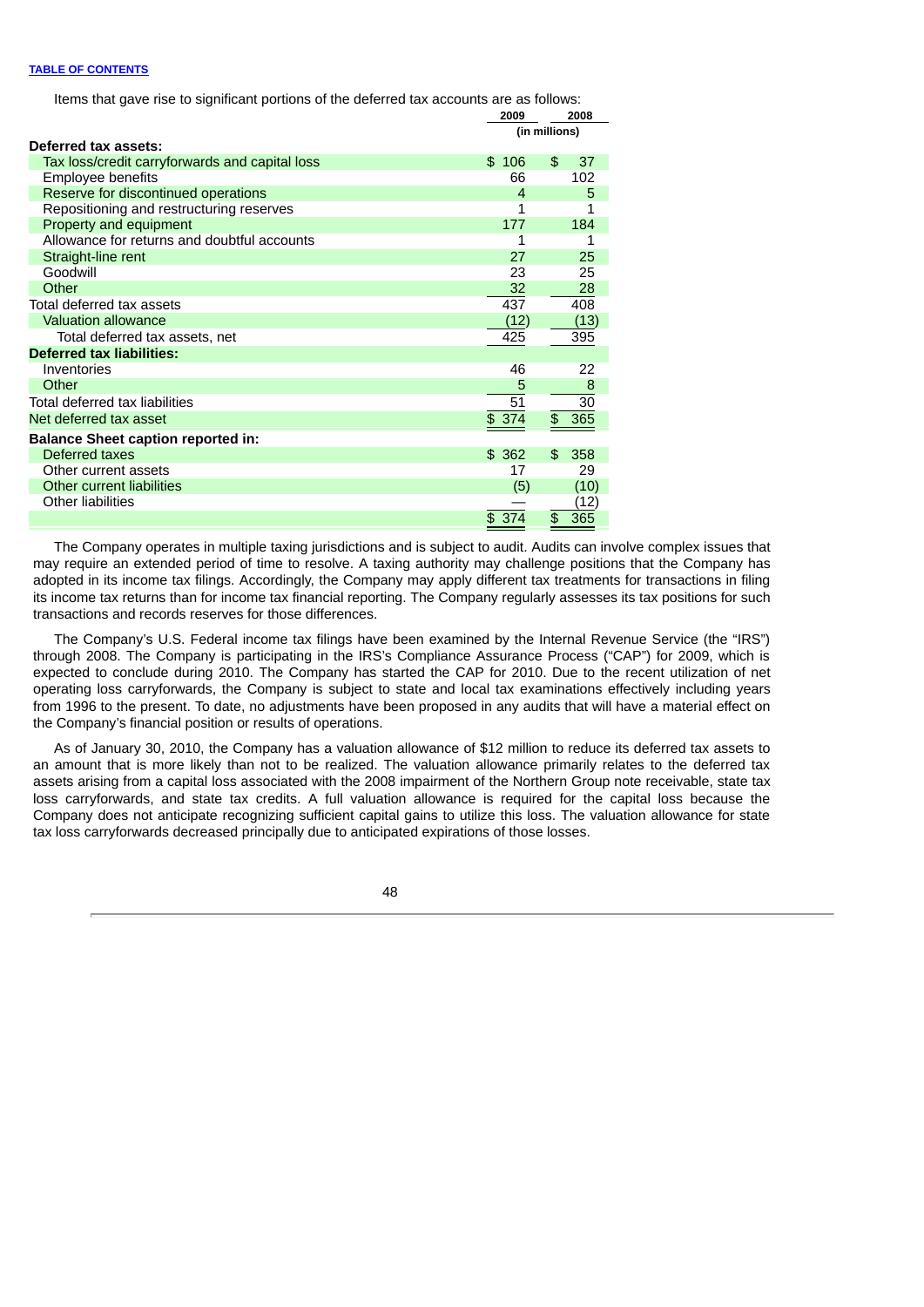Based upon the level of historical taxable income and projections for future taxable income, which are based upon the Company's three-year strategic plans, over the periods in which the temporary differences are anticipated to reverse, management believes it is more likely than not that the Company will realize the benefits of these deductible differences, net of the valuation allowances at January 30, 2010. However, the amount of the deferred tax asset considered realizable could be adjusted in the future if estimates of taxable income are revised.

At January 30, 2010, the Company has a current year net operating loss with a potential benefit of \$38 million, which may be carried back up to five years or carried forward twenty years; and has federal tax credit carryforwards totaling \$36 million that expire between 2017 and 2029. The Company also has state operating loss carryforwards with a potential tax benefit of \$22 million that expire between 2010 and 2029. The Company will have, when recognized, a capital loss with a potential benefit of \$5 million arising from a note receivable. This loss will carryforward for 5 years after recognition. The Company has U.S. state and Canadian provincial credit carryforwards that total \$3 million, expiring between 2010 and 2022. The Company has international operating loss carryforwards with a potential tax benefit of \$2 million, expiring between 2010 and 2028.

The Company had \$58 million of gross unrecognized tax benefits and \$55 million of net unrecognized tax benefits, as of February 1, 2009. The Company has classified certain income tax liabilities as current or noncurrent based on management's estimate of when these liabilities will be settled. Interest expense and penalties related to unrecognized tax benefits are classified as income tax expense. The Company recognized \$1 million of interest expense in each of 2009, 2008, and 2007. The total amount of accrued interest and penalties was \$5 million in 2009 and \$4 million in 2008.

The following table summarizes the activity related to unrecognized tax benefits:

| (in millions)                                   |     |
|-------------------------------------------------|-----|
| Balance as of February 1, 2009                  | 58  |
| Foreign currency translation adjustments        |     |
| Increases related to current year tax positions |     |
| Increases related to prior period tax positions |     |
| Decreases related to prior period tax positions | (2) |
| <b>Settlements</b>                              |     |
| Lapse of statute of limitations                 |     |
| Balance as of January 30, 2010                  |     |

Of the unrecognized tax benefits, \$68 million would, if recognized, affect the Company's annual effective tax rate. It is reasonably possible that the liability associated with the Company's unrecognized tax benefits will increase or decrease within the next twelve months. These changes may be the result of foreign currency fluctuations, ongoing audits or the expiration of statutes of limitations. Settlements could increase earnings in an amount ranging from \$0 to \$5 million based on current estimates. Audit outcomes and the timing of audit settlements are subject to significant uncertainty. Although management believes that adequate provision has been made for such issues, the ultimate resolution of these issues could have an adverse effect on the earnings of the Company. Conversely, if these issues are resolved favorably in the future, the related provision would be reduced, generating a positive effect on earnings. Due to the uncertainty of amounts and in accordance with its accounting policies, the Company has not recorded any potential impact of these settlements.

# **18.Financial Instruments and Risk Management**

The Company operates internationally and utilizes certain derivative financial instruments to mitigate its foreign currency exposures, primarily related to third party and intercompany forecasted transactions. As a result of the use of derivative instruments, the Company is exposed to the risk that counterparties will fail to meet their contractual obligations. To mitigate the counterparty credit risk, the Company has a policy of entering into contracts only with major financial institutions selected based upon their credit ratings and other financial factors. The Company monitors the creditworthiness of counterparties throughout the duration of the derivative instrument. Additional information is contained within Note 19, "Fair Value Measurements."

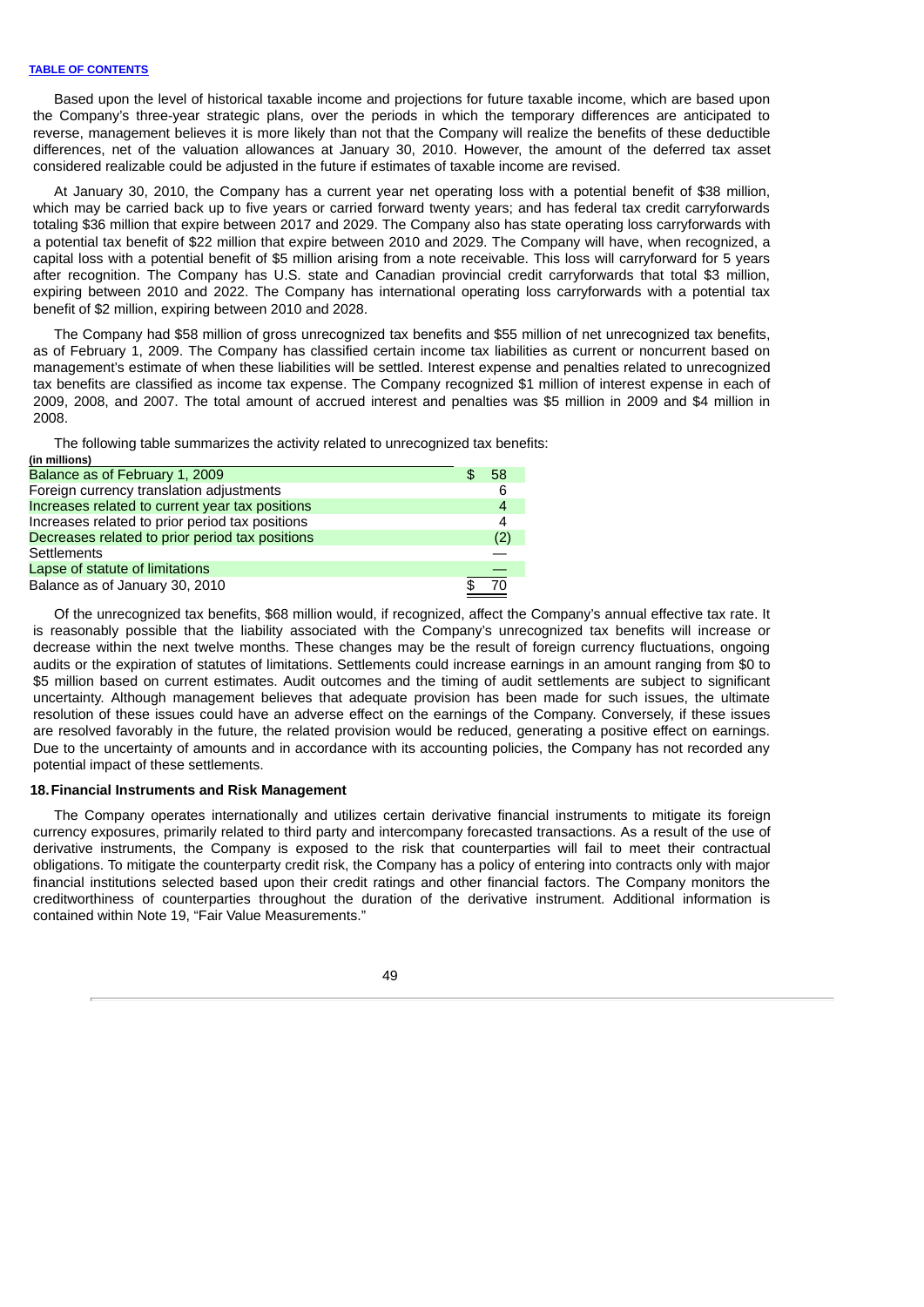# *Derivative Holdings Designated as Hedges*

For a derivative to qualify as a hedge at inception and throughout the hedged period, the Company formally documents the nature of the hedged items and the relationships between the hedging instruments and the hedged items, as well as its risk-management objectives, strategies for undertaking the various hedge transactions, and the methods of assessing hedge effectiveness and hedge ineffectiveness. In addition, for hedges of forecasted transactions, the significant characteristics and expected terms of a forecasted transaction must be specifically identified, and it must be probable that each forecasted transaction would occur. If it were deemed probable that the forecasted transaction would not occur, the gain or loss would be recognized in earnings immediately. No such gains or losses were recognized in earnings for any of the periods presented. Derivative financial instruments qualifying for hedge accounting must maintain a specified level of effectiveness between the hedging instrument and the item being hedged, both at inception and throughout the hedged period, which management evaluates periodically.

# Cash Flow Hedges

The primary currencies to which the Company is exposed are the euro, the British pound, the Canadian dollar, and the Australian dollar. For option and forward foreign exchange contracts designated as cash flow hedges of the purchase of inventory, the effective portion of gains and losses is deferred as a component of accumulated other comprehensive loss ("AOCL") and is recognized as a component of cost of sales when the related inventory is sold. The change in AOCL related to such contracts was a decrease of \$3 million for the year ended January 30, 2010 and a \$1 million increase in AOCL for the year ended January 31, 2009. Cost of sales was reduced by approximately \$2 million for both 2009 and 2008 as a result of settling these derivative contracts. The ineffective portion of gains and losses related to cash flow hedges recorded to earnings was not significant for any of the periods presented. When using a forward contract as a hedging instrument, the Company excludes the time value from the assessment of effectiveness. At each year-end, the Company had not hedged forecasted transactions for more than the next twelve months, and the Company expects all derivative-related amounts reported in accumulated other comprehensive loss to be reclassified to earnings within twelve months.

# Net Investment Hedges

The Company has numerous investments in foreign subsidiaries, and the net assets of those subsidiaries are exposed to foreign exchange-rate volatility. In 2005, the Company hedged a portion of its net investment in its European subsidiaries by entering into a 10-year cross currency swap, effectively creating a €100 million long-term liability and a \$122 million long-term asset. During the third quarter of 2008, the Company terminated this hedge by amending its existing cross currency swap and entering simultaneously into a new cross currency swap, thereby fixing the amount owed to the counterparty in 2015 at \$24 million. In 2006, the Company hedged a portion of its net investment in its Canadian subsidiaries. During the fourth quarter of 2008, the Company terminated this hedge and received approximately \$3 million.

The Company had designated these hedging instruments as hedges of the net investments in foreign subsidiaries, and used the spot rate method of accounting to value changes of the hedging instrument attributable to currency rate fluctuations. As such, adjustments in the fair market value of the hedging instrument due to changes in the spot rate were recorded in other comprehensive income and offset changes in the euro-denominated net investment. Amounts recorded to foreign currency translation within accumulated other comprehensive loss will remain there until the net investment is disposed of.

The amount recorded within the foreign currency translation adjustment included in accumulated other comprehensive loss on the Company's Consolidated Balance Sheet decreased shareholders' equity by \$15 million, \$15 million and \$20 million, net of tax at January 30, 2010, January 31, 2009 and February 2, 2008, respectively. The effect on the Consolidated Statements of Operations related to the net investment hedges was not significant for the year ended January 30, 2010, represented \$3 million of expense for 2008, and represented \$1 million of income for 2007.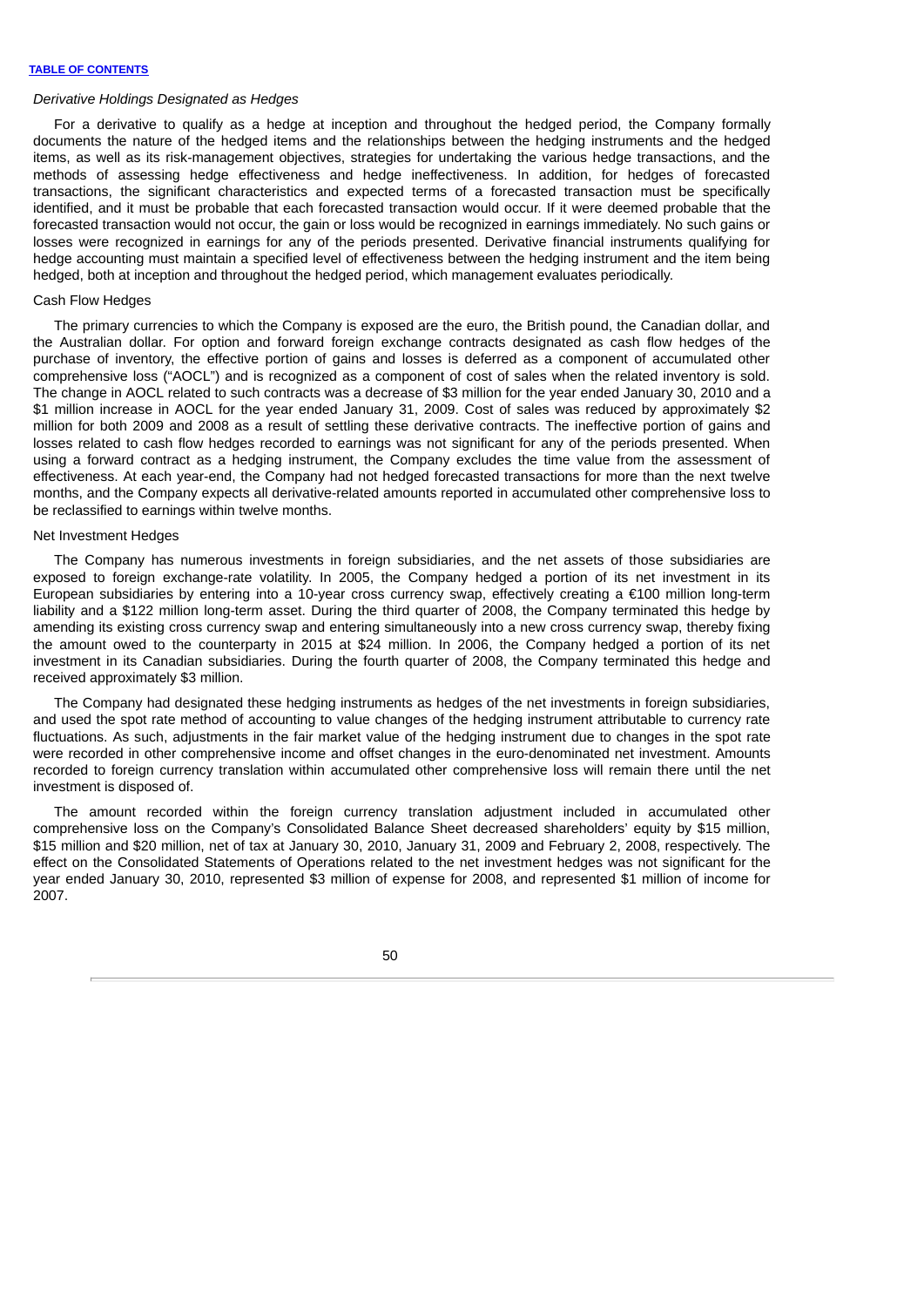# *Derivative Holdings Designated as Non-Hedges*

The Company mitigates the effect of fluctuating foreign exchange rates on the reporting of foreign currency denominated earnings by entering into a variety of derivative instruments, including option currency contracts. Changes in the fair value of these foreign currency option contracts, which are designated as non-hedges, are recorded in earnings immediately within other income. The realized gains, premiums paid and changes in the fair market value recorded in the Consolidated Statements of Operations was not significant and was \$4 million of income for the years ended January 30, 2010 and January 31, 2009, respectively, and was not significant for the year ended February 2, 2008. The notional value of the option currency contract outstanding at January 30, 2010 was \$8 million.

The Company also enters into forward foreign exchange contracts to hedge foreign-currency denominated merchandise purchases and intercompany transactions. Net changes in the fair value of foreign exchange derivative financial instruments designated as non-hedges were substantially offset by the changes in value of the underlying transactions, which were recorded in selling, general and administrative expenses. The amount recorded for all the periods presented was not significant.

The Company enters into monthly diesel fuel forward and option contracts to mitigate a portion of the Company's freight expense due to the variability caused by fuel surcharges imposed by our third-party freight carriers. The notional value of the contracts outstanding at January 30, 2010 was \$4 million and these contracts extend through November 2010. Changes in the fair value of these contracts are recorded in earnings immediately. The effect was not significant for any of the periods presented.

As discussed above, the Company terminated its European net investment hedge during the third quarter of 2008. During the remaining term of the agreement, the Company will remit to its counterparty interest payments based on one-month U.S. LIBOR rates on the \$24 million liability. The agreement includes a provision that may require the Company to settle this transaction in August 2010, at the option of the Company or the counterparty.

#### *Fair Value of Derivative Contracts*

The following represents the fair value of the Company's derivative contracts. Many of the Company's agreements allow for a netting arrangement. The following is presented on a gross basis, by type of contract:

|                                     | 2009                            |               | 2008                            |                   |  |
|-------------------------------------|---------------------------------|---------------|---------------------------------|-------------------|--|
| (in millions)                       | <b>Balance Sheet</b><br>Caption | Fair<br>Value | <b>Balance Sheet</b><br>Caption | <b>Fair Value</b> |  |
| <b>Hedging Instruments:</b>         |                                 |               |                                 |                   |  |
| Forward foreign exchange contracts  | <b>Current assets</b>           | \$            | <b>Current assets</b>           | \$<br>3           |  |
| Interest rate swaps                 | Non current<br>assets           |               | Non current<br>assets           | 19                |  |
| <b>Total</b>                        |                                 |               |                                 | 22                |  |
| <b>Non Hedging Instruments:</b>     |                                 |               |                                 |                   |  |
| Forward foreign exchange contracts  | <b>Current assets</b>           | \$            | <b>Current assets</b>           | \$<br>2           |  |
| European cross currency swap        | Non current<br>liability        | (24)          | Non current<br>liability        | (24)              |  |
| Fuel forwards and options contracts | Non current<br>liability        |               | Non current<br>liability        | (1)               |  |
| Total                               |                                 | 23            |                                 | 23                |  |

#### *Foreign Currency Exchange Rates*

The table below presents the notional amounts and weighted-average exchange rates of foreign exchange forward contracts outstanding at January 30, 2010.

|                      | <b>Contract Value</b><br>(U.S. in millions) | Weighted-<br>Average<br><b>Exchange Rate</b> |
|----------------------|---------------------------------------------|----------------------------------------------|
| <b>Inventory</b>     |                                             |                                              |
| Buy €/Sell British £ | \$<br>30                                    | .8664                                        |
| Buy US/Sell €        | 9                                           | .6864                                        |
| Intercompany         |                                             |                                              |
| Buy €/Sell British £ | \$<br>21                                    | .8674                                        |
| Buy US/Sell CAD\$    |                                             | 1.0376                                       |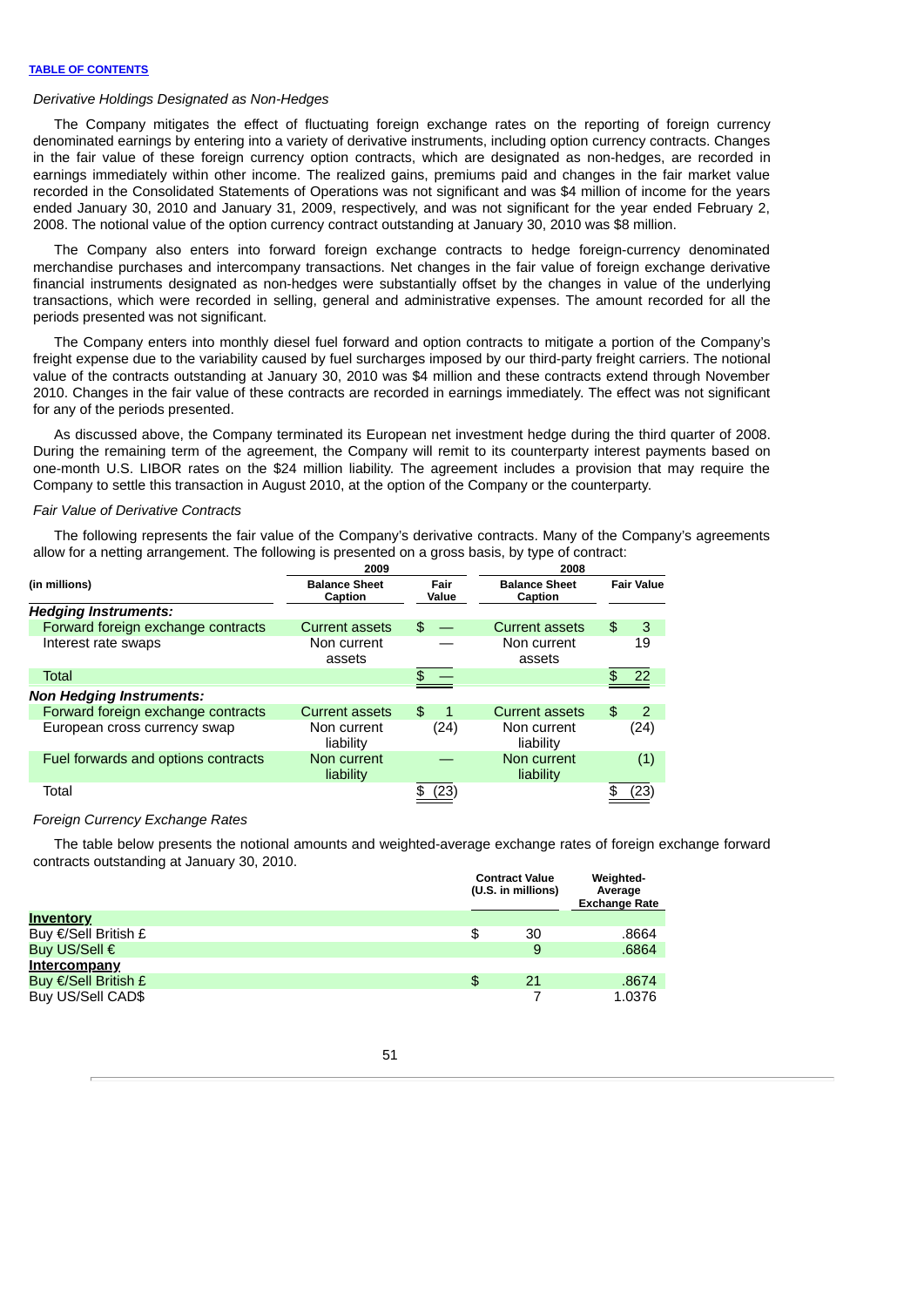### *Interest Rate Risk Management*

The Company historically has employed various interest rate swaps to minimize its exposure to interest rate fluctuations. On March 20, 2009, the Company terminated its interest rate swaps for a gain of \$19 million. This gain will be amortized as part of interest expense over the remaining term of the debt using the effective-yield method. The amount amortized during 2009 was \$1 million.

### *Business Risk*

The retailing business is highly competitive. Price, quality, selection of merchandise, reputation, store location, advertising and customer service are important competitive factors in the Company's business. The Company operates in 21 countries and purchased approximately 82 percent of its merchandise in 2009 from its top 5 vendors. In 2009, the Company purchased approximately 68 percent of its athletic merchandise from one major vendor and approximately 8 percent from another major vendor. Each of our operating divisions is highly dependent on Nike; they individually purchase 46 to 85 percent of their merchandise from Nike. The Company generally considers all vendor relations to be satisfactory.

Included in the Company's Consolidated Balance Sheet at January 30, 2010, are the net assets of the Company's European operations, which total \$658 million and which are located in 17 countries, 11 of which have adopted the euro as their functional currency.

#### *Fair Value of Financial Instruments*

The carrying value and estimated fair value of long-term debt was \$138 million and \$127 million, respectively, at January 30, 2010 and \$142 million and \$120 million, respectively, at January 31, 2009. The carrying values of cash and cash equivalents and other current receivables and payables approximate their fair value due to the short-term nature of these assets and liabilities.

#### **19.Fair Value Measurements**

The following table provides a summary of the recognized assets and liabilities that are measured at fair value on a recurring basis:

|                                    | As of January 30, 2010 |                      |                        |                       |
|------------------------------------|------------------------|----------------------|------------------------|-----------------------|
| (in millions)                      | Level 1                | Level 2              | Level 3                | <b>Total</b>          |
| <b>Assets</b>                      |                        |                      |                        |                       |
| Short-term investment              | \$                     | \$                   | \$<br>7                | $\mathbf{r}$          |
| Auction rate security              |                        | 5                    |                        | 5                     |
| Forward foreign exchange contracts |                        | 1                    |                        |                       |
| <b>Total Assets</b>                | \$                     | $\overline{6}$<br>\$ | \$<br>$\overline{7}$   | $\overline{13}$<br>\$ |
| <b>Liabilities</b>                 |                        |                      |                        |                       |
| European net investment hedge      |                        | 24                   |                        | 24                    |
| <b>Total Liabilities</b>           |                        | 24<br>$\mathbf{E}$   | \$                     | $\overline{24}$<br>\$ |
|                                    |                        |                      | As of January 31, 2009 |                       |
| (in millions)                      | Level 1                | Level 2              | Level 3                | Total                 |
| <b>Assets</b>                      |                        |                      |                        |                       |
| Short-term investment              | \$                     | \$                   | $\mathbf{r}$<br>23     | \$<br>23              |
| Auction rate security              |                        | 2                    |                        |                       |
| Forward foreign exchange contracts |                        | 5                    |                        | 5                     |
| Interest rate swaps                |                        | 19                   |                        | 19                    |
| <b>Total Assets</b>                |                        | 26<br>\$             | \$<br>23               | \$<br>49              |
| <b>Liabilities</b>                 |                        |                      |                        |                       |
| Forward foreign exchange contracts |                        | 1                    |                        |                       |
| European net investment hedge      |                        | 24                   |                        | 24                    |
| <b>Total Liabilities</b>           |                        | 25                   | \$                     | 25<br>\$              |
|                                    |                        |                      |                        |                       |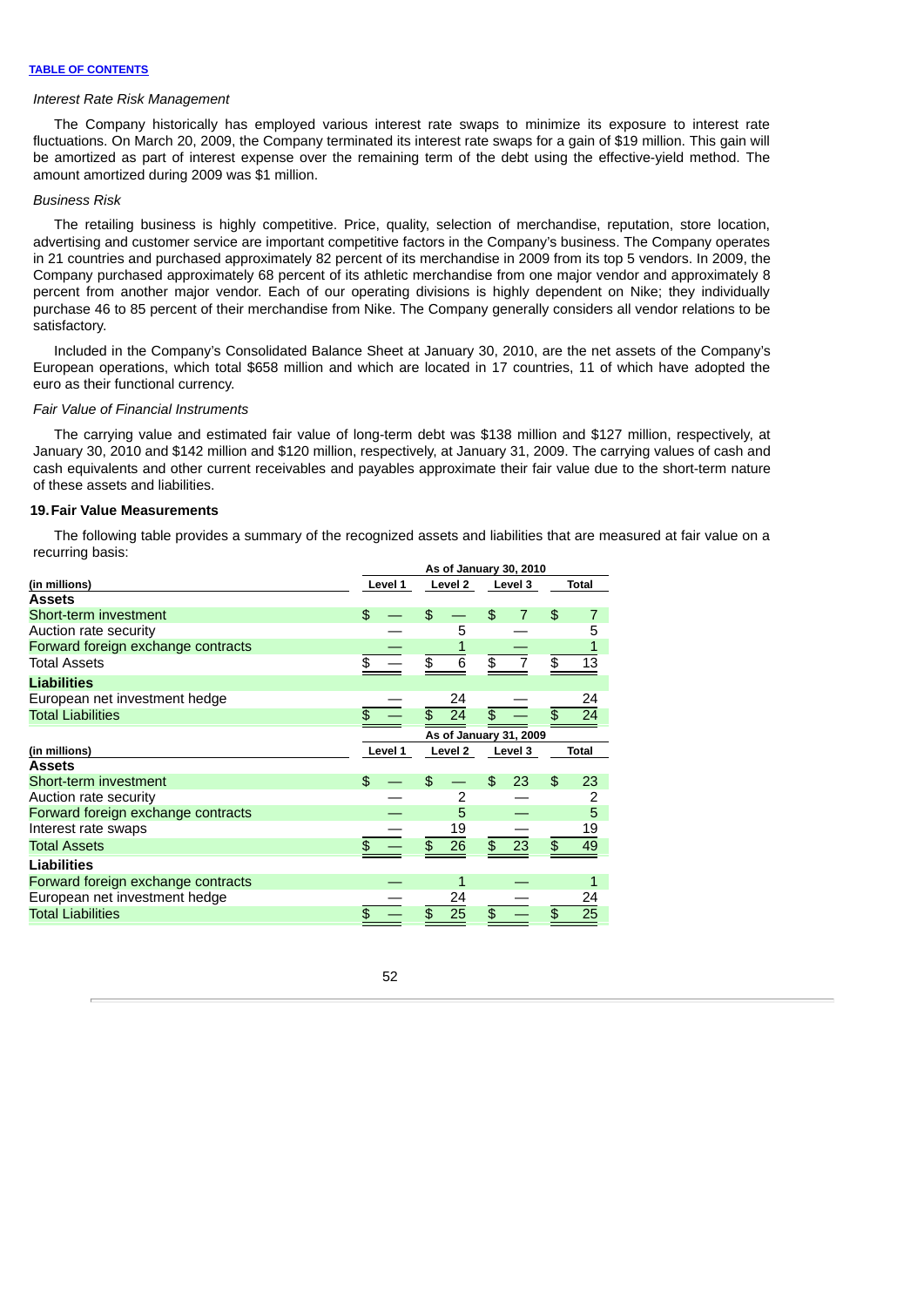The Company's Level 3 asset represents the Company's investment in the Reserve International Liquidity Fund, Ltd. (the "Fund"), a money market fund classified as a short-term investment on the Company's Consolidated Balance Sheets. The Company assesses the fair value of its investment in the Fund, which includes an impairment evaluation, on a quarterly basis, through a review of the underlying securities within the Fund. For the year ended January 31, 2009, the Company recorded an other-than-temporary impairment charge of \$3 million, incorporating the valuation at zero for the Lehman Brothers debt securities. The Company did not record any additional other-than-temporary impairments on the fund for the year ended January 30, 2010. Changes in market conditions and the method and timing of the liquidation process of the Fund could result in further adjustments to the fair value and classification of this investment in future periods. The Fund was not in a continuous unrealized loss position for greater than twelve months at January 30, 2010.

At January 30, 2010, the Company held a preferred stock auction rate security with a face value of \$7 million, which has experienced failed auctions due to the liquidity issues experienced in the global credit and capital markets. The security continues to earn and pay interest based on the stated terms. The Company classifies the security as longterm available-for-sale and reports the security at fair value as a component of other assets on the Company's Consolidated Balance Sheets. The Company evaluates the security for other-than-temporary impairments at each reporting period. The security is considered temporarily impaired at January 30, 2010 with a cumulative unrealized loss of \$2 million reflected in accumulated other comprehensive loss in the Company's Consolidated Statement of Comprehensive Loss. The Company has the intent and the ability to hold the security until future auctions are successful.

The Company's derivative financial instruments are valued using observable market-based inputs to industry valuation models. These valuation models require a variety of inputs, including contractual terms, market prices, yield curves, and measures of volatility obtained from various market sources.

The following table is a reconciliation of financial assets and liabilities measured at fair value on a recurring basis classified as Level 3, for the year ended January 30, 2010:

| (in millions)                      | Level 3 |
|------------------------------------|---------|
| Balance at January 31, 2009        |         |
| Redemptions received from the Fund | (16)    |
| Balance at January 30, 2010        |         |

The following table provides a summary of the Company's recognized assets that are measured at fair value on a non-recurring basis for the year ended January 30, 2010:

| (in millions)                   | Level 1 | Level 2                                   | <b>Level 3</b> |
|---------------------------------|---------|-------------------------------------------|----------------|
| <b>Assets</b>                   |         |                                           |                |
| Long-lived assets held and used |         | $\texttt{S} - \texttt{S} - \texttt{S}$ 71 |                |

For the year ended January 30, 2010, long-lived assets held and used with a carrying amount of \$107 million were written down to their fair value of \$71 million, resulting in an impairment charge of \$36 million, which was included in earnings for the period. See Note 3, "Impairment and Other Charges," for further discussion.

### **20.Retirement Plans and Other Benefits**

*Pension and Other Postretirement Plans*

The Company has defined benefit pension plans covering most of its North American employees, which are funded in accordance with the provisions of the laws where the plans are in effect. In addition to providing pension benefits, the Company sponsors postretirement medical and life insurance plans, which are available to most of its retired U.S. employees. These plans are contributory and are not funded. The measurement date of the assets and liabilities is the last day of the fiscal year.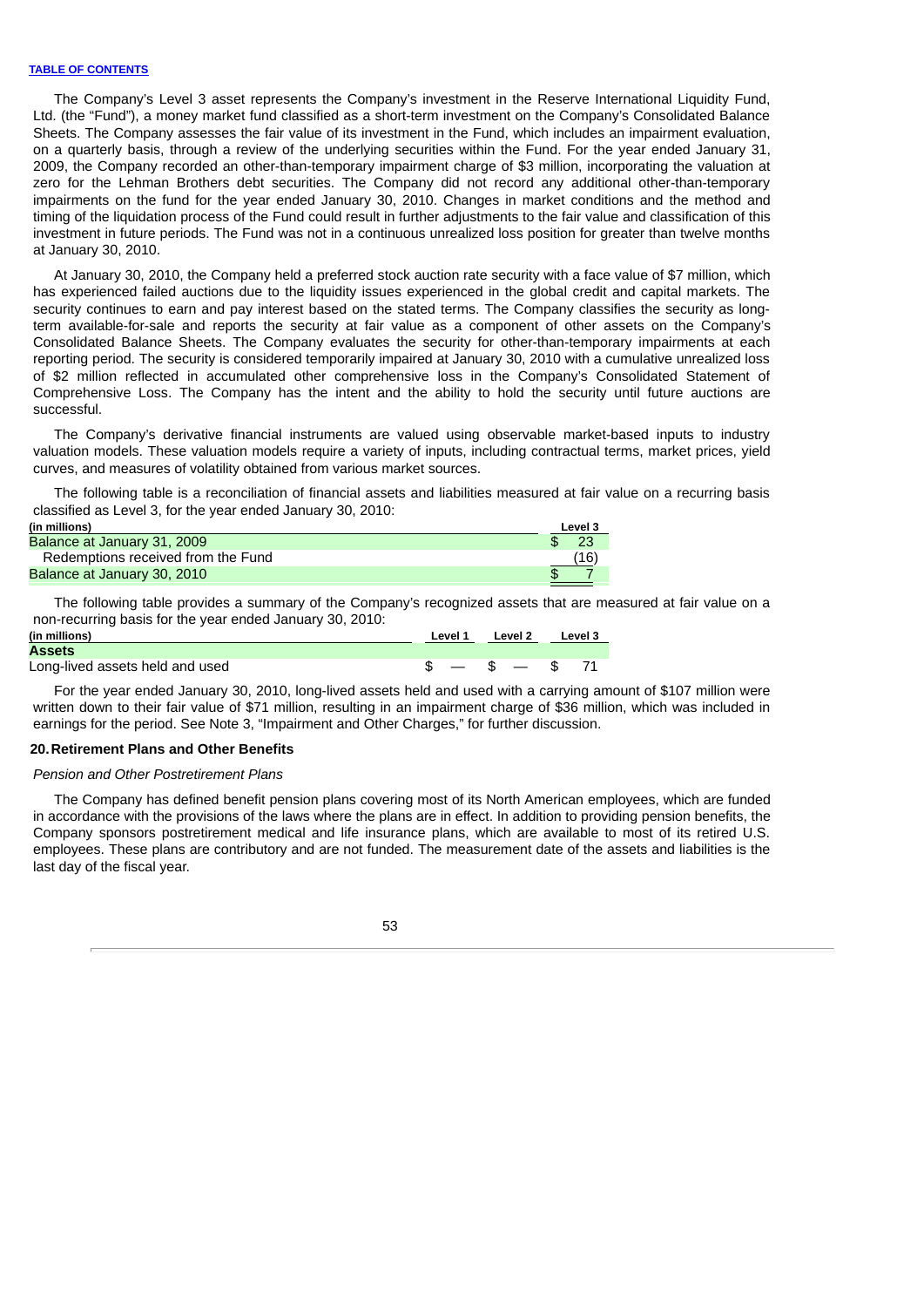The following tables set forth the plans' changes in benefit obligations and plan assets, funded status and amounts recognized in the Consolidated Balance Sheets, measured at January 30, 2010 and January 31, 2009:

|                                                | <b>Pension</b><br><b>Benefits</b> |             |               | <b>Postretirement</b><br><b>Benefits</b> |  |
|------------------------------------------------|-----------------------------------|-------------|---------------|------------------------------------------|--|
|                                                | 2009                              | 2008        | 2009          | 2008                                     |  |
|                                                |                                   |             | (in millions) |                                          |  |
| Change in benefit obligation                   |                                   |             |               |                                          |  |
| Benefit obligation at beginning of year        | \$<br>604                         | 649<br>\$   | \$<br>12      | \$<br>10                                 |  |
| Service cost                                   | 11                                | 10          |               |                                          |  |
| Interest cost                                  | 36                                | 36          | 1             | $\mathbf{1}$                             |  |
| Plan participants' contributions               |                                   |             | 3             | $\overline{4}$                           |  |
| Actuarial loss (gain)                          | 49                                | (15)        |               | (2)                                      |  |
| Foreign currency translation adjustments       | 12                                | (18)        |               |                                          |  |
| Plan amendment                                 |                                   |             | 1             | $\overline{3}$                           |  |
| Benefits paid                                  | (58)                              | (58)        | (4)           | (4)                                      |  |
| Benefit obligation at end of year              | \$<br>654                         | \$<br>604   | \$<br>13      | \$<br>12                                 |  |
| <b>Change in plan assets</b>                   |                                   |             |               |                                          |  |
| Fair value of plan assets at beginning of year | 418<br>\$                         | 611<br>\$   |               |                                          |  |
| Actual return on plan assets                   | 76                                | (127)       |               |                                          |  |
| <b>Employer contributions</b>                  | 103                               | 8           |               |                                          |  |
| Foreign currency translation adjustments       | 11                                | (16)        |               |                                          |  |
| Benefits paid                                  | (58)                              | (58)        |               |                                          |  |
| Fair value of plan assets at end of year       | \$550                             | \$418       |               |                                          |  |
| <b>Funded status</b>                           | \$ (104)                          | \$ (186)    | \$<br>(13)    | \$<br>(12)                               |  |
| <b>Balance Sheet caption reported in:</b>      |                                   |             |               |                                          |  |
| Accrued and other liabilities                  | (3)                               | (3)         | (2)           | (1)                                      |  |
| <b>Other liabilities</b>                       | (101)                             | (183)       | (11)          | (11)                                     |  |
|                                                | (104)<br>\$                       | (186)<br>\$ | \$<br>(13)    | \$<br>(12)                               |  |

Amounts recognized in accumulated other comprehensive loss consists of:

|                             | Pension<br><b>Benefits</b> |  | <b>Postretirement</b><br><b>Benefits</b> |            |  |      |
|-----------------------------|----------------------------|--|------------------------------------------|------------|--|------|
|                             | 2009                       |  | 2008                                     | 2009       |  | 2008 |
|                             | (in millions)              |  |                                          |            |  |      |
| Net loss (gain)             | 457                        |  | 448                                      | (35)<br>\$ |  | (41) |
| Prior service cost (credit) |                            |  |                                          |            |  | (3)  |
|                             | 458                        |  | 450                                      | (36)       |  | 44   |

As of January 31, 2009, the accumulated benefit obligation exceeded plan assets for all plans, whereas, as of January 30, 2010, the Canadian qualified pension plan's assets equaled its accumulated benefit obligation. Information for pension plans with an accumulated benefit obligation in excess of plan assets is as follows:

|                                | 2009 |     |               | 2008 |
|--------------------------------|------|-----|---------------|------|
|                                |      |     | (in millions) |      |
| Projected benefit obligation   | \$.  | 569 | \$            | 604  |
| Accumulated benefit obligation |      | 569 |               | 603  |
| Fair value of plan assets      |      | 465 |               | 418  |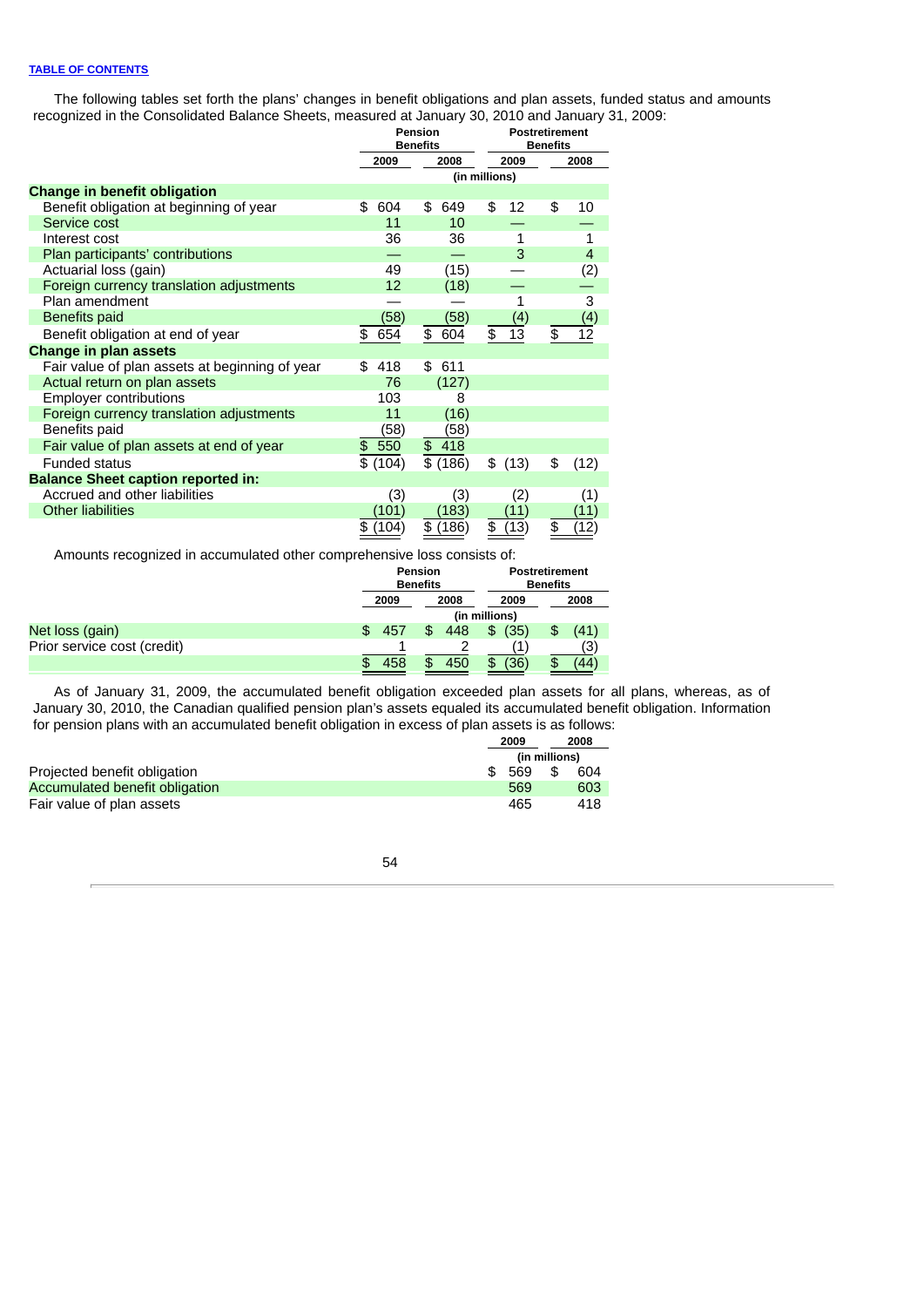The components of net benefit expense (income) are:

|                                                 | <b>Pension Benefits</b> |        |          |               | <b>Postretirement Benefits</b> |           |
|-------------------------------------------------|-------------------------|--------|----------|---------------|--------------------------------|-----------|
|                                                 | 2009                    | 2008   | 2007     | 2009          | 2008                           | 2007      |
|                                                 |                         |        |          | (in millions) |                                |           |
| Service cost                                    | \$ 11                   | \$10   | \$10     |               |                                |           |
| Interest cost                                   | 36                      | 36     | 36       |               |                                |           |
| Expected return on plan assets                  | (43)                    | (53)   | (56)     |               |                                |           |
| Amortization of prior service cost<br>(benefit) |                         |        |          |               |                                | (1)       |
| Amortization of net loss (gain)                 | 13                      | 11     | 11       |               | '8)                            | (8)       |
| Net benefit expense (income)                    | \$18                    | 5<br>ዱ | -2<br>£. | (6)<br>\$.    | Æ.                             | (9)<br>.ፍ |

The following tables set forth the changes in accumulated other comprehensive loss (pre-tax) at January 30, 2010:

|                                                         | <b>Pension</b><br><b>Benefits</b> |               | <b>Postretirement</b><br><b>Benefits</b> |  |
|---------------------------------------------------------|-----------------------------------|---------------|------------------------------------------|--|
|                                                         |                                   | (in millions) |                                          |  |
| Net actuarial loss (gain) at beginning of year          | \$<br>448                         | \$            | (41)                                     |  |
| Amortization of net (loss) gain                         | (13)                              |               |                                          |  |
| Loss (gain) arising during the year                     | 15                                |               | $\left( 1\right)$                        |  |
| Foreign currency translation adjustments                |                                   |               |                                          |  |
| Net actuarial loss (gain) at end of year <sup>(1)</sup> | 457                               | \$            | (35)                                     |  |
| Net prior service cost (benefit) at beginning of year   | \$<br>2                           | \$            | (3)                                      |  |
| Amortization of prior service cost                      | (1)                               |               |                                          |  |
| Loss arising during the year                            |                                   |               | 2                                        |  |
| Net prior service cost (benefit) at end of year         |                                   | .ዌ            | Ί.                                       |  |
| Total amount recognized                                 | 458                               |               | (36)                                     |  |
|                                                         |                                   |               |                                          |  |

(1) The amounts in accumulated other comprehensive loss that are expected to be recognized as components of net periodic benefit cost (income) during the next year are approximately \$18 million and \$(6) million related to the pension and postretirement plans, respectively.

The following weighted-average assumptions were used to determine the benefit obligations under the plans:

|                               |       | <b>Pension Benefits</b> |       | <b>Postretirement Benefits</b> |
|-------------------------------|-------|-------------------------|-------|--------------------------------|
|                               | 2009  | 2008                    | 2009  | 2008                           |
| Discount rate                 | 5.25% | 6.22%                   | 4.90% | 6.20%                          |
| Rate of compensation increase | 3.67% | $3.72\%$                |       |                                |
|                               |       |                         |       |                                |

The following weighted-average assumptions were used to determine net benefit cost:

|                                   |          | <b>Pension Benefits</b> |          |       | <b>Postretirement Benefits</b> |       |
|-----------------------------------|----------|-------------------------|----------|-------|--------------------------------|-------|
|                                   | 2009     | 2008                    | 2007     | 2009  | 2008                           | 2007  |
| Discount rate                     | $6.22\%$ | 5.88%                   | 5.66%    | 6.20% | $6.10\%$                       | 5.80% |
| Rate of compensation increase     | $3.67\%$ | $3.72\%$                | $3.75\%$ |       |                                |       |
| Expected long-term rate of return | 7.63%    | 8.17%                   | 8.85%    |       |                                |       |
| on assets                         |          |                         |          |       |                                |       |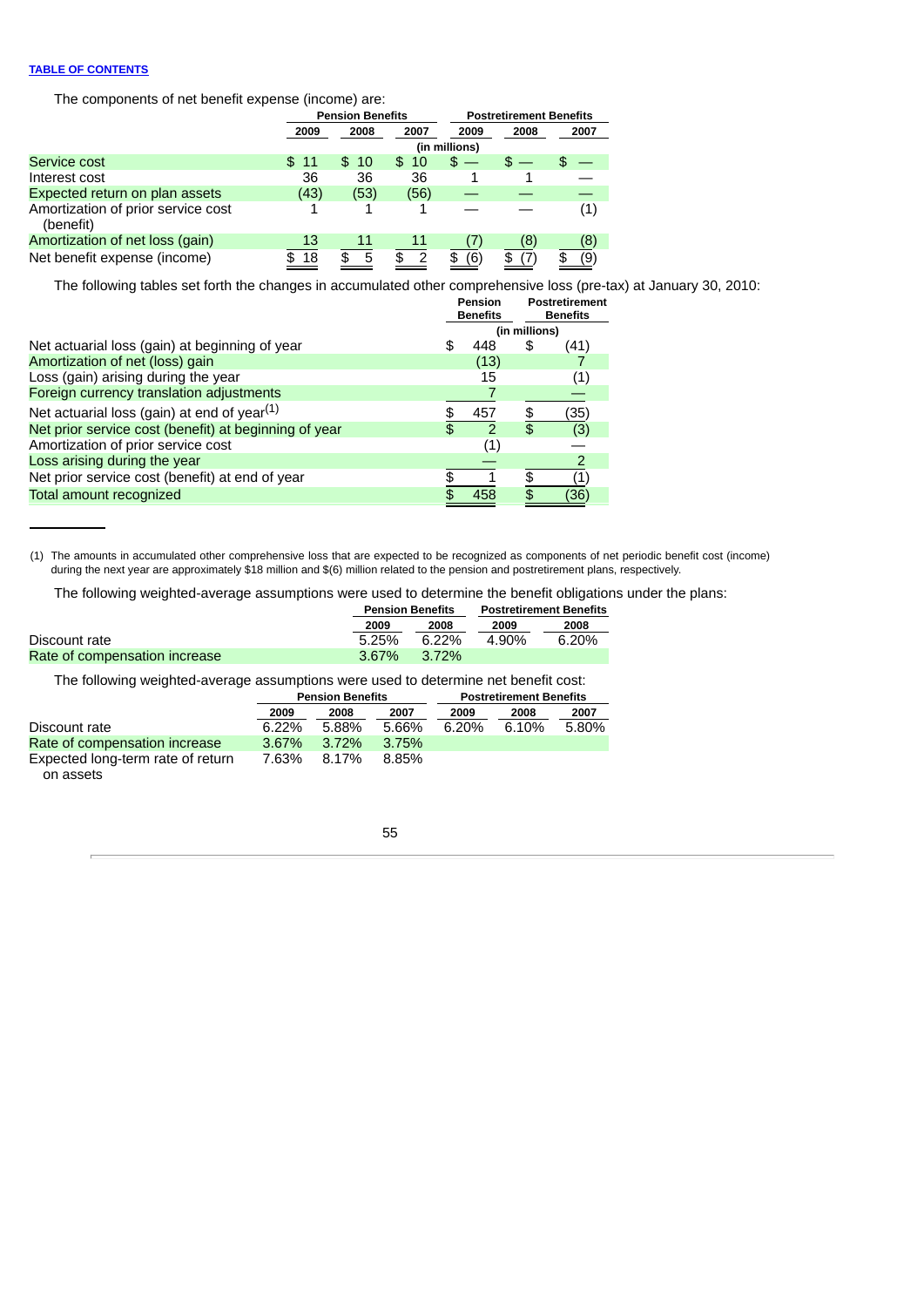Beginning with 2001, new retirees were charged the expected full cost of the medical plan and then-existing retirees will incur 100 percent of the expected future increases in medical plan costs. Any changes in the health care cost trend rates assumed would not affect the accumulated benefit obligation or net benefit income, since retirees will incur 100 percent of such expected future increase. In addition, the Company maintains a Supplemental Executive Retirement Plan ("SERP"), which is an unfunded plan that includes provisions for the continuation of medical and dental insurance benefits to certain executive officers and certain other key employees of the Company ("SERP Medical Plan"). The SERP Medical Plan's accumulated projected benefit obligation at January 30, 2010 was approximately \$5 million. A one hundred basis point change in the health care cost trend rates assumed would increase or decrease the accumulated projected benefit obligation by approximately \$1 million.

The expected long-term rate of return on invested plan assets is based on the plans' weighted-average target asset allocation, as well as historical and future expected performance of those assets. The target asset allocation is selected to obtain an investment return that is sufficient to cover the expected benefit payments and to reduce future contributions by the Company.

#### *Plan Assets*

During 2009, the Company changed the target composition of its U.S. plan assets from 65 percent equity and 35 percent fixed income securities to 50 percent equity and 50 percent fixed income. On January 29, 2010, the Company contributed \$60 million to the U.S. plan. This contribution was allocated to fixed income securities as the Company migrated to its new target composition. The Company may alter the targets from time to time depending on market conditions and the funding requirements of the pension plan. This change will reduce future volatility with regard to the funded status of the plan. This change will, however, result in higher pension expense due to the lower long-term rate of return associated with fixed income securities. Due to market conditions and other factors, actual asset allocations may vary from the target allocation outlined above. The Company believes that plan assets are invested in a prudent manner with an objective of providing a total return that, over the long term, provides sufficient assets to fund benefit obligations, taking into account the Company's expected contributions and the level of risk deemed appropriate. The Company's investment strategy seeks to utilize asset classes with differing rates of return, volatility, and correlation in order to reduce risk by providing diversification relative to equities. Diversification within asset classes is also utilized to ensure that there are no significant concentrations of risk in plan assets and to reduce the effect that the return on any single investment may have on the entire portfolio.

In late January 2008, the Company modified the actual asset allocation for its Canadian pension plan. Effective with the beginning of 2008, the target allocation for the Canadian plan is 95 percent debt securities and 5 percent equity. The Company believes that plan assets are invested in a prudent manner with the same overall objective and investment strategy as noted above for the U.S. pension plan. The bond portfolio is comprised of government and corporate bonds chosen to match the duration of the pension plan's benefit payment obligations. This change will reduce future volatility with regard to the funded status of the plan. This change has resulted in higher pension expense due to the lower long-term rate of return associated with fixed-income securities.

# *Valuation of Investments*

Significant portions of plan assets are invested in commingled trust funds. These funds are valued at the net asset value of units held by the plan at year end. Stocks traded on U.S. security exchanges are valued at closing market prices on the measurement date.

Investments in real estate are carried at their estimated fair value based on information supplied by independent appraisers whereby each property is independently appraised and adjusted accordingly at least once within a five-year period. The Company's management reviews the fair value of each property during the intervening years to determine whether an impairment has occurred since receiving the latest independent appraisal and that no change is required to the fair value.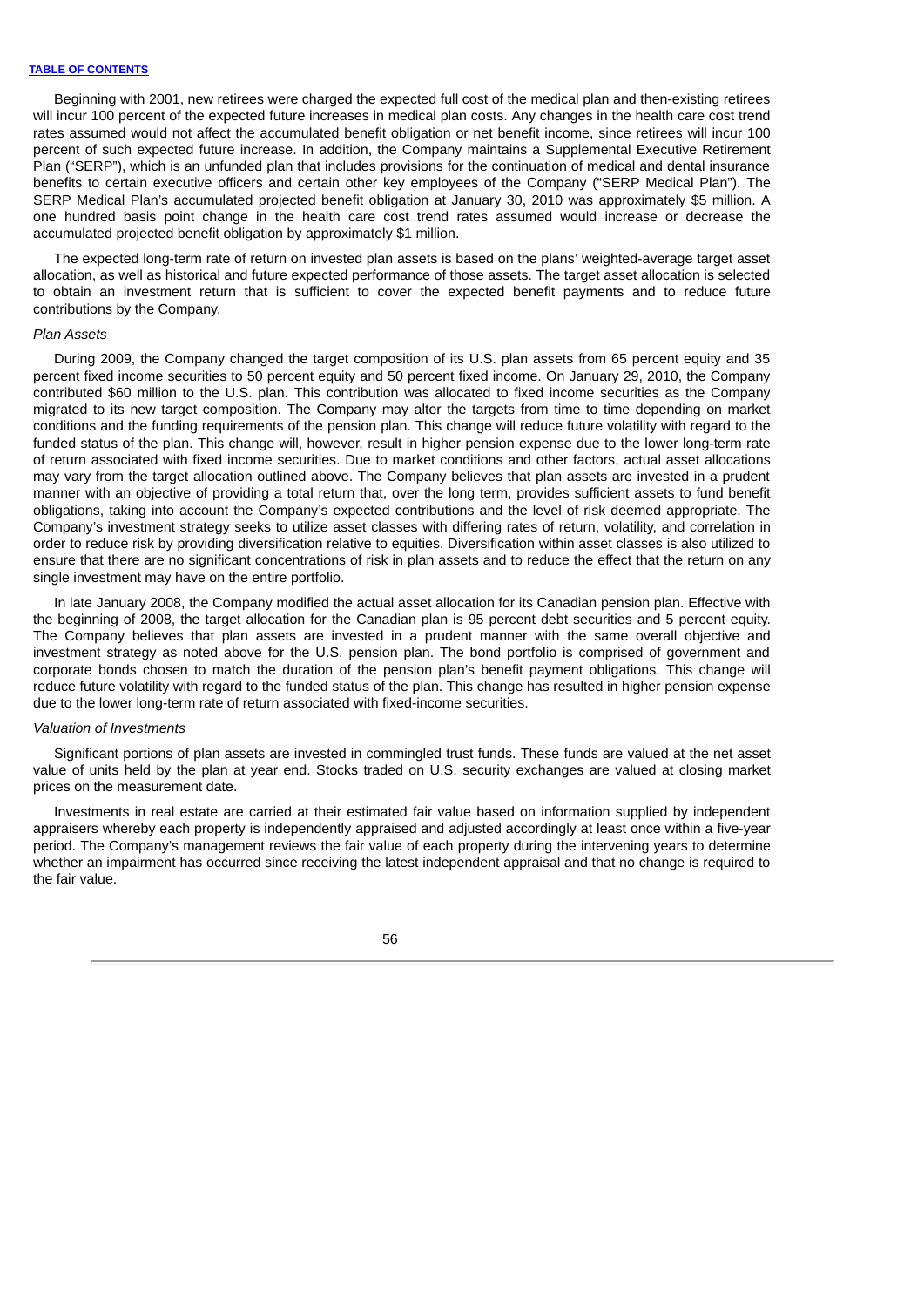The fair values of the Company's U.S. pension plan assets at January 30, 2010 are as follows:

| (in millions)                                                          | Level 1 | Level 2                        | Level 3     | Total                   |
|------------------------------------------------------------------------|---------|--------------------------------|-------------|-------------------------|
| Cash and cash equivalents                                              | $s =$   | $\mathbf{E}$<br>5 <sup>o</sup> | $$^{\circ}$ | $\mathbf{\hat{z}}$<br>5 |
| Equity securities:                                                     |         |                                |             |                         |
| U.S. large-cap $(a)$                                                   |         | 110                            |             | 110                     |
| U.S. mid-cap $(a)$                                                     |         | 36                             |             | 36                      |
| International <sup>(b)</sup>                                           |         | 62                             |             | 62                      |
| Corporate stock <sup>(c)</sup>                                         | 17      |                                |             | 17                      |
| <b>Fixed income securities:</b>                                        |         |                                |             |                         |
| Long duration corporate and government bonds <sup>(d)</sup>            |         | 200                            |             | 200                     |
| Intermediate duration corporate and government<br>bonds <sup>(e)</sup> |         | 27                             |             | 27                      |
| Other types of investments:                                            |         |                                |             |                         |
| <b>Real estate</b>                                                     |         |                                |             |                         |
| Insurance contracts                                                    |         |                                |             |                         |
| Total assets at fair value                                             | 17      | \$441                          | \$          | \$<br>465               |
|                                                                        |         |                                |             |                         |

<sup>(</sup>a) These categories consist of various managed funds that invest primarily in common stocks, as well as other equity securities and a combination of other funds.

- (d) This category consists of various fixed income funds that invest primarily in long-term bonds, as well as a combination of other funds, that together are designed to exceed the performance of related long-term market indices.
- (e) This category consists of a fixed income fund that invests primarily in intermediate duration bonds, as well as a combination of other funds, that together are designed to track the performance of the Barclays Capital U.S. Intermediate Credit Index.

The fair values of the Company's Canadian pension plan assets at January 30, 2010 are as follows: **(in millions) Level 1 Level 2 Level 3 Total**

| Equity securities:                        |                        |                                 |  |  |
|-------------------------------------------|------------------------|---------------------------------|--|--|
| Canadian equity securities <sup>(a)</sup> | $\mathcal{S}$ $\equiv$ | $\texttt{S}$ 7 $\texttt{S}$ $-$ |  |  |
| Debt securities:                          |                        |                                 |  |  |
| Cash matched bonds <sup>(b)</sup>         |                        |                                 |  |  |
| Total assets at fair value                |                        | 85                              |  |  |
|                                           |                        |                                 |  |  |

<sup>(</sup>a) This category comprises a mutual fund that invests in a diverse portfolio of Canadian equity securities, and convertible bonds.

During 2009 the Company made contributions of \$97 million and \$3 million to its U.S. and Canadian plans, respectively. In accordance with the Pension Protection Act, the Company contributed to its U.S. pension plan amounts in excess of the minimum requirements. The Company contributed approximately \$2 million to its Canadian pension plan in February 2010. The Company continuously evaluates the amount and timing of any future contributions. Additional contributions will depend on the plan asset performance for the balance of the year and statutory or regulatory changes that may occur, if any.

<sup>(</sup>b) This category comprises two managed funds that invest primarily in international common stocks, as well as other equity securities and a combination of other funds.

<sup>(</sup>c) This category consists of common and preferred stock issued by U.S. and non-U.S. corporations, including \$4 million invested in the Company's common stock.

<sup>(</sup>b) This category consists of fixed income securities, including strips and coupons, issued or guaranteed by the Government of Canada, provinces or municipalities of Canada including their agencies and crown corporations, as well as corporate bonds.

No Level 3 assets were held by the Canadian pension plan during 2009, and there was no activity within the U.S. pension plan's real estate investments classified as Level 3 for the year ended January 30, 2010.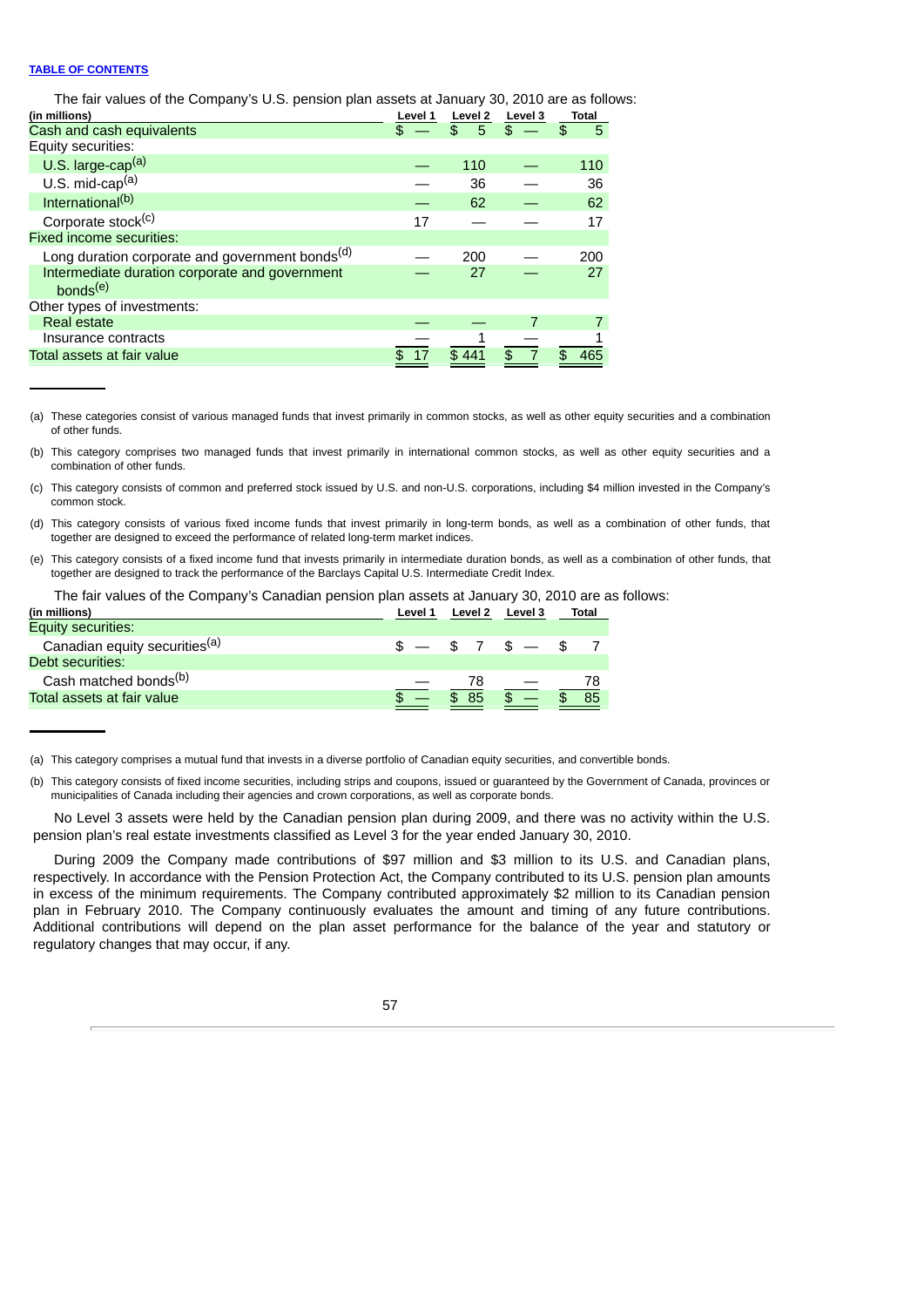Estimated future benefit payments for each of the next five years and the five years thereafter are as follows:

|           | <b>Pension</b><br><b>Benefits</b> |    | Postretirement<br><b>Benefits</b> |  |
|-----------|-----------------------------------|----|-----------------------------------|--|
|           | (in millions)                     |    |                                   |  |
| 2010      | \$<br>70                          | \$ | ◠                                 |  |
| 2011      | 61                                |    |                                   |  |
| 2012      | 59                                |    |                                   |  |
| 2013      | 57                                |    |                                   |  |
| 2014      | 55                                |    |                                   |  |
| 2015–2019 | 253                               |    |                                   |  |
|           |                                   |    |                                   |  |

In February 2007, the Company and its U.S. pension plan, the Foot Locker Retirement Plan, were named as defendants in a class action in federal court in New York. The Complaint alleged that the Company's pension plan violated the Employee Retirement Income Security Act of 1974, including, without limitation, its age discrimination and notice provisions, as a result of the Company's conversion of its defined benefit plan to a defined benefit pension plan with a cash balance feature in 1996. The Company is defending the action vigorously.

#### *Savings Plans*

The Company has two qualified savings plans, a 401(k) Plan that is available to employees whose primary place of employment is the U.S., and an 1165 (e) Plan that is available to employees whose primary place of employment is in Puerto Rico. Both plans require that the employees have attained at least the age of twenty-one and have completed one year of service consisting of at least 1,000 hours. The savings plans allow eligible employees to contribute up to 40 percent and \$9,000 as of January 1, 2010, for the U.S. and Puerto Rico plans, respectively, of their compensation on a pre-tax basis. The Company matches 25 percent of the first 4 percent of the employees' contributions with Company stock and such matching Company contributions are vested incrementally over 5 years for both plans. The charge to operations for the Company's matching contribution was \$2.7 million, \$2.2 million, and \$1.8 million in 2009, 2008, and 2007, respectively.

### **21.Share-Based Compensation**

#### *Stock Options*

On May 30, 2007, the Company's shareholders approved the Company's 2007 Stock Incentive Plan (the "2007 Stock Plan"). Upon approval of the 2007 Stock Plan, the Company stated it would no longer grant stock awards under the 2003 Stock Option and Award Plan (the "2003 Stock Option Plan"), the 1998 Stock Option and Award Plan (the "1998 Plan"), and the 2002 Foot Locker Directors' Stock Plan (the "2002 Directors' Plan"), although awards previously made under those plans and outstanding on May 30, 2007 continue in effect governed by the provisions of those plans.

Under the 2007 Stock Plan, stock options, restricted stock, stock appreciation rights (SARs), or other stock-based awards may be granted to officers and other employees of the Company, including its subsidiaries and operating divisions worldwide. Nonemployee directors are also eligible to receive awards under this plan. Options for employees become exercisable in substantially equal annual installments over a three-year period, beginning with the first anniversary of the date of grant of the option, unless a shorter or longer duration is established at the time of the option grant. Options for nonemployee directors become exercisable one year from the date of grant. The maximum number of shares of stock reserved for all awards under the 2007 Stock Plan is 6,000,000. The number of shares reserved for issuance as restricted stock and other stock-based awards cannot exceed 1,500,000 shares. The options terminate up to ten years from the date of grant.

Under the Company's 2003 Stock Option Plan and the 1998 Plan, options to purchase shares of common stock were granted to officers and other employees at not less than the market price on the date of grant. Under these plans, the Company was authorized to grant to officers and other employees, including those at the subsidiary level, stock options, SARs, restricted stock or other stock-based awards. Generally, one-third of each stock option grant becomes exercisable on each of the first three anniversary dates of the date of grant. The options terminate up to ten years from the date of grant.

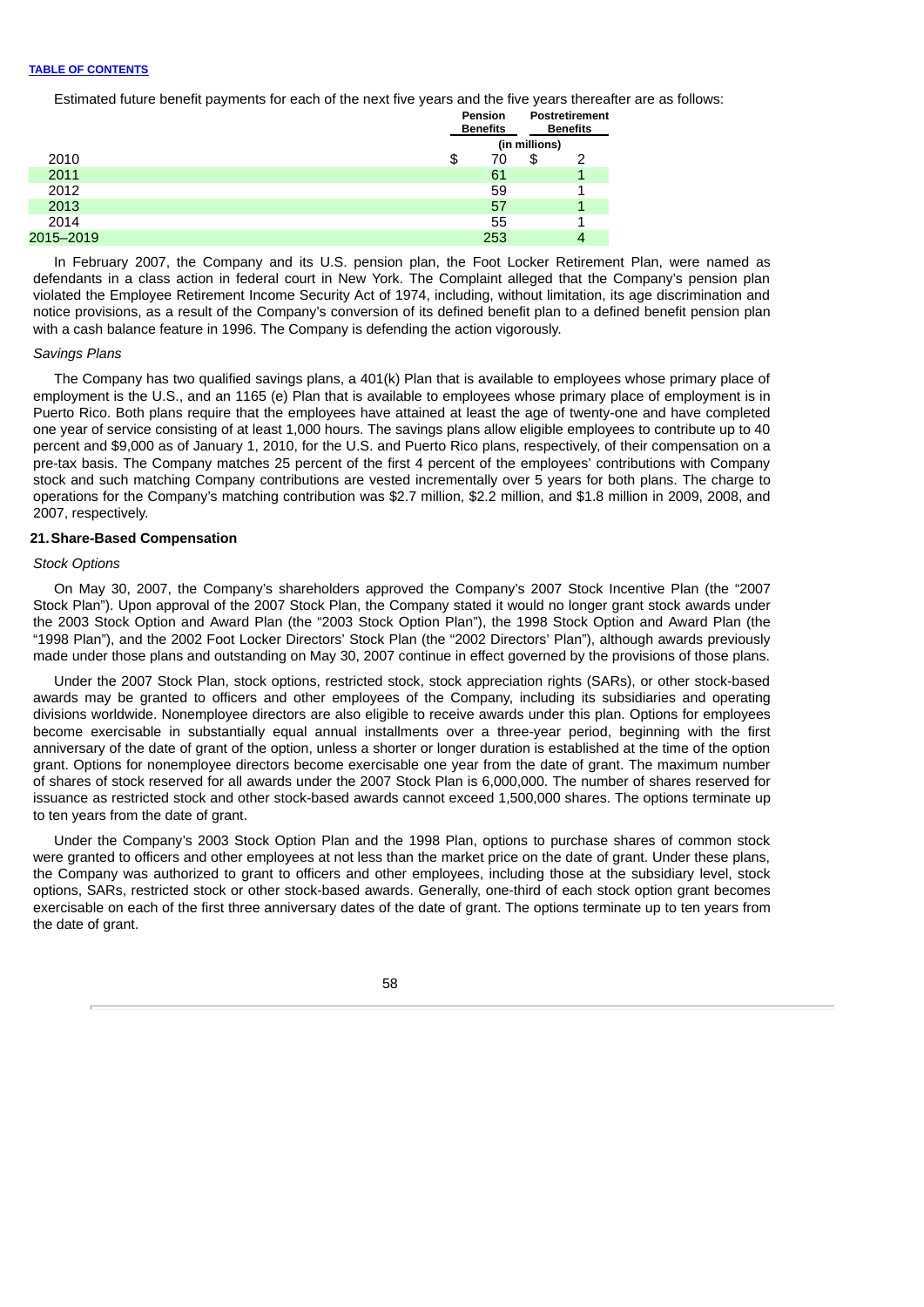The 2002 Directors' Plan replaced both the Directors' Stock Plan, which was adopted in 1996, and the Directors' Stock Option Plan, which was adopted in 2000. No further grants or awards may be made under either of the prior plans. Options granted prior to 2003 have a three-year vesting schedule. Options granted beginning in 2003 become exercisable one year from the date of grant.

In addition, options to purchase shares of common stock remain outstanding under the Company's 1995 Stock Option and Award Plan (the "1995 Plan"). The 1995 Plan is substantially the same as the 1998 Plan. As of March 8, 2005 no further awards may be made under the 1995 Plan.

### *Employee Stock Purchase Plan*

Under the Company's 2003 Employee Stock Purchase Plan (the "2003 Employee Stock Purchase Plan"), participating employees are able to contribute up to 10 percent of their annual compensation through payroll deductions to acquire shares of the Company's common stock at 85 percent of the lower market price on one of two specified dates in each plan year. Under the 2003 Employee Stock Purchase Plan, 3,000,000 shares of common stock are authorized for purchase beginning June 2005. Of the 3,000,000 shares of common stock authorized for purchase under this plan, 604 participating employees purchased 125,992 shares in 2009, and 587 participating employees purchased 96,800 shares in 2008. To date, a total of 663,717 shares have been purchased under this plan.

Total compensation expense related to the Company's share based compensation plans was \$12.1 million, \$8.6 million and \$10.4 million for 2009, 2008 and 2007 respectively. The total related tax benefit for 2009 and 2008 was not significant and was \$1.0 million for 2007.

#### *Valuation Model and Assumptions*

The Company uses a Black-Scholes option-pricing model to estimate the fair value of share-based awards. The Black-Scholes option-pricing model incorporates various and highly subjective assumptions, including expected term and expected volatility.

The Company estimates the expected term of share-based awards granted using the Company's historical exercise and post-vesting employment termination patterns, which it believes are representative of future behavior. The expected term for the Company's employee stock purchase plan valuation is based on the length of each purchase period as measured at the beginning of the offering period, which is one year. The Company estimates the expected volatility of its common stock at the grant date using a weighted-average of the Company's historical volatility and implied volatility from traded options on the Company's common stock. The Company believes that the combination of historical volatility and implied volatility provides a better estimate of future stock price volatility. The risk-free interest rate assumption is determined using the Federal Reserve nominal rates for U.S. Treasury zero-coupon bonds with maturities similar to those of the expected term of the award being valued. The expected dividend yield is derived from the Company's historical experience. The Company estimates pre-vesting option forfeitures at the time of grant and periodically revises those estimates in subsequent periods if actual forfeitures differ from those estimates. The Company records stock-based compensation expense only for those awards expected to vest using an estimated forfeiture rate based on its historical pre-vesting forfeiture data. The following table shows the Company's assumptions used to compute the share-based compensation expense:

|                                                |              | <b>Stock Option Plans</b> |              | <b>Stock Purchase Plan</b> |             |             |  |
|------------------------------------------------|--------------|---------------------------|--------------|----------------------------|-------------|-------------|--|
|                                                | 2009         | 2008                      | 2007         | 2009                       | 2008        | 2007        |  |
| Weighted-average risk free rate<br>of interest | 1.93%        | 2.43%                     | 4.43%        | 1.74%                      | 4.16%       | 5.00%       |  |
| <b>Expected volatility</b>                     | 53%          | 37%                       | 28%          | 39%                        | 27%         | 22%         |  |
| Weighted-average expected<br>award life        | 4.6<br>years | 4.6<br>years              | 4.2<br>vears | 1.0<br>year                | 1.0<br>vear | 1.0<br>year |  |
| Dividend yield                                 | 6.0%         | 5.1%                      | 2.3%         | $4.4\%$                    | 2.8%        | 2.0%        |  |
| Weighted-average fair value                    | 2.89<br>\$.  | 2.49<br>\$                | 5.28<br>\$.  | 4.17<br>\$                 | 7.80<br>\$  | 4.96        |  |

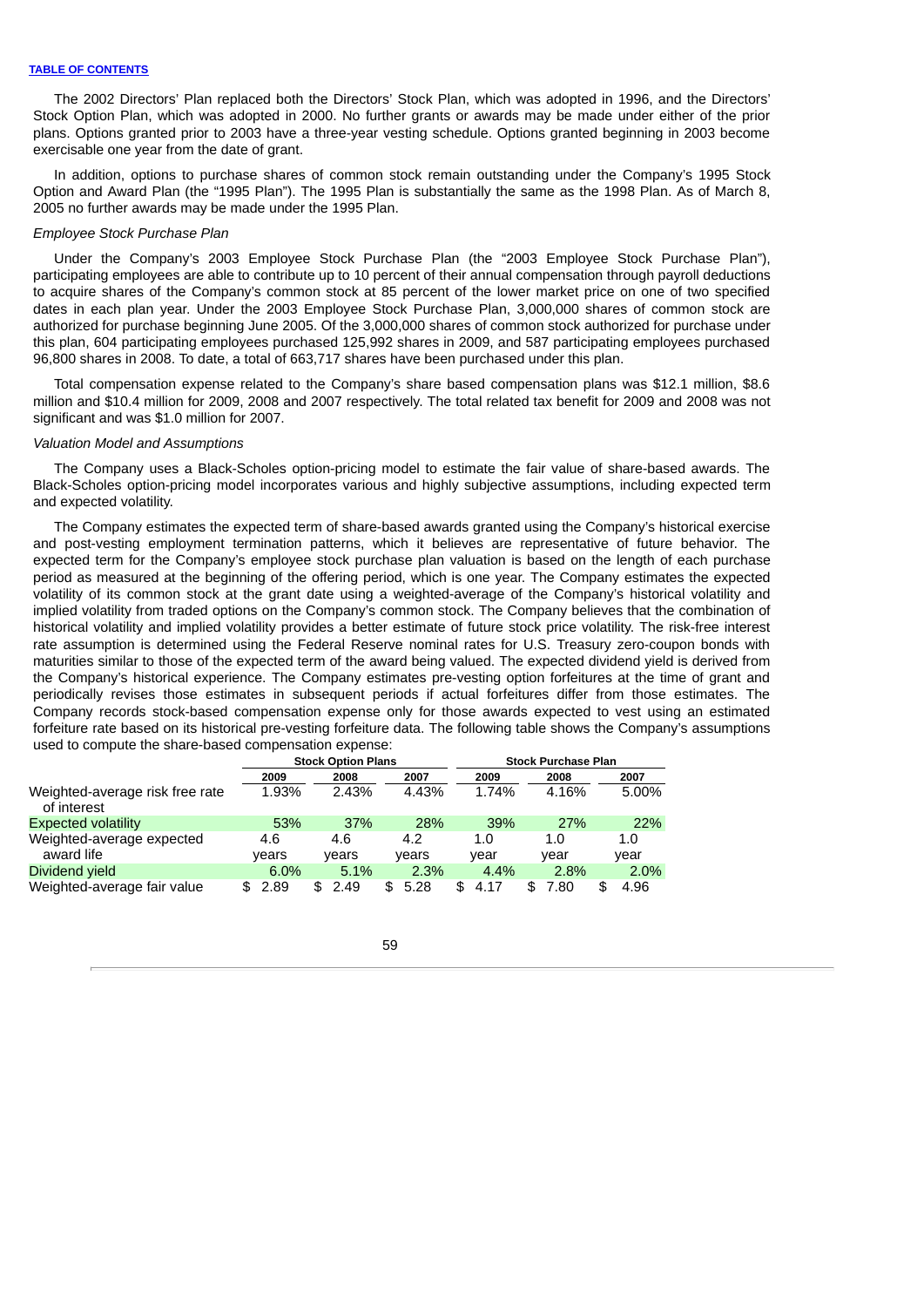The information set forth in the following table covers options granted under the Company's stock option plans:

|                                                      |                                      | 2009                                      |                                      | 2008                                      | 2007                                 |    |                                           |
|------------------------------------------------------|--------------------------------------|-------------------------------------------|--------------------------------------|-------------------------------------------|--------------------------------------|----|-------------------------------------------|
|                                                      | <b>Number</b><br>οf<br><b>Shares</b> | Weighted-<br>Average<br>Exercise<br>Price | <b>Number</b><br>οf<br><b>Shares</b> | Weighted-<br>Average<br>Exercise<br>Price | <b>Number</b><br>οf<br><b>Shares</b> |    | Weighted-<br>Average<br>Exercise<br>Price |
|                                                      |                                      |                                           |                                      | (in thousands, except prices per share)   |                                      |    |                                           |
| Options outstanding at<br>beginning of year          | 6.080                                | 18.64<br>\$.                              | 5.977                                | \$19.57                                   | 6.048                                | \$ | 19.15                                     |
| Granted                                              | 1,521                                | 10.02<br>\$                               | 588                                  | 11.73<br>\$                               | 778                                  | \$ | 22.38                                     |
| Exercised                                            | (181)                                | 8.76<br>\$                                | (81)                                 | 9.76<br>\$                                | (474)                                | \$ | 15.29                                     |
| Expired or cancelled                                 | (418)                                | 21.03<br>\$                               | (404)                                | 24.12<br>\$                               | (375)                                | \$ | 23.99                                     |
| Options outstanding at end of<br>year                | 7.002                                | 16.88<br>\$                               | 6.080                                | 18.64<br>\$                               | 5.977                                | \$ | 19.57                                     |
| Options exercisable at end of<br>year                | 5.084                                | 18.85<br>\$                               | 4.812                                | \$<br>18.89                               | 4.530                                | \$ | 18.27                                     |
| Options available for future<br>grant at end of year | 2,214                                |                                           | 4,890                                |                                           | 5,804                                |    |                                           |

The total intrinsic value of options exercised (the difference between the market price of the Company's common stock on the exercise date and the price paid by the optionee to exercise the option) for 2009, 2008 and 2007 was \$0.4 million, \$0.2 million and \$2.7 million, respectively. The aggregate intrinsic value for stock options outstanding and for stock options exercisable (the difference between the Company's closing stock price on the last trading day of the period and the exercise price of the options, multiplied by the number of in-the-money stock options) as of January 30, 2010 was \$2.4 million and \$0.7 million, respectively. The Company received \$1.6 million in cash from option exercises for the year ended January 30, 2010. The tax benefit realized by the Company on stock option exercises for the year ended January 30, 2010 was not significant. Compensation expense related to the Company's stock options and employee stock purchase plan was \$3.8 million, \$3.5 million and \$4.5 million for 2009, 2008, and 2007, respectively.

The following table summarizes information about stock options outstanding and exercisable at January 30, 2010:

|                                 |                       | <b>Options Outstanding</b>                               | <b>Options Exercisable</b>                       |                              |    |                                                  |
|---------------------------------|-----------------------|----------------------------------------------------------|--------------------------------------------------|------------------------------|----|--------------------------------------------------|
| <b>Range of Exercise Prices</b> | Number<br>Outstanding | Weighted-<br>Average<br>Remaining<br>Contractual<br>Life | Weighted-<br>Average<br><b>Exercise</b><br>Price | <b>Number</b><br>Exercisable |    | Weighted-<br>Average<br><b>Exercise</b><br>Price |
|                                 |                       |                                                          | (in thousands, except prices per share)          |                              |    |                                                  |
| \$9.51 to \$10.10               | 1,486                 | 9.25                                                     | \$10.00                                          | 145                          | \$ | 9.95                                             |
| \$10.22 to \$11.91              | 1,682                 | 4.08                                                     | \$11.29                                          | 1,340                        | \$ | 11.25                                            |
| \$12.30 to \$23.42              | 1,868                 | 4.16                                                     | \$18.09                                          | 1.634                        | \$ | 17.61                                            |
| \$23.59 to \$27.01              | 1,483                 | 5.02                                                     | \$24.95                                          | 1,482                        | \$ | 24.95                                            |
| \$27.10 to \$28.50              | 483                   | 4.87                                                     | \$28.08                                          | 483                          | \$ | 28.08                                            |
| \$9.51 to \$28.50               | 7,002                 | 5.45                                                     | \$16.88                                          | 5,084                        | \$ | 18.85                                            |

Changes in the Company's nonvested options at January 30, 2010 are summarized as follows:

|                               | <b>Number of</b><br><b>Shares</b> | Weighted-<br><b>Average Grant</b><br>Date Fair<br>Value<br>per Share |       |  |
|-------------------------------|-----------------------------------|----------------------------------------------------------------------|-------|--|
|                               | (in thousands)                    |                                                                      |       |  |
| Nonvested at February 1, 2009 | 1,268                             | \$                                                                   | 17.71 |  |
| Granted                       | 1,521                             |                                                                      | 10.02 |  |
| Vested                        | (453)                             |                                                                      | 14.36 |  |
| <b>Expired or Cancelled</b>   | (418)                             |                                                                      | 21.03 |  |
| Nonvested at January 30, 2010 | 1,918                             |                                                                      | 11.67 |  |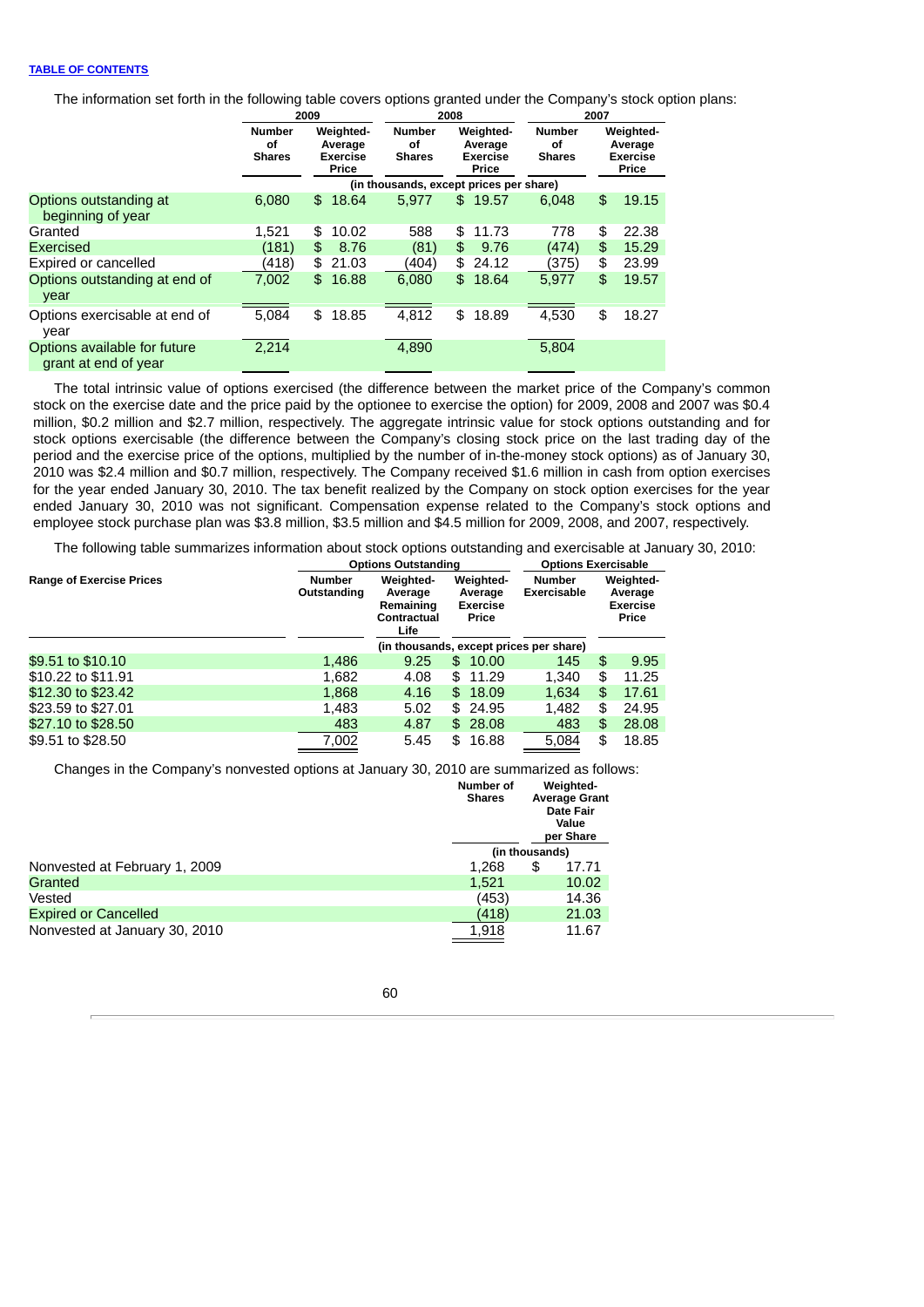The weighted-average grant date fair value per share for options granted during 2009, 2008, and 2007 was \$10.02, \$11.73 and \$22.38, respectively. As of January 30, 2010, there was \$2.0 million of total unrecognized compensation cost, net of estimated forfeitures, related to nonvested stock options, which is expected to be recognized over a remaining weighted-average period of approximately 1 year.

### *Restricted Stock and Units*

Restricted shares of the Company's common stock may be awarded to certain officers and key employees of the Company. For executives outside of the United States the Company issues restricted stock units. The Company also issues restricted stock units to its non-employee directors. Each restricted stock unit represents the right to receive one share of the Company's common stock provided that the vesting conditions are satisfied. In 2009, 2008 and 2007, there were 227,000, 87,500 and 90,000 restricted stock units outstanding, respectively. Compensation expense is recognized using the fair market value at the date of grant and is amortized over the vesting period, provided the recipient continues to be employed by the Company. These awards fully vest after the passage of time, generally three years. Restricted stock is considered outstanding at the time of grant, as the holders of restricted stock are entitled to receive dividends and have voting rights.

Restricted share and unit activity for the years ended January 30, 2010, January 31, 2009, and February 2, 2008 is summarized as follows:

|                                             | <b>Number of Shares and Units</b> |                |            |  |  |  |
|---------------------------------------------|-----------------------------------|----------------|------------|--|--|--|
|                                             | 2009                              | 2007           |            |  |  |  |
|                                             |                                   | (in thousands) |            |  |  |  |
| Outstanding at beginning of year            | 844                               | 810            | 537        |  |  |  |
| Granted                                     | 1.115                             | 243            | 583        |  |  |  |
| Vested                                      | (279)                             | (109)          | (285)      |  |  |  |
| Cancelled or forfeited                      |                                   | (100)          | (25)       |  |  |  |
| Outstanding at end of year                  | 1,680                             | 844            | 810        |  |  |  |
| Aggregate value (in millions)               | 22.6                              | 16.7           | 19.0       |  |  |  |
| Weighted-average remaining contractual life | 1.50 years                        | 1.28 years     | 1.77 years |  |  |  |

The weighted-average grant-date fair value per share was \$9.90, \$11.79 and \$22.95 for 2009, 2008, and 2007, respectively. The total fair value of awards for which restrictions lapsed was \$5.2 million, \$2.7 million and \$7.3 million for 2009, 2008 and 2007 respectively. At January 30, 2010, there was \$8.0 million of total unrecognized compensation cost net of estimated forfeitures, related to nonvested restricted stock awards. The Company recorded compensation expense related to restricted shares, net of estimated forfeitures, of \$8.3 million, \$5.1 million and \$5.6 million for 2009, 2008 and 2007, respectively.

# **22.Legal Proceedings**

Legal proceedings pending against the Company or its consolidated subsidiaries consist of ordinary, routine litigation, including administrative proceedings, incidental to the business of the Company or businesses that have been sold or disposed of by the Company in past years. These legal proceedings include commercial, intellectual property, customer, and labor-and-employment-related claims.

Certain of the Company's subsidiaries are defendants in a number of lawsuits filed in state and federal courts containing various class action allegations under state wage and hour laws, including allegations concerning classification of employees as exempt or nonexempt, unpaid overtime, meal and rest breaks, and uniforms. In *Pereira v. Foot Locker* (United States District Court, E.D. Pennsylvania), one of the class actions, plaintiff alleged that the Company permitted unpaid off-the-clock hours in violation of the Fair Labor Standards Act. In September 2009, the court conditionally certified a nationwide collective action.

Management does not believe that the outcome of any such proceedings would have a material adverse effect on the Company's consolidated financial position, liquidity, or results of operations, taken as a whole.

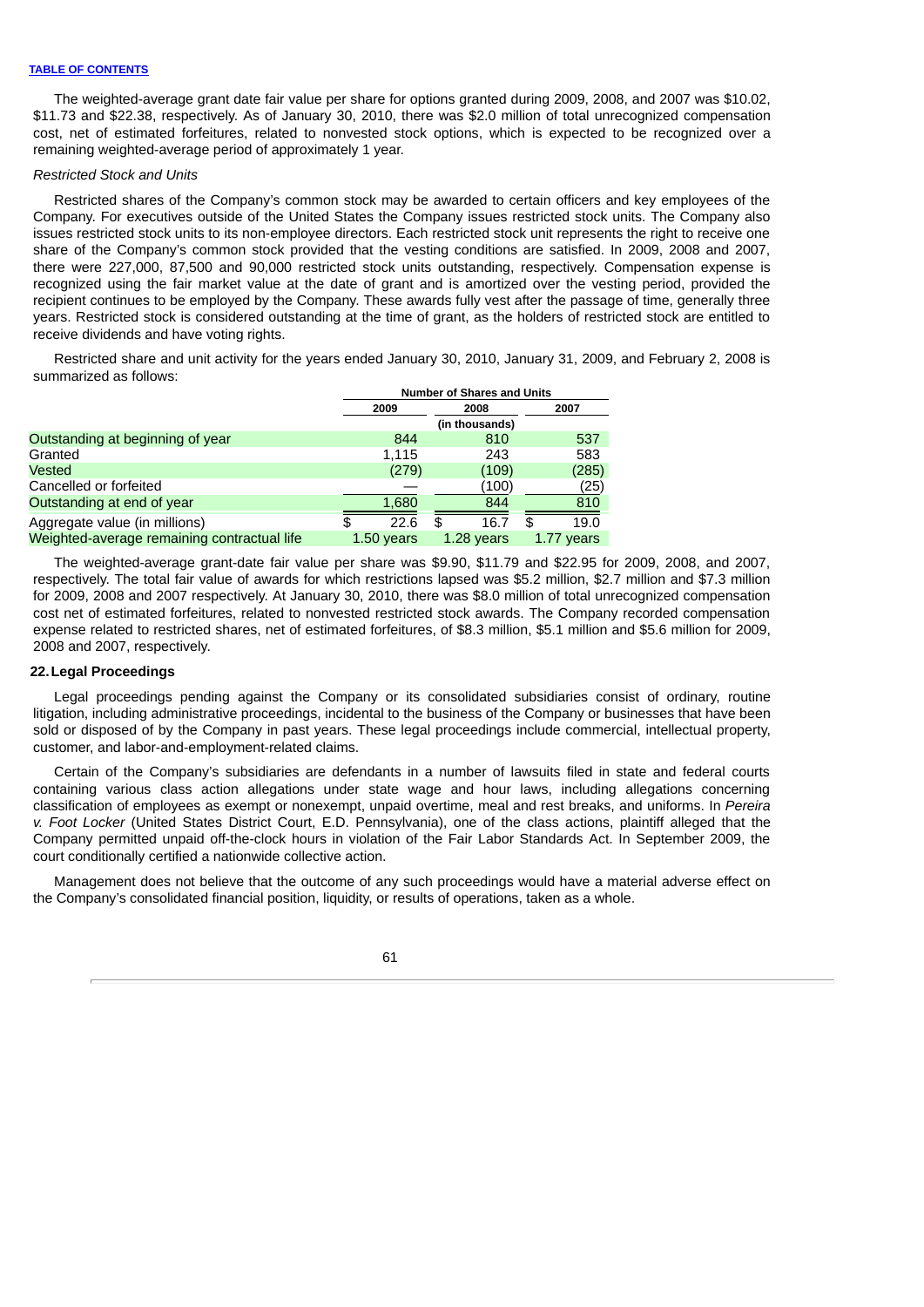#### **23.Commitments**

In connection with the sale of various businesses and assets, the Company may be obligated for certain lease commitments transferred to third parties and pursuant to certain normal representations, warranties, or indemnifications entered into with the purchasers of such businesses or assets. Although the maximum potential amounts for such obligations cannot be readily determined, management believes that the resolution of such contingencies will not have a material effect on the Company's consolidated financial position, liquidity, or results of operations. The Company is also operating certain stores and making rental payments for which lease agreements are in the process of being negotiated with landlords. Although there is no contractual commitment to make these payments, it is likely that a lease will be executed.

The Company does not have any off-balance sheet financing, other than operating leases entered into in the normal course of business and disclosed above, or unconsolidated special purpose entities. The Company does not participate in transactions that generate relationships with unconsolidated entities or financial partnerships, including variable interest entities.

### **24.Shareholder Information and Market Prices (Unaudited)**

Foot Locker, Inc. common stock is listed on The New York Stock Exchange as well as on the boerse-stuttgart stock exchange in Germany and the Elektronische Borse Schweiz (EBS) stock exchange in Switzerland. In addition, the stock is traded on the Cincinnati stock exchange. At January 30, 2010, the Company had 20,480 shareholders of record owning 156,540,788 common shares. During 2009 and 2008, the Company declared dividends of \$0.15 per share during each of the quarters.

The following table sets forth, for the period indicated, the intra-day high and low sales prices for the Company's common stock:

|                     | 2009        |    |      | 2008 |       |    |       |
|---------------------|-------------|----|------|------|-------|----|-------|
|                     | High        |    | Low  |      | High  |    | Low   |
| <b>Common Stock</b> |             |    |      |      |       |    |       |
| <b>Quarter</b>      |             |    |      |      |       |    |       |
| 1 <sup>st</sup> Q   | \$<br>12.29 | \$ | 7.09 | S    | 13.90 | \$ | 10.39 |
| 2 <sup>nd</sup> Q   | 12.95       |    | 9.38 |      | 15.43 |    | 11.40 |
| 3 <sup>rd</sup> Q   | 12.31       |    | 9.91 |      | 18.19 |    | 10.12 |
| 4 <sup>th</sup> O   | 12.55       |    | 9.46 |      | 14.79 |    | 3.65  |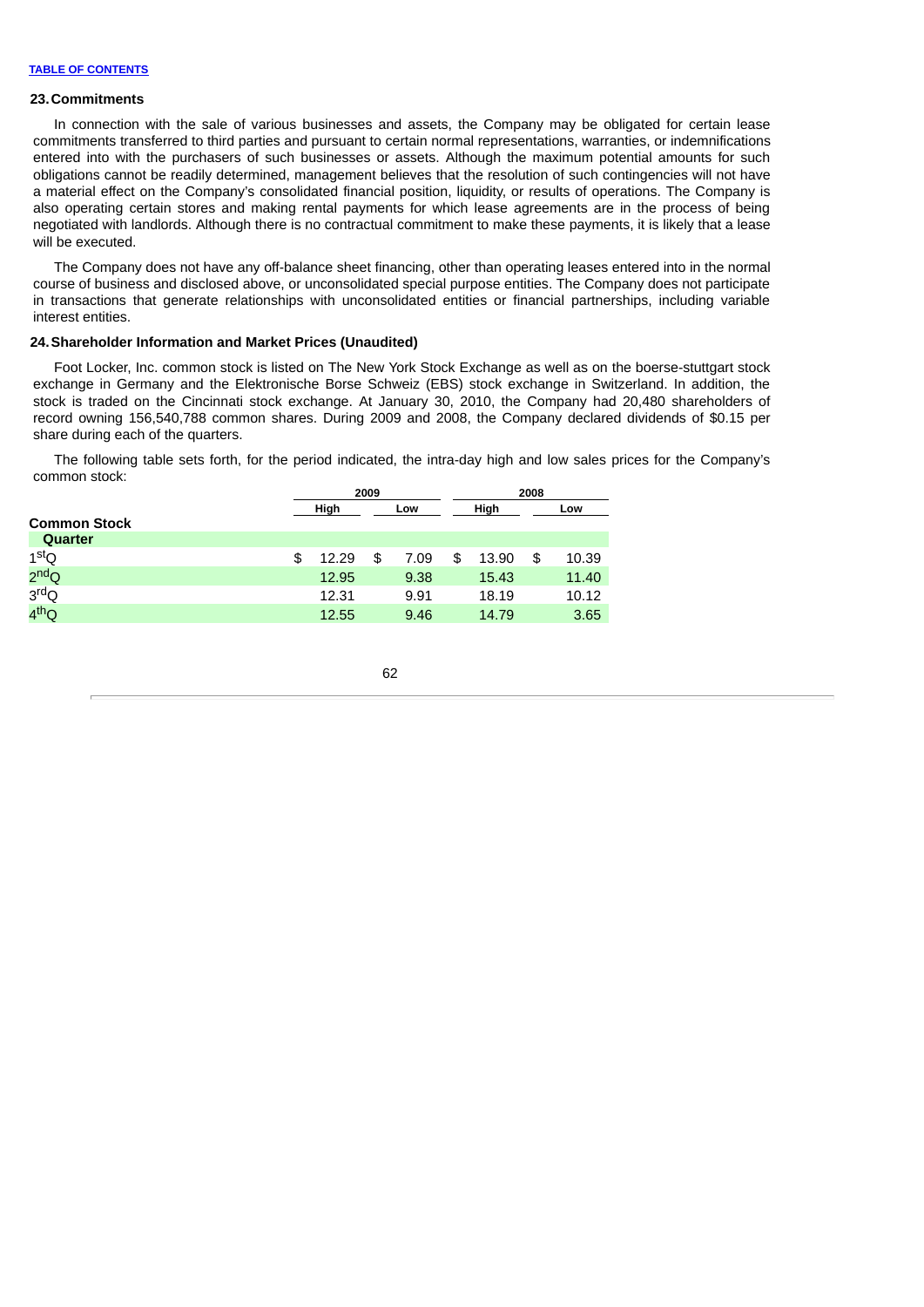| 25. Quarterly Results (Unaudited)                                               |                |                                         |                          |         |               |        |  |
|---------------------------------------------------------------------------------|----------------|-----------------------------------------|--------------------------|---------|---------------|--------|--|
|                                                                                 |                | $1st$ O                                 | $2nd$ $\Omega$           | $3rd$ O | $4th$ O       | Year   |  |
|                                                                                 |                | (in millions, except per share amounts) |                          |         |               |        |  |
| Sales                                                                           |                |                                         |                          |         |               |        |  |
| 2009                                                                            |                | \$1,216                                 | 1,099                    | 1,214   | 1,325         | 4,854  |  |
| 2008                                                                            |                | 1,309                                   | 1,302                    | 1,309   | 1,317         | 5,237  |  |
| Gross margin <sup>(a)</sup>                                                     |                |                                         |                          |         |               |        |  |
| 2009                                                                            | \$             | 356                                     | 280                      | 329     | $367^{(b)}$   | 1,332  |  |
| 2008                                                                            |                | 366                                     | 361                      | 355     | 378           | 1,460  |  |
| Operating profit (loss) <sup>(c)</sup>                                          |                |                                         |                          |         |               |        |  |
| 2009                                                                            | $\mathfrak{P}$ | 50                                      | $\equiv$                 | (10)    | 40            | 80     |  |
| 2008                                                                            |                | 16                                      | 28                       | 33      | $(180)^{(d)}$ | (103)  |  |
| Income (loss) from continuing operations                                        |                |                                         |                          |         |               |        |  |
| 2009                                                                            | \$             | 31                                      | (1)                      | (6)     | $23^{(e)}$    | 47     |  |
| 2008                                                                            |                | 3                                       | 18                       | 24      | (124)         | (79)   |  |
| Net income (loss)                                                               |                |                                         |                          |         |               |        |  |
| 2009                                                                            | \$             | 31                                      |                          | (6)     | 23            | 48     |  |
| 2008                                                                            |                | 3                                       | 18                       | 24      | (125)         | (80)   |  |
| Basic earnings (loss) per share:                                                |                |                                         |                          |         |               |        |  |
| 2009                                                                            |                |                                         |                          |         |               |        |  |
| Income (loss) from continuing operations                                        |                | \$0.20                                  |                          | (0.04)  | 0.14          | 0.30   |  |
| Income from discontinued operations                                             |                |                                         |                          |         |               |        |  |
| Net income (loss)                                                               |                | 0.20                                    | $\equiv$                 | (0.04)  | 0.14          | 0.30   |  |
| 2008                                                                            |                |                                         |                          |         |               |        |  |
| Income (loss) from continuing operations                                        |                | \$0.02                                  | 0.11                     | 0.16    | (0.81)        | (0.52) |  |
| Income from discontinued operations                                             |                |                                         |                          |         |               |        |  |
| Net income (loss)                                                               |                | 0.02                                    | 0.11                     | 0.16    | (0.81)        | (0.52) |  |
| Diluted earnings (loss) per share:<br>2009                                      |                |                                         |                          |         |               |        |  |
|                                                                                 |                | \$0.20                                  |                          |         | 0.14          | 0.30   |  |
| Income (loss) from continuing operations<br>Income from discontinued operations |                |                                         |                          | (0.04)  |               |        |  |
| Net income (loss)                                                               |                | 0.20                                    | $\overline{\phantom{0}}$ | (0.04)  | 0.14          | 0.30   |  |
| 2008                                                                            |                |                                         |                          |         |               |        |  |
| Income (loss) from continuing operations                                        |                | \$0.02                                  | 0.11                     | 0.16    | (0.81)        | (0.52) |  |
| Income from discontinued operations                                             |                |                                         |                          |         |               |        |  |
| Net income (loss)                                                               |                | 0.02                                    | 0.11                     | 0.16    | (0.81)        | (0.52) |  |

(a) Gross margin represents sales less cost of sales.

(b) Included in the results for the fourth quarter of 2009 is an inventory reserve charge of \$14 million for certain aged apparel.

(c) Operating profit (loss) represents income (loss) from continuing operations before income taxes, interest expense, net and non-operating income.

(d) During the fourth quarter of 2008, the Company recorded \$236 million in impairment charges representing \$67 million of store long-lived assets and \$169 million of goodwill and other intangibles.

(e) During the fourth quarter of 2009, the Company recorded a charge of \$4 million to reflect the write-down of certain Canadian deferred tax assets as a result of certain Canadian provincial rate reductions enacted during the quarter.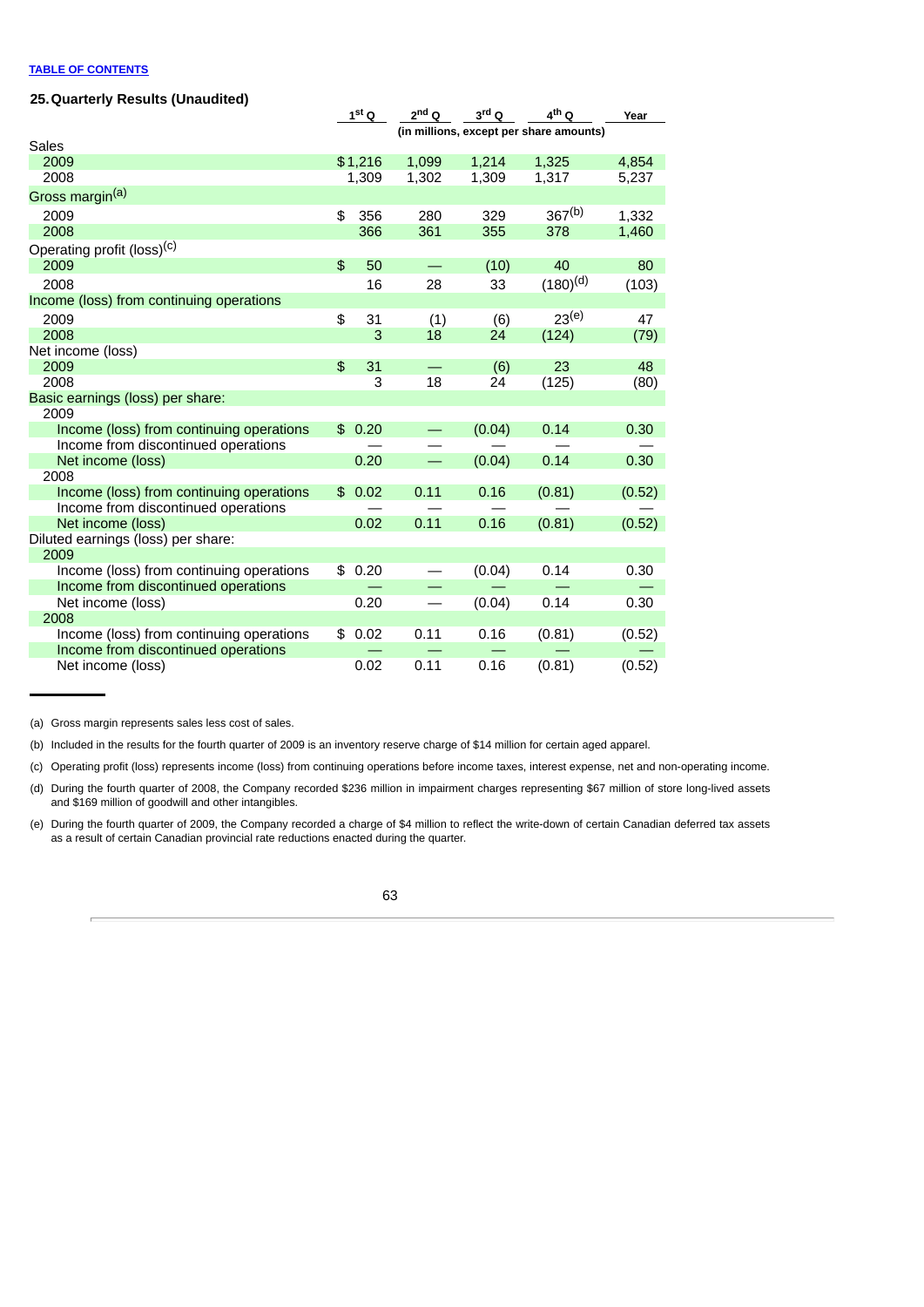# **FIVE-YEAR SUMMARY OF SELECTED FINANCIAL DATA**

The selected financial data below should be read in conjunction with the Consolidated Financial Statements and the Notes thereto and other information contained elsewhere in this report.

|                                                                               | 2009                 | 2008   | 2007         | $2006^{(1)}$ | 2005  |
|-------------------------------------------------------------------------------|----------------------|--------|--------------|--------------|-------|
| (\$ in millions, except per share amounts)                                    |                      |        |              |              |       |
| <b>Summary of Continuing Operations</b>                                       |                      |        |              |              |       |
| <b>Sales</b>                                                                  | \$4,854              | 5,237  | 5.437        | 5,750        | 5.653 |
| Gross margin                                                                  | 1,332                | 1,460  | 1,420        | 1,736        | 1,709 |
| Selling, general and administrative expenses                                  | 1,099                | 1,174  | 1,176        | 1,163        | 1,129 |
| Impairment and other charges                                                  | 41                   | 259    | 128          | 17           |       |
| Depreciation and amortization                                                 | 112                  | 130    | 166          | 175          | 171   |
| Interest expense, net                                                         | 10                   | 5      | $\mathbf{1}$ | 3            | 10    |
| Other income                                                                  | (3)                  | (8)    | (1)          | (14)         | (6)   |
| Income (loss) from continuing operations                                      | 47                   | (79)   | 43           | 247          | 263   |
| Cumulative effect of accounting change <sup>(2)</sup>                         |                      |        | $\equiv$     | $\mathbf{1}$ |       |
| Basic earnings per share from continuing operations                           | 0.30                 | (0.52) | 0.29         | 1.59         | 1.70  |
| Basic earnings per share from cumulative effect of<br>accounting change       |                      |        |              | 0.01         |       |
| Diluted earnings per share from continuing operations                         | 0.30                 | (0.52) | 0.28         | 1.58         | 1.67  |
| Diluted earnings per share from cumulative effect of<br>accounting change     |                      |        |              |              |       |
| Common stock dividends declared per share                                     | 0.60                 | 0.60   | 0.50         | 0.40         | 0.32  |
| Weighted-average common shares outstanding (in<br>millions)                   | 156.0                | 154.0  | 154.0        | 155.0        | 155.1 |
| Weighted-average common shares outstanding<br>assuming dilution (in millions) | 156.3                | 154.0  | 155.6        | 156.8        | 157.6 |
| <b>Financial Condition</b>                                                    |                      |        |              |              |       |
| Cash, cash equivalents and short-term investments                             | 589<br>\$            | 408    | 493          | 470          | 587   |
| Merchandise inventories                                                       | 1,037                | 1,120  | 1,281        | 1,303        | 1,254 |
| Property and equipment, net                                                   | 387                  | 432    | 521          | 654          | 675   |
| <b>Total assets</b>                                                           | 2,816                | 2,877  | 3,243        | 3,249        | 3,312 |
| Long-term debt and obligations under capital leases                           | 138                  | 142    | 221          | 234          | 326   |
| Total shareholders' equity                                                    | 1,948                | 1,924  | 2,261        | 2,295        | 2,027 |
| <b>Financial Ratios</b>                                                       |                      |        |              |              |       |
| Return on equity (ROE)                                                        | 2.4%                 | (3.8)  | 1.6          | 11.5         | 13.6  |
| Operating (loss) profit margin                                                | 1.6%                 | (2.0)  | (0.9)        | 6.6          | 7.2   |
| Income (loss) from continuing operations as a                                 | 1.0%                 | (1.5)  | 0.8          | 4.3          | 4.7   |
| percentage of sales                                                           |                      |        |              |              |       |
| Net debt capitalization percent <sup>(3)</sup>                                | 43.0%                | 46.7   | 45.1         | 44.4         | 45.2  |
| <b>Current ratio</b>                                                          | 4.1                  | 4.2    | 4.0          | 3.9          | 2.8   |
| <b>Other Data</b>                                                             |                      |        |              |              |       |
| Capital expenditures                                                          | $\mathfrak{L}$<br>89 | 146    | 148          | 165          | 155   |
| Number of stores at year end                                                  | 3,500                | 3,641  | 3,785        | 3,942        | 3,921 |
| Total selling square footage at year end (in millions)                        | 7.74                 | 8.09   | 8.50         | 8.74         | 8.71  |
| Total gross square footage at year end (in millions)                          | 12.96                | 13.50  | 14.12        | 14.55        | 14.48 |

(1) 2006 represents the 53 weeks ended February 3, 2007.

(2) 2006 relates to the adoption of authoritative accounting guidance for share-based compensation.

(3) Represents total debt, net of cash, cash equivalents and short-term investments and includes the effect of interest rate swaps. The effect of interest rate swaps increased/(decreased) debt by \$18 million, \$19 million, \$4 million, \$(4) million, and \$(1) million, at January 30, 2010, January 31, 2009, February 2, 2008, February 3, 2007, and January 28, 2006, respectively.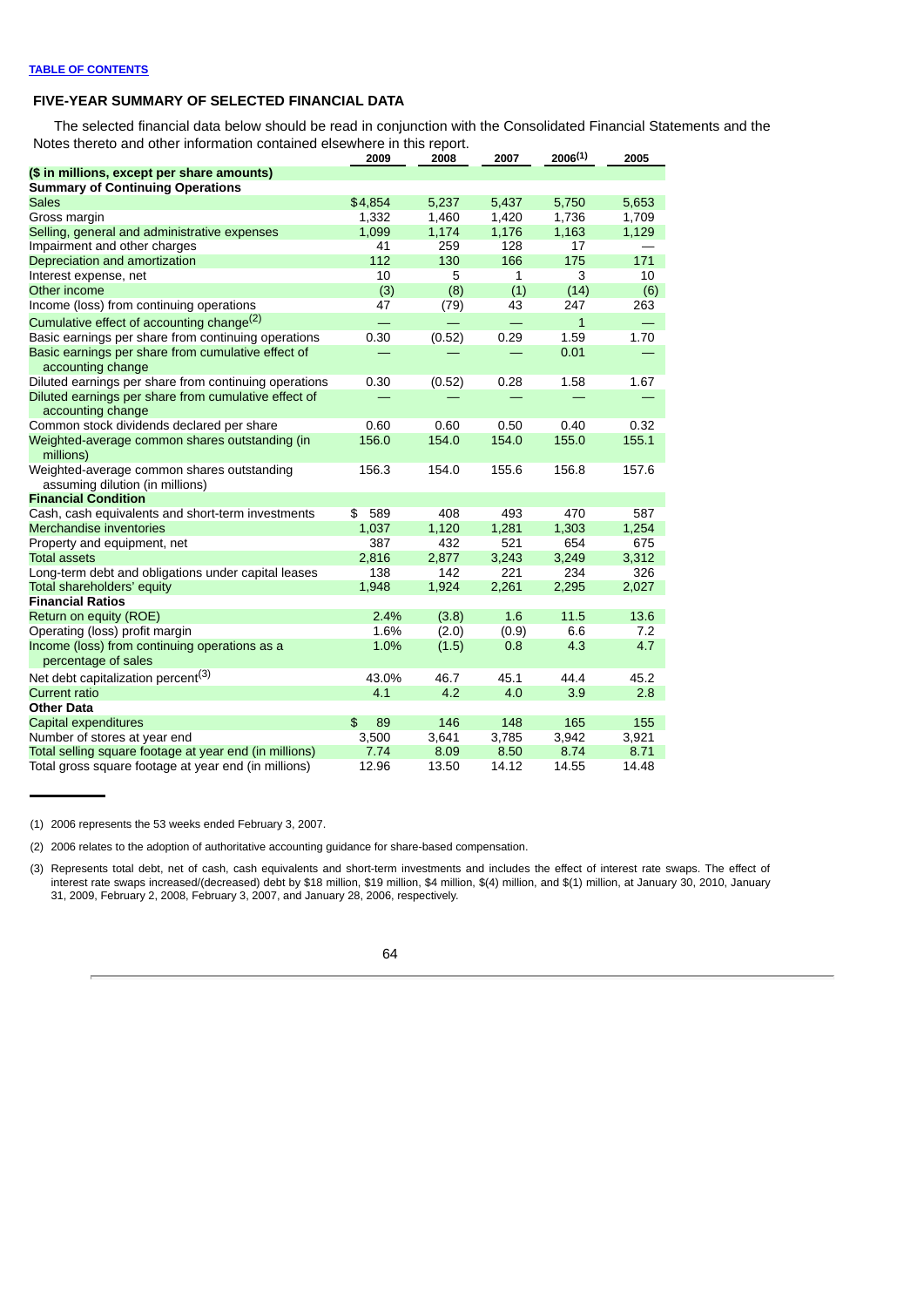# *Item 9. Changes in and Disagreements with Accountants on Accounting and Financial Disclosure*

There were no disagreements between the Company and its independent registered public accounting firm on matters of accounting principles or practices.

# *Item 9A.Controls and Procedures*

(a) Evaluation of Disclosure Controls and Procedures.

The Company's management performed an evaluation under the supervision and with the participation of the Company's Chief Executive Officer ("CEO") and Chief Financial Officer ("CFO"), and completed an evaluation of the effectiveness of the design and operation of the Company's disclosure controls and procedures (as that term is defined in Rules 13a-15(e) and 15d-15(e) under the Securities Exchange Act of 1934, as amended (the "Exchange Act")) as of January 30, 2010. Based on that evaluation, the Company's CEO and CFO concluded that the Company's disclosure controls and procedures were effective to ensure that information relating to the Company that is required to be disclosed in the reports that we file or submit under the Exchange Act is recorded, processed, summarized and reported, within the time periods specified in the SEC rules and form, and is accumulated and communicated to management, including the CEO and CFO, as appropriate to allow timely decisions regarding required disclosure.

### (b) Management's Annual Report on Internal Control over Financial Reporting.

The Company's management is responsible for establishing and maintaining adequate internal control over financial reporting (as that term is defined in Exchange Act Rules 13a-15(f) and 15d-15(f)). The Company's internal control system over financial reporting is designed to provide reasonable assurance regarding the reliability of financial reporting and the preparation of financial statements for external purposes in accordance with U.S. generally accepted accounting principles. Because of inherent limitations, internal control over financial reporting may not prevent or detect misstatements. Also, projections of any evaluation of effectiveness to future periods are subject to the risk that controls may become inadequate because of changes in conditions, or that the degree of compliance with the policies or procedures may deteriorate.

As of January 31, 2009, management identified a material weakness pertaining to our internal control over financial reporting. Management developed a remediation plan to strengthen our internal control over financial reporting relating to accounting for income taxes. A remediation plan was implemented during 2009 to remediate the material weakness, which included the following actions:

- We improved the documentation of the income tax provision process and instituted a more formalized review process.
- We accelerated the timing of certain tax preparation and review activities during the financial statement closing.
- We automated many parts of the income tax provision process thereby eliminating various manual spreadsheets. Additionally, we implemented a software tool to assist in the calculation of the consolidated income tax provision.
- We hired various tax professionals who are experienced in accounting for income taxes.

To evaluate the effectiveness of the Company's internal control over financial reporting, the Company uses the framework in Internal Control — Integrated Framework issued by the Committee of Sponsoring Organizations of the Treadway Commission (the "COSO Framework"). Using the COSO Framework, the Company's management, including the CEO and CFO, evaluated the Company's internal control over financial reporting and concluded that the Company's internal control over financial reporting was effective as of January 30, 2010.

KPMG LLP, the independent registered public accounting firm that audits the Company's consolidated financial statements included in this annual report, has issued an attestation report on the Company's effectiveness of internal control over financial reporting, which is included in Item 9A(d).

(c) Changes in Internal Control over Financial Reporting.

During the Company's last fiscal quarter there were no changes in internal control over financial reporting that materially affected, or are reasonably likely to materially affect, the Company's internal control over financial reporting.

(d) Report of Independent Registered Public Accounting Firm on Internal Control Over Financial Reporting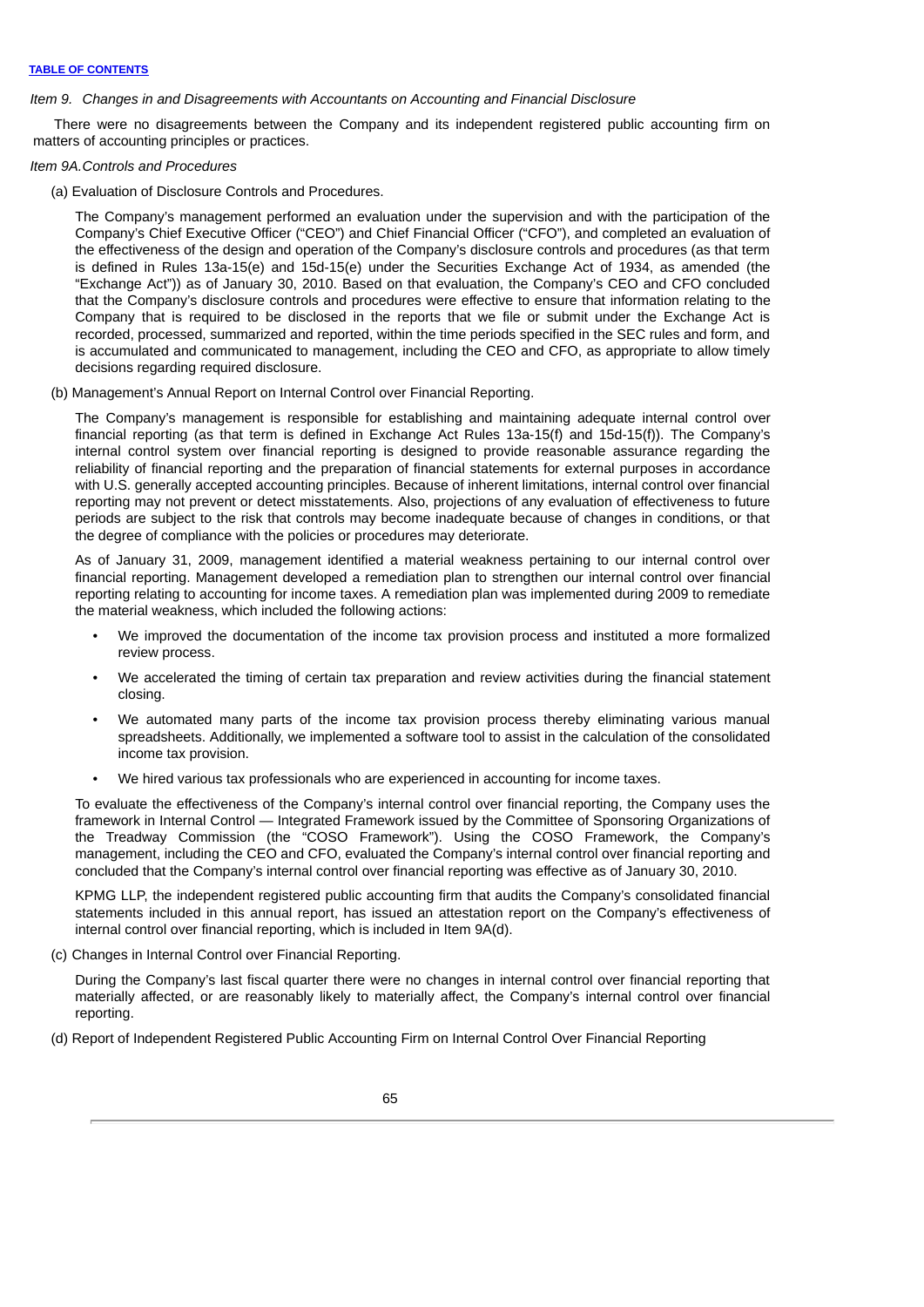The Board of Directors and Shareholders of Foot Locker, Inc.:

We have audited Foot Locker, Inc.'s internal control over financial reporting as of January 30, 2010, based on criteria established in *Internal Control — Integrated Framework* issued by the Committee of Sponsoring Organizations of the Treadway Commission (COSO). Foot Locker, Inc.'s management is responsible for maintaining effective internal control over financial reporting and for its assessment of the effectiveness of internal control over financial reporting, included in the accompanying Management's Annual Report on Internal Control over Financial Reporting (Item 9A(b)). Our responsibility is to express an opinion on the Company's internal control over financial reporting based on our audit.

We conducted our audit in accordance with the standards of the Public Company Accounting Oversight Board (United States). Those standards require that we plan and perform the audit to obtain reasonable assurance about whether effective internal control over financial reporting was maintained in all material respects. Our audit included obtaining an understanding of internal control over financial reporting, assessing the risk that a material weakness exists, and testing and evaluating the design and operating effectiveness of internal control based on the assessed risk. Our audit also included performing such other procedures as we considered necessary in the circumstances. We believe that our audit provides a reasonable basis for our opinion.

A company's internal control over financial reporting is a process designed to provide reasonable assurance regarding the reliability of financial reporting and the preparation of financial statements for external purposes in accordance with generally accepted accounting principles. A company's internal control over financial reporting includes those policies and procedures that (1) pertain to the maintenance of records that, in reasonable detail, accurately and fairly reflect the transactions and dispositions of the assets of the company; (2) provide reasonable assurance that transactions are recorded as necessary to permit preparation of financial statements in accordance with generally accepted accounting principles, and that receipts and expenditures of the company are being made only in accordance with authorizations of management and directors of the company; and (3) provide reasonable assurance regarding prevention or timely detection of unauthorized acquisition, use, or disposition of the company's assets that could have a material effect on the financial statements.

Because of its inherent limitations, internal control over financial reporting may not prevent or detect misstatements. Also, projections of any evaluation of effectiveness to future periods are subject to the risk that controls may become inadequate because of changes in conditions, or that the degree of compliance with the policies or procedures may deteriorate.

In our opinion, Foot Locker, Inc. maintained, in all material respects, effective internal control over financial reporting as of January 30, 2010, based on the criteria established in *Internal Control — Integrated Framework* issued by the Committee of Sponsoring Organizations of the Treadway Commission.

We also have audited, in accordance with the standards of the Public Company Accounting Oversight Board (United States), the consolidated balance sheets of Foot Locker, Inc. and subsidiaries as of January 30, 2010 and January 31, 2009, and the related consolidated statements of operations, shareholders' equity and comprehensive income (loss), and cash flows for each of the years in the three-year period ended January 30, 2010, and our report dated March 29, 2010, expressed an unqualified opinion on these consolidated financial statements.

MG LLP

New York, New York March 29, 2010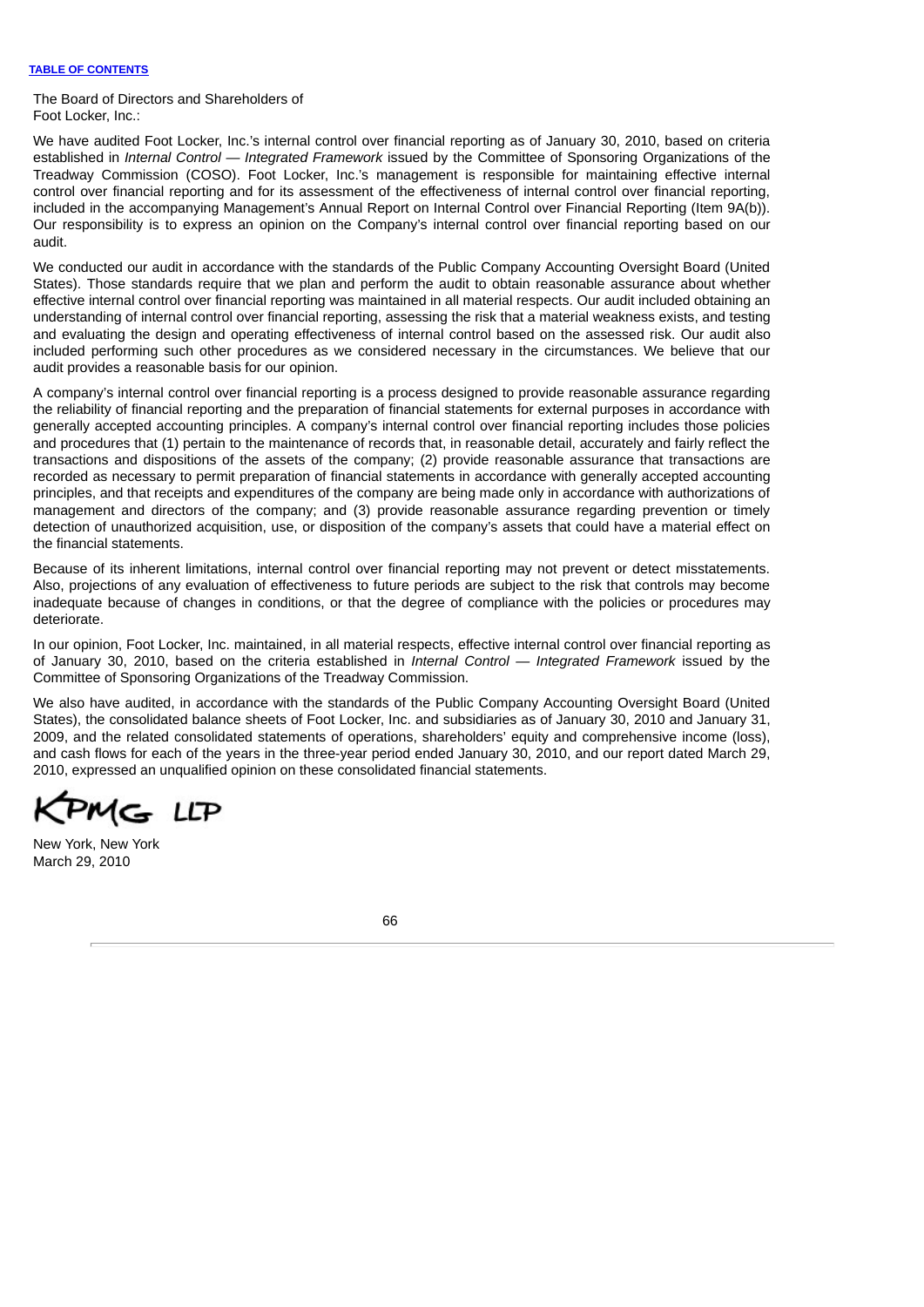*Item 9B.Other Information*

None.

# **PART III**

# *Item 10.Directors, Executive Officers and Corporate Governance*

(a) Directors of the Company

Information relative to directors of the Company is set forth under the section captioned "Proposal 1-Election of Directors" in the Proxy Statement and is incorporated herein by reference.

# (b) Executive Officers of the Company

Information with respect to executive officers of the Company is set forth immediately following Item 4 in Part I.

- (c) Information with respect to compliance with Section 16(a) of the Securities Exchange Act of 1934 is set forth under the section captioned "Section 16(a) Beneficial Ownership Reporting Compliance" in the Proxy Statement and is incorporated herein by reference.
- (d) Information on our audit committee and the audit committee financial expert is contained in the Proxy Statement under the section captioned "Committees of the Board of Directors" and is incorporated herein by reference.
- (e) Information about the Code of Business Conduct governing our employees, including our Chief Executive Officer, Chief Financial Officer, Chief Accounting Officer, and the Board of Directors, is set forth under the heading "Code of Business Conduct" under the Corporate Governance Information section of the Proxy Statement and is incorporated herein by reference.

## *Item 11.Executive Compensation*

Information set forth in the Proxy Statement beginning with the section captioned "Directors Compensation and Benefits" through and including the section captioned "Pension Benefits" is incorporated herein by reference, and information set forth in the Proxy Statement under the heading "Compensation Committee Interlocks and Insider Participation" is incorporated herein by reference.

# *Item 12.Security Ownership of Certain Beneficial Owners and Management and Related Stockholder Matters*

Information set forth in the Proxy Statement under the sections captioned "Equity Compensation Plan Information" and "Beneficial Ownership of the Company's Stock" is incorporated herein by reference.

# *Item 13.Certain Relationships and Related Transactions, and Director Independence*

Information set forth in the Proxy Statement under the section captioned "Related Person Transactions" and under the section captioned "Directors' Independence" is incorporated herein by reference.

# *Item 14.Principal Accountant Fees and Services*

Information about the principal accountant fees and services is set forth under the section captioned "Audit and Non-Audit Fees" in the Proxy Statement and is incorporated herein by reference. Information about the Audit Committee's pre-approval policies and procedures is set forth in the section captioned "Audit Committee Pre-Approval Policies and Procedures" in the Proxy Statement and is incorporated herein by reference.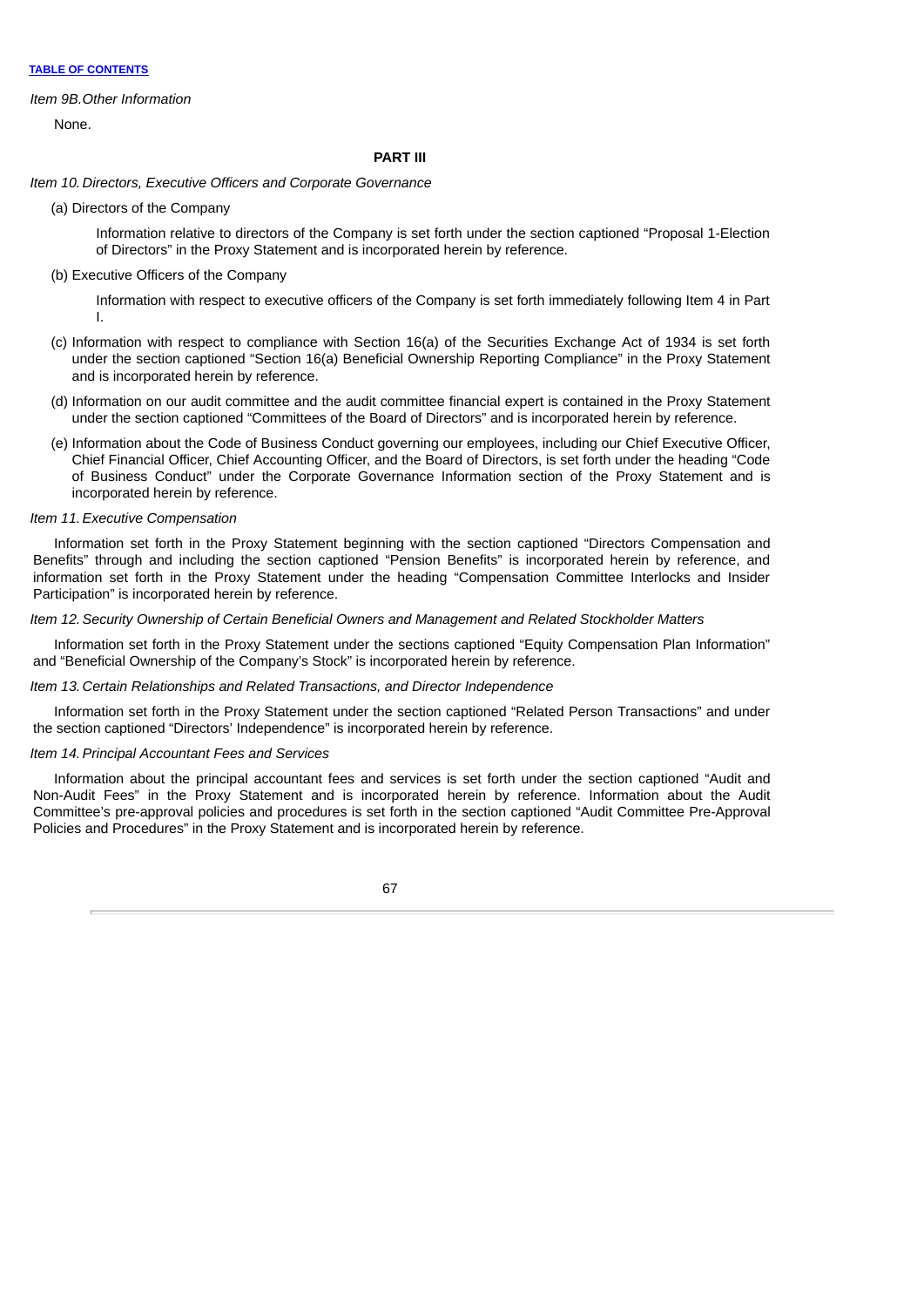### **PART IV**

*Item 15.Exhibits and Financial Statement Schedules*

# (a)(1)(a)(2) Financial Statements

The list of financial statements required by this item is set forth in Item 8. "Consolidated Financial Statements and Supplementary Data."

# (a)(3) and (c) Exhibits

An index of the exhibits which are required by this item and which are included or incorporated herein by reference in this report appears on pages 70 through 73. The exhibits filed with this report immediately follow the index.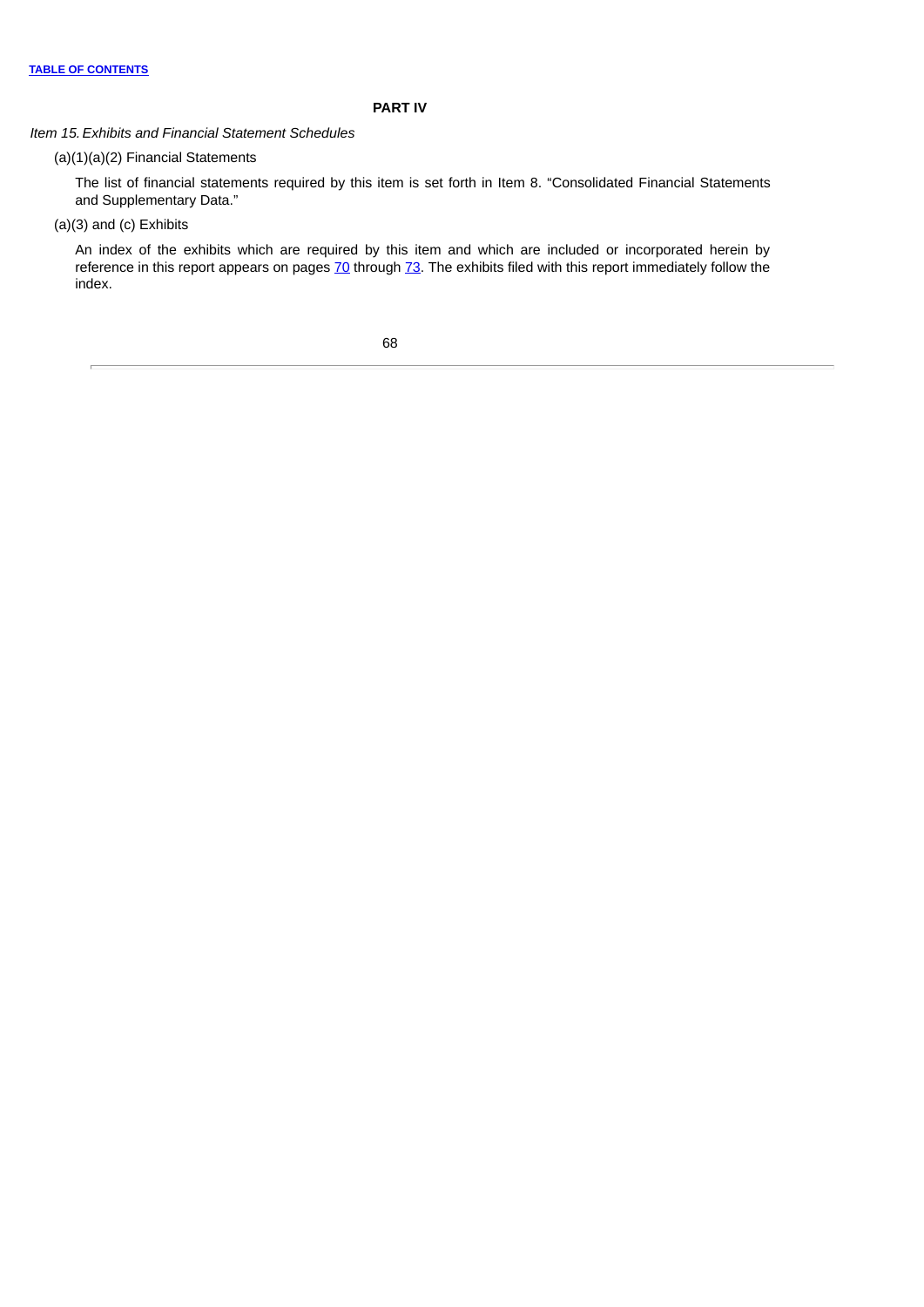### **SIGNATURES**

Pursuant to the requirements of Section 13 or 15(d) of the Securities Exchange Act of 1934, the Company has duly caused this report to be signed on its behalf by the undersigned, thereunto duly authorized. FOOT LOCKER, INC.

By: reks

Ken C. Hicks *Chairman of the Board, President and Chief Executive Officer* Date: March 29, 2010

Pursuant to the requirements of the Securities Exchange Act of 1934, this report has been signed below on March 29, 2010, by the following persons on behalf of the Company and in the capacities indicated.

 $\overline{\phantom{a}}$ Ken C. Hicks

Chairman of the Board, President and

YW. µY

Robert W. McHugh Executive Vice President and Chief Financial Officer

| <b>Chief Executive Officer</b>                     |                               |
|----------------------------------------------------|-------------------------------|
| /s/ GIOVANNA CIPRIANO                              | /s/ JAMES E. PRESTON          |
| Giovanna Cipriano                                  | James E. Preston              |
| Senior Vice President and Chief Accounting Officer | Director                      |
| /s/ NICHOLAS DIPAOLO                               | /s/ DAVID Y. SCHWARTZ         |
| Nicholas DiPaolo                                   | David Y. Schwartz             |
| <b>Director</b>                                    | Director                      |
| /s/ ALAN D. FELDMAN                                | <b>/s/ CHERYL NIDO TURPIN</b> |
| Alan D. Feldman                                    | Cheryl Nido Turpin            |
| <b>Director</b>                                    | Director                      |
| /s/ JAROBIN GILBERT JR.                            | /s/ DONA D. YOUNG             |
| Jarobin Gilbert Jr.                                | Dona D. Young                 |
| <b>Director</b>                                    | Director                      |
| /s/ MATTHEW M. MCKENNA                             |                               |
| Matthew M. McKenna                                 |                               |
|                                                    |                               |

Director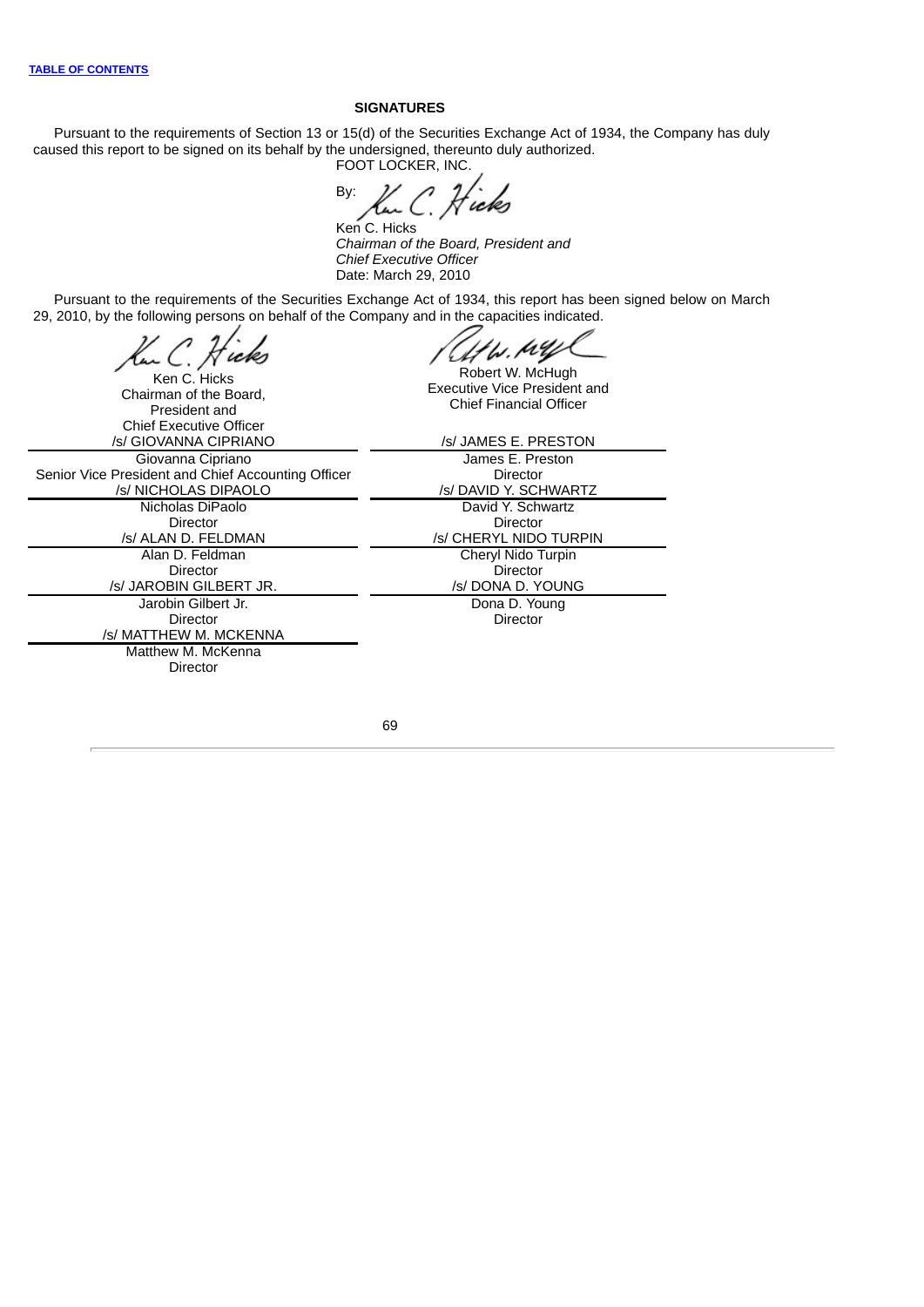## **FOOT LOCKER, INC. INDEX OF EXHIBITS REQUIRED BY ITEM 15 OF FORM 10-K AND FURNISHED IN ACCORDANCE WITH ITEM 601 OF REGULATION S-K**

| <b>Exhibit No.</b>               | <b>Description</b>                                                                                                                                                                                                                                                                                                                                                                                                                                                                                                                                                                                                                                                  |  |  |  |  |  |
|----------------------------------|---------------------------------------------------------------------------------------------------------------------------------------------------------------------------------------------------------------------------------------------------------------------------------------------------------------------------------------------------------------------------------------------------------------------------------------------------------------------------------------------------------------------------------------------------------------------------------------------------------------------------------------------------------------------|--|--|--|--|--|
| in Item 601 of                   |                                                                                                                                                                                                                                                                                                                                                                                                                                                                                                                                                                                                                                                                     |  |  |  |  |  |
| <b>Regulation S-K</b><br>3(i)(a) | Certificate of Incorporation of the Registrant, as filed by the Department of State of the<br>State of New York on April 7, 1989 (incorporated herein by reference to Exhibit 3(i)(a)<br>to the Quarterly Report on Form 10-Q for the quarterly period ended July 26, 1997, filed<br>by the Registrant with the SEC on September 4, 1997 (the "July 26, 1997 Form 10-<br>$(Q'')$ ).                                                                                                                                                                                                                                                                                 |  |  |  |  |  |
| 3(i)(b)                          | Certificates of Amendment of the Certificate of Incorporation of the Registrant, as filed<br>by the Department of State of the State of New York on (a) July 20, 1989, (b) July 24,<br>1990, (c) July 9, 1997 (incorporated herein by reference to Exhibit 3(i)(b) to the July 26,<br>1997 Form 10-Q), (d) June 11, 1998 (incorporated herein by reference to Exhibit 4.2(a)<br>of the Registration Statement on Form S-8 (Registration No. 333-62425), and (e)<br>November 1, 2001 (incorporated herein by reference to Exhibit 4.2 to the Registration<br>Statement on Form S-8 (Registration No. 333-74688) previously filed by the Registrant<br>with the SEC). |  |  |  |  |  |
| 3(ii)                            | By-laws of the Registrant, as amended (incorporated herein by reference to Exhibit 3.1<br>to the Registrant's Current Report on Form 8-K dated May 20, 2009 filed by the<br>Registrant with the SEC on May 27, 2009).                                                                                                                                                                                                                                                                                                                                                                                                                                               |  |  |  |  |  |
| 4.1                              | The rights of holders of the Registrant's equity securities are defined in the Registrant's<br>Certificate of Incorporation, as amended (incorporated herein by reference to (a)<br>Exhibits 3(i)(a) and 3(i)(b) to the July 26, 1997 Form 10-Q, Exhibit 4.2(a) to the<br>Registration Statement on Form S-8 (Registration No. 333-62425) previously filed by<br>the Registrant with the SEC, and Exhibit 4.2 to the Registration Statement on Form S-8<br>(Registration No. 333-74688) previously filed by the Registrant with the SEC).                                                                                                                           |  |  |  |  |  |
| 4.2                              | Indenture dated as of October 10, 1991 (incorporated herein by reference to Exhibit 4.1<br>to the Registration Statement on Form S-3 (Registration No. 33-43334) previously filed<br>by the Registrant with the SEC).                                                                                                                                                                                                                                                                                                                                                                                                                                               |  |  |  |  |  |
| 4.3                              | Form of 8-1/2% Debentures due 2022 (incorporated herein by reference to Exhibit 4 to<br>the Registrant's Form 8-K dated January 16, 1992).                                                                                                                                                                                                                                                                                                                                                                                                                                                                                                                          |  |  |  |  |  |
| 10.1                             | Foot Locker 1995 Stock Option and Award Plan (incorporated herein by reference to<br>Exhibit 10(p) to the Registrant's Annual Report on Form 10-K for the year ended<br>January 28, 1995 filed by the Registrant with the SEC on April 24, 1995 (the "1994<br>Form 10-K")).                                                                                                                                                                                                                                                                                                                                                                                         |  |  |  |  |  |
| 10.2                             | Foot Locker 1998 Stock Option and Award Plan (incorporated herein by reference to<br>Exhibit 10.4 to the Registrant's Annual Report on Form 10-K for the year ended<br>January 31, 1998, filed by the Registrant with the SEC on April 21, 1998).                                                                                                                                                                                                                                                                                                                                                                                                                   |  |  |  |  |  |
| 10.3                             | Amendment to the Foot Locker 1998 Stock Option and Award Plan (incorporated<br>herein by reference to Exhibit 10.2 to the Registrant's Quarterly Report on Form 10-Q<br>for the period ended July 29, 2000, filed by the Registrant with the SEC on September<br>7, 2000 (the "July 29, 2000 Form 10-Q")).                                                                                                                                                                                                                                                                                                                                                          |  |  |  |  |  |
| 10.4                             | Executive Supplemental Retirement Plan (incorporated herein by reference to Exhibit<br>10(d) to the Registration Statement on Form 8-B filed by the Registrant with the SEC<br>on August 7, 1989 (Registration No. 1-10299) (the "8-B Registration Statement")).                                                                                                                                                                                                                                                                                                                                                                                                    |  |  |  |  |  |
| 10.5                             | Amendment to the Executive Supplemental Retirement Plan (incorporated herein by<br>reference to Exhibit 10(c)(i) to the 1994 Form 10-K).                                                                                                                                                                                                                                                                                                                                                                                                                                                                                                                            |  |  |  |  |  |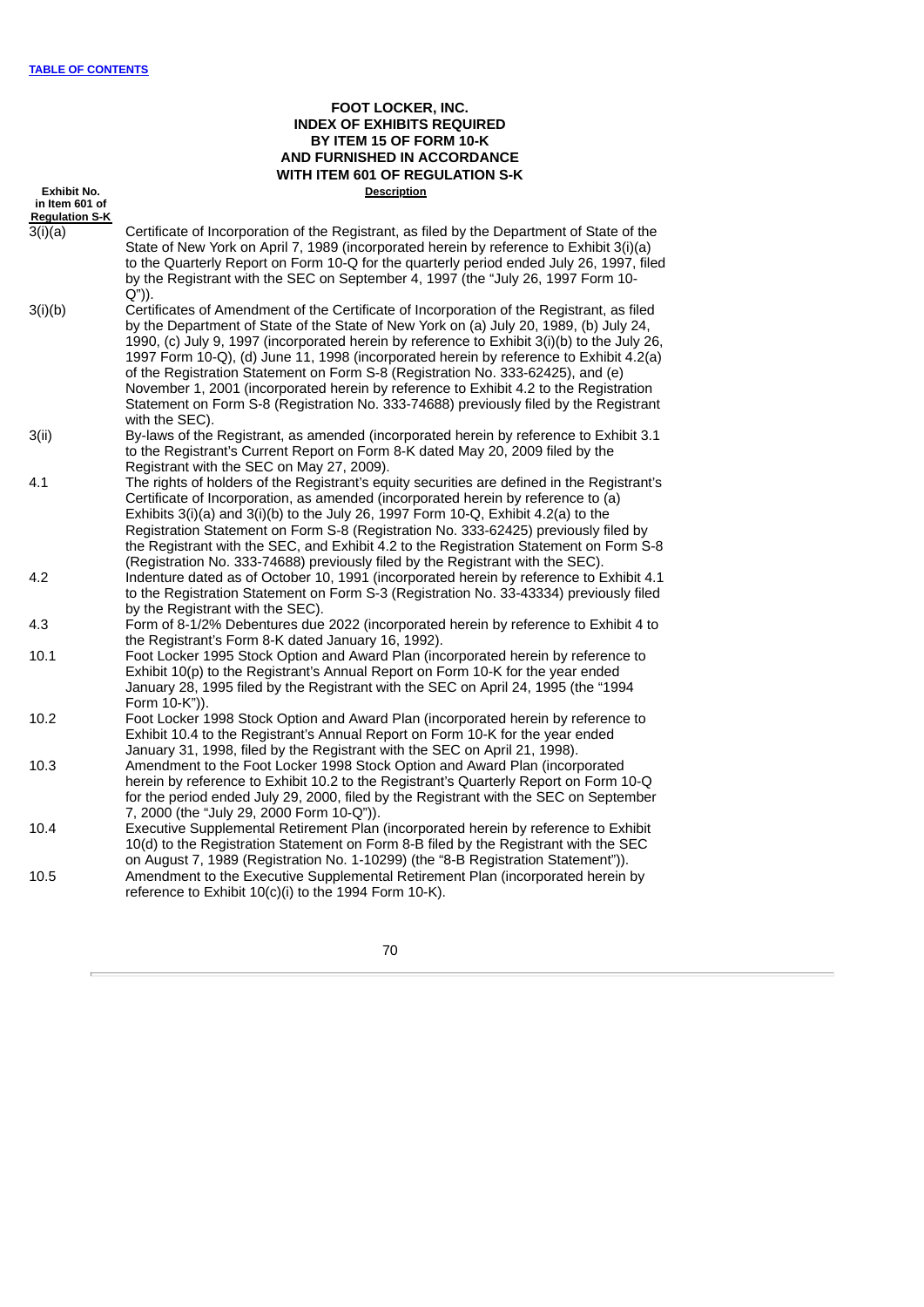| <b>TABLE OF CONTENTS</b> |                                                                                        |  |  |  |  |  |
|--------------------------|----------------------------------------------------------------------------------------|--|--|--|--|--|
| Exhibit No.              | <b>Description</b>                                                                     |  |  |  |  |  |
| in Item 601 of           |                                                                                        |  |  |  |  |  |
| <b>Regulation S-K</b>    |                                                                                        |  |  |  |  |  |
| 10.6                     | Amendment to the Executive Supplemental Retirement Plan (incorporated herein by        |  |  |  |  |  |
|                          | reference to Exhibit 10(d)(ii) to the Annual Report on Form 10-K for the year ended    |  |  |  |  |  |
|                          | January 27, 1996, filed by the Registrant with the SEC on April 26, 1996 (the "1995    |  |  |  |  |  |
|                          | Form 10-K")).                                                                          |  |  |  |  |  |
| 10.7                     | Supplemental Executive Retirement Plan, as Amended and Restated (incorporated          |  |  |  |  |  |
|                          | herein by reference to Exhibit 10.1 to the Current Report on Form 8-K dated August 13, |  |  |  |  |  |
|                          | 2007 filed by the Registrant with the SEC on August 17, 2007).                         |  |  |  |  |  |
| 10.8                     | Long-Term Incentive Compensation Plan, as amended and restated (incorporated           |  |  |  |  |  |
|                          | herein by reference to Exhibit 10.8 to the Annual Report on Form 10-K for the year     |  |  |  |  |  |
|                          | ended January 31, 2009, filed by the Registrant with the SEC on March 30, 2009 (the    |  |  |  |  |  |
|                          | "2008 Form 10-K")).                                                                    |  |  |  |  |  |
|                          |                                                                                        |  |  |  |  |  |
| 10.9                     | Annual Incentive Compensation Plan, as amended and restated (incorporated herein       |  |  |  |  |  |
|                          | by reference to Exhibit 10.1 to the Current Report on Form 8-K dated March 26, 2008    |  |  |  |  |  |
|                          | filed by the Registrant on April 1, 2008).                                             |  |  |  |  |  |
| 10.10                    | Form of indemnification agreement, as amended (incorporated herein by reference to     |  |  |  |  |  |
|                          | Exhibit 10(g) to the 8-B Registration Statement).                                      |  |  |  |  |  |
| 10.11                    | Amendment to form of indemnification agreement (incorporated herein by reference to    |  |  |  |  |  |
|                          | Exhibit 10.5 to the Quarterly Report on Form 10-Q for the quarterly period ended May   |  |  |  |  |  |
|                          | 5, 2001 filed by the Registrant with the SEC on June 13, 2001 (the "May 5, 2001 Form   |  |  |  |  |  |
|                          | 10-Q")).                                                                               |  |  |  |  |  |
| 10.12                    | Foot Locker Directors Stock Option Plan (incorporated herein by reference to Exhibit   |  |  |  |  |  |
|                          | 10.1 to the July 29, 2000 Form 10-Q).                                                  |  |  |  |  |  |
| 10.13                    | Trust Agreement dated as of November 12, 1987 ("Trust Agreement"), between F.W.        |  |  |  |  |  |
|                          | Woolworth Co. and The Bank of New York, as amended and assumed by the                  |  |  |  |  |  |
|                          | Registrant (incorporated herein by reference to Exhibit 10(j) to the 8-B Registration  |  |  |  |  |  |
|                          | Statement).                                                                            |  |  |  |  |  |
| 10.14                    | Amendment to Trust Agreement made as of April 11, 2001 (incorporated herein by         |  |  |  |  |  |
|                          | reference to Exhibit 10.4 to May 5, 2001 Form 10-Q).                                   |  |  |  |  |  |
| 10.15                    | Foot Locker Directors' Retirement Plan, as amended (incorporated herein by reference   |  |  |  |  |  |
|                          | to Exhibit 10(k) to the 8-B Registration Statement).                                   |  |  |  |  |  |
| 10.16                    | Amendments to the Foot Locker Directors' Retirement Plan (incorporated herein by       |  |  |  |  |  |
|                          | reference to Exhibit 10(c) to the Registrant's Quarterly Report on Form 10-Q for the   |  |  |  |  |  |
|                          | period ended October 28, 1995, filed by the Registrant with the SEC on December 11,    |  |  |  |  |  |
|                          | 1995).                                                                                 |  |  |  |  |  |
| 10.17                    | Employment Agreement with Matthew D. Serra dated as of December 12, 2008               |  |  |  |  |  |
|                          | (incorporated herein by reference to Exhibit 10.1 to the Current Report on Form 8-K    |  |  |  |  |  |
|                          | dated December 12, 2008 filed by the Registrant with the SEC on December 18, 2008      |  |  |  |  |  |
|                          | (the "December 12, 2008 Form 8-K")).                                                   |  |  |  |  |  |
| 10.18                    | Amendment to Employment Agreement with Matthew D. Serra dated June 25, 2009            |  |  |  |  |  |
|                          | (incorporated herein by reference to Exhibit 10.1 to the Current Report on Form 8-K    |  |  |  |  |  |
|                          | dated June 24, 2009 filed by the Registrant with the SEC on June 26, 2009 (the "June   |  |  |  |  |  |
|                          | 26, 2009 Form 8-K")).                                                                  |  |  |  |  |  |
|                          |                                                                                        |  |  |  |  |  |
| 10.19                    | Employment Agreement with Ken C. Hicks dated June 25, 2009 (incorporated herein        |  |  |  |  |  |
|                          | by reference to Exhibit 10.2 to the June 26, 2009 Form 8-K).                           |  |  |  |  |  |
| 10.20                    | Employment Agreement with Ronald J. Halls dated June 30, 2009 (incorporated herein     |  |  |  |  |  |
|                          | by reference to Exhibit 10.1 to the Current Report on Form 8-K dated June 30, 2009     |  |  |  |  |  |
|                          | filed by the Registrant with the SEC on July 1, 2009).                                 |  |  |  |  |  |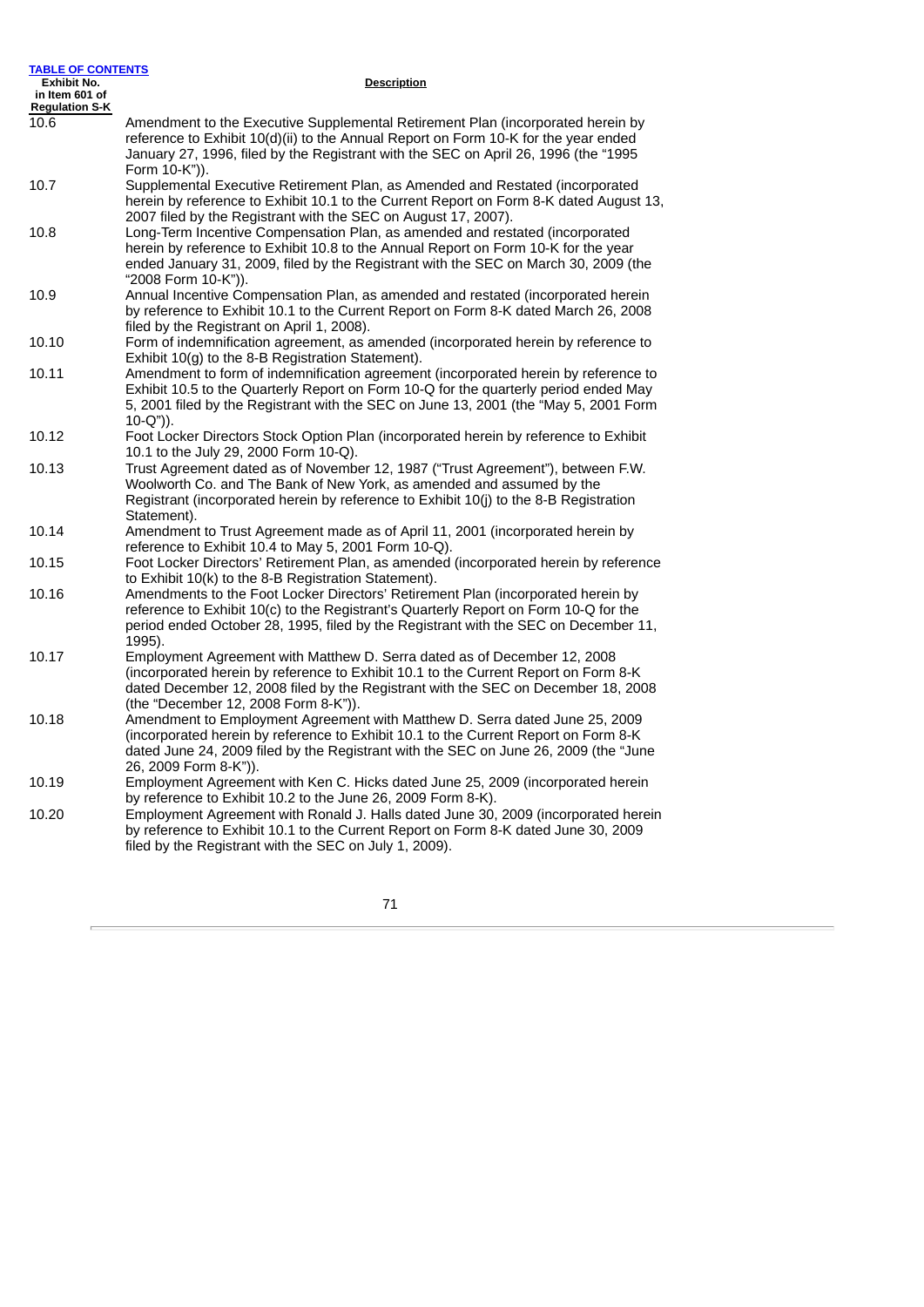| <b>TABLE OF CONTENTS</b><br><b>Exhibit No.</b><br>in Item 601 of<br><b>Regulation S-K</b> | <b>Description</b>                                                                                                                                                                                                                                                                         |  |  |  |  |  |
|-------------------------------------------------------------------------------------------|--------------------------------------------------------------------------------------------------------------------------------------------------------------------------------------------------------------------------------------------------------------------------------------------|--|--|--|--|--|
| 10.21                                                                                     | Amendment of Restricted Stock Agreement for Matthew D. Serra dated October 6,<br>2006 (incorporated herein by reference to Exhibit 10.2 to the October 10, 2006 Form 8-<br>K).                                                                                                             |  |  |  |  |  |
| 10.22                                                                                     | Restricted Stock Agreement with Matthew D. Serra dated as of February 9, 2005<br>(incorporated herein by reference to Exhibit 10.2 to the February 9, 2005 Form 8-K).                                                                                                                      |  |  |  |  |  |
| 10.23                                                                                     | Form of Senior Executive Employment Agreement (incorporated herein by reference to<br>Exhibit 10.2 to the Registrant's December 12, 2008 Form 8-K).                                                                                                                                        |  |  |  |  |  |
| 10.24                                                                                     | Form of Executive Employment Agreement (incorporated herein by reference to Exhibit<br>10.21 to the 2008 Form 10-K).                                                                                                                                                                       |  |  |  |  |  |
| 10.25                                                                                     | Foot Locker, Inc. Excess Cash Balance Plan (incorporated herein by reference to<br>Exhibit 10.22 to the 2008 Form 10-K).                                                                                                                                                                   |  |  |  |  |  |
| 10.26                                                                                     | Form of Restricted Stock Agreement (incorporated herein by reference to Exhibit 10.30<br>to the Registrant's Annual Report on Form 10-K for the year ended January 30, 1999<br>filed by the Registrant on April 30, 1999 (the "1998 Form 10-K")).                                          |  |  |  |  |  |
| 10.27                                                                                     | Foot Locker 2002 Directors Stock Plan (incorporated herein by reference to Exhibit<br>10.24 to the 2008 Form 10-K).                                                                                                                                                                        |  |  |  |  |  |
| 10.28                                                                                     | Foot Locker 2003 Stock Option and Award Plan (incorporated herein by reference to<br>Exhibit 10.2 to the Quarterly Report on Form 10-Q for the quarterly period ended<br>August 2, 2003 filed by the Registrant with the SEC on September 15, 2003).                                       |  |  |  |  |  |
| 10.29                                                                                     | Automobile Expense Reimbursement Program for Senior Executives (incorporated<br>herein by reference to Exhibit 10.26 to the 2008 Form 10-K).                                                                                                                                               |  |  |  |  |  |
| 10.30                                                                                     | Executive Medical Expense Allowance Program for Senior Executives (incorporated<br>herein by reference to Exhibit 10.27 to the 2008 Form 10-K).                                                                                                                                            |  |  |  |  |  |
| 10.31                                                                                     | Financial Planning Allowance Program for Senior Executives (incorporated herein by<br>reference to Exhibit 10.28 to the 2008 Form 10-K).                                                                                                                                                   |  |  |  |  |  |
| 10.32                                                                                     | Form of Nonstatutory Stock Option Award Agreement for Executive Officers<br>(incorporated herein by reference to Exhibit 10.40 to the Annual Report on Form 10-K<br>for the year ended January 28, 2006 filed by the Registrant with the SEC on March 27,<br>2006 (the "2005 Form 10-K")). |  |  |  |  |  |
| 10.33                                                                                     | Form of Incentive Stock Option Award Agreement for Executive Officers (incorporated<br>herein by reference to Exhibit 10.41 to the 2005 Form 10-K).                                                                                                                                        |  |  |  |  |  |
| 10.34                                                                                     | Form of Nonstatutory Stock Option Award Agreement for Non-employee Directors<br>(incorporated herein by reference to Exhibit 10.2 to the July 31, 2004 Form 10-Q).                                                                                                                         |  |  |  |  |  |
| 10.35                                                                                     | Long-Term Disability Program for Senior Executives (incorporated herein by reference<br>to Exhibit 10.32 to the 2008 Form 10-K).                                                                                                                                                           |  |  |  |  |  |
| 10.36                                                                                     | Foot Locker 2007 Stock Incentive Plan (incorporated herein by reference to Exhibit<br>10.1 to the Registrant's Current Report on Form 8-K dated May 30, 2007 filed by the<br>Registrant with the SEC on June 5, 2007).                                                                     |  |  |  |  |  |
| 10.37                                                                                     | Credit Agreement dated as of March 20, 2009 (incorporated herein by reference to<br>Exhibit 10.1 to the Registrant's Current Report on Form 8-K/A dated March 20, 2009<br>filed by the Registrant with the SEC on December 7, 2009).                                                       |  |  |  |  |  |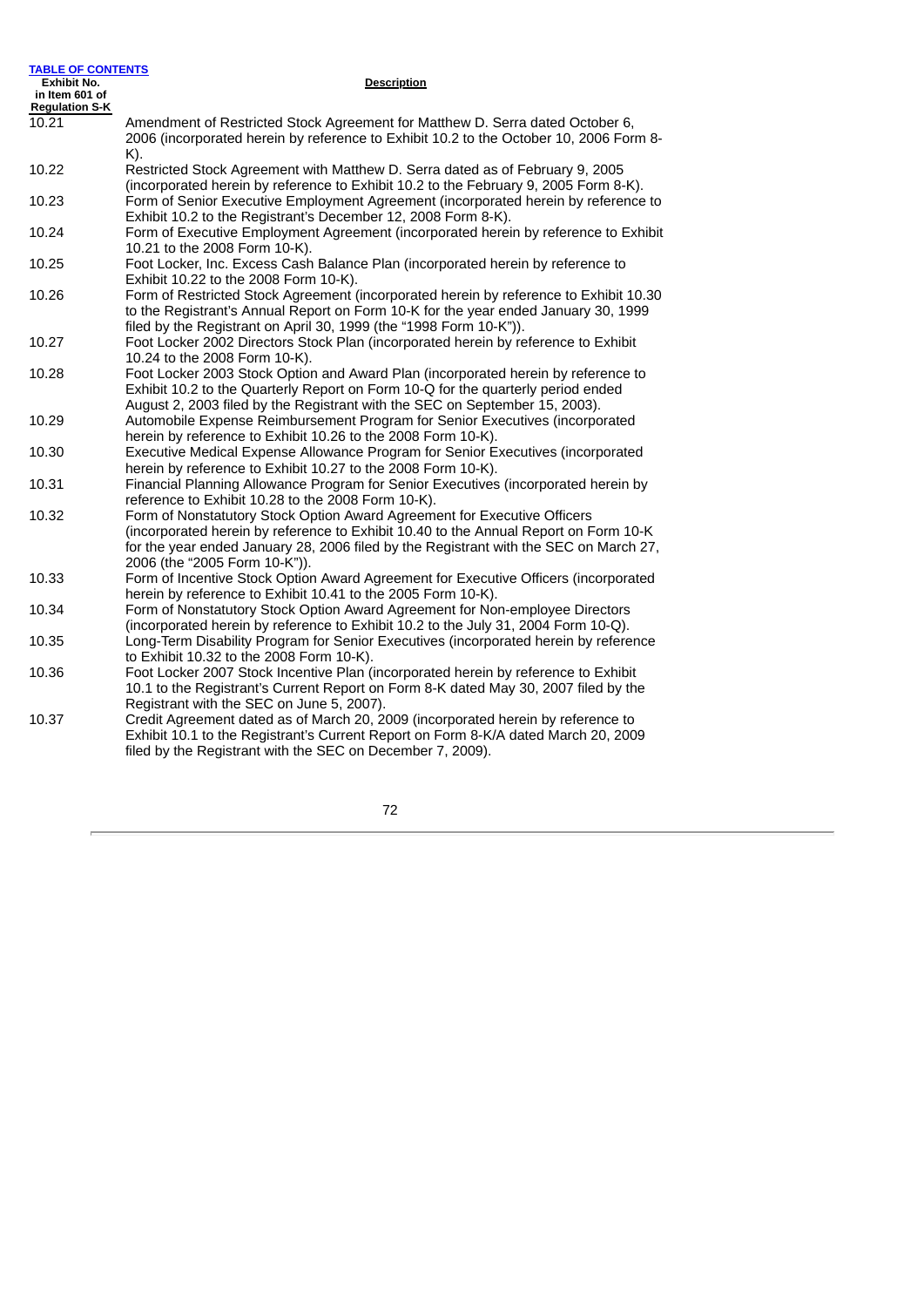| <b>TABLE OF CONTENTS</b> |                                                                                                                                                                                                                                                                                                                                                 |  |  |  |  |  |  |
|--------------------------|-------------------------------------------------------------------------------------------------------------------------------------------------------------------------------------------------------------------------------------------------------------------------------------------------------------------------------------------------|--|--|--|--|--|--|
| Exhibit No.              | <b>Description</b>                                                                                                                                                                                                                                                                                                                              |  |  |  |  |  |  |
| in Item 601 of           |                                                                                                                                                                                                                                                                                                                                                 |  |  |  |  |  |  |
| <b>Regulation S-K</b>    |                                                                                                                                                                                                                                                                                                                                                 |  |  |  |  |  |  |
| 10.38                    | Guaranty dated as of March 20, 2009 (incorporated herein by reference to Exhibit 10.2)<br>to the Registrant's Current Report on Form 8-K dated March 20, 2009 filed by the<br>Registrant with the SEC on March 24, 2009).                                                                                                                       |  |  |  |  |  |  |
| 10.39                    | Security Agreement dated as of March 20, 2009 (incorporated herein by reference to<br>Exhibit 10.3 to the Registrant's Current Report on Form 8-K dated March 20, 2009 filed<br>by the Registrant with the SEC on March 24, 2009 and Exhibit 10.3 to the Current<br>Report on Form 8-K/A filed by the Registrant with the SEC on May 21, 2009). |  |  |  |  |  |  |
| 10.40                    | Ken C. Hicks bonus waiver letter (incorporated herein by reference to the Current<br>Report on Form 8-K filed by the Registrant with the SEC on March 29, 2010).                                                                                                                                                                                |  |  |  |  |  |  |
| 12                       | Computation of Ratio of Earnings to Fixed Charges.*                                                                                                                                                                                                                                                                                             |  |  |  |  |  |  |
| 21                       | Subsidiaries of the Registrant.*                                                                                                                                                                                                                                                                                                                |  |  |  |  |  |  |
| 23                       | Consent of Independent Registered Public Accounting Firm.*                                                                                                                                                                                                                                                                                      |  |  |  |  |  |  |
| 31.1                     | Certification of Chief Executive Officer Pursuant to Section 302 of the Sarbanes-Oxley<br>Act of 2002.*                                                                                                                                                                                                                                         |  |  |  |  |  |  |
| 31.2                     | Certification of Chief Financial Officer Pursuant to Section 302 of the Sarbanes-Oxley<br>Act of 2002.*                                                                                                                                                                                                                                         |  |  |  |  |  |  |
| 32                       | Certification of Chief Executive Officer and Chief Financial Officer Pursuant to 18<br>U.S.C. Section 1350, as adopted pursuant to Section 906 of the Sarbanes-Oxley Act of<br>2002.*                                                                                                                                                           |  |  |  |  |  |  |

\* Exhibits filed with this Form 10-K

J.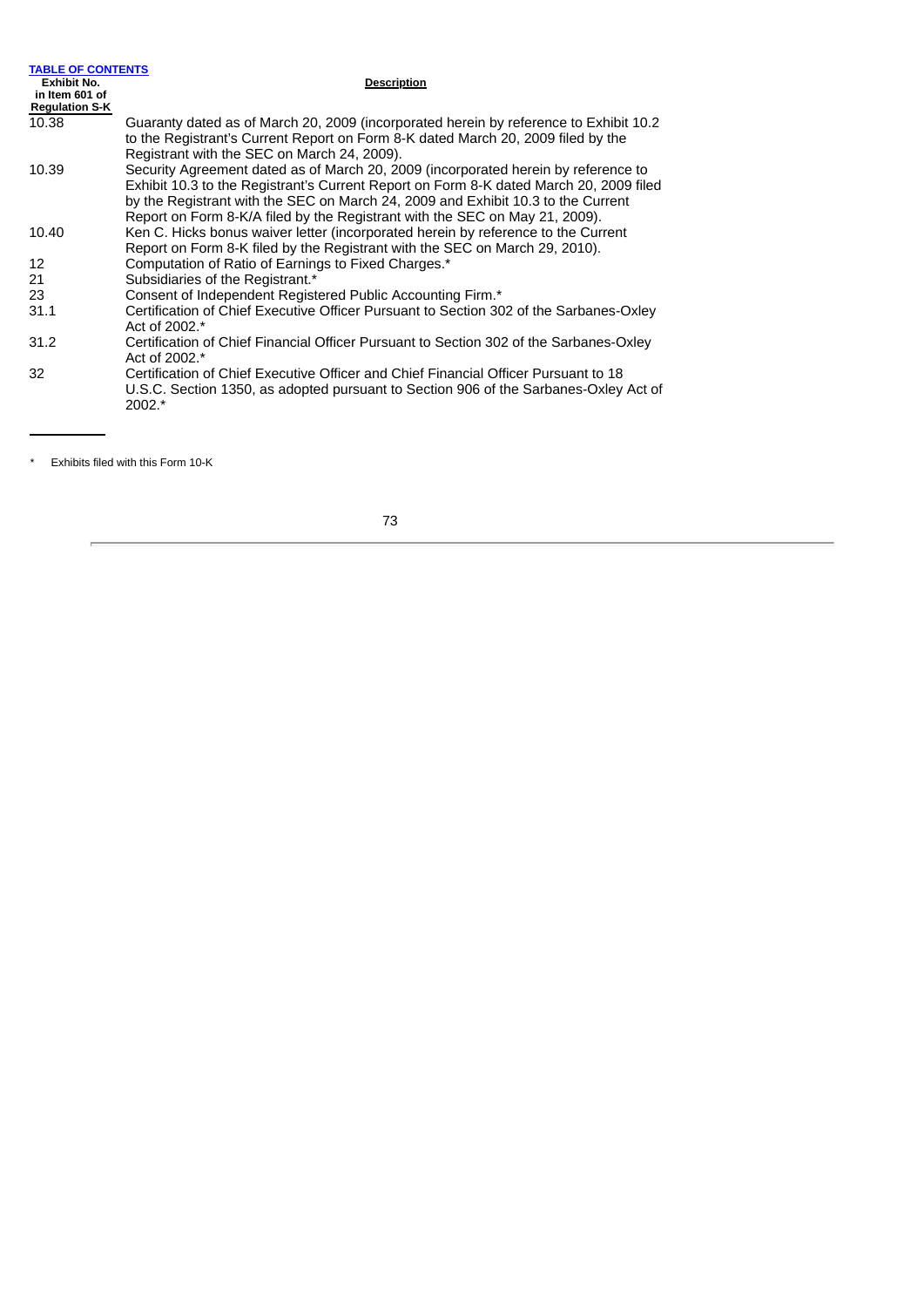# **FOOT LOCKER, INC.**

# **COMPUTATION OF RATIO OF EARNINGS TO FIXED CHARGES**

**(Unaudited) (\$ in millions)**

|                                                                        | <b>Fiscal Year Ended</b> |     |                  |       |                        |       |                        |       |                  |     |
|------------------------------------------------------------------------|--------------------------|-----|------------------|-------|------------------------|-------|------------------------|-------|------------------|-----|
|                                                                        | Jan. 30,<br>2010         |     | Jan. 31,<br>2009 |       | <b>Feb. 2.</b><br>2008 |       | <b>Feb. 3.</b><br>2007 |       | Jan. 28,<br>2006 |     |
| NFT FARNINGS                                                           |                          |     |                  |       |                        |       |                        |       |                  |     |
| Income (loss) from continuing operations                               | \$                       | 47  | \$               | (79)  | \$                     | 43    | \$.                    | 247   | \$               | 263 |
| Income tax expense (benefit)                                           |                          | 26  |                  | (21)  |                        | (93)  |                        | 145   |                  | 142 |
| Interest expense, excluding capitalized interest                       |                          | 13  |                  | 16    |                        | 21    |                        | 23    |                  | 23  |
| Portion of rents deemed representative of the<br>interest factor (1/3) |                          | 217 |                  | 225   |                        | 224   |                        | 214   |                  | 210 |
|                                                                        | \$303                    |     |                  | \$141 |                        | \$195 |                        | \$629 | \$               | 638 |
| <b>FIXED CHARGES</b>                                                   |                          |     |                  |       |                        |       |                        |       |                  |     |
| Gross interest expense                                                 | \$                       | 13  | \$               | 16    | \$.                    | - 21  | \$.                    | 23    | \$               | 23  |
| Portion of rents deemed representative of the<br>interest factor (1/3) |                          | 217 |                  | 225   |                        | 224   |                        | 214   |                  | 210 |
|                                                                        |                          | 230 |                  | \$241 | \$.                    | 245   | \$                     | 237   | \$               | 233 |
| RATIO OF EARNINGS TO FIXED CHARGES                                     |                          | 1.3 |                  | 0.6   |                        | 0.8   |                        | 2.7   |                  | 2.7 |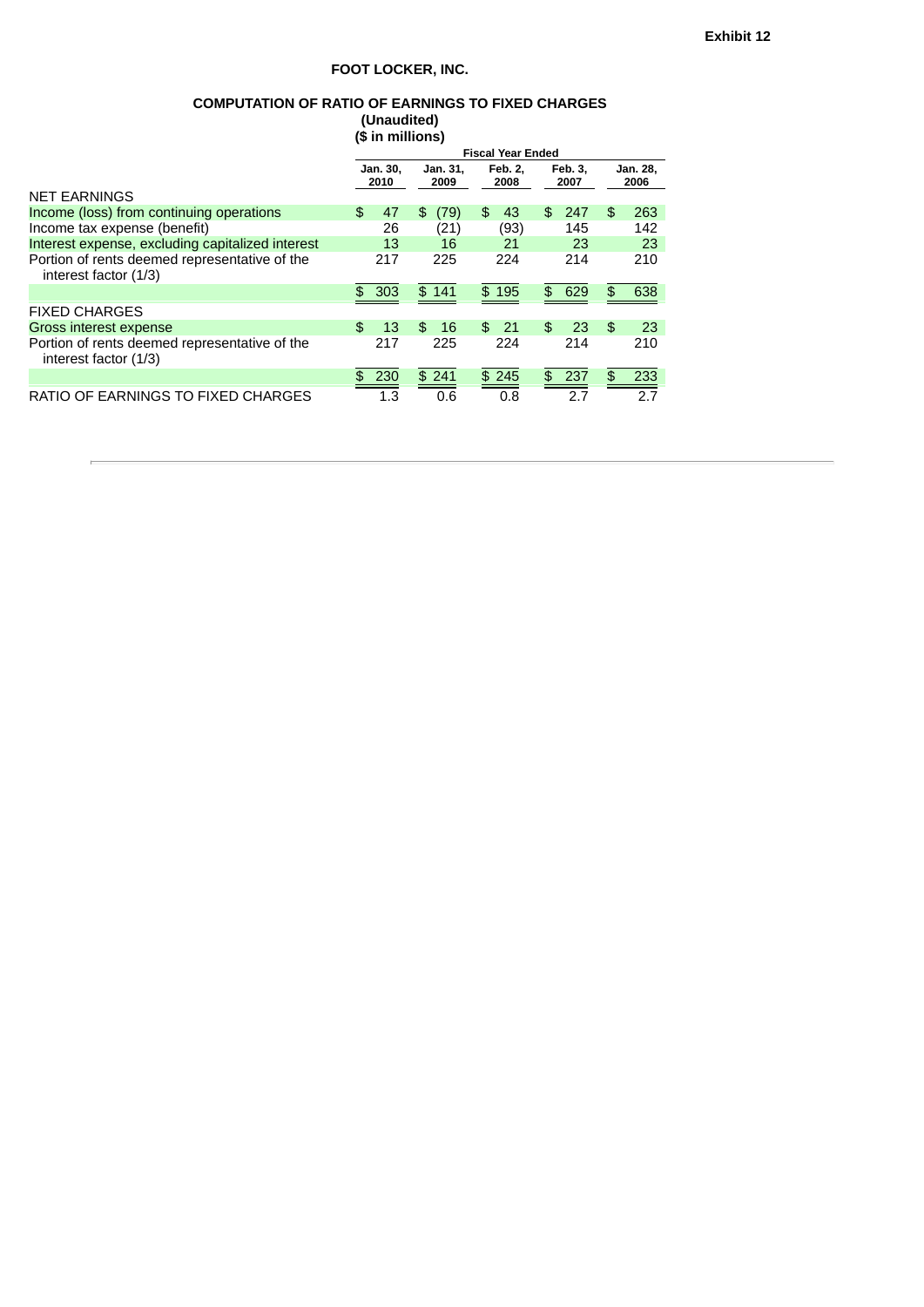## **FOOT LOCKER, INC. SUBSIDIARIES (1)**

The following is a list of subsidiaries of Foot Locker, Inc. as of January 30, 2010, omitting some subsidiaries, which, considered in the aggregate, would not constitute a significant subsidiary. **Name State** or Other

**Jurisdiction of Incorporation**

Footlocker.com, Inc. Communication of the Delaware Delaware Delaware Castbay, Inc. 2012 Eastbay, Inc. FLE CV Management, Inc.<br>
FLE C.V.<br>
Netherlan Netherlands FLE Holdings, BV Netherlands FL Europe Holdings, Inc. Delaware Foot Locker Austria GmbH Austria Foot Locker Belgium B.V.B.A.<br>Foot Locker Denmark ApS<br>Denmark Foot Locker Denmark ApS<br>
Foot Locker Europe B.V.<br>
Netherlands Foot Locker Europe B.V. FLE Logistics B.V.<br>
Foot Locker France S.A.S.<br>
France S.A.S. Foot Locker France S.A.S. France S.A.S.<br>Foot Locker Italy S.r.I. Foot Locker Italy S.r.l. Italy Foot Locker Netherlands B.V.<br>Foot Locker Germany Holdings GmbH 6ermany Foot Locker Germany Holdings GmbH Foot Locker Germany GmbH & Co. KG Germany Foot Locker ETVE, Inc.<br>
Foot Locker Europe Holdings, S.L.<br>
Spain Spain Foot Locker Europe Holdings, S.L. Foot Locker Spain S.L.<br>Foot Locker Australia, Inc. Spain Spain Spain Spain Spain Foot Locker Australia, Inc. Foot Locker New Zealand, Inc. Delaware Freedom Sportsline Limited<br>
Team Edition Apparel. Inc.<br>
Florida Team Edition Apparel, Inc.<br>Foot Locker Specialty, Inc. Florida Rew York Foot Locker Specialty, Inc.<br>
Foot Locker Retail. Inc.<br>
New York Foot Locker Retail, Inc.

(1) Each subsidiary company is 100% owned, directly or indirectly, by Foot Locker, Inc. All subsidiaries are consolidated with Foot Locker, Inc. for accounting and financial reporting purposes.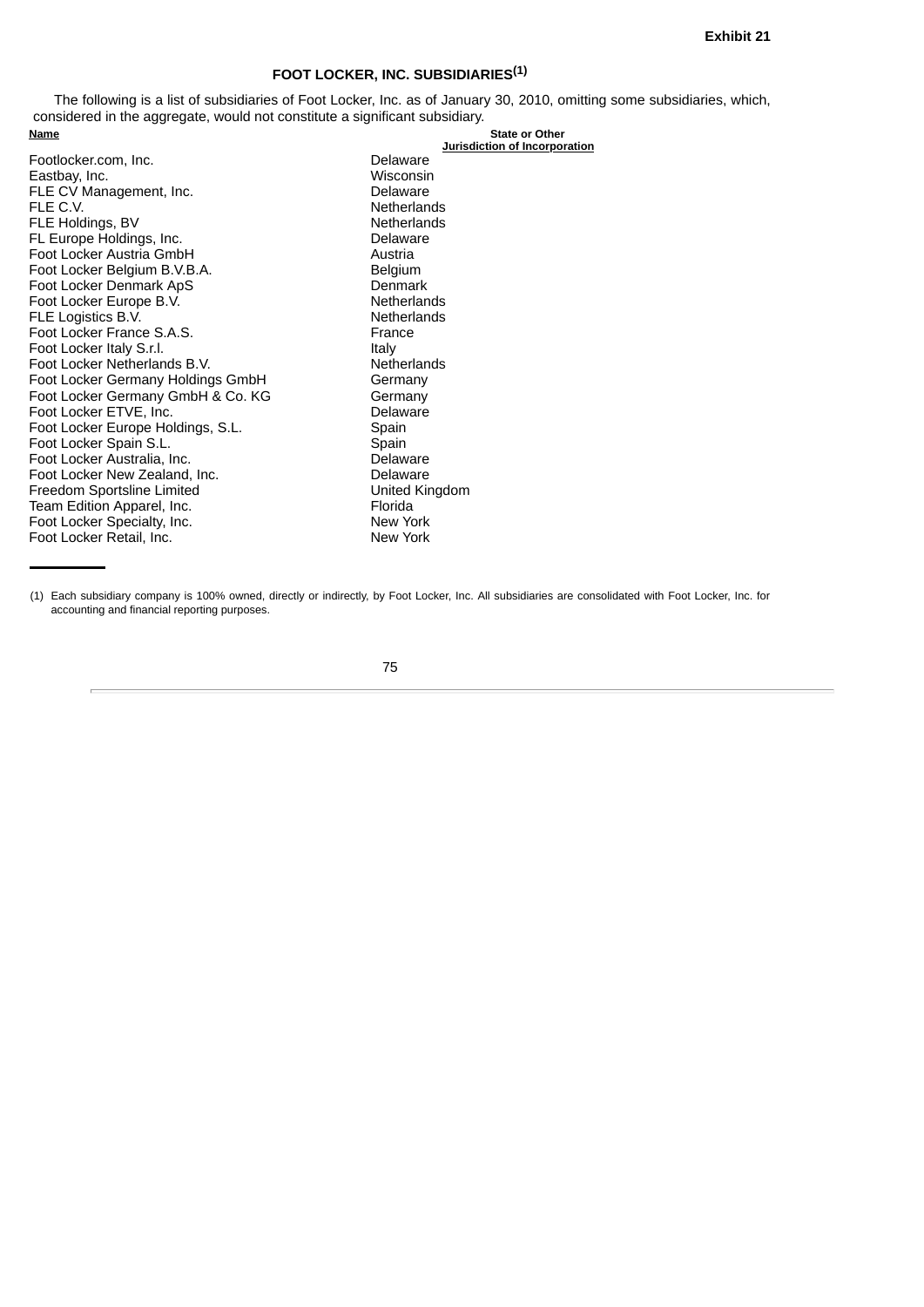## **FOOT LOCKER, INC. SUBSIDIARIES (1)**

| Name                                                        | <b>State or Other</b>                            |
|-------------------------------------------------------------|--------------------------------------------------|
| Foot Locker Operations LLC                                  | <b>Jurisdiction of Incorporation</b><br>Delaware |
| Foot Locker Stores, Inc.                                    | Delaware                                         |
| Foot Locker Corporate Services, Inc.                        | Delaware                                         |
| Robby's Sporting Goods, Inc.                                | Florida                                          |
| Foot Locker Holdings, Inc.                                  | New York                                         |
| FL Canada Holdings, Inc.                                    | Delaware                                         |
| Foot Locker Sourcing, Inc.                                  | Delaware                                         |
|                                                             |                                                  |
| Foot Locker Artigos desportivos e de tempos livres,<br>Lda. | Portugal                                         |
| Foot Locker Greece Athletic Goods Ltd.                      | Greece                                           |
| Foot Locker Suisse S.A.                                     | Switzerland                                      |
| Foot Locker Scandinavia B.V.                                | Netherlands                                      |
| Foot Locker Hungary Kft                                     | Hungary                                          |
| FL Corporate NY, LLC                                        | Delaware                                         |
| FL France Holdings SAS                                      | France                                           |
| FL Retail NY, LLC                                           | Delaware                                         |
| FL Specialty NY, LLC                                        | Delaware                                         |
| Foot Locker Retail Ireland Limited                          | Ireland                                          |
| FL Finance (Europe) Limited                                 | Ireland                                          |
| <b>FL Retail Operations LLC</b>                             | New York                                         |
| FL Specialty Operations LLC                                 | New York                                         |
| FL Finance Europe (US) Limited                              | Ireland                                          |
| <b>FLE Franchising Limited</b>                              | Ireland                                          |
| Foot Locker Asia, Inc.                                      | Delaware                                         |
| Foot Locker Canada Co.                                      | Canada                                           |
| Foot Locker Canada Holdings LP                              | Canada                                           |
| FL Canada Holdings ULC                                      | Canada                                           |
| <b>CCS Direct LLC</b>                                       | Wisconsin                                        |
| FLE Management B.V.                                         | <b>Netherlands</b>                               |
| Foot Locker Istanbul Sport Givim Sanayi ve Ticaret          | Turkey                                           |
| I S                                                         |                                                  |

LS

(1) Each subsidiary company is 100% owned, directly or indirectly, by Foot Locker, Inc. All subsidiaries are consolidated with Foot Locker, Inc. for accounting and financial reporting purposes.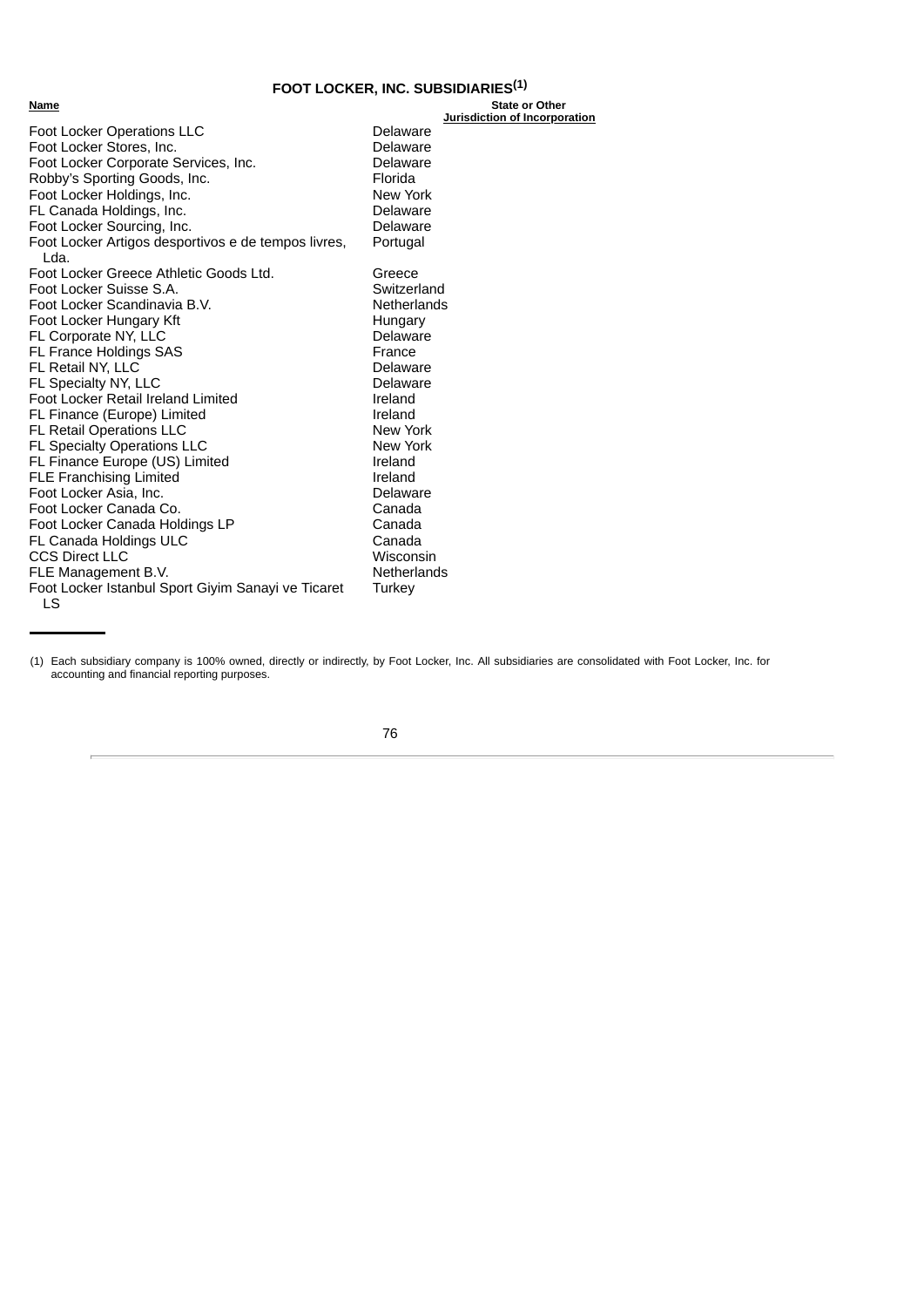The Board of Directors of Foot Locker, Inc.:

We consent to the incorporation by reference in the following registration statements of Foot Locker, Inc. and subsidiaries of our reports dated March 29, 2010, with respect to the consolidated balance sheets of Foot Locker, Inc. as of January 30, 2010 and January 31, 2009, and the related statements of operations, comprehensive income (loss), shareholders' equity, and cash flows for each of the years in the three-year period ended January 30, 2010, and the effectiveness of internal control over financial reporting as of January 30, 2010, which reports appear in the January 30, 2010 annual report on Form 10-K of Foot Locker, Inc. and subsidiaries.

Form S-8 No. 33-10783 Form S-8 No. 33-91888 Form S-8 No. 33-91886 Form S-8 No. 33-97832 Form S-8 No. 333-07215 Form S-8 No. 333-21131 Form S-8 No. 333-62425 Form S-8 No. 333-33120 Form S-8 No. 333-41056 Form S-8 No. 333-41058 Form S-8 No. 333-74688 Form S-8 No. 333-99829 Form S-8 No. 333-111222 Form S-8 No. 333-121515 Form S-8 No. 333-144044 Form S-8 No. 333-149803 Form S-3 No. 33-43334 Form S-3 No. 33-86300 Form S-3 No. 333-64930

Our report on the consolidated financial statements refers to the adoption of SFAS No. 157, "Fair Value Measurements" (included in FASB ASC Topic 820, "Fair Value Measurements and Disclosures"), and the adoption of FASB Interpretation No. 48, "Accounting for Uncertainty in Income Taxes" (included in FASB ASC Topic 740, "Income Taxes").

MC+ LLP

New York, New York March 29, 2010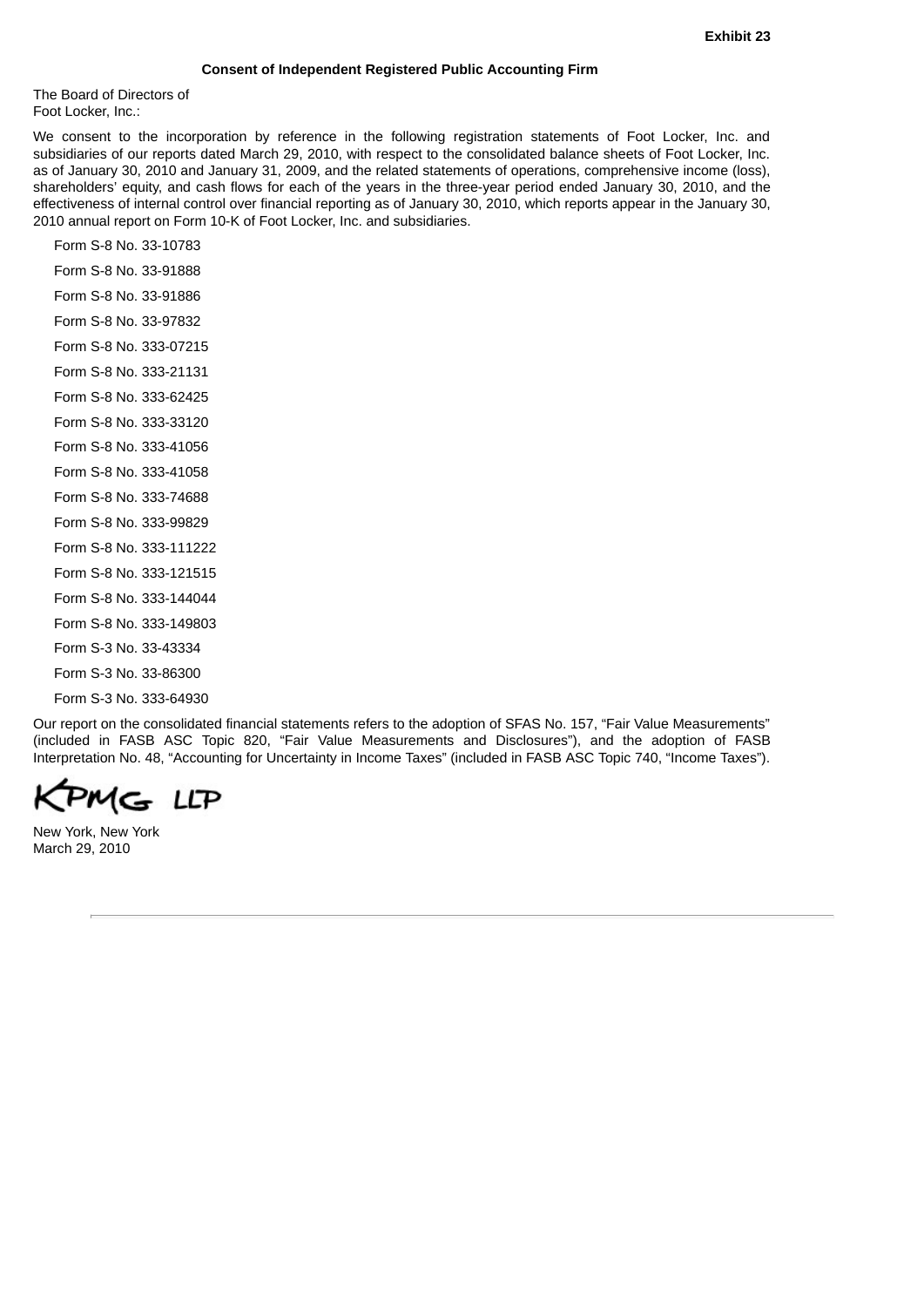### **CERTIFICATIONS**

I, Ken C. Hicks, certify that:

- 1. I have reviewed this Annual Report on Form 10-K of Foot Locker, Inc. (the "Registrant");
- 2. Based on my knowledge, this report does not contain any untrue statement of a material fact or omit to state a material fact necessary to make the statements made, in light of the circumstances under which such statements were made, not misleading with respect to the period covered by this report;
- 3. Based on my knowledge, the financial statements, and other financial information included in this report, fairly present in all material respects the financial condition, results of operations and cash flows of the Registrant as of, and for, the periods presented in this report;
- 4. The Registrant's other certifying officer(s) and I are responsible for establishing and maintaining disclosure controls and procedures (as defined in Exchange Act Rules 13a-15(e) and 15d-15(e)) and internal control over financial reporting (as defined in Exchange Act Rules 13a-15(f) and 15d-15(f)) for the Registrant and have:
	- a) Designed such disclosure controls and procedures, or caused such disclosure controls and procedures to be designed under our supervision, to ensure that material information relating to the Registrant, including its consolidated subsidiaries, is made known to us by others within those entities, particularly during the period in which this report is being prepared;
	- b) Designed such internal control over financial reporting, or caused such internal control over financial reporting to be designed under our supervision, to provide reasonable assurance regarding the reliability of financial reporting and the preparation of financial statements for external purposes in accordance with generally accepted accounting principles;
	- c) Evaluated the effectiveness of the Registrant's disclosure controls and procedures and presented in this report our conclusions about the effectiveness of the disclosure controls and procedures, as of the end of the period covered by this report based on such evaluation; and
	- d) Disclosed in this report any change in the Registrant's internal control over financial reporting that occurred during the Registrant's most recent fiscal quarter (the Registrant's fourth fiscal quarter in the case of an annual report) that has materially affected, or is reasonably likely to materially affect, the Registrant's internal control over financial reporting; and
- 5. The Registrant's other certifying officer(s) and I have disclosed, based on our most recent evaluation of internal control over financial reporting, to the Registrant's auditors and the Audit Committee of the Registrant's Board of Directors:
	- a) All significant deficiencies and material weaknesses in the design or operation of internal control over financial reporting which are reasonably likely to adversely affect the Registrant's ability to record, process, summarize and report financial information; and
	- b) Any fraud, whether or not material, that involves management or other employees who have a significant role in the Registrant's internal control over financial reporting.

March 29, 2010

Kur C. Hicks

*Principal Executive Officer*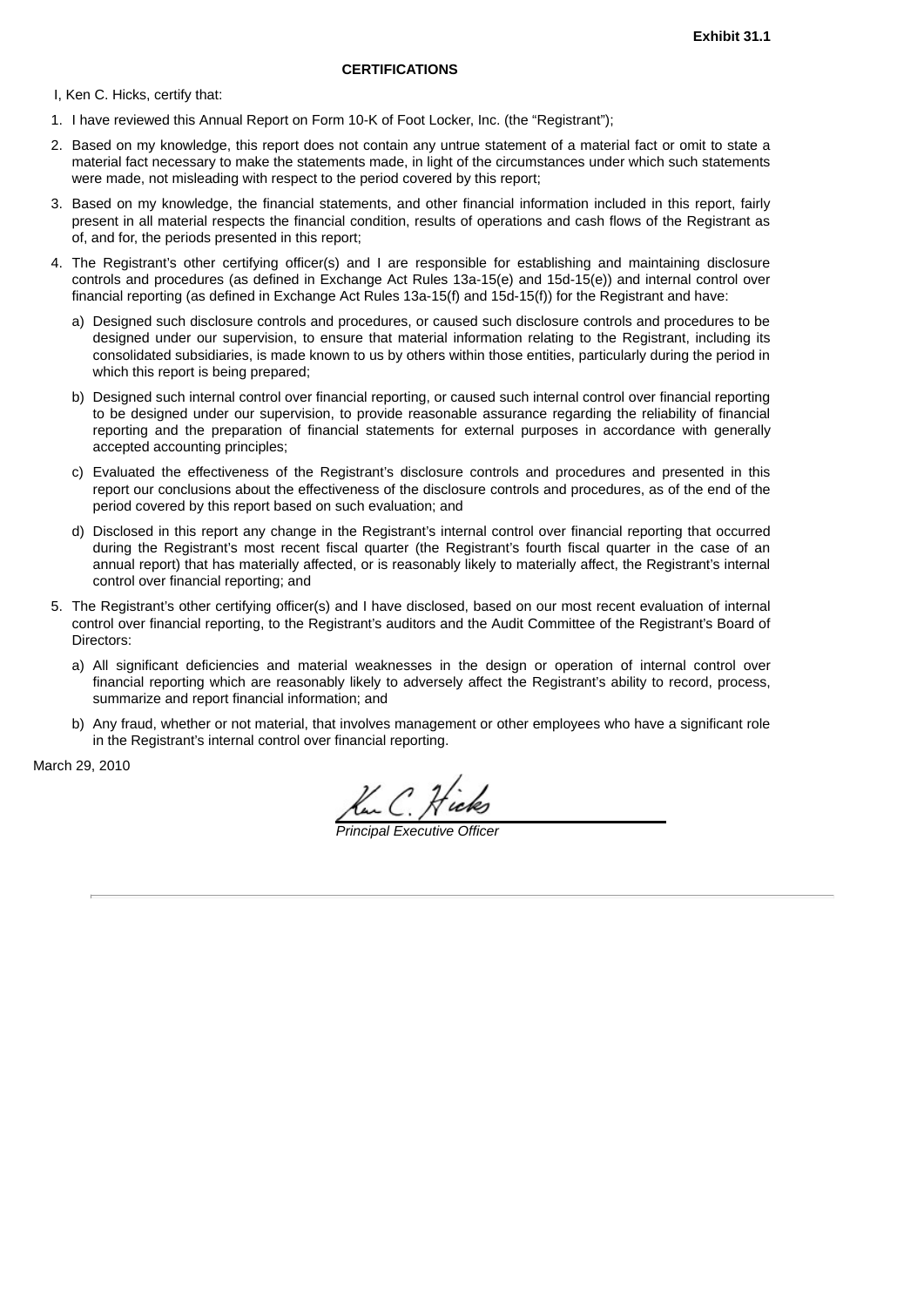#### **CERTIFICATIONS**

I, Robert W. McHugh, certify that:

- 1. I have reviewed this Annual Report on Form 10-K of Foot Locker, Inc. (the "Registrant");
- 2. Based on my knowledge, this report does not contain any untrue statement of a material fact or omit to state a material fact necessary to make the statements made, in light of the circumstances under which such statements were made, not misleading with respect to the period covered by this report;
- 3. Based on my knowledge, the financial statements, and other financial information included in this report, fairly present in all material respects the financial condition, results of operations and cash flows of the Registrant as of, and for, the periods presented in this report;
- 4. The Registrant's other certifying officer(s) and I are responsible for establishing and maintaining disclosure controls and procedures (as defined in Exchange Act Rules 13a-15(e) and 15d-15(e)) and internal control over financial reporting (as defined in Exchange Act Rules 13a-15(f) and 15d-15(f)) for the Registrant and have:
	- a) Designed such disclosure controls and procedures, or caused such disclosure controls and procedures to be designed under our supervision, to ensure that material information relating to the Registrant, including its consolidated subsidiaries, is made known to us by others within those entities, particularly during the period in which this report is being prepared;
	- b) Designed such internal control over financial reporting, or caused such internal control over financial reporting to be designed under our supervision, to provide reasonable assurance regarding the reliability of financial reporting and the preparation of financial statements for external purposes in accordance with generally accepted accounting principles;
	- c) Evaluated the effectiveness of the Registrant's disclosure controls and procedures and presented in this report our conclusions about the effectiveness of the disclosure controls and procedures, as of the end of the period covered by this report based on such evaluation; and
	- d) Disclosed in this report any change in the Registrant's internal control over financial reporting that occurred during the Registrant's most recent fiscal quarter (the Registrant's fourth fiscal quarter in the case of an annual report) that has materially affected, or is reasonably likely to materially affect, the Registrant's internal control over financial reporting; and
- 5. The Registrant's other certifying officer(s) and I have disclosed, based on our most recent evaluation of internal control over financial reporting, to the Registrant's auditors and the Audit Committee of the Registrant's Board of Directors:
	- a) All significant deficiencies and material weaknesses in the design or operation of internal control over financial reporting which are reasonably likely to adversely affect the Registrant's ability to record, process, summarize and report financial information; and
	- b) Any fraud, whether or not material, that involves management or other employees who have a significant role in the Registrant's internal control over financial reporting.

March 29, 2010

U 11. µY

*Principal Financial Officer*